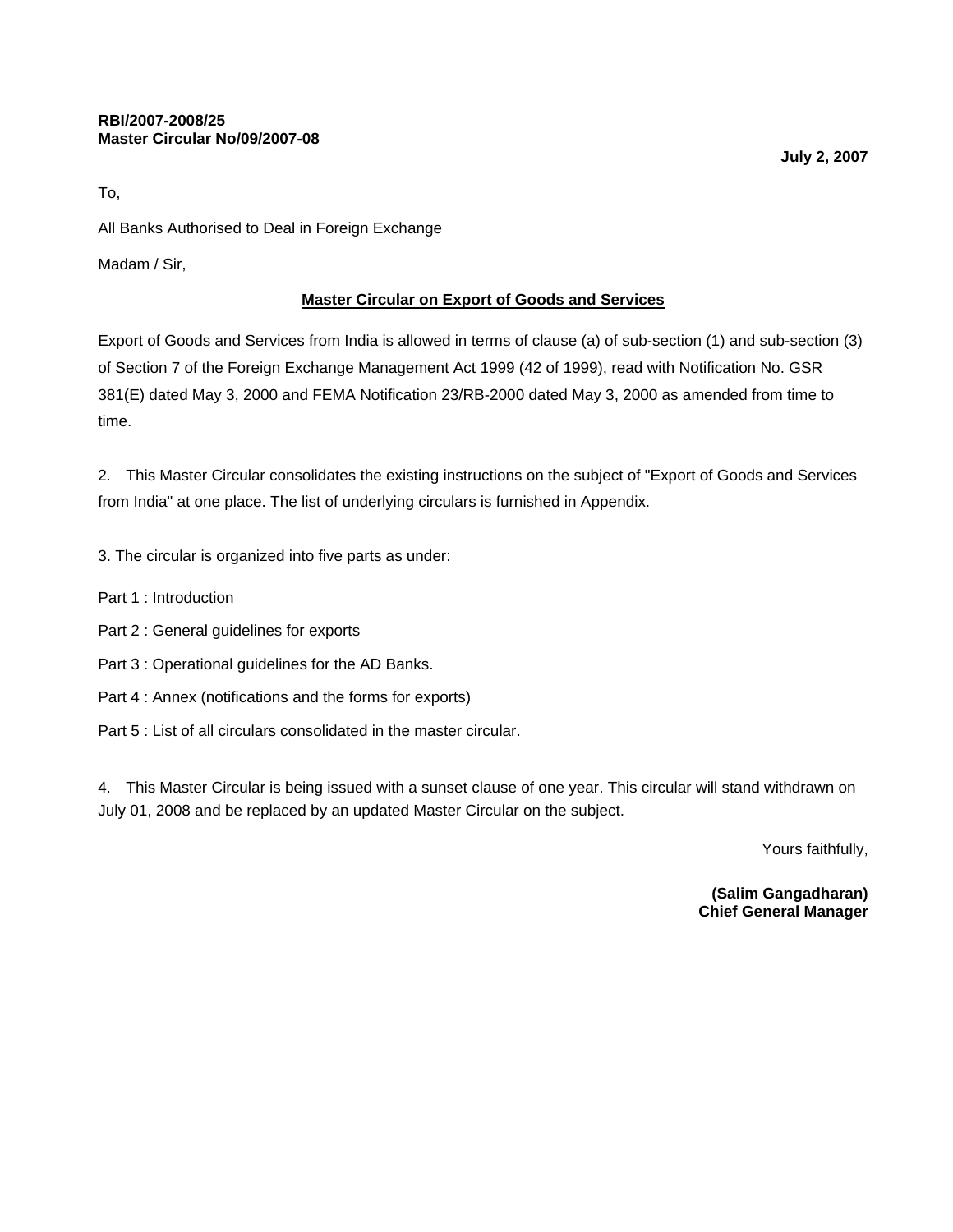| Setting up Offices Abroad and Acquisition of Immovable Property for Overseas Offices 9    |     |
|-------------------------------------------------------------------------------------------|-----|
|                                                                                           |     |
|                                                                                           |     |
|                                                                                           |     |
|                                                                                           |     |
|                                                                                           |     |
|                                                                                           |     |
|                                                                                           |     |
|                                                                                           |     |
|                                                                                           |     |
|                                                                                           |     |
|                                                                                           |     |
|                                                                                           |     |
|                                                                                           |     |
|                                                                                           |     |
|                                                                                           |     |
|                                                                                           |     |
|                                                                                           |     |
|                                                                                           |     |
|                                                                                           |     |
|                                                                                           |     |
|                                                                                           |     |
|                                                                                           |     |
|                                                                                           |     |
|                                                                                           |     |
|                                                                                           |     |
|                                                                                           |     |
|                                                                                           |     |
|                                                                                           |     |
|                                                                                           | .25 |
|                                                                                           |     |
|                                                                                           |     |
|                                                                                           |     |
|                                                                                           |     |
| Handing Over Negotiable Copy of Bill of Lading to Master of Vessel/Trade Representative28 |     |
|                                                                                           |     |
|                                                                                           |     |
|                                                                                           |     |
|                                                                                           |     |
|                                                                                           |     |
|                                                                                           |     |
|                                                                                           |     |
|                                                                                           |     |
|                                                                                           |     |
|                                                                                           |     |
|                                                                                           |     |

#### **INDEX**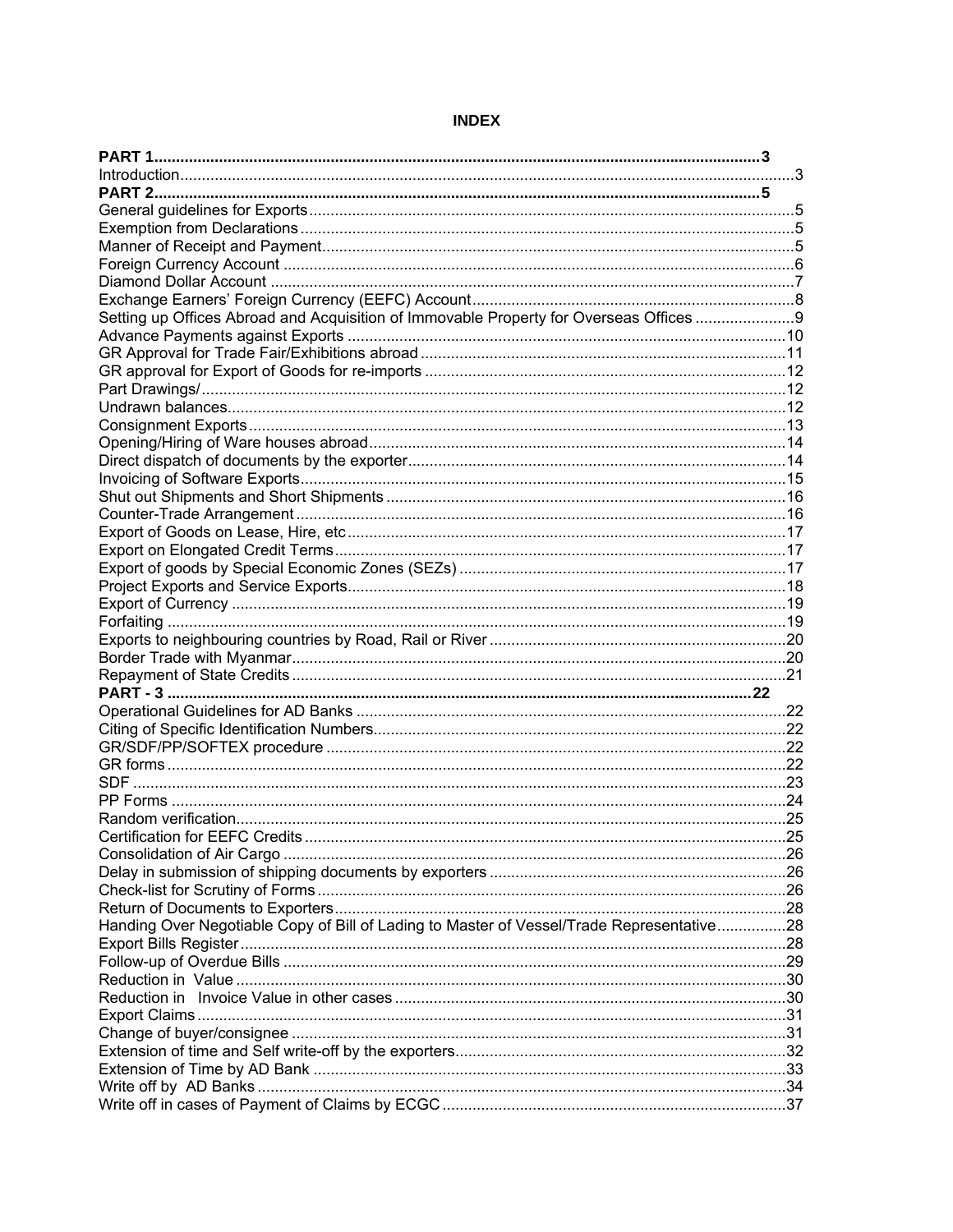| 'Netting off' of export receivables against import payments - Units in Special Economic Zones (SEZs)39 |  |
|--------------------------------------------------------------------------------------------------------|--|
|                                                                                                        |  |
|                                                                                                        |  |
|                                                                                                        |  |
|                                                                                                        |  |
|                                                                                                        |  |
|                                                                                                        |  |
|                                                                                                        |  |
|                                                                                                        |  |
|                                                                                                        |  |
|                                                                                                        |  |
|                                                                                                        |  |
|                                                                                                        |  |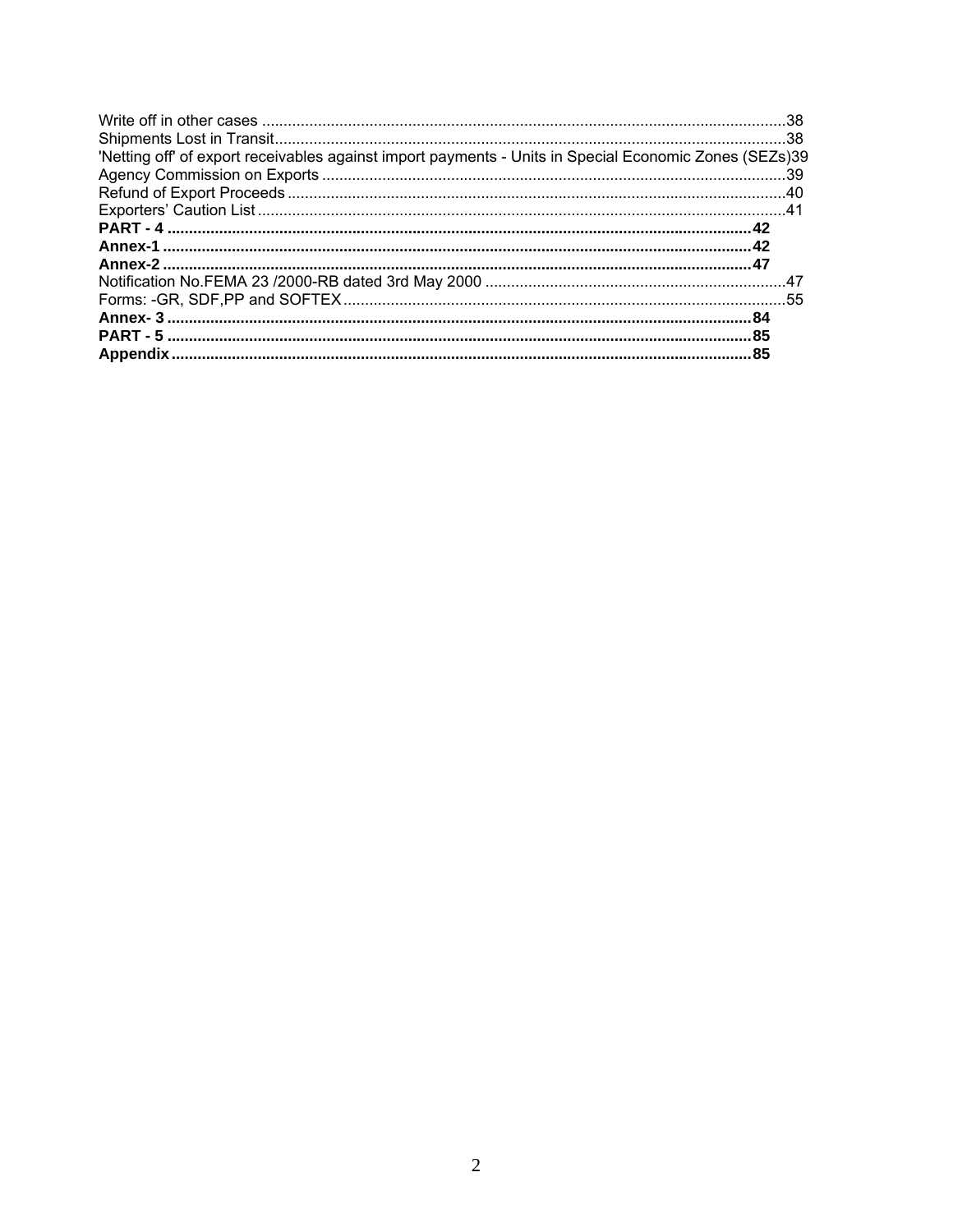#### **PART 1**

**Introduction** (i) Export trade is regulated by the Directorate General of Foreign Trade (DGFT) and its regional offices, functioning under the Ministry of Commerce and Industries, Department of Commerce, Government of India. Policies and procedures required to be followed for exports from India are announced by the DGFT.

> (ii)AD Banks may conduct export transactions in conformity with the Foreign Trade Policy in vogue and the Rules framed by the Government of India and the Directions issued by Reserve Bank from time to time. In exercise of the powers conferred by clause (a) of sub-section (1), sub-section (3) of Section 7 and subsection (2) of Section 47 of the Foreign Exchange Management Act, 1999 (42 of 1999), the Reserve Bank has notified the Foreign Exchange Management (Export of Goods and Services) Regulations, 2000 relating to export of goods and services from India, hereinafter referred to as the 'Export Regulations'. These Regulations have been notified vide Notification No. FEMA 23/2000-RB dated May 3, 2000, as amended from time to time. (iii) The Directions contained in this Circular should be read with the Rules notified by the Government of India, Ministry of Finance, vide Notification No.G.S.R.381 (E) dated May 3, 2000, (Annex - 1) as also Regulations notified by Reserve Bank vide its Notification No. FEMA 23/2000-RB dated 3rd May 2000 as amended from time to time (Annex - 2)

(iv) In terms of Regulation 4 of the Foreign Exchange Management (Guarantees) Regulations, 2000, notified vide Notification No. FEMA-8/2000-RB dated 3rd May 2000, AD Banks have been permitted to issue guarantees on behalf of exporter clients on account of exports out of India subject to specified conditions.

(v) There is no restriction on invoicing of export contracts in Indian Rupees in terms of the Rules, Regulations, Notifications and Directions framed under the Foreign Exchange Management Act 1999. Further, in terms of Para 2.40 of the Foreign Trade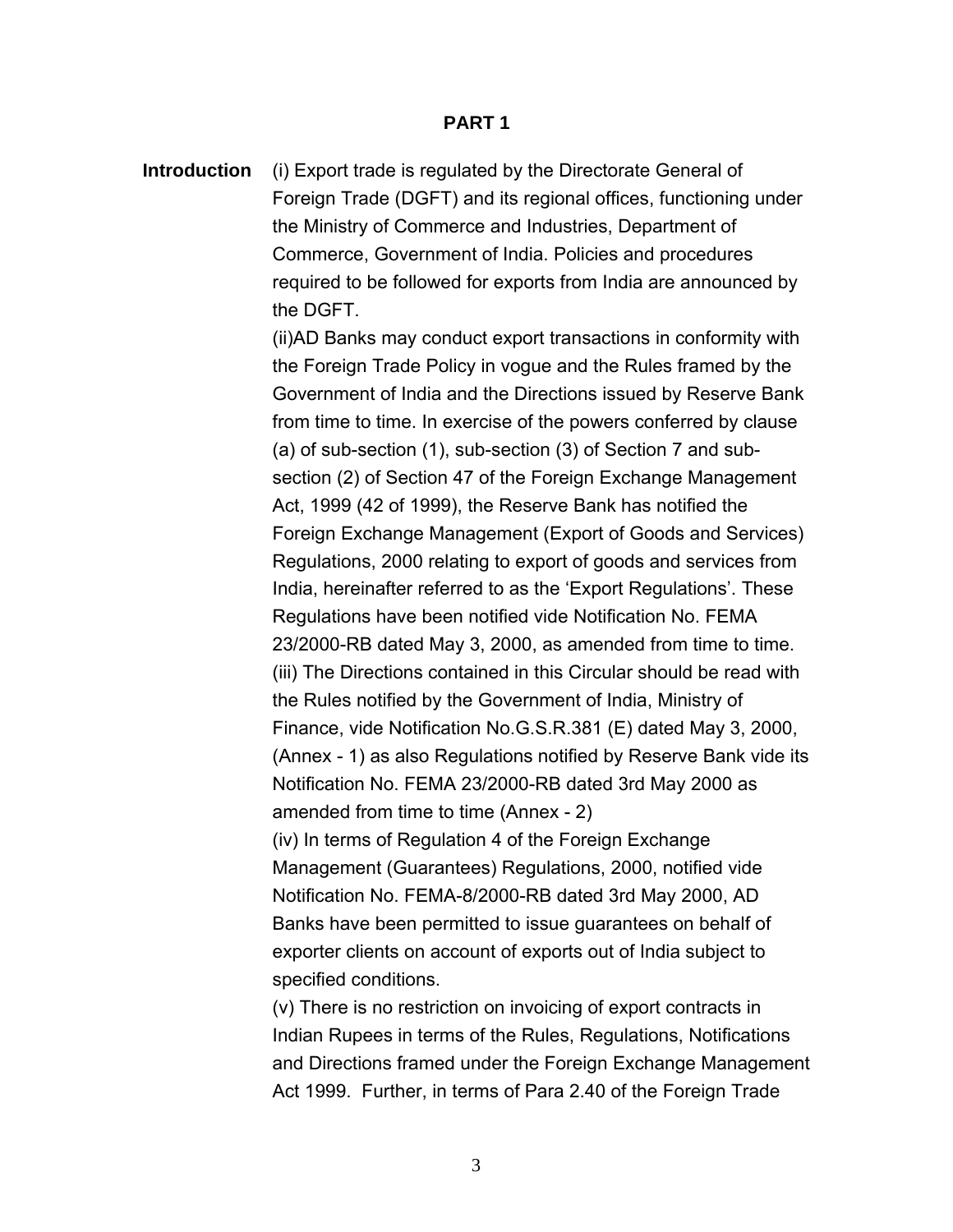Policy (September 1, 2004 -March 31, 2009), "All export contracts and invoices shall be denominated either in freely convertible currency or in Indian Rupees but export proceeds shall be realised in freely convertible currency. However, export proceeds against specific exports may also be realised in rupees provided it is through a freely convertible Vostro account of a non-resident bank situated in any country, other than a member of the ACU or Nepal or Bhutan".

(vi) Any reference to Reserve Bank should first be made to the Regional Office of the Foreign Exchange Department situated in the jurisdiction where the applicant person resides, or the firm / company functions, unless otherwise indicated. If, for any particular reason, they desire to deal with a different office of the Foreign Exchange Department, they may approach the Regional Office of its jurisdiction for necessary approval.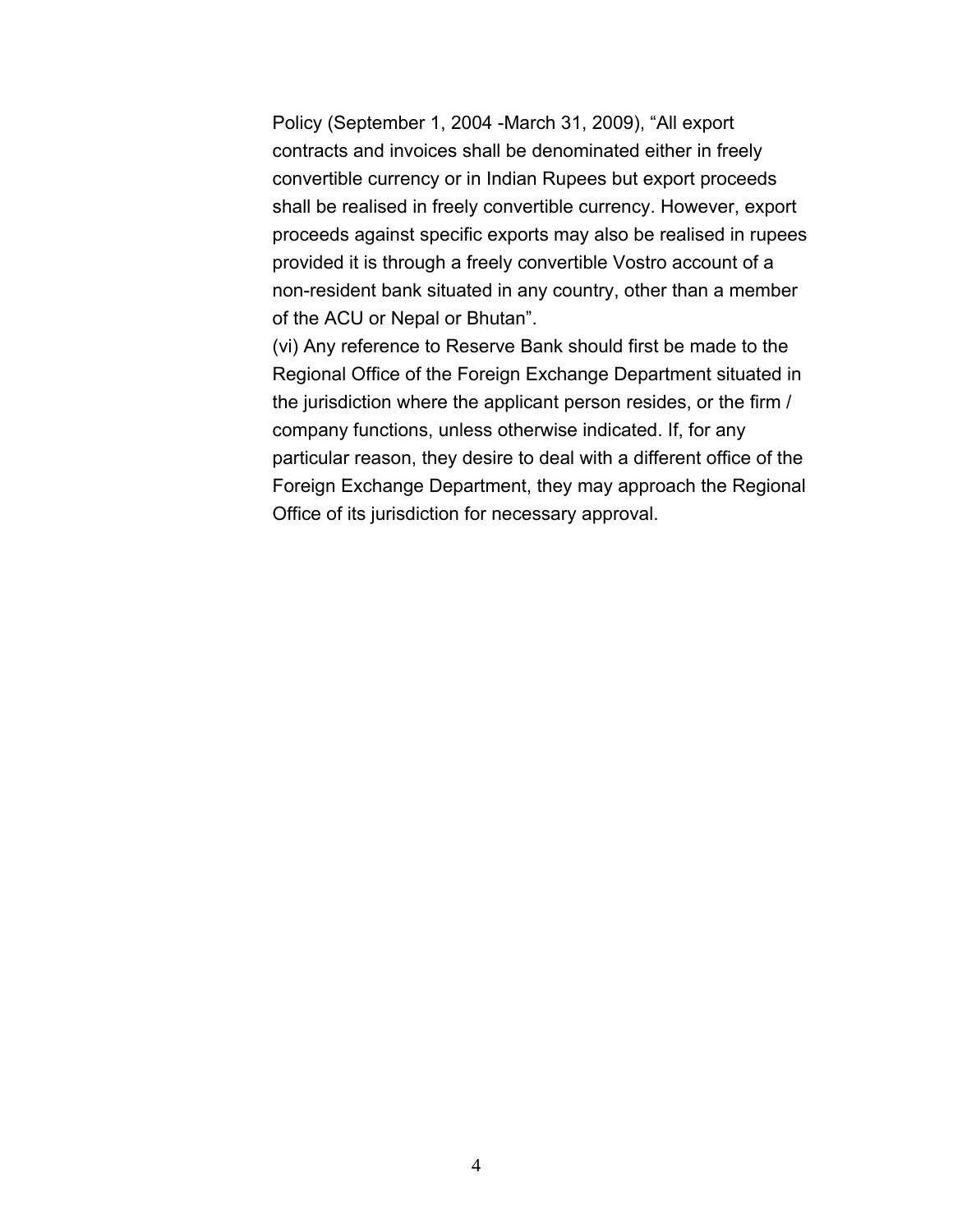#### **General guidelines for Exports**

**Exemption from Declarations** 

#### *GR Exemption*

The requirement of declaration of export of goods and software in the prescribed form will not apply to the cases indicated in Regulation 4 of Notification No. FEMA 23/2000- RB dated May 3, 2000 (Annex 2). The exporters shall however, be liable to realise and repatriate export proceeds as per FEMA Regulations.

#### *Grant of GR waiver*

(i)AD Banks may consider requests for grant of GR waiver from exporters for export of goods free of cost, for export promotion up to 2 per cent of the average annual exports of the applicant during the preceding three financial years subject to a ceiling of Rs.5 lakhs. For status holder exporters, the limit as per the present Foreign Trade Policy is Rs.10 lakhs or 2 per cent of the average annual export realisation during the preceding three licensing years (April-March), whichever is higher.

(ii) Export of goods not involving any foreign exchange transaction directly or indirectly requires the waiver of GR/PP procedure from the Reserve Bank.

#### **Manner of Receipt and Payment**

(i) The amount representing the full export value of the goods exported shall be received through an AD Banks in the manner specified in the Foreign Exchange Management (Manner of Receipt & Payment) Regulations, 2000 notified vide Notification No. FEMA 14/2000-RB dated May 3, 2000 in the following manner:

a) Bank draft, pay order, banker's or personal cheques.

b) Foreign currency notes/foreign currency travellers' cheques from the buyer during his visit to India.

c) Payment out of funds held in the FCNR/NRE account maintained by the buyer

d) International Credit Cards of the buyer.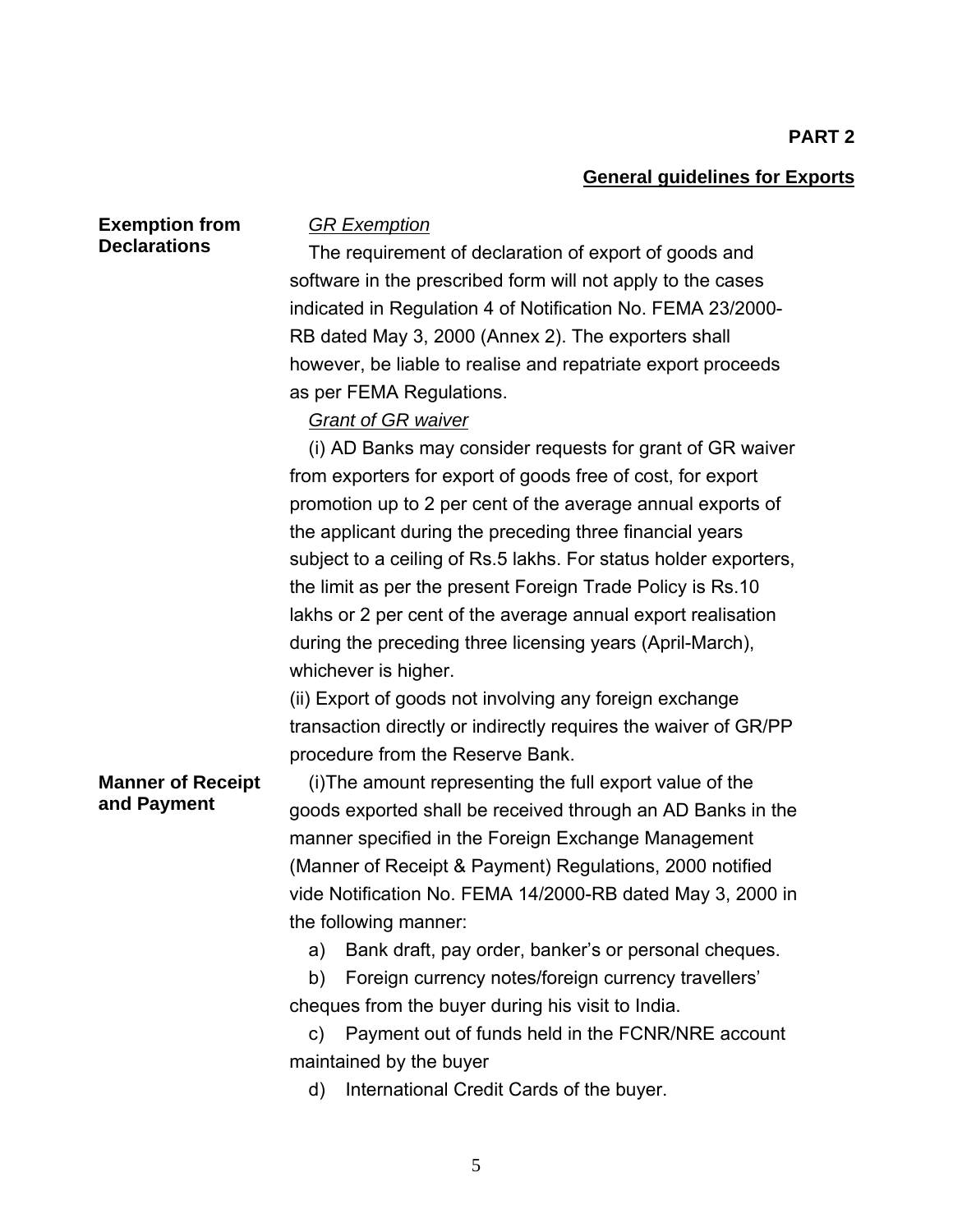**Note**: When payment, for goods sold to overseas buyers during their visits is received in this manner GR/SDF (duplicate) should be released by the AD Banks only on receipt of funds in their Nostro account or if the AD Banks concerned is not the Credit Card servicing bank, on production of a certificate by the exporter from the Credit Card servicing bank in India to the effect that it has received the equivalent amount in foreign exchange, AD Banks may also receive payment for exports made out of India by debit to the credit card of an importer where the reimbursement from the card issuing bank/organisation will be received in foreign exchange.

(ii) Trade transactions can also be settled in the following manner:

a) All transactions between a person resident in India and a person resident in Nepal may be settled in Indian Rupees. However, in case of export of goods to Nepal, where the importer has been permitted by the Nepal Rashtra Bank to make payment in free foreign exchange, such payments shall be routed through the ACU mechanism.

b) In Precious metals i.e. Gold / Silver / Platinum by the Gem & Jewellery units in SEZs and EOUs, equivalent to value of jewellery exported on the condition that the sale contract provides for the same and the approximate value of the precious metals is indicated in the relevant GR / SDF / PP Forms.

## **Foreign Currency**

**Account** (i) Participants in international exhibition/trade fair have been granted general permission vide Regulation 7(7) of the Foreign Exchange Management (Foreign Currency Account by a Person Resident in India) Regulations, 2000 notified under Notification No. FEMA 10/2000-RB dated May 3, 2000 for opening a temporary foreign currency account abroad. Exporters may deposit the foreign exchange obtained by sale of goods at the international exhibition/trade fair and operate

6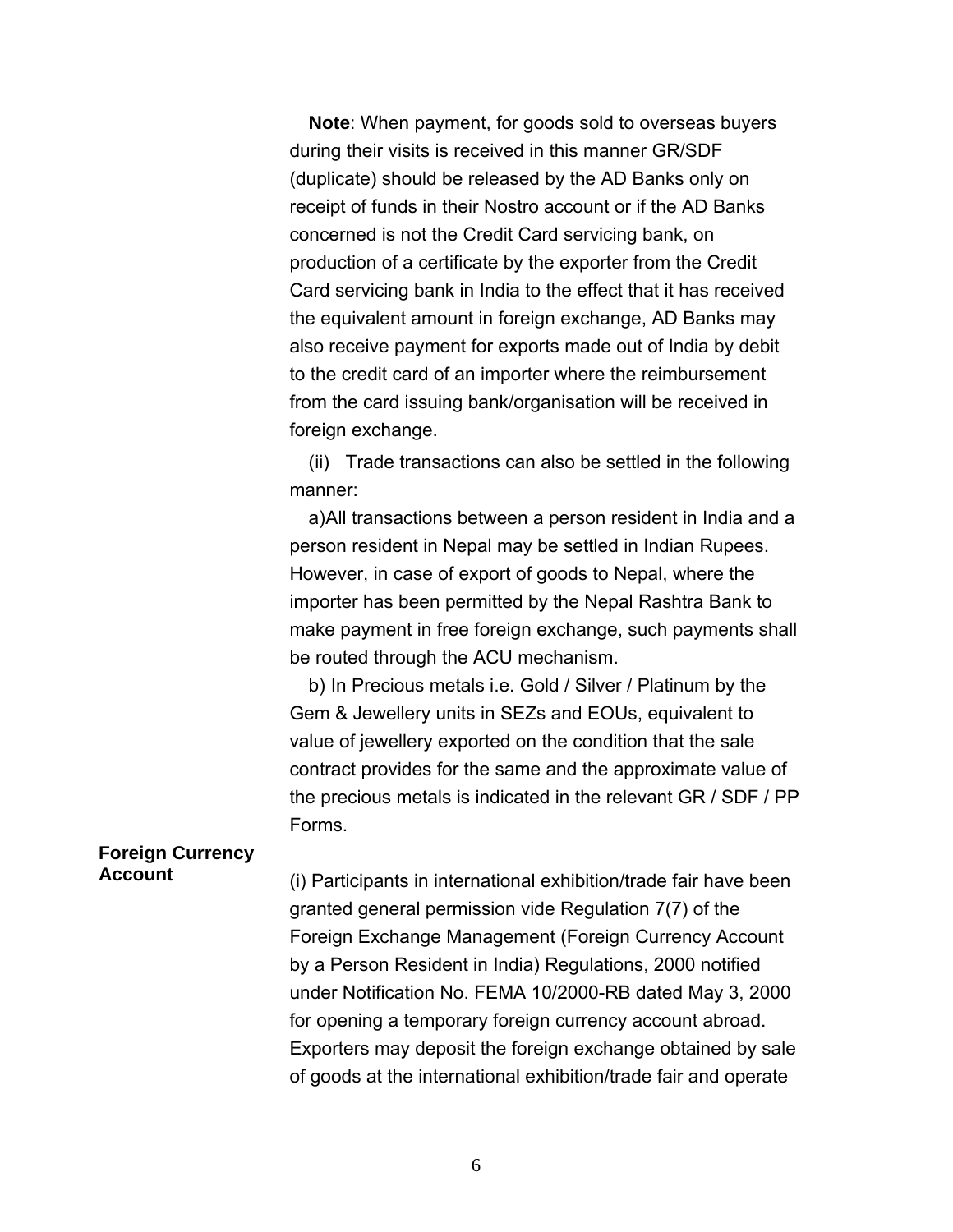the account during their stay outside India provided that the balance in the account is repatriated to India through normal banking channels within a period of one month from the date of closure of the exhibition/trade fair and full details are submitted to the AD Banks concerned.

(ii) Reserve Bank may consider applications in Form EFC from exporters having good track record for opening a foreign currency account with banks in India and outside India subject to certain terms and conditions. Applications for opening the account with a branch of an AD Banks in India may be submitted through the branch at which the account is to be maintained. If the account is to be maintained abroad the application should be made by the exporter giving details of the bank with which the account will be maintained. (iii) An Indian entity can also open, hold and maintain a foreign currency account with a bank outside India, in the name of its overseas office/branch, by making remittance for the purpose of normal business operations of the said office/branch or representative subject to conditions stipulated in Regulation 7 of Notification No. FEMA 10/2000- RB dated May 3rd, 2000 and as amended from time to time. (iv) A unit located in a Special Economic Zone (SEZ) may open, hold and maintain a Foreign Currency Account with an AD Banks in India subject to conditions stipulated in Regulation 6 (A) of Notification No. FEMA 10/2000-RB dated May 3rd, 2000 and as amended from time to time. A person resident in India being a project / service exporter may open, hold and maintain foreign currency account with a bank outside or in India, subject to the standard terms and conditions in the Memorandum PEM issued vide AP (Dir Series) Circular No. 32 dated October 28, 2003.

# **Diamond Dollar**

**Account** (i) Under the scheme of Government of India, firms and companies dealing in purchase / sale of rough or cut and polished diamonds / diamond studded jewellery, with track record of at least three years in import or export of diamonds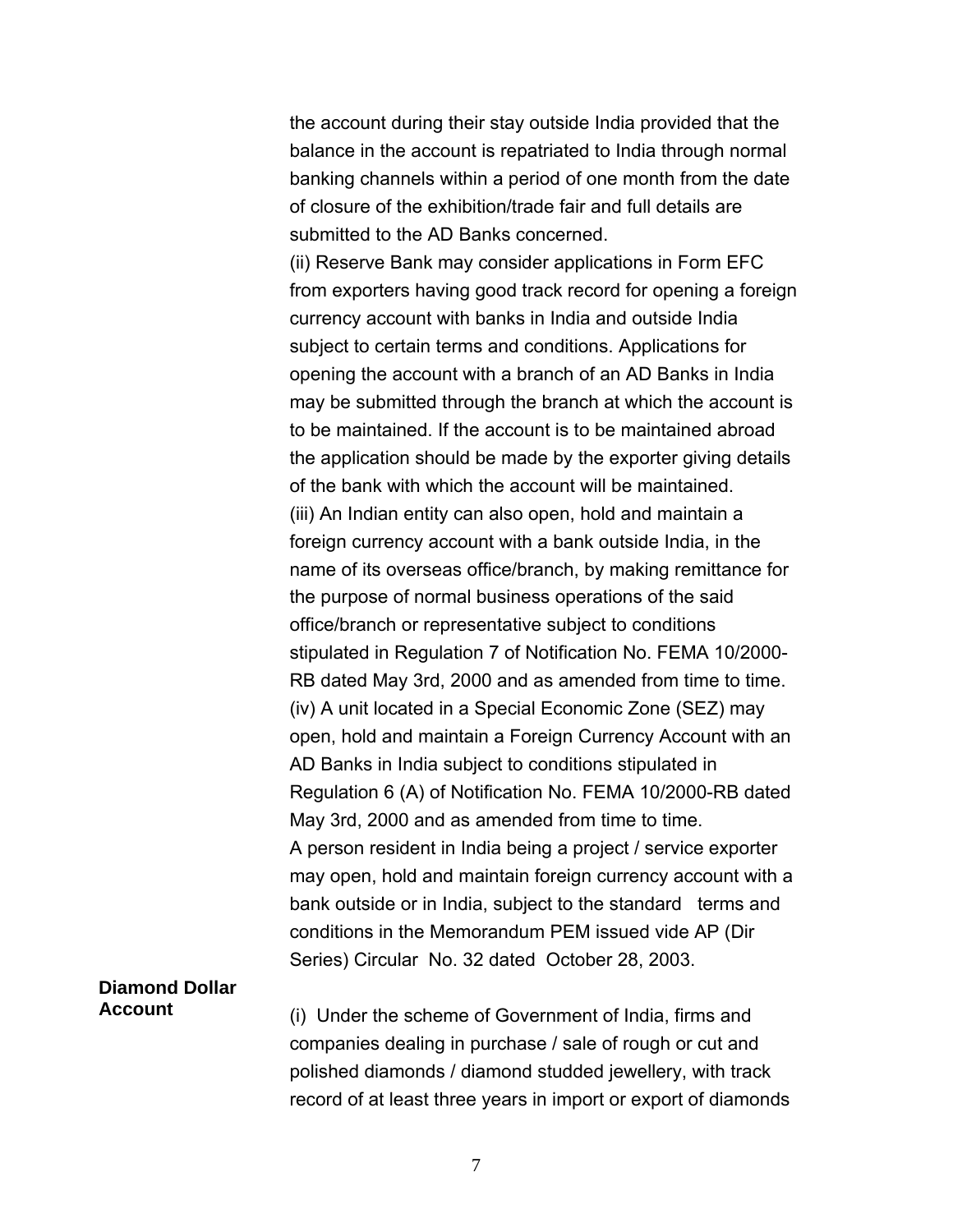and having an average annual turnover of Rs. 5 crores or above during the preceding three licensing years (licensing year is from April to March) are permitted to transact their business through Diamond Dollar Accounts.

(ii) They may be allowed to open not more than five Diamond Dollar Accounts with their banks.

(iii) Eligible firms and companies may apply for permission through their AD Banksto the Chief General Manager, Foreign Exchange Department, Trade Division, Reserve Bank of India, Central Office, Amar Building, Mumbai 400 001.

## **Exchange Earners' Foreign Currency**

**Foreign Currency** (i) A person resident in India may open with, an AD Banksin **(EEFC)** Account India, an account in foreign currency called the Exchange Earners' Foreign Currency (EEFC) Account, in terms of Regulation 4 of the Foreign Exchange Management (Foreign Currency Account by a Person Resident in India) Regulations, 2000 notified under Notification No. FEMA 10/2000-RB dated May 3, 2000 as amended from time to time

> (ii) All categories of foreign exchange earners are allowed to credit up to 100 per cent of their foreign exchange earnings to their EEFC Accounts

> (iii) This account shall be maintained only in the form of noninterest bearing current account and no credit facilities, either fund-based or non-fund based, shall be permitted against the security of balances held in EEFC accounts by the Authorised Dealers banks.

> (iv) The eligible credits represent inward remittance received through normal banking channel, other than the remittance received pursuant to any undertaking given to the Reserve Bank or which represents foreign currency loan raised or investment received from outside India or those received for meeting specific obligations by the account holder.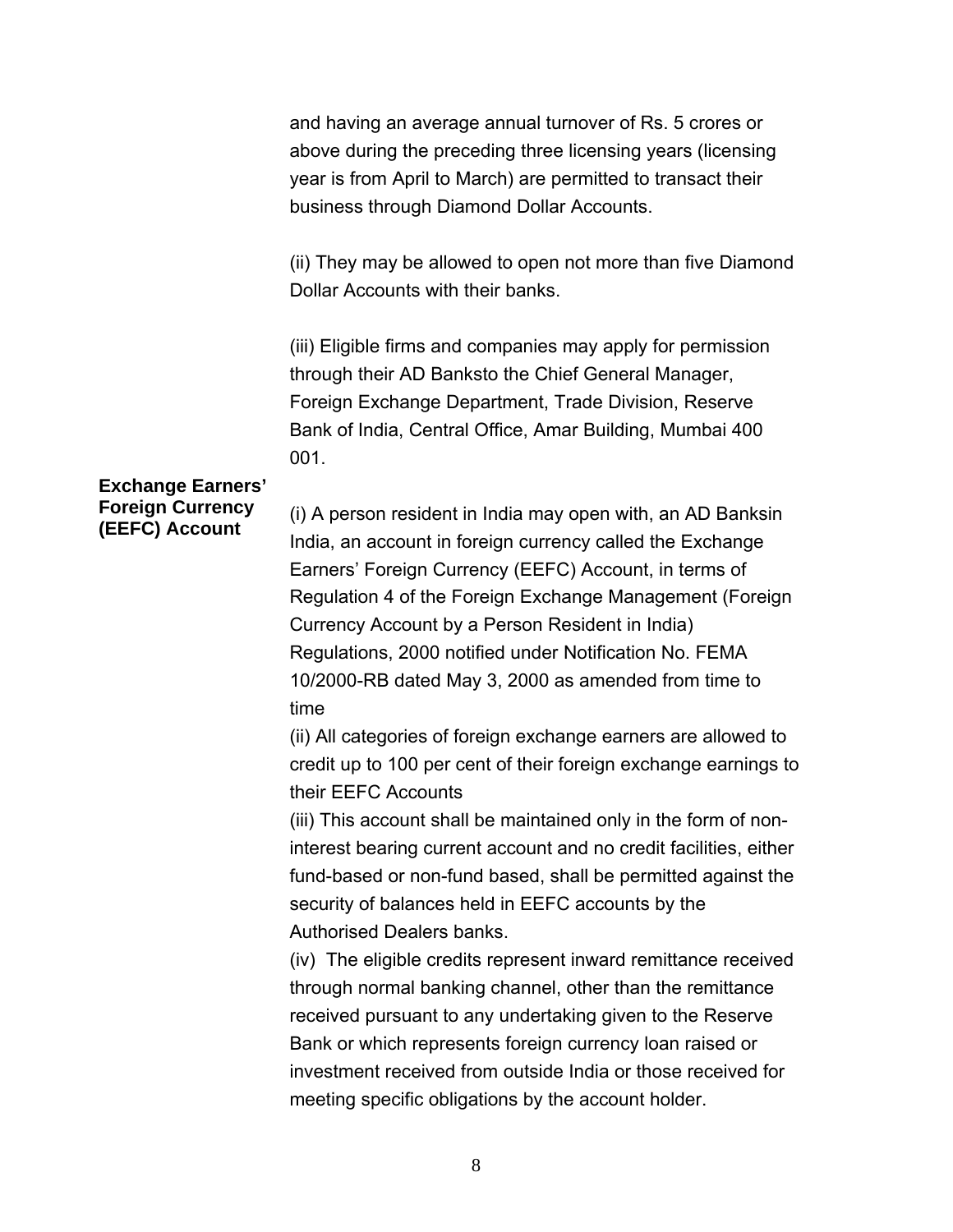(v) Payments received in foreign exchange by a unit in Domestic Tariff Area (DTA) for supplying goods to a unit in Special Economic Zone out of its foreign currency account. (vi) AD Banks may permit their exporter constituents to extend trade related loans / advances to overseas importers out of their EEFC balances without any ceiling subject to compliance of provisions of Notification No. FEMA 3/2000-RB dated 3rd May 2000 as amended from time to time. (vii) AD Banks may permit exporters to repay packing credit advances whether availed in rupee or in foreign currency from balances in their EEFC account and / or rupee resources to the extent exports have actually taken place.

**Note**: For full details of the EEFC Scheme refer to Notification No. FEMA 10/2000-RB dated 3rd May 2000 as amended from time to time.

**Setting up Offices Abroad and Acquisition of Immovable Property for Overseas Offices** 

(i) At the time of setting up the office, AD Banks may allow remittances towards initial expenses up to fifteen per cent of the average annual sales/income or turnover during the last two financial years or up to twenty-five per cent of the net worth, whichever is higher.

(ii) For recurring expenses, remittances up to ten per cent of the average annual sales/income or turnover during the last two financial years may be sent for the purpose of normal business operations of the office (trading / non-trading) / branch or representative office outside India subject to the following terms and conditions;

a) the overseas branch/office has been set up or representative is posted overseas for conducting normal business activities of the Indian entity;

b) the overseas branch/office/representative shall not enter in any contract or agreement in contravention of the Act, Rules or Regulations made there under;

c) that the overseas office (trading / non-trading) / branch / representative should not create any financial liabilities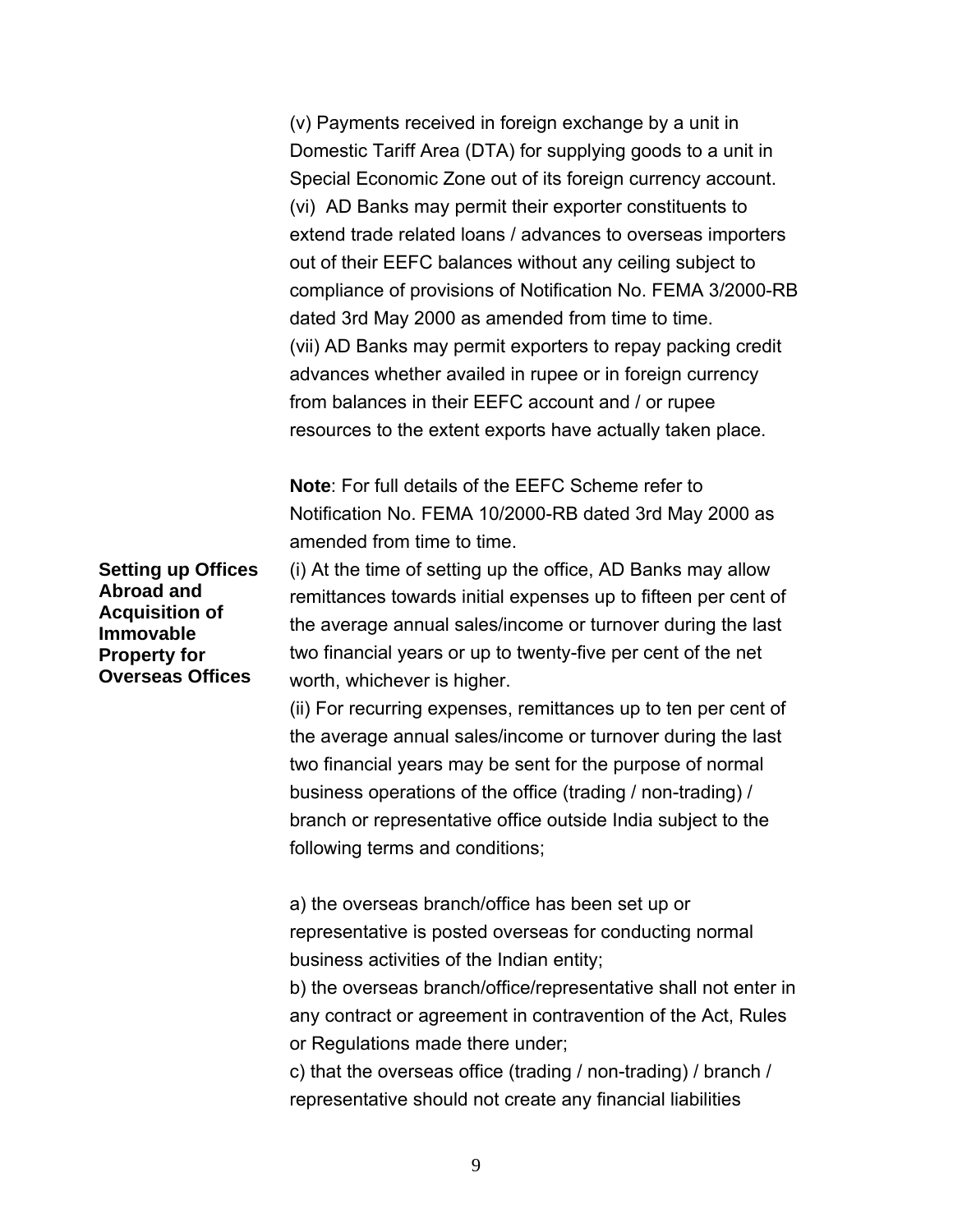contingent or otherwise for the head office in India and also not invest surplus funds abroad without prior approval of Reserve Bank. Any funds rendered surplus should be repatriated to India.

(iii) The details of bank accounts opened in the overseas country should be promptly reported to the AD Bank.

(i) AD Banks may also allow remittances by a company incorporated in India having overseas offices, within the above limits for initial and recurring expenses, to acquire immovable property outside India for its business and for residential purpose of its staff.

(ii) The overseas office / branch of software exporter company/firm may repatriate to India 100 per cent of the contract value of each 'off-site' contract.

(iii) In case of companies taking up on site contracts, they should repatriate the profits of such on site contracts after the completion of the said contracts.

(iv) An audited yearly statement showing receipts under 'offsite' and 'on-site' contracts undertaken by the overseas office, expenses and repatriation thereon may be sent to the AD Banks.

**Advance Payments against Exports**  In terms of Regulation 16 of FEMA 23 dated May 3, 2000, where an exporter receives advance payment (with or without interest), from a buyer outside India, the exporter shall be under an obligation to ensure that -

> (i) the shipment of goods is made within one year from the date of receipt of advance payment;

> (ii) the rate of interest, if any, payable on the advance payment does not exceed London Inter-Bank Offered Rate (LIBOR) + 100 basis points, and

(iii) the documents covering the shipment are routed through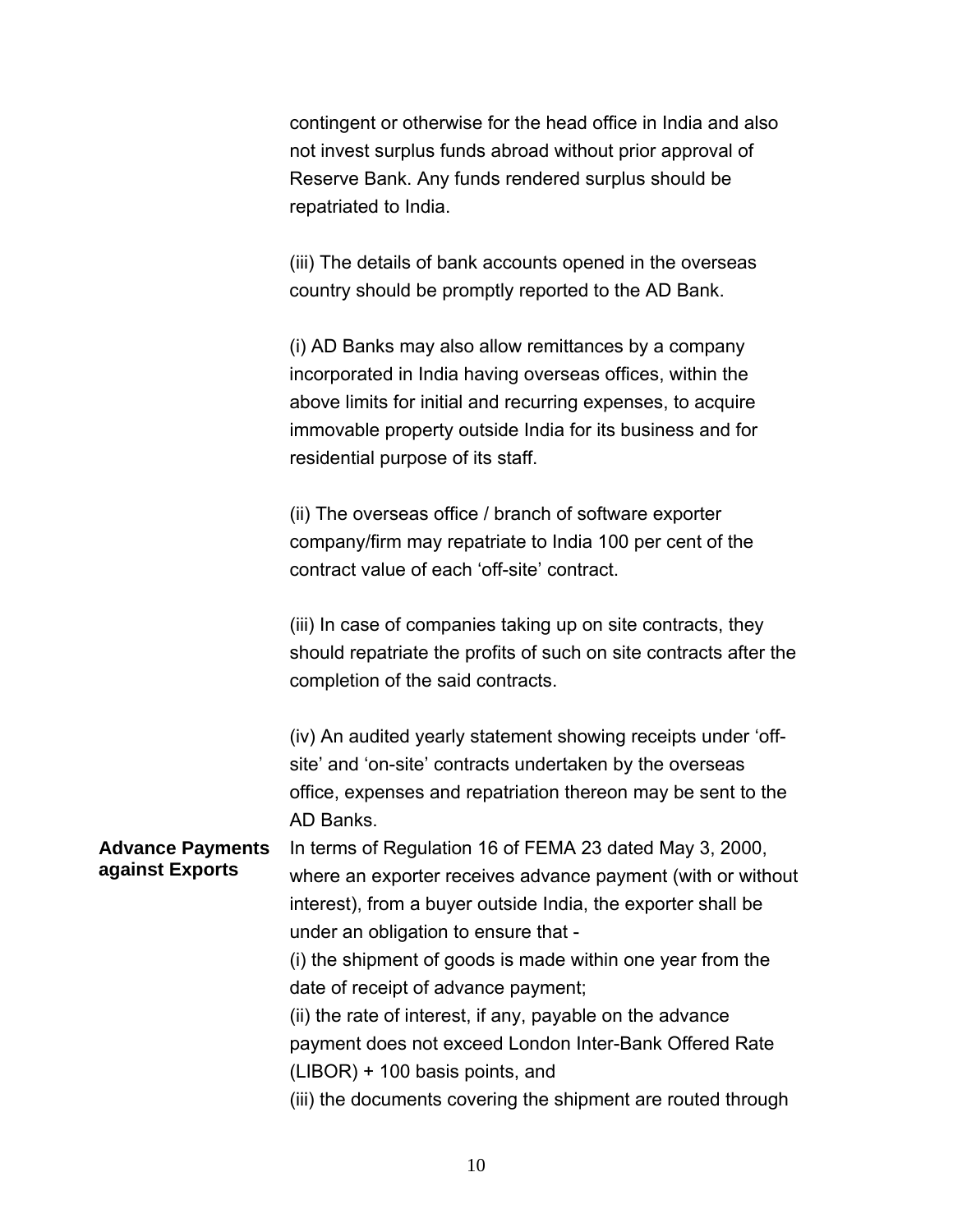the AD Bank through whom the advance payment is received;

 Provided that in the event of the exporter's inability to make the shipment, partly or fully, within one year from the date of receipt of advance payment, no remittance towards refund of unutilised portion of advance payment or towards payment of interest, shall be made after the expiry of the said period of one year, without the prior approval of the Reserve Bank. (2) Where the export agreement provides for shipment of goods extending beyond the period of one year from the date of receipt of advance payment, the exporter shall require the prior approval of the Reserve Bank.

(3) AD Banksmay allow the purchase of foreign exchange from the market for refunding advance payment credited to EEFC account only after utilising the entire balances held in the exporter's EEFC accounts maintained at different branches/banks.

**Note** : AD Banks may also be guided by circular DBOD No. Dir.BC.72/ 13.03.00/2006-07 on Guarantees for Export Advance.

**GR Approval for Trade Fair/Exhibitions abroad** 

Firms / Companies and other organisations participating in Trade Fair/Exhibition abroad can take/export goods for exhibition and sale outside India without the prior approval of the Reserve Bank of India. Unsold exhibit items may be sold outside the exhibition/trade fair in the same country or in a third country. Such sales at discounted value are also permissible. It would also be permissible to `gift' unsold goods up to the value of USD 5000 per exporter, per exhibition/trade fair. AD Banks may approve GR Form of export items for display or display-cum-sale in trade fairs/exhibitions outside India subject to the following; (i) The exporter shall produce relative Bill of Entry within one month of re-import into India of the unsold items. (ii) The sale proceeds of the items sold are repatriated to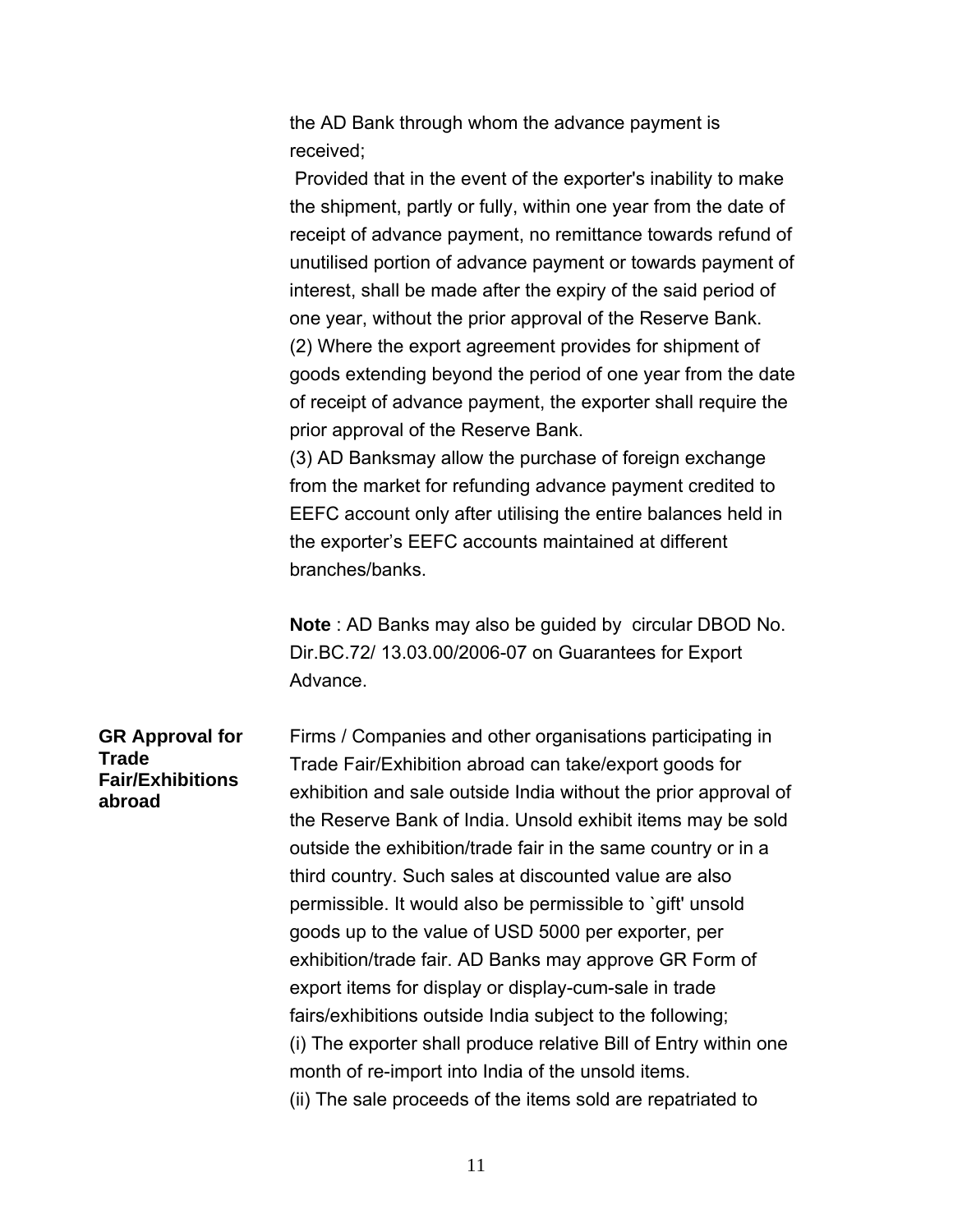|                                                                    | India in accordance with the Foreign Exchange Management<br>(Realisation, Repatriation, and Surrender of Foreign<br>Exchange) Regulations, 2000.<br>(iii) The exporter shall report to the AD Banks the method of<br>disposal of all items exported, as well as the repatriation of<br>proceeds to India.<br>(iv) Such transactions approved by the AD Banks will be<br>subject to 100 per cent audit by their internal<br>inspectors/auditors.                                                                                                                                                                                                                                                                                                                                                                                                                          |
|--------------------------------------------------------------------|--------------------------------------------------------------------------------------------------------------------------------------------------------------------------------------------------------------------------------------------------------------------------------------------------------------------------------------------------------------------------------------------------------------------------------------------------------------------------------------------------------------------------------------------------------------------------------------------------------------------------------------------------------------------------------------------------------------------------------------------------------------------------------------------------------------------------------------------------------------------------|
| <b>GR</b> approval for<br><b>Export of Goods</b><br>for re-imports | (i) AD banks may consider request from exporters for<br>(i)<br>granting GR approval in cases where goods are being<br>exported for re-import after repairs / maintenance / testing /<br>calibration etc. subject to the condition that the exporter shall<br>produce relative Bill of Entry within one month of re-import of<br>the exported item from India.<br>(ii) Where the goods being exported for testing are<br>(ii)<br>destroyed during testing, AD banks may obtain a certificate<br>issued by the testing agency that the goods have been<br>destroyed during testing, in lieu of Bill of Entry for import.                                                                                                                                                                                                                                                   |
| Part Drawings/<br><b>Undrawn balances</b>                          | (i) In certain lines of export trade, it is the practice to leave a<br>small part of the invoice value undrawn for payment after<br>adjustment due to differences in weight, quality, etc. to be<br>ascertained after arrival for inspection, or analysis of the<br>goods. In such cases, AD Banks may negotiate the bills,<br>provided:<br>a) The amount of undrawn balance is considered normal in<br>the particular line of export trade, subject to a maximum of 10<br>per cent of the full export value<br>b) An undertaking is obtained from the exporter on the<br>duplicate of GR/SDF/PP forms that he will surrender/account<br>for the balance proceeds of the shipment within the period<br>prescribed for realisation.<br>(ii) In cases where the exporter has not been able to arrange<br>for repatriation of the undrawn balance in spite of best efforts, |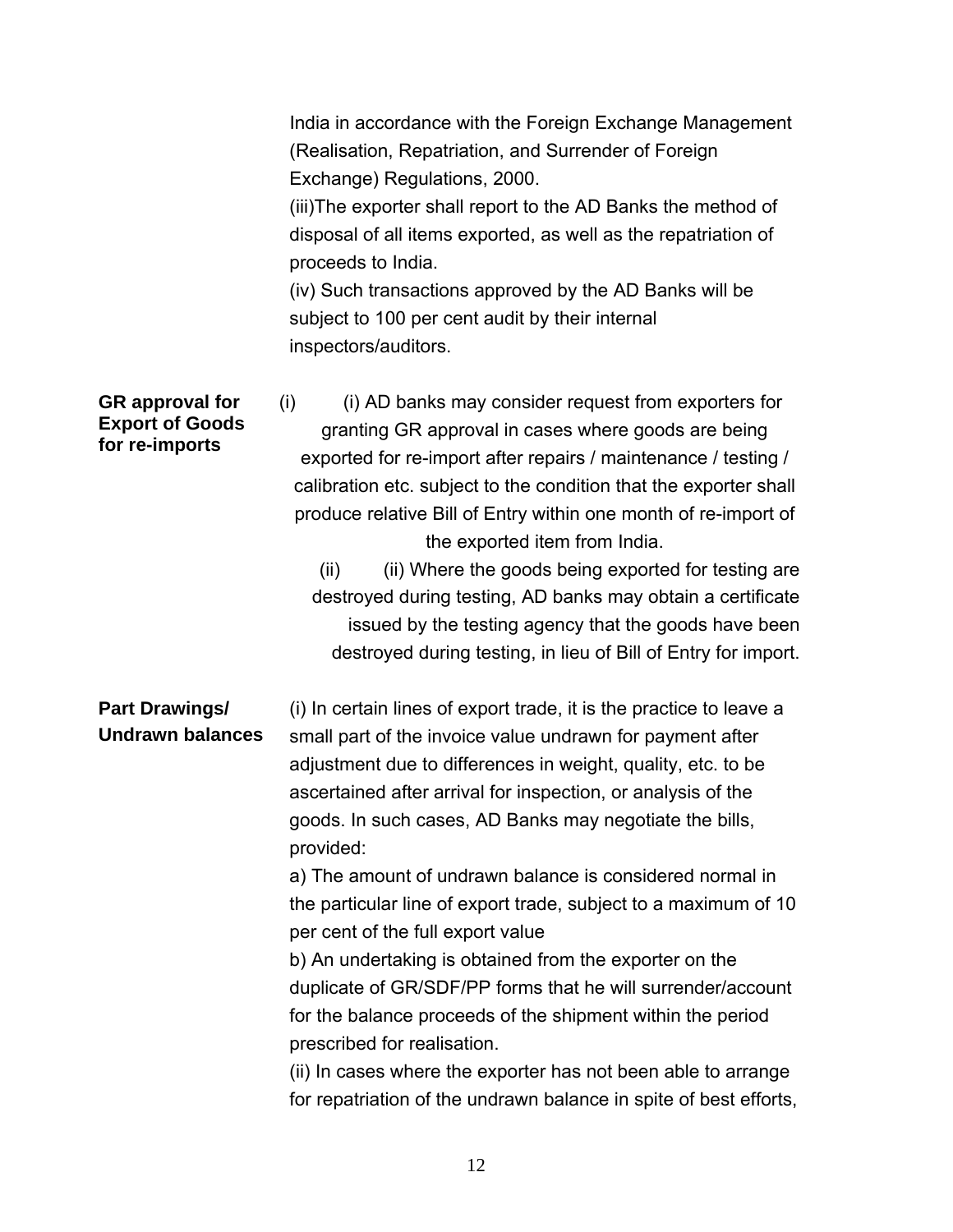AD Banks, on being satisfied with the bona fides of the case, should ensure that the exporter has realised at least the value for which the bill was initially drawn (excluding undrawn balances) or 90 per cent of the value declared on GR/PP/SDF form, whichever is more and a period of one year has elapsed from the date of shipment.

#### **Consignment Exports**

(i) When goods have been exported on consignment basis, AD Banks, while forwarding shipping documents to his overseas branch/correspondent, should instruct the latter to deliver them only against trust receipt/undertaking to deliver sale proceeds by a specified date within the period prescribed for realisation of proceeds of the export. This procedure should be followed even if, according to the practice in certain trades, a bill for part of the estimated value is drawn in advance against the exports. The agents/consignees may deduct from sale proceeds of the goods expenses normally incurred towards receipt, storage and sale of the goods, such as landing charges, warehouse rent, handling charges, etc. and remit the net proceeds to the exporter

(ii) The account sales received from the Agent/Consignee should be verified by the AD Banks. Deductions in Account Sales should be supported by bills/receipts in original except in case of petty items like postage/cable charges, stamp duty, etc.

(iii) In case of goods exported on consignment basis, freight and marine insurance must be arranged in India.

(iv) Reserve Bank will permit on application, exporters with satisfactory track record, a longer period up to twelve months for realisation of export proceeds for exports on consignment basis made to CIS countries and East European countries financed in any permitted currency.

(v) In the case of export of books on consignment basis, AD Banks may approve such proposals allowing for realisation of export proceeds up to 360 days from the date of shipment. The exporters may be allowed to abandon the books which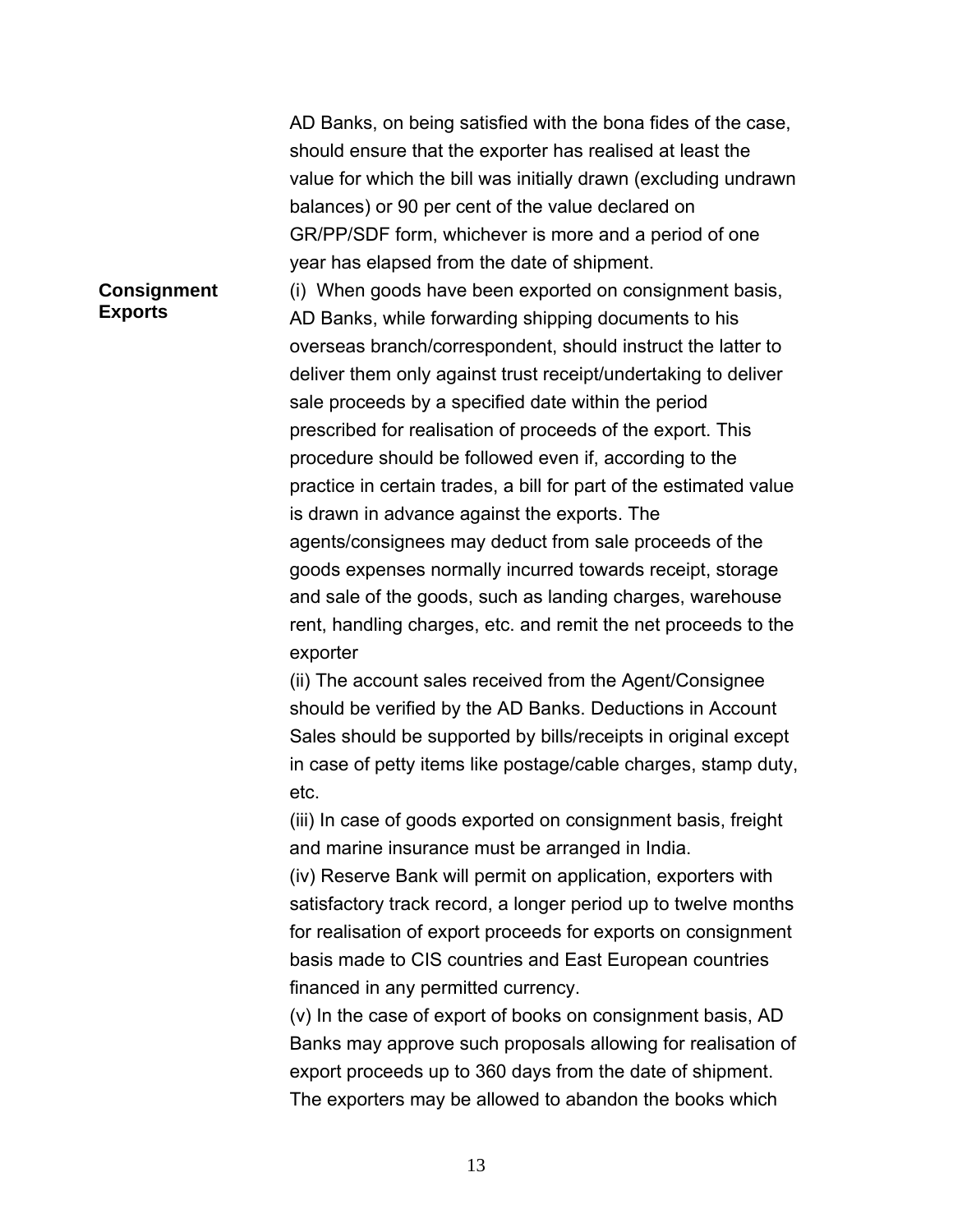|                                                          | remain unsold at the expiry of the period of the sale contract.<br>Accordingly, the exporters may show the value of the unsold<br>books as deduction from the export proceeds in the Account<br>Sales.                                                                                                                                                                                                                                                                                                                                                                                                                                                                                                                                                                                                                                                                                                                                                                |
|----------------------------------------------------------|-----------------------------------------------------------------------------------------------------------------------------------------------------------------------------------------------------------------------------------------------------------------------------------------------------------------------------------------------------------------------------------------------------------------------------------------------------------------------------------------------------------------------------------------------------------------------------------------------------------------------------------------------------------------------------------------------------------------------------------------------------------------------------------------------------------------------------------------------------------------------------------------------------------------------------------------------------------------------|
| <b>Opening/Hiring of</b><br><b>Ware houses</b><br>abroad | AD Banks may consider the applications received from<br>exporters and grant permission for opening / hiring<br>warehouses abroad subject to the following conditions:<br>(i) Applicant's export outstanding does not exceed 5 per cent<br>of exports made during the previous financial year.<br>(ii) Applicant has a minimum export turnover of USD<br>100,000/- during the last financial year.<br>(iii) Period of realisation should be as applicable i.e. 180 days<br>for non-status holder exporters and 12 months for status<br>holder exporters.<br>(iv) All transactions should be routed through the designated<br>branch of the AD Banks.<br>(v) The above permission may be granted to the exporters<br>initially for a period of one year and renewal may be<br>considered subject to the applicant satisfying the requirement<br>above.<br>(vi) AD Banks granting such permission/approvals should<br>maintain a proper record of the approvals granted. |
| Direct dispatch of<br>documents by the<br>exporter       | AD Banks should normally dispatch shipping documents to<br>their overseas branches/correspondents expeditiously.<br>However, they may dispatch shipping documents direct to the<br>consignees or their agents resident in the country of final<br>destination of goods in cases where:<br>a) Advance payment or an irrevocable letter of credit has<br>been received for the full value of the export shipment and<br>the underlying sale contract/letter of credit provides for<br>dispatch of documents direct to the consignee or his agent<br>resident in the country of final destination of goods.<br>b) The exporter is a regular customer and the AD Banks is<br>satisfied, on the basis of standing and track record of the                                                                                                                                                                                                                                  |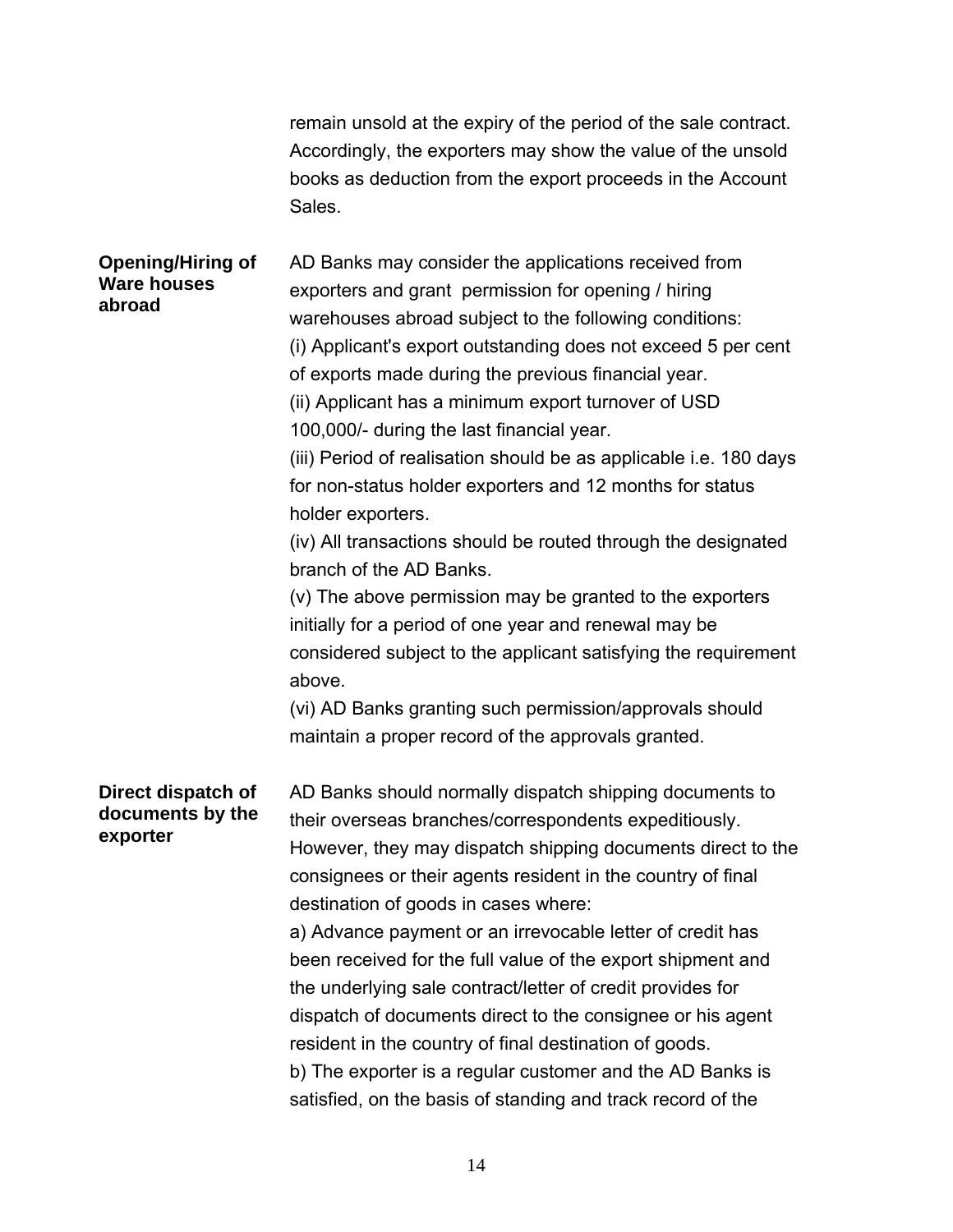|                                                | exporter and the arrangements made for realisation of export<br>proceeds, that the request can be acceded to.<br>c) Documents in respect of goods or software are<br>accompanied with a declaration by the exporter that they are<br>not more than Rs. 25,000/- in value and not declared on<br>GR/SDF/PP/SOFTEX form.<br>(ii) AD Banks may also permit `Status Holder Exporters' (as<br>defined in the Foreign Trade Policy), and units in Special<br>Economic Zones (SEZ) to dispatch the export documents to<br>the consignees outside India subject to the terms and<br>conditions that:                                                                                                                                                                                                                                                                                                                                                                                                                                                                                  |
|------------------------------------------------|-------------------------------------------------------------------------------------------------------------------------------------------------------------------------------------------------------------------------------------------------------------------------------------------------------------------------------------------------------------------------------------------------------------------------------------------------------------------------------------------------------------------------------------------------------------------------------------------------------------------------------------------------------------------------------------------------------------------------------------------------------------------------------------------------------------------------------------------------------------------------------------------------------------------------------------------------------------------------------------------------------------------------------------------------------------------------------|
|                                                | a) The export proceeds are repatriated through the AD Banks                                                                                                                                                                                                                                                                                                                                                                                                                                                                                                                                                                                                                                                                                                                                                                                                                                                                                                                                                                                                                   |
|                                                | named in the GR Form.<br>b) The duplicate copy of the GR form is submitted to the AD<br>Banks for monitoring purposes, by the exporters within 21<br>days from the date of export.                                                                                                                                                                                                                                                                                                                                                                                                                                                                                                                                                                                                                                                                                                                                                                                                                                                                                            |
| <b>Invoicing of</b><br><b>Software Exports</b> | (i) For long duration contracts involving series of<br>transmissions, the exporters should bill their overseas clients<br>periodically, i.e., at least once a month or on reaching the<br>'milestone' as provided in the contract entered into with the<br>overseas client and the last invoice / bill should be raised not<br>later than 15 days from the date of completion of the contract.<br>It would be in order for the exporters to submit a combined<br>SOFTEX form for all the invoices raised on a particular<br>overseas client, including advance remittances received in a<br>month.<br>(ii) Contracts involving only 'one-shot operation', the<br>invoice/bill should be raised within 15 days from the date of<br>transmission.<br>(iii) The exporter should submit declaration in Form SOFTEX<br>in triplicate in respect of export of computer software and<br>audio / video / television software to the designated official<br>concerned of the Government of India at STPI / EPZ / FTZ<br>/SEZ for valuation / certification not later than 30 days from |

the date of invoice / the date of last invoice raised in a month,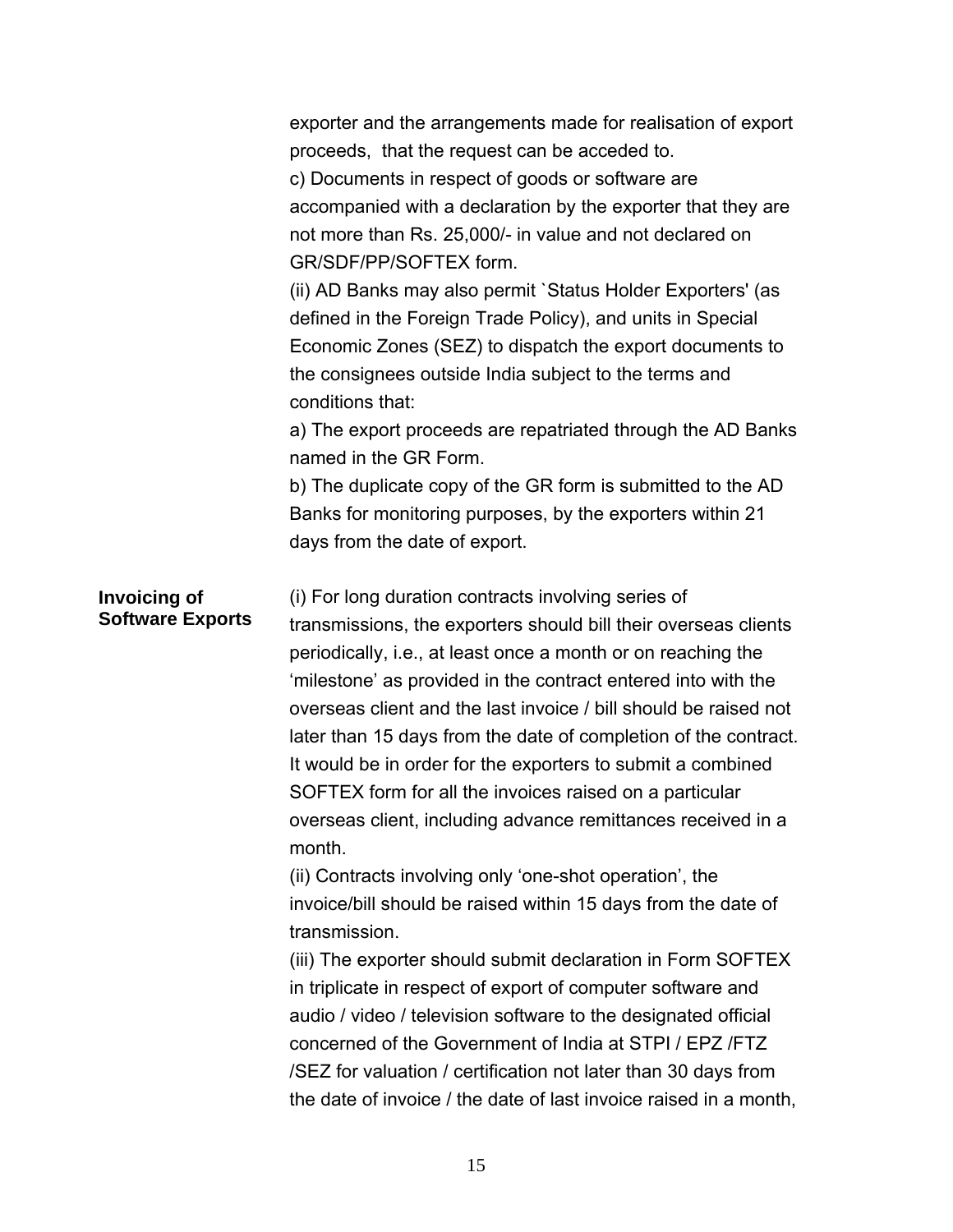as indicated above. The designated officials may also certify the SOFTEX Forms of EOUs which are registered with them. (iv) The invoices raised on overseas clients as at (i) and (ii) above will be subject to valuation of export declared on SOFTEX form by the designated official concerned of the Government of India and consequent amendment made in the invoice value, if necessary.

#### **Shut out Shipments and Short Shipments**

(i) When part of a shipment covered by a GR form already filed with Customs is short-shipped, the exporter must give notice of short-shipment to the Customs in the form and manner prescribed. In case of delay in obtaining certified short-shipment notice from the Customs, the exporter should give an undertaking to the AD Banks to the effect that he has filed the short-shipment notice with the Customs and that he will furnish it as soon as it is obtained.

(ii) Where a shipment has been entirely shut out and there is delay in making arrangements to re-ship, the exporter will give notice in duplicate to the Customs in the form and manner prescribed, attaching thereto the unused duplicate copy of GR form and the shipping bill.

(iii) The Customs will verify that the shipment was actually shut out, certify the copy of the notice as correct and forward it to the Reserve Bank together with unused duplicate copy of the GR form. In this case, the original GR form received earlier from Customs will be cancelled. If the shipment is made subsequently, a fresh set of GR form should be completed.

#### **Counter-Trade Arrangement**  Counter trade proposals involving adjustment of value of goods imported into India against value of goods exported from India in terms of an arrangement voluntarily entered into between the Indian party and the overseas party through an Escrow Account opened in India in U.S. dollar will be considered by the Reserve Bank.

(i) All imports and exports under the arrangement should be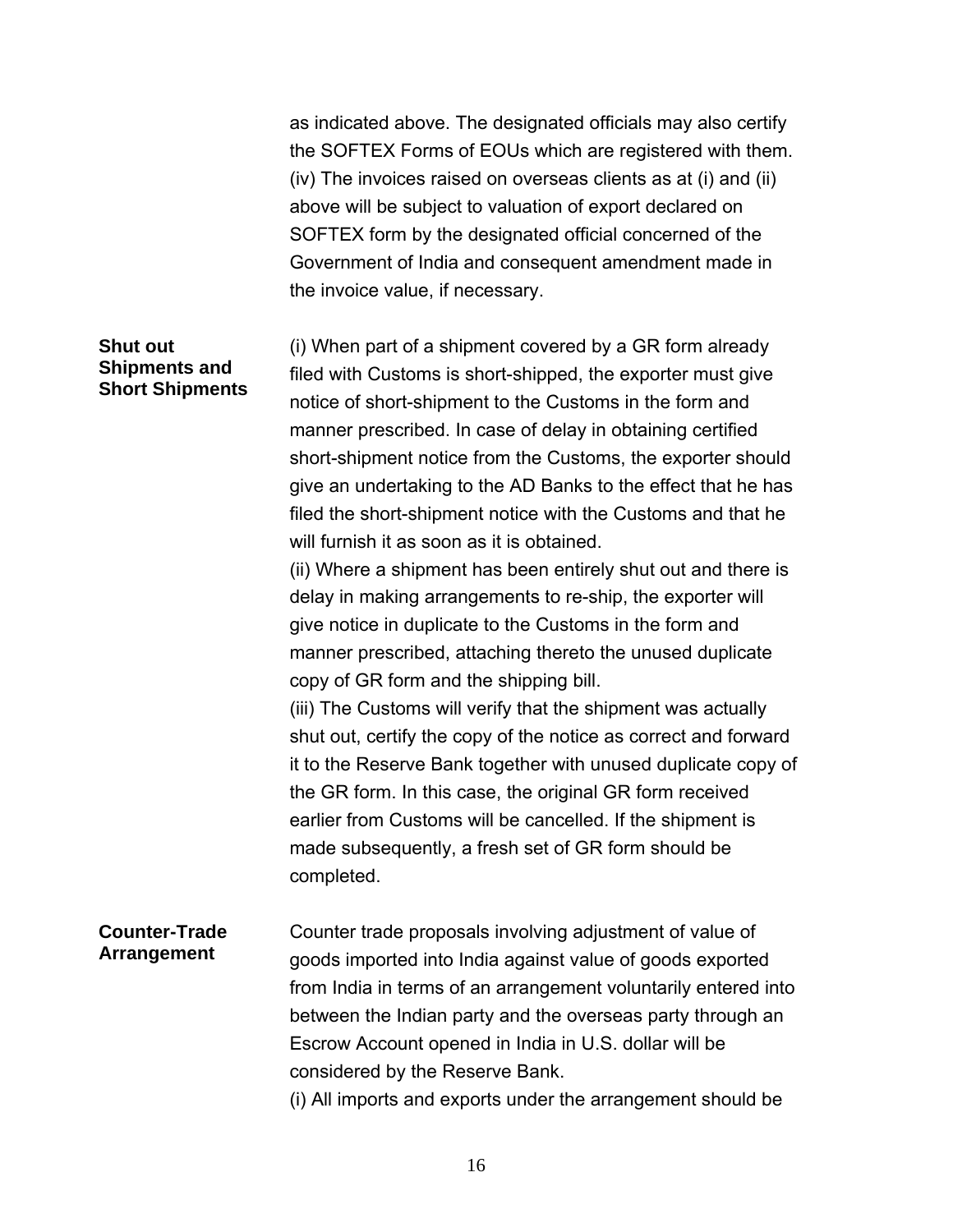| at international prices in conformity with the Foreign Trade<br>Policy and Foreign Exchange Management Act, 1999 and the<br>Rules and Regulations made there under.<br>(ii) Application for permission for opening an Escrow Account<br>may be made by the overseas exporter/organisation through<br>his AD Banks to the concerned Regional Office of the<br>Reserve Bank.<br>(iii) No interest will be payable on balances standing to the<br>credit of the Escrow Account but the funds temporarily<br>rendered surplus may be held in a short-term deposit up to a<br>total period of three months in a year (i.e., in a block of 12<br>months) and the banks may pay interest at the applicable<br>rate. |
|--------------------------------------------------------------------------------------------------------------------------------------------------------------------------------------------------------------------------------------------------------------------------------------------------------------------------------------------------------------------------------------------------------------------------------------------------------------------------------------------------------------------------------------------------------------------------------------------------------------------------------------------------------------------------------------------------------------|
| (iv) No fund based/or non-fund based facilities would be<br>permitted against the balances in the Escrow Account.                                                                                                                                                                                                                                                                                                                                                                                                                                                                                                                                                                                            |
| Prior approval of the Reserve Bank is required for export of<br>machinery, equipment, etc., on lease, hire, etc., basis under<br>agreement with the overseas lessee against collection of<br>lease rentals/hire charges and ultimate re-import. Exporters<br>should apply for necessary permission, through an AD<br>Banks, to the Regional Office concerned of the Reserve<br>Bank, giving full particulars of the goods to be exported.                                                                                                                                                                                                                                                                    |
| Exporters intending to export goods on elongated credit<br>terms may submit their proposals giving full particulars<br>through their banks for consideration to the Regional Office<br>concerned of the Reserve Bank.                                                                                                                                                                                                                                                                                                                                                                                                                                                                                        |
| Units in SEZs are permitted to undertake job work abroad<br>and export goods from that country itself subject to the<br>conditions that:<br>(i) Processing / manufacturing charges are suitably loaded in<br>the export price and are borne by the ultimate buyer.<br>(ii) The exporter has made satisfactory arrangements for<br>realisation of full export proceeds subject to the usual GR<br>procedure.                                                                                                                                                                                                                                                                                                  |
|                                                                                                                                                                                                                                                                                                                                                                                                                                                                                                                                                                                                                                                                                                              |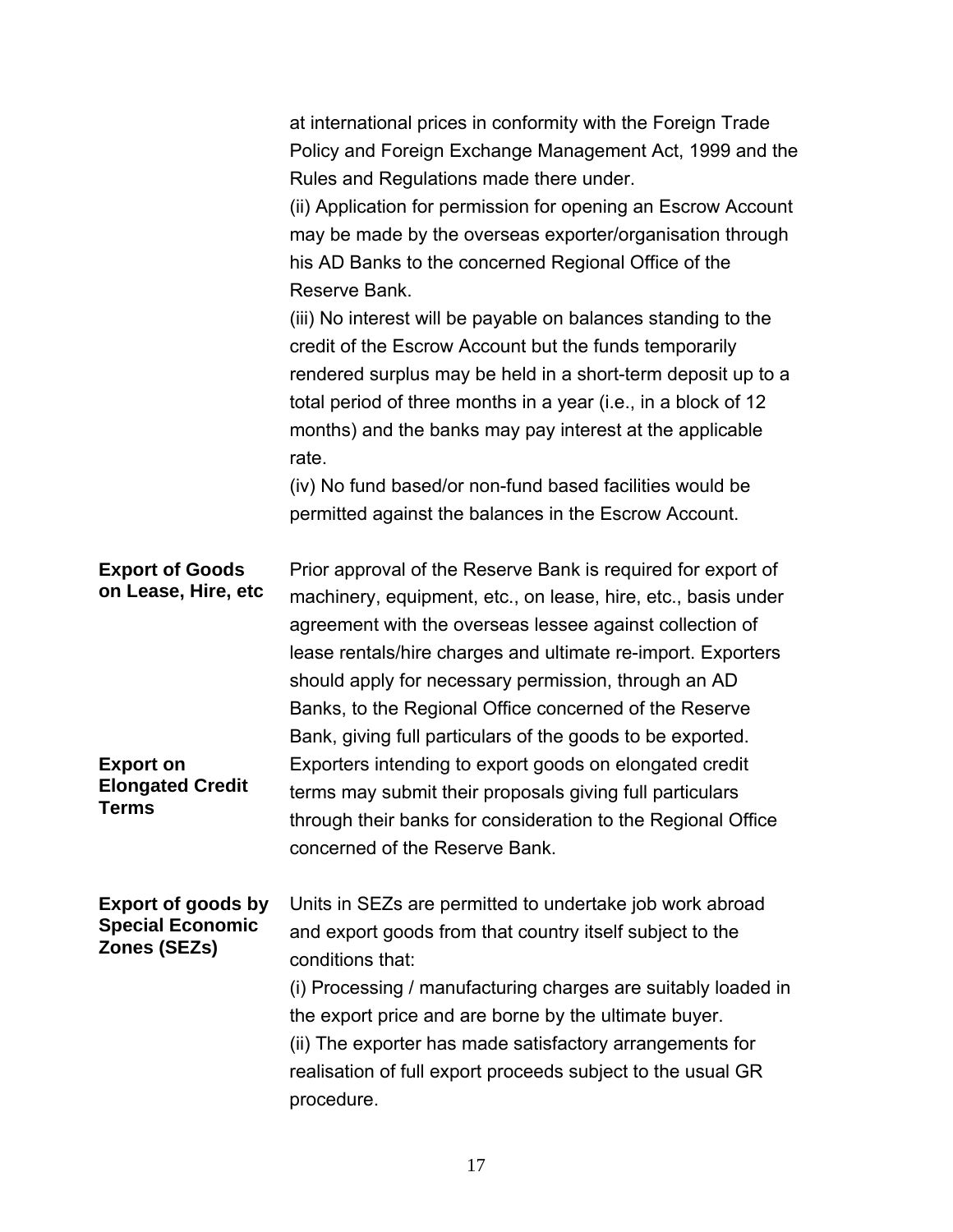AD Banks may permit units in DTAs to purchase foreign exchange for making payment for goods supplied to them by units in SEZs.

#### **Project Exports and Service Exports**

Export of engineering goods on deferred payment terms and execution of turnkey projects and civil construction contracts abroad are collectively referred to as 'Project Exports'. Indian exporters offering deferred payment terms to overseas buyers and those participating in global tenders for undertaking turnkey/civil construction contracts abroad are required to obtain the approval of the AD Banks/Exim Bank/Working Group at post-award stage before undertaking execution of such contracts. Regulations relating to ' Project Exports' and 'Service exports' are laid down in the revised Memorandum on Project Exports ( PEM- October 2003 as amended from time to time).

 In order to provide greater flexibility to project exporters and exporters of services in conducting their overseas transactions, the guidelines stipulated vide paragraphs B.10 (i) (f), D.1 (i), D.3 and D.4(iv) of the PEM have been modified (c.f. A.P.(DIR Series) No.26 dated January 8,2007 ) as set out below:

#### *Inter-Project Transfer of Machinery*

The stipulation regarding recovery of market value (not less than book value) of the machinery, etc., from the transferee project has been withdrawn. Further, exporters may use the machinery / equipment for performing any other contract secured by them in any country subject to the satisfaction of the sponsoring AD Bank(s) / Exim Bank / Working Group and also subject to the reporting requirement and would be monitored by the AD Bank(s) /Exim Bank / Working Group.

#### *Inter-Project Transfer of Funds*

AD Bank(s) / Exim Bank /Working Group may permit exporters to open, maintain and operate one or more foreign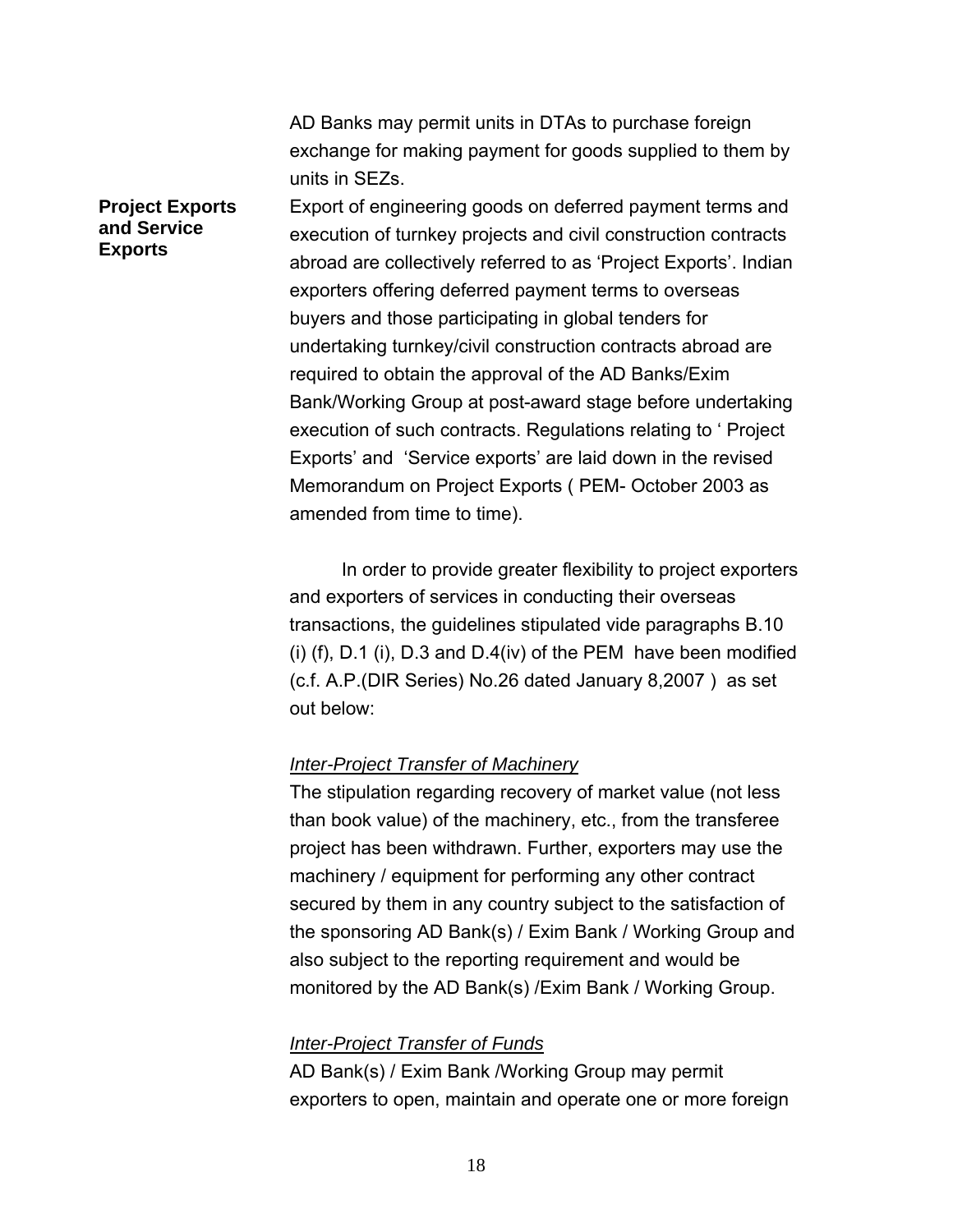currency account/s in a currency/currencies of their choice with inter-project transferability of funds in any currency or country. The Inter-project transfer of funds will be monitored by the AD Bank(s) / Exim Bank / Working Group.

#### *Deployment of Temporary Cash Surpluses*

Project / Service exporters may deploy their temporary cash surpluses, generated outside India, in the following instruments / products, subject to monitoring by the AD Bank(s) / Exim Bank / Working Group : (i) investments in short-term paper abroad including treasury bills and other monetary instruments with a maturity or remaining maturity of one year or less and the rating of which should be at least A-1/AAA by Standard & Poor or P-1/Aaa by Moody's or F1/AAA by Fitch IBCA etc. , (ii) deposits with branches / subsidiaries outside India of an AD Banks in India.

*Repatriation of Funds in case of On-site Software Contracts* The requirement of repatriation of 30 per cent of contract value in respect of on-site contracts by software exporter company / firm has been dispensed with .They should ,however , repatriate the profits on-site contract after completion of the contract (In terms of A..P. (DIR Series) Circular No.33 dated February 28, 2007).

**Export of Currency** In terms of Foreign Exchange Management (Export and Import of Currency) Regulations, 2000 notified vide Notification No. FEMA 6/RB-2000 dated 3rd May 2000 as amended from time to time, any export of Indian currency of value exceeding Rs.5000/- except to the extent permitted under any general permission granted under the Regulations, will require prior permission of Reserve Bank.

**Forfaiting Export-Import Bank of India (Exim Bank) and AD Banks have** been permitted to undertake forfaiting, for financing of export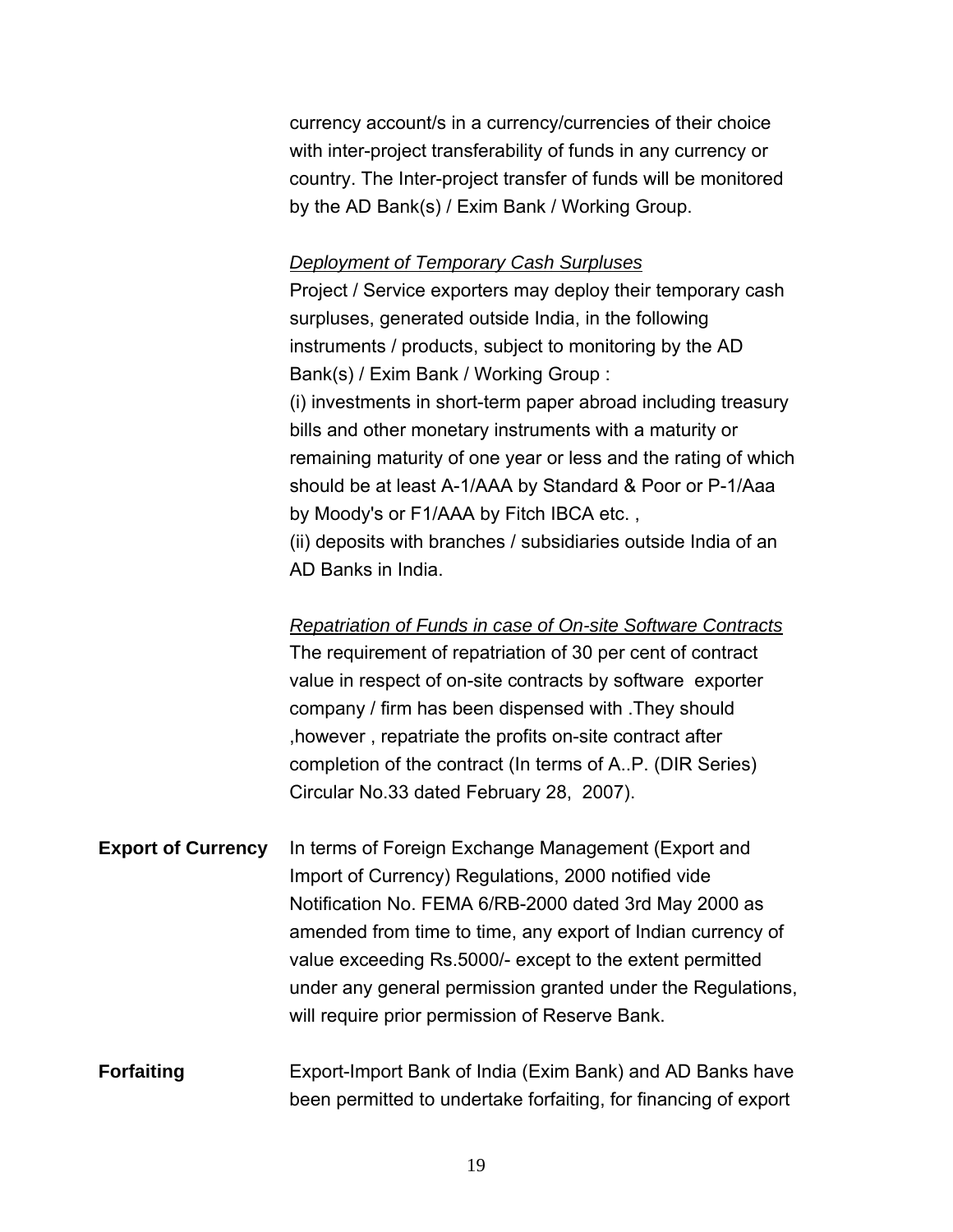receivables. Remittance of commitment fee / service charges, etc., payable by the exporter as approved by the Exim Bank/ AD Banks concerned may be done through an AD Bank. Such remittances may be made in advance in one lump sum or at monthly intervals as approved by the authority concerned.

#### **Exports to neighbouring countries by Road, Rail or River**

The following procedure should be adopted by exporters for filing original copies of GR/SDF forms where exports are made to neighboring countries by road, rail or river transport: (i) In case of exports by barges/country craft/road transport, the form should be presented by exporter or his agent at the Customs station at the border through which the vessel or vehicle has to pass before crossing over to the foreign territory. For this purpose, exporter may arrange either to give the form to the person in charge of the vessel or vehicle or forward it to his agent at the border for submission to Customs.

(ii) As regards exports by rail, Customs staff has been posted at certain designated railway stations for attending to Customs formalities. They will collect the GR/SDF forms for goods loaded at these stations so that the goods may move straight on to the foreign country without further formalities at the border. The list of designated railway stations can be obtained from the Railways. For goods loaded at stations other than the designated stations, exporters must arrange to present GR/SDF forms to the Customs Officer at the Border Land Customs Station where Customs formalities are completed.

#### **Border Trade with Myanmar**  This is governed by the Agreement on Border Trade between India and Myanmar. People living along both sides of the India-Myanmar border are permitted to exchange certain specified locally produced commodities under the barter trade arrangement. They can also trade in freely convertible currency. AD Banks should follow the guidelines stipulated in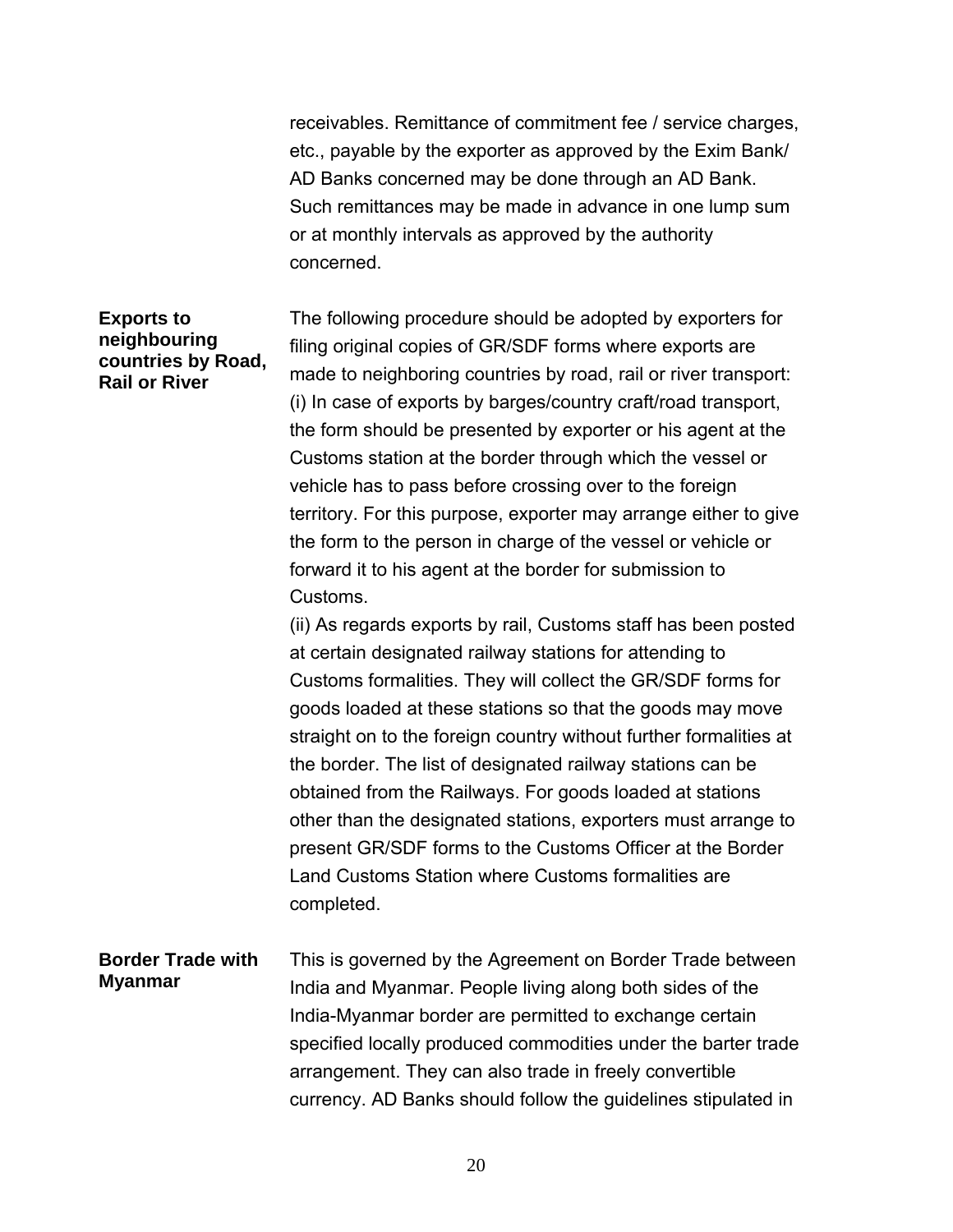AP.DIR (Series) Circular No.17 dated October 16, 2000.

#### **Repayment of State Credits**

Export of goods and services against repayment of state credits granted by erstwhile USSR will continue to be governed by the extant directions issued by Reserve Bank, as amended from time to time. Further, Reserve Bank will consider counter trade proposals from Indian exporters with Romania involving adjustment of value of exports from India against value of imports made into India in terms of a voluntarily entered arrangement between the concerned parties, subject to the condition, among others that the Indian exporter should utilise the funds for import of goods from Romania into India within six months from the date of credit to Escrow Accounts allowed to be opened.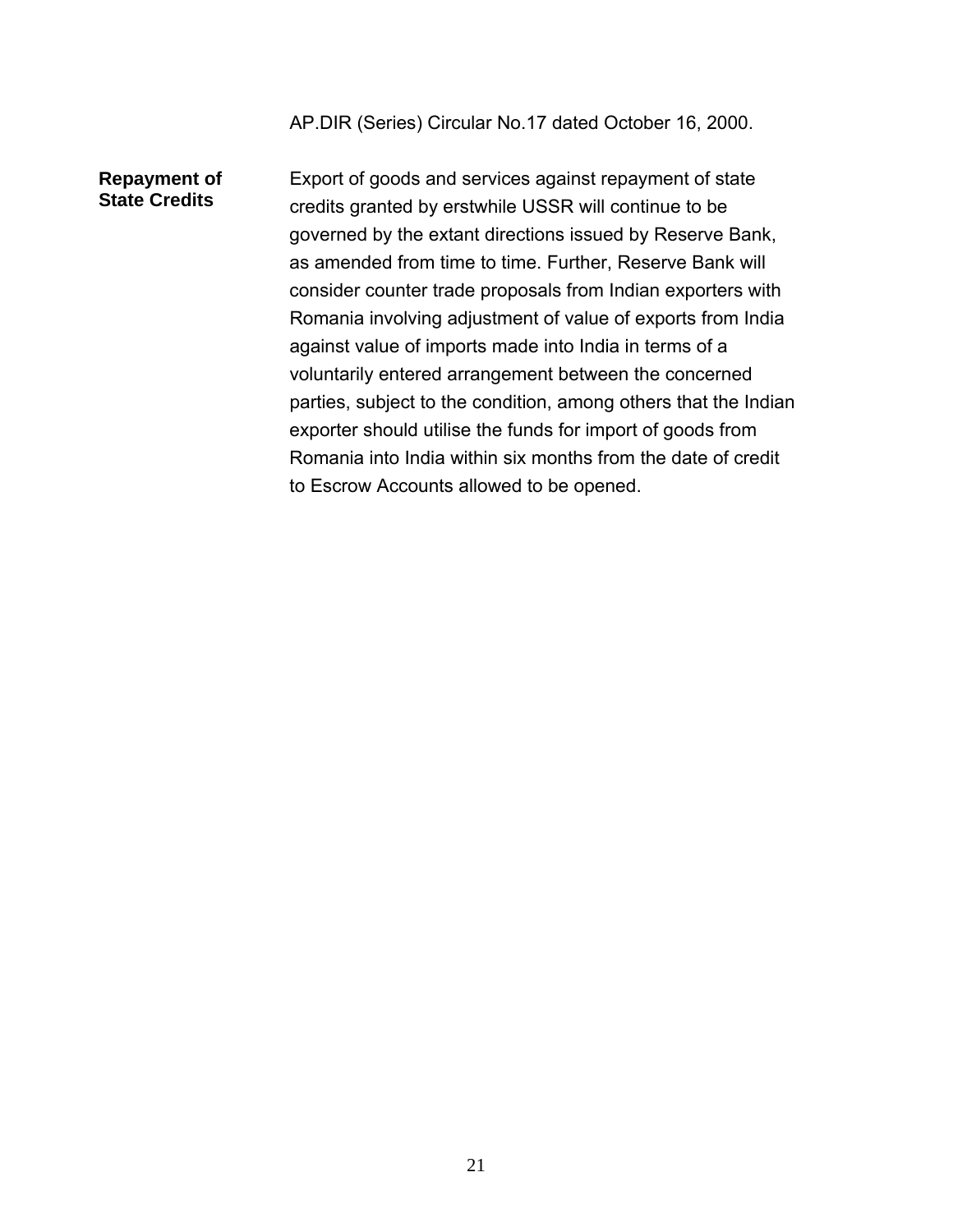#### **PART - 3**

#### **Operational Guidelines for AD Banks**

**Citing of Specific Identification Numbers**  (i) In all applications/ correspondence with the Reserve Bank, the specific identification number as available on the GR, PP and SOFTEX forms should invariably be cited.

the case of declarations made on SDF form, the port code number and shipping bill number should be cited.

**GR/SDF/PP/SOFTEX procedure** In terms of Regulation 6 of Foreign Exchange Management (Export of Goods and Services) Regulations, 2000 notified vide Notification No. FEMA.23/2000-RB dated 3rd May 2000 and as amended from time to time export declaration forms should be disposed of as under:

**GR forms** (i) GR forms should be completed by the exporter in duplicate and both the copies submitted to the Customs at the port of shipment along with the shipping bill. (ii) Customs will give their running serial number on both the copies after admitting the corresponding shipping bill. The Customs serial number will have ten numerals denoting the code number of the port of shipment, the calendar year and a six- digit running serial number.

> (iii) Customs will certify the value declared by the exporter on both the copies of the GR form at the space earmarked and will also record the assessed value. (iv) They will then return the duplicate copy of the form to the exporter and retain the original for transmission to Reserve Bank.

(v) Exporters should submit the duplicate copy of the GR form again to Customs along with the cargo to be shipped.

(vi) After examination of the goods and certifying the quantity passed for shipment on the duplicate copy,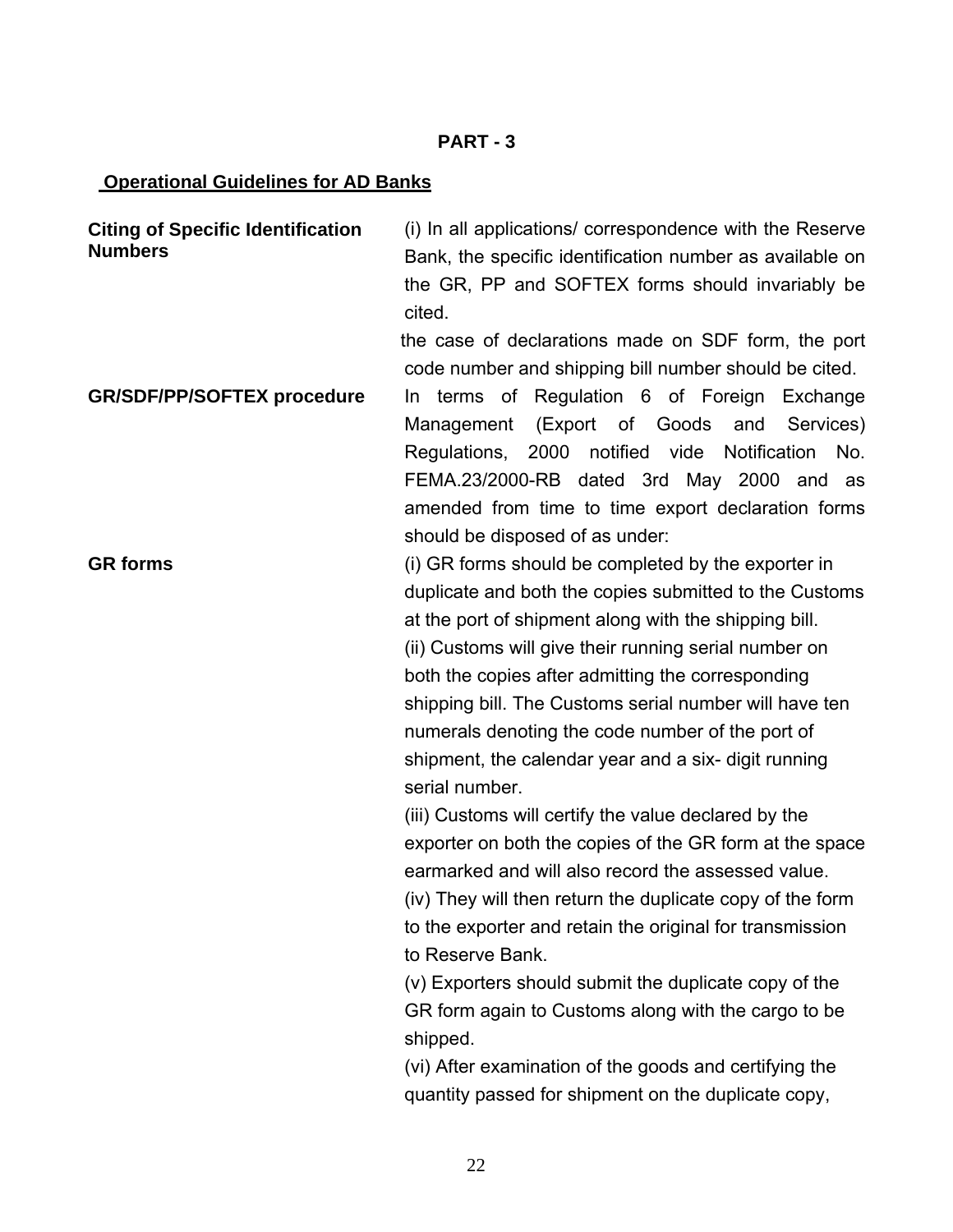Customs will return it to the exporter for submission to the AD Banks for negotiation or collection of export bills.

(vii) Within twenty-one days from the date of export, exporter should lodge the duplicate copy together with relative shipping documents and an extra copy of the invoice with the AD Banks named in the GR form. (viii) After the documents have been negotiated / sent for collection, the AD Banks should report the transaction to Reserve Bank in statement ENC under cover of appropriate R-Supplementary Return.

(ix) The duplicate copy of the form together with a copy of invoice etc. shall be retained by the AD Banks and may not be submitted to Reserve Bank.

(x) In the case of exports made under deferred credit arrangement or to joint ventures abroad against equity participation or under rupee credit agreement, the number and date of Reserve Bank approval and/or number and date of the relative RBI circular should be recorded at the appropriate place on the GR form. (xi) Where Duplicate copy of GR form is misplaced or lost, AD Banks may accept another copy of duplicate GR form duly certified by Customs.

**SDF** SDF **The following system may be followed in case of SDF:** (i) The SDF should be submitted in duplicate (to be annexed to the relative shipping bill) to the Commissioner of Customs concerned.

> (ii) After verifying and authenticating the declaration in SDF, the Commissioner of Customs will hand over to the exporter, one copy of the shipping bill marked 'Exchange Control Copy' in which form SDF has been appended for being submitted to the AD Banks within 21 days from the date of export.

(iii) The AD Banks should accept the Exchange Control (EC) copy of the shipping bill and SDF appended thereto, submitted by the exporter for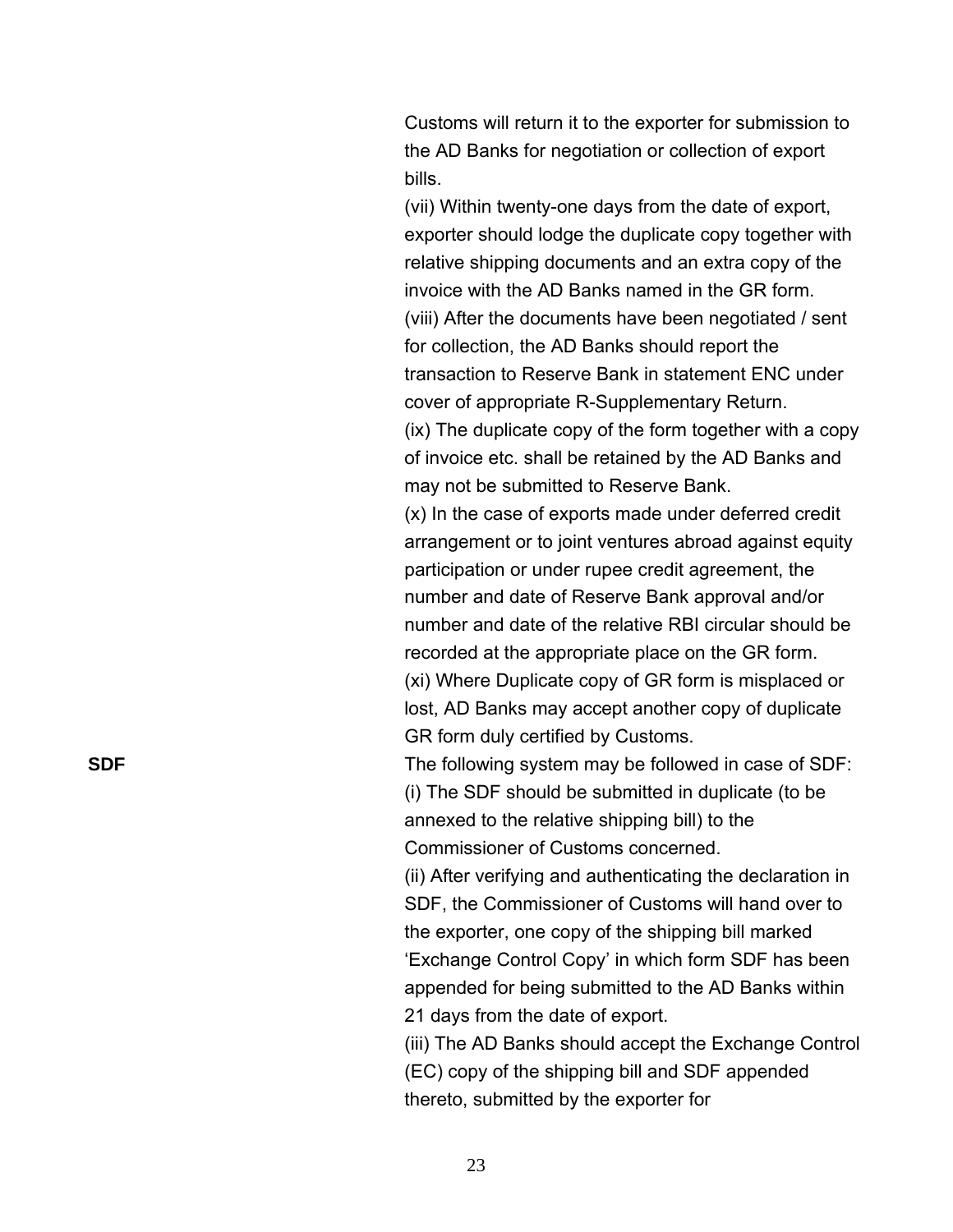collection/negotiation of shipping documents. (iv) The manner of disposal of EC copy of shipping Bill (and form SDF appended thereto) is the same as that for GR forms. The duplicate copy of the form together with a copy of invoice etc. shall be retained by the AD Banks and may not be submitted to Reserve Bank.

In cases where ECGC initially settles the claims of exporters in respect of exports insured with them and subsequently receives the export proceeds from the buyer/buyer's country through the efforts made by them, the share of exporters in the amount so received is disbursed through the bank which had handled the shipping documents. In such cases, ECGC will issue a certificate to the bank which had handled the relevant shipping documents after full proceeds have been received. The certificate will indicate the number of declaration form, name of the exporter, name of the AD Banks, date of negotiation, bill number, invoice value and the amount actually received by ECGC.

**PP Forms The manner of disposal of PP forms is the same as that** for GR forms. Postal Authorities will allow export of goods by post only if the original copy of the form has been countersigned by an AD Banks. Therefore, PP forms should be first presented by the exporter to an AD Banks for countersignature.

> (i) The AD Banks will countersign the forms after ensuring that the parcel is being addressed to their branch or correspondent bank in the country of import and return the original copy to the exporter, who should submit the form to the post office with the parcel. (ii) The duplicate copy of the PP form will be retained by the AD Banks to whom the exporter should submit relevant documents together with an extra copy of invoice for negotiation/collection, within the prescribed period of twenty-one days.

(iii) The concerned overseas branch or correspondent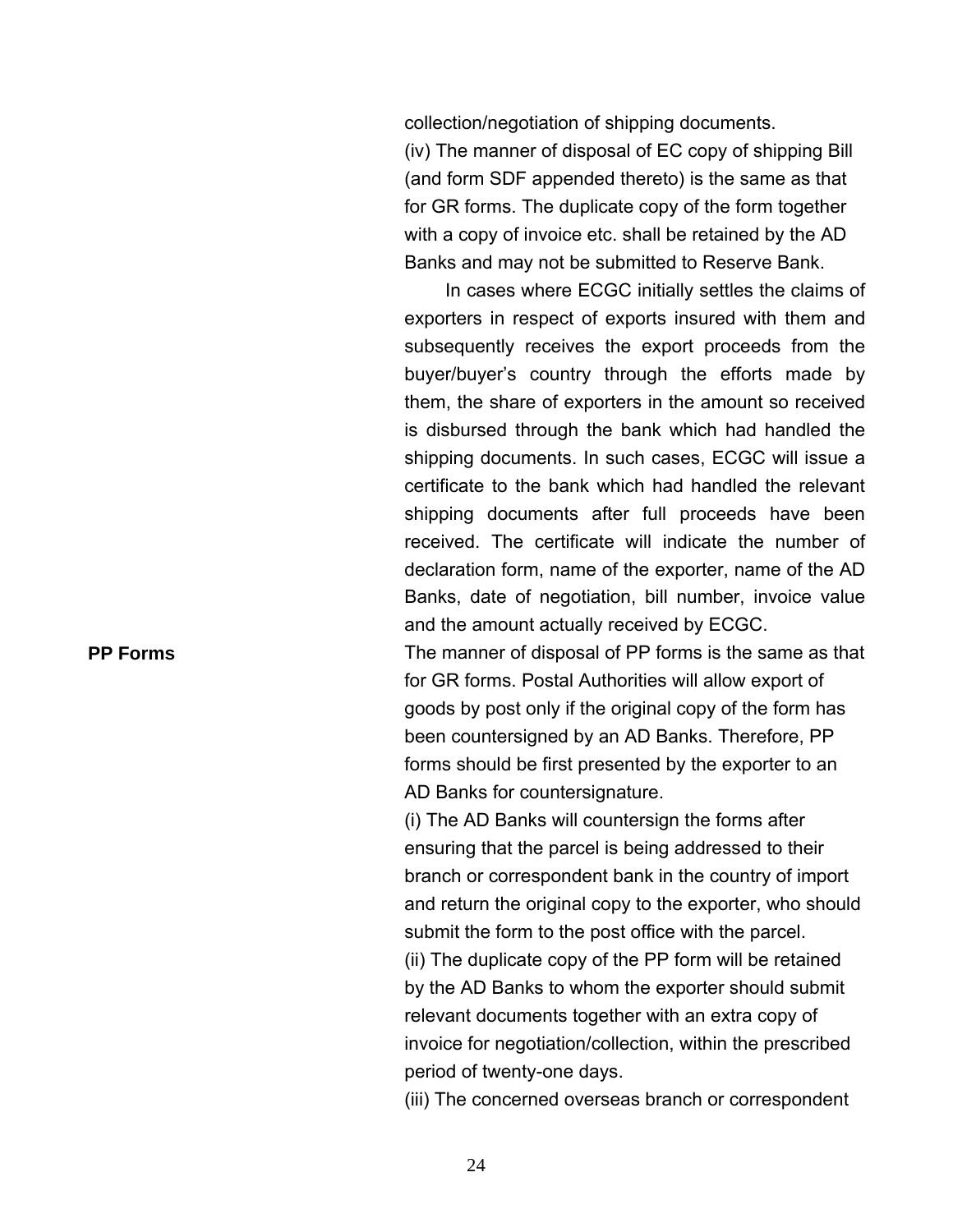should be instructed to deliver the parcel to consignee against payment or acceptance of relative bill. (iv) AD Banks may, however, countersign PP forms covering parcels addressed direct to the consignees, provided:

a) An irrevocable letter of credit for the full value of the export has been opened in favour of the exporter and has been advised through the AD Banks concerned

or

b) The full value of the shipment has been received in advance by the exporter through an AD Banks

or

c) The AD Banks is satisfied, on the basis of the standing and track record of the exporter and the arrangements made for realisation of the export proceeds, that he could do so.

In such cases, particulars of advance payment/letter of credit / AD bank's certification of standing, etc., of the exporter should be furnished on the form under proper authentication.

(v) Any alteration in the name and address of consignee on the PP form should also be authenticated by the AD Banks under his stamp and signature.

**Random verification In all the above procedures AD Banks should ensure,** by random check of the relevant duplicate forms by their internal / concurrent auditors, that non-realisation or short realisation allowed, if any, is within the powers delegated to them or has been duly approved by Reserve Bank, wherever necessary.

**Certification for EEFC Credits** Where a part of the export proceeds are credited to an EEFC account, the export declaration (duplicate) form may be certified as under: "Proceeds amounting to …… representing ….. per cent of the export realisation credited to the EEFC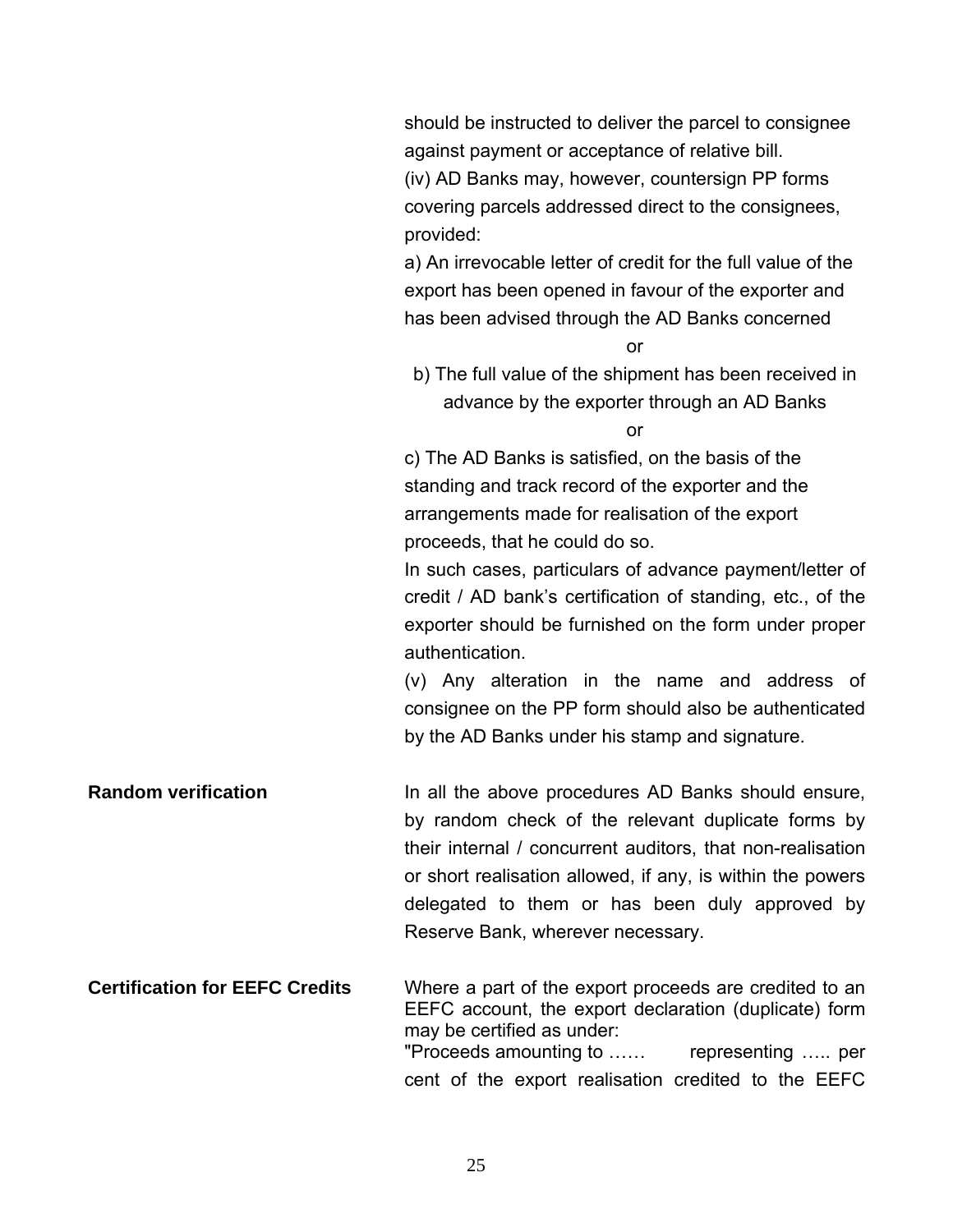account maintained by the exporter with ..... **Consolidation of Air Cargo** (i) Where air cargo is shipped under consolidation, the airline company's Master Airway Bill will be issued to the Consolidating Cargo Agent. The Cargo agent in turn will issue his own House Airway Bills (HAWBs) to individual shippers.

> (ii) AD Banks may negotiate HAWBs only if the relative letter of credit specifically provides for negotiation of these documents in lieu of Airway Bills issued by the airline company.

> (iii) They may also accept Forwarder's Cargo Receipts (FCR) issued by steamship companies or their agents (instead of 'IATA' approved agents), in lieu of bills of lading, for negotiation / collection of shipping documents, of export transactions backed by letters of credit, only if the relative letter of credit specifically provides for negotiation of this document, in lieu of bill of lading.

(iv) Further, relative sale contract with the overseas buyer should also provide that FCR may be accepted in lieu of bill of lading as a shipping document.

### **Delay in submission of shipping documents by exporters**

In cases where exporters present documents pertaining to exports after the prescribed period of twenty-one days from date of export, Authorised Dealers Banks may handle them without prior approval of Reserve Bank, provided they are satisfied with the reasons for the delay.

### **Check-list for Scrutiny of Forms** AD Banks may ensure:

(i) The number on the duplicate copy of a GR form presented to them is the same as that of the original which is usually recorded on the Bill of Lading/Shipping Bill and the duplicate has been duly verified and authenticated by appropriate Customs authorities. (ii) The Shipping Bill No. on the SDF form should be the same as that appearing on the Bill of Lading. (iii) In the case of c.i.f., c.& f. etc. contracts where the freight is sought to be paid at destination, that the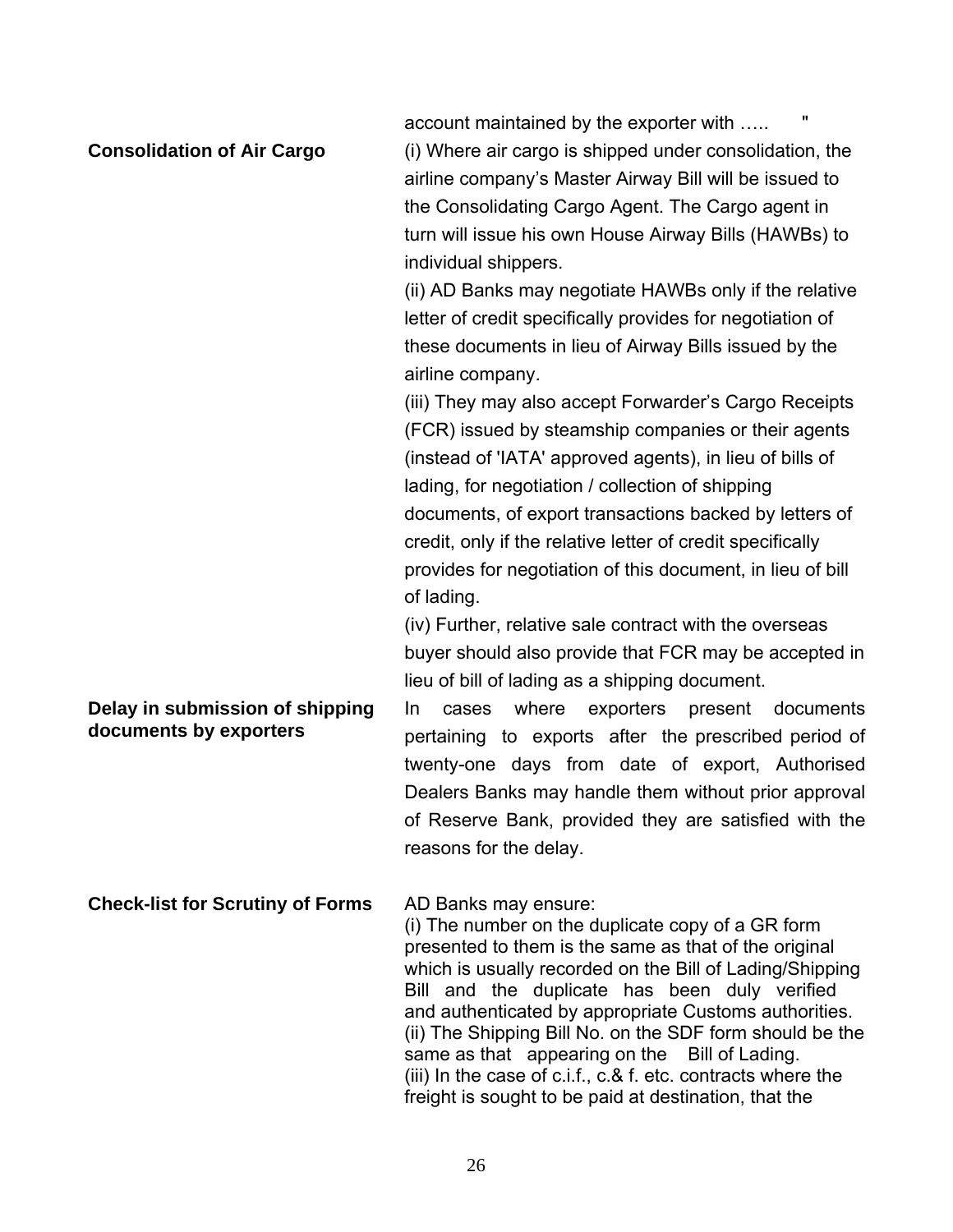deduction made is only to the extent of freight declared on GR/SDF form or the actual amount of freight indicated on the Bill of Lading/Airway Bill, whichever is less.

(iv) The documents submitted do not reveal any material inter se discrepancies in regard to description of goods exported, export value or country of destination.

(v) Where the marine insurance is taken by the exporters on buyer's account to verify, that the actual amount paid is received from the buyer through invoice and the bill.

(vi) To accept the Bill of Lading/Airway Bill issued on 'freight prepaid' basis where the sale contract is on f.o.b., f.a.s. etc. basis provided the amount of freight has been included in the invoice and the bill.

(vii) To negotiate the documents, in cases where the documents are being negotiated by a person other than the exporter who has signed GR/PP/SDF /SOFTEX Form for the export consignment concerned, after ensuring compliance with Regulation 12 of Foreign Exchange Management (Export of Goods and Services) Regulations, 2000

(viii) To accept the variations in the value declared to the customs authorities and that is reflected on the export documents which stem from the terms of contract, on production of documentary evidence after verifying the arithmetical accuracy of the calculations and on conforming the terms of underlying contracts. Some such instances (where the values declared to the customs authorities and that shown on the documents may differ) are enumerated hereunder:

a) The export realisable value may be more than what was originally declared to/accepted by the Customs on the GR/SDF form in certain circumstances such as where in c.i.f. or c. & f. contracts, part or whole of any freight increase taking place after the contract was concluded is agreed to be borne by buyers or where as a result of subsequent devaluation of the currency of the contract, buyers have agreed to an increase in price.

b) In certain lines of export trade, the final settlement of price may be dependent on the results of quality analysis of samples drawn at the time of shipment; but the results of such analysis will become available only after the shipment has been made. Sometimes,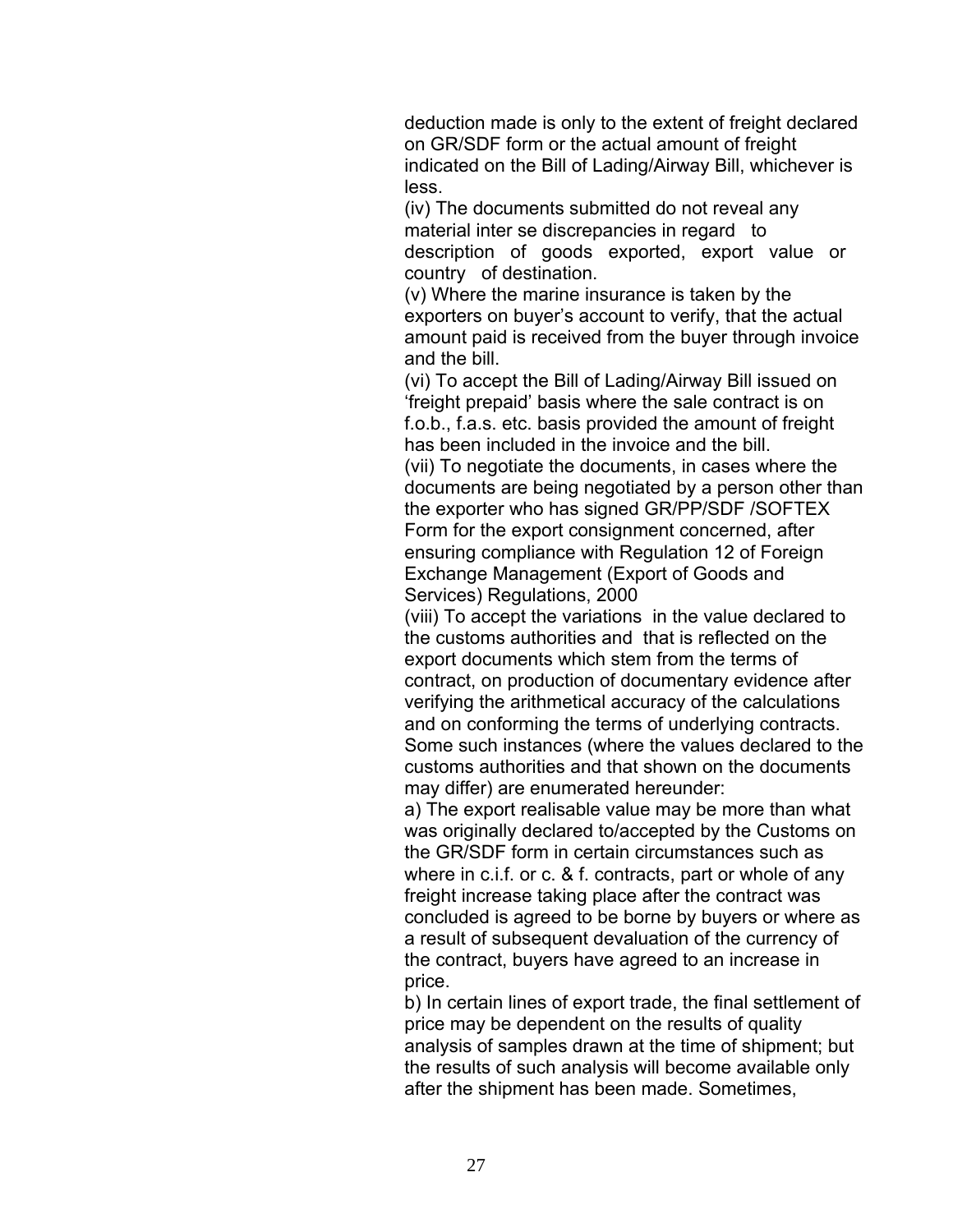|                                                                                                                    | contracts may provide for payment of penalty for<br>late shipment of goods in conformity with trade practice<br>concerning the commodity. In these cases, while<br>exporters declare to the Customs the full export value<br>based on the contract price, invoices submitted along<br>with shipping documents for negotiation/ collection may<br>reflect a different value arrived at after taking into<br>account the results of analysis of samples or late<br>shipment penalty, as the case may be.<br>c) To accept for negotiation or collection the bills for<br>exports by sea or air which fall short of the value<br>declared on GR/SDF forms on account of trade, only if<br>the discount has been declared by the exporter on<br>relative GR/SDF form at the time of shipment and<br>accepted by Customs. |
|--------------------------------------------------------------------------------------------------------------------|---------------------------------------------------------------------------------------------------------------------------------------------------------------------------------------------------------------------------------------------------------------------------------------------------------------------------------------------------------------------------------------------------------------------------------------------------------------------------------------------------------------------------------------------------------------------------------------------------------------------------------------------------------------------------------------------------------------------------------------------------------------------------------------------------------------------|
| <b>Return of Documents to</b><br><b>Exporters</b>                                                                  | The duplicate copies of GR/SDF/PP forms and shipping<br>documents, once submitted to the AD Banks for<br>negotiation, collection, etc., should not ordinarily be<br>returned to exporters, except for rectification of errors<br>and resubmission.                                                                                                                                                                                                                                                                                                                                                                                                                                                                                                                                                                  |
| <b>Handing Over Negotiable Copy of</b><br><b>Bill of Lading to Master of</b><br><b>Vessel/Trade Representative</b> | AD Banks may deliver one negotiable copy of the Bill of<br>Lading to the Master of the carrying vessel or trade<br>representative for exports to certain<br>landlocked<br>countries if the shipment is covered by an irrevocable<br>letter of credit and the documents conform strictly to the<br>terms of the Letter of Credit which, inter alia, provides<br>for such delivery.                                                                                                                                                                                                                                                                                                                                                                                                                                   |
| <b>Export Bills Register</b>                                                                                       | (i) AD Banks should maintain Export Bills Register, in<br>physical or electronic form. Details of GR/SDF/PP form<br>number, due date of payment, the fortnightly period of<br>R Supplementary Return with which the ENC statement<br>covering the transaction was sent to Reserve Bank,<br>should be available.<br>(ii) AD Banks should ensure that all types of export<br>transactions are entered in the Export Bills Register<br>and are given bill numbers on a financial year basis (i.e.                                                                                                                                                                                                                                                                                                                      |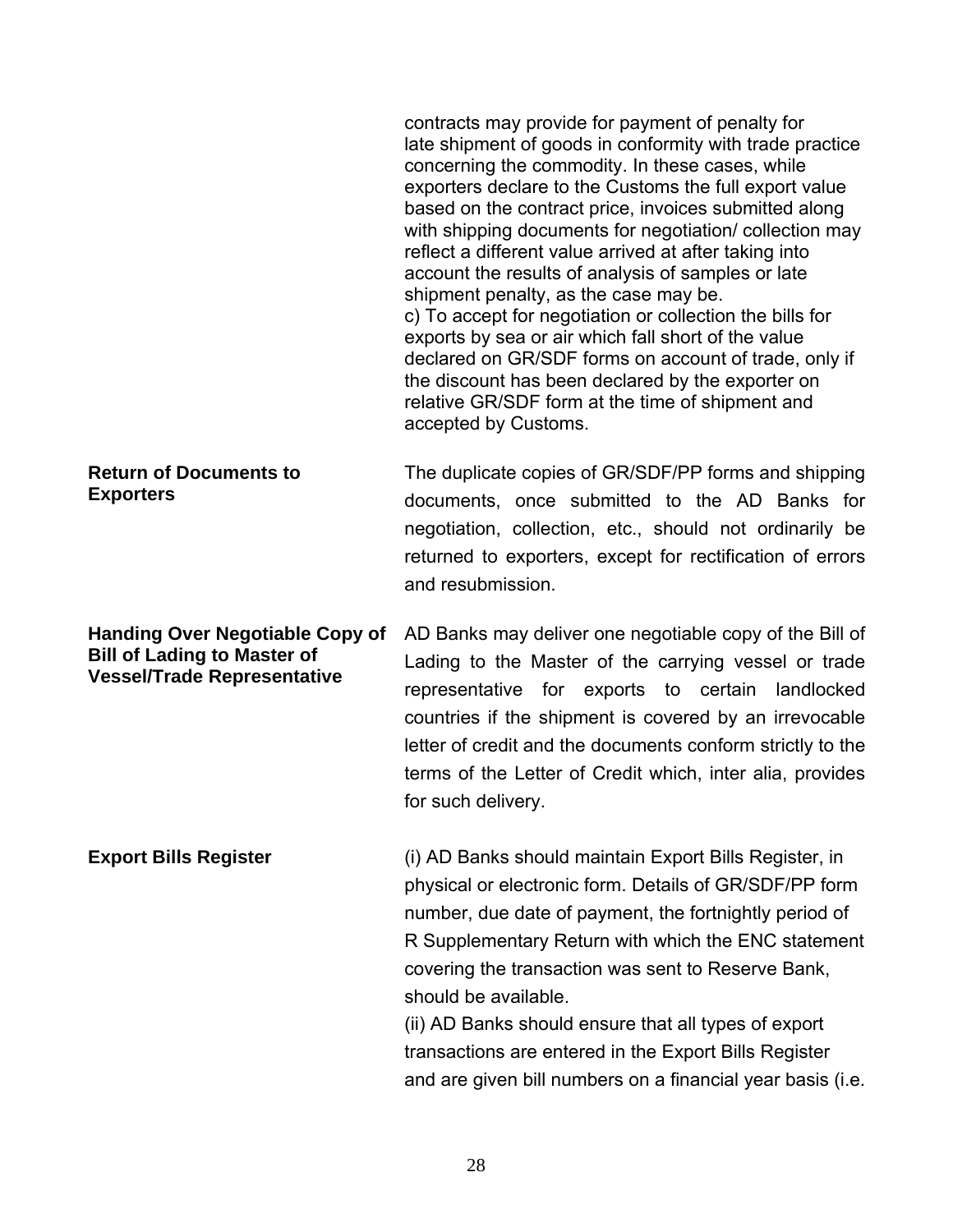April to March).

(iii) The bill numbers should be recorded in ENC statement and other relevant returns submitted to Reserve Bank.

**Follow-up of Overdue Bills** (i) AD Banks should closely watch realisation of bills and in cases where bills remain outstanding, beyond the due date for payment or six months from the date of export, the matter should be promptly taken up with the concerned exporter. If the exporter fails to arrange for delivery of the proceeds within six months or seek extension of time beyond six months, the matter should be reported to the RO concerned of the Reserve Bank stating, where possible, the reason for the delay in realising the proceeds.

> (ii) The duplicate copies of GR / SDF / PP Forms should, continue to be held by AD Banks until the full proceeds are realised, except in case of undrawn balances.

(iii) AD Banks should follow up export outstandings with exporters systematically and vigorously so that action against defaulting exporters does not get delayed. Any laxity in the follow up of realisation of export proceeds by AD Banks will be viewed seriously by Reserve Bank, leading to the invocation of the penal provision under FEMA 1999.

(iv) Exporters who have been certified as `Status Holder' in terms of Foreign Trade Policy are permitted to realise and repatriate the full value of export proceeds within a period of 12 months from the date of shipment.

(v) 100 per cent Export Oriented Units (EOUs) and units set up under Electronic Hardware Technology Parks (EHTPs), Software Technology Parks (STPs) and Biotechnology Parks (BTPs) Schemes are permitted to realise and repatriate the full value of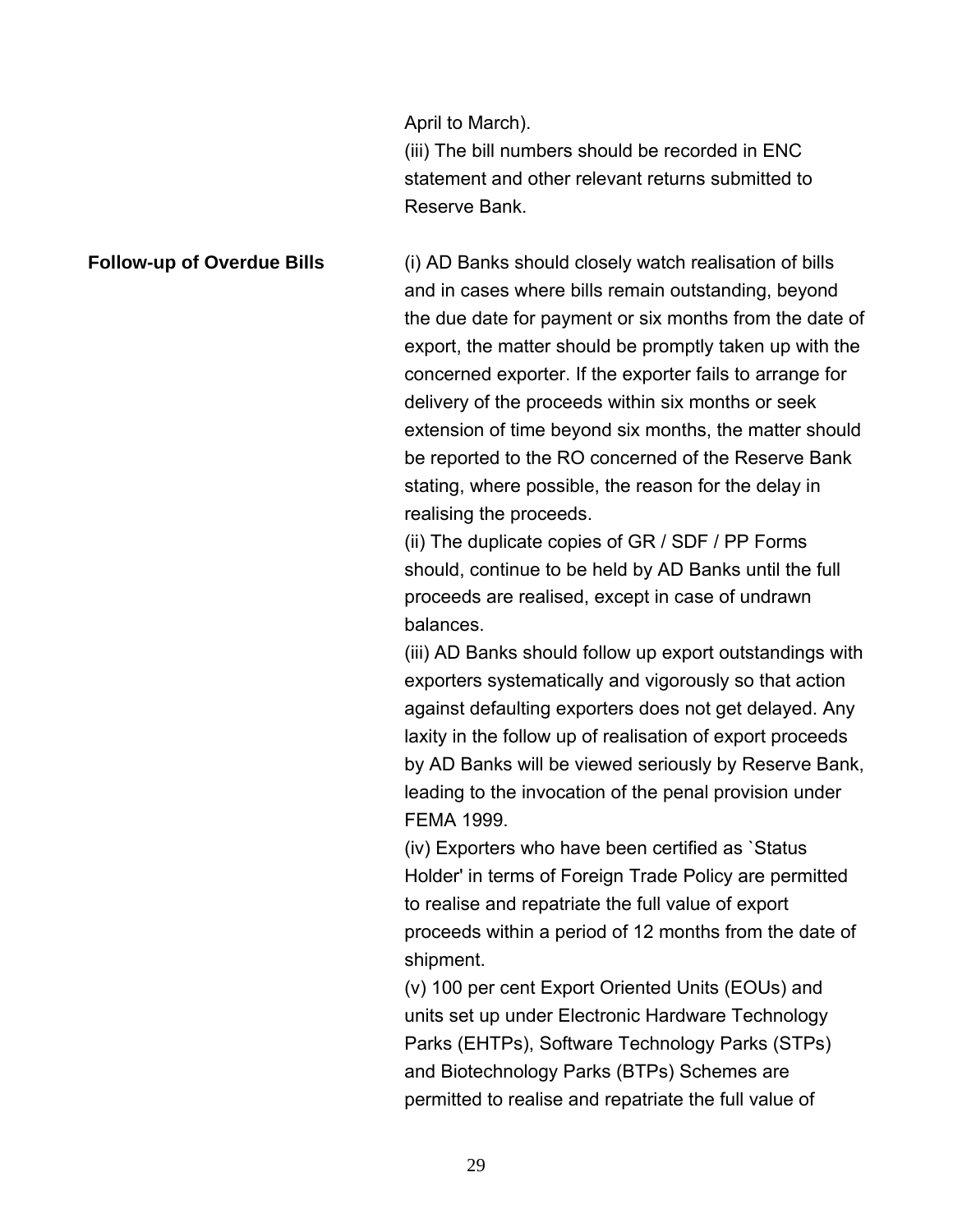export proceeds within a period of 12 months from the date of export in respect of export made on or after September 1, 2004.

(vi) The stipulation of twelve months or extended period thereof for realisation of export proceeds is no longer applicable for units located in Special Economic Zones (SEZs). The units in SEZs will however continue to follow the GR/ PP / SOFTEX export procedure outlined above.

(vii) AD Banks should furnish to the RO concerned of the Reserve Bank, on half-yearly basis, a consolidated statement in Form XOS giving details of all export bills outstanding beyond six months from the date of export as at the end of June and December every year. The statement should be submitted in triplicate within fifteen days from the close of the relative half-year.

**Reduction in Value Reduction in Invoice Value on Account of Prepayment** of Usance Bills- Occasionally, exporters may approach AD Banks for reduction in invoice value on account of cash discount to overseas buyers for prepayment of the usance bills. AD Banks may allow cash discount to the extent of amount of proportionate interest on the unexpired period of usance, calculated at the rate of interest stipulated in the export contract or at the prime rate/LIBOR of the currency of invoice where rate of interest is not stipulated in the contract.

**Reduction in Invoice Value in other cases**  (i) If, after a bill has been negotiated or sent for collection, its amount is to be reduced for any reason, AD Banks may approve such reduction, if satisfied about genuineness of the request, provided: a. The reduction does not exceed 25 per cent of invoice value:

b. It does not relate to export of commodities subject to floor price stipulations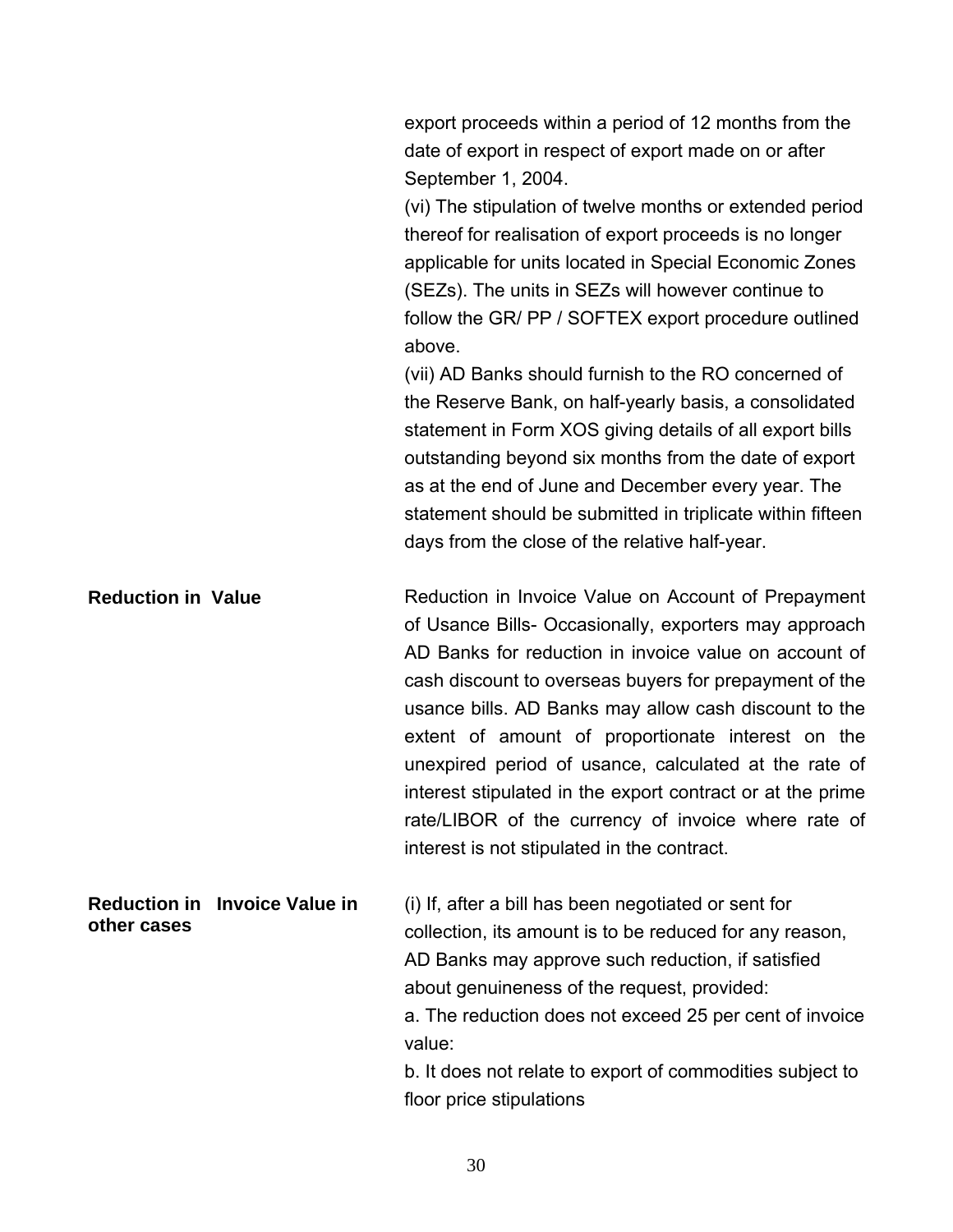c. The exporter is not on the exporters' caution list of Reserve Bank, and

d. The exporter is advised to surrender proportionate export incentives availed

of, if any.

(ii) In the case of exporters who have been in the export business for more than three years, reduction in invoice value may be allowed, without any per centage ceiling, subject to the above conditions as also subject to their track record being satisfactory, i.e., the export outstandings do not exceed 5 per cent of the average annual export realisation during the preceding three financial years.

(iii) For the purpose of reckoning the per centage of export bills outstanding to the average export realisations during the preceding three financial years, outstanding of exports made to countries facing externalisation problems may be ignored provided the payments have been made by the buyers in the local currency.

**Export Claims** (i) AD Banks may remit export claims on application, provided the relative export proceeds have already been realised and repatriated to India and the exporter is not on the caution list of Reserve Bank. (ii) In all such cases of remittances, the exporter should be advised to surrender proportionate export incentive, if any, received by him.

**Change of buyer/consignee** Prior approval of Reserve Bank is not required if, after goods have been shipped, they are to be transferred to a buyer other than the original buyer in the event of default by the latter, provided the reduction in value, if any, involved does not exceed 25 per cent and the realisation of export proceeds is not delayed beyond the period of six months from the date of export.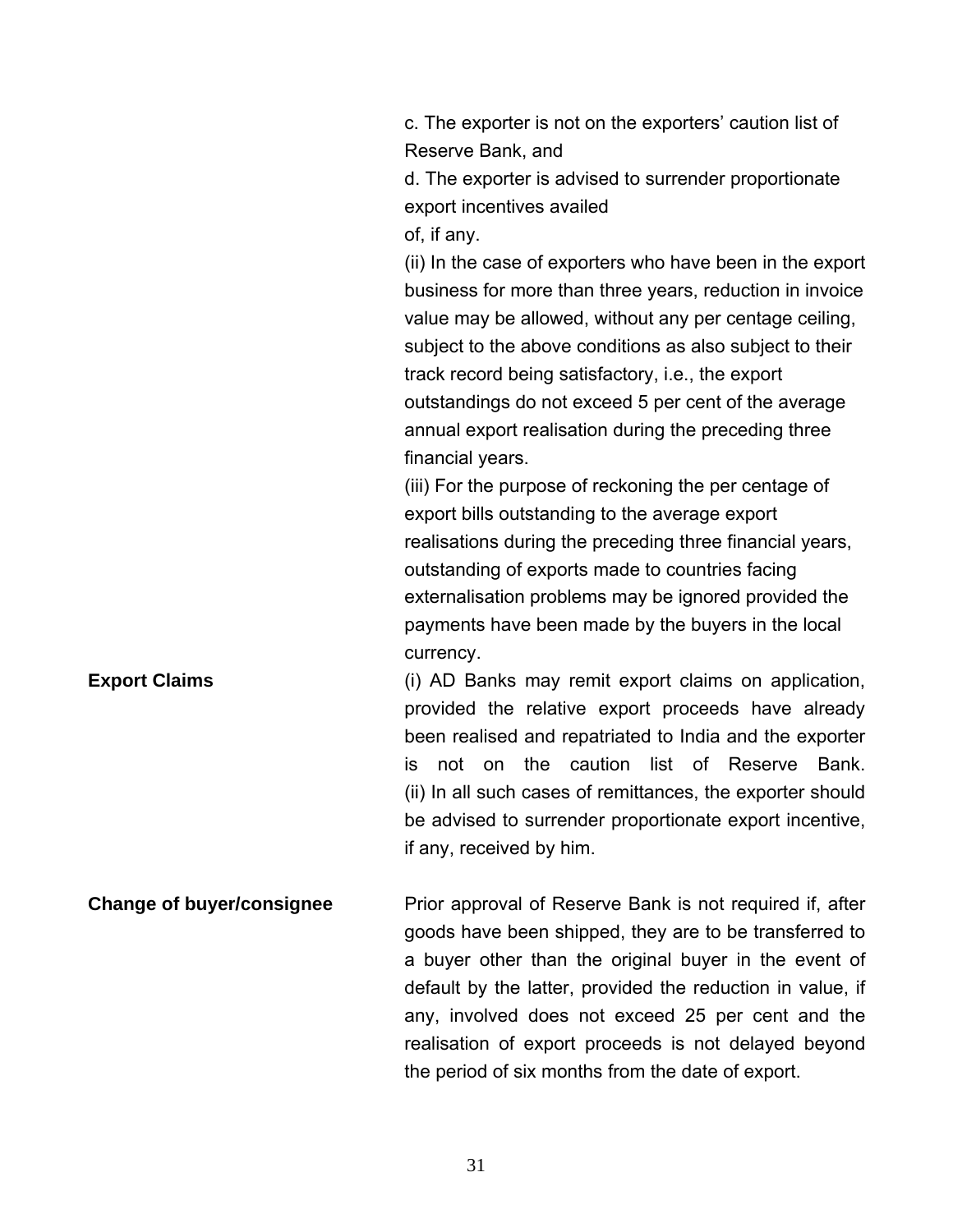#### **Extension of time and Self writeoff by the exporters**

For export proceeds due within the prescribed period during a financial year all exporters (other than Status Holder exporters) have been allowed to write off (including reduction in invoice value) outstanding export dues and extend the prescribed period of realisation beyond 180 days or further period as applicable, provided

(i) The aggregate value of such export bills written-off (including reduction in invoice value) and bills extended for realisation does not exceed 10 per cent of the export proceeds due during the financial year and (ii) such export bills are not a subject of investigation by Enforcement Directorate / Central Bureau of Investigation or any other Investigating Agencies. (i) Exporters dealing with more than one AD Banks can avail of this facility through each AD bank, i.e., the limit of 10 per cent for self write-off (including reduction in invoice value) and extension of time for realisation of export proceeds would be applicable for export bills

lodged for realisation with that AD Banks.

(ii) Exporters operating under a consortium of banks or with multiple banks will also have the option of computing the 10 per cent limit on an aggregate basis with all the banks, provided the lead bank of the consortium or in case of multiple banking, a nodal bank, undertakes to verify the exporters' annual performance on behalf of all the banks.

(iii) Within a month from the close of the financial year, exporters should submit a statement (Annex 3), giving details of export proceeds due, realised and not realised to the AD Banks concerned.

(iv) The AD Banks will be required to verify the statement with his records and review the export performance of the exporter during the financial year to ascertain that in cases where the 10 per cent limit of self extension, write-off (including reduction in invoice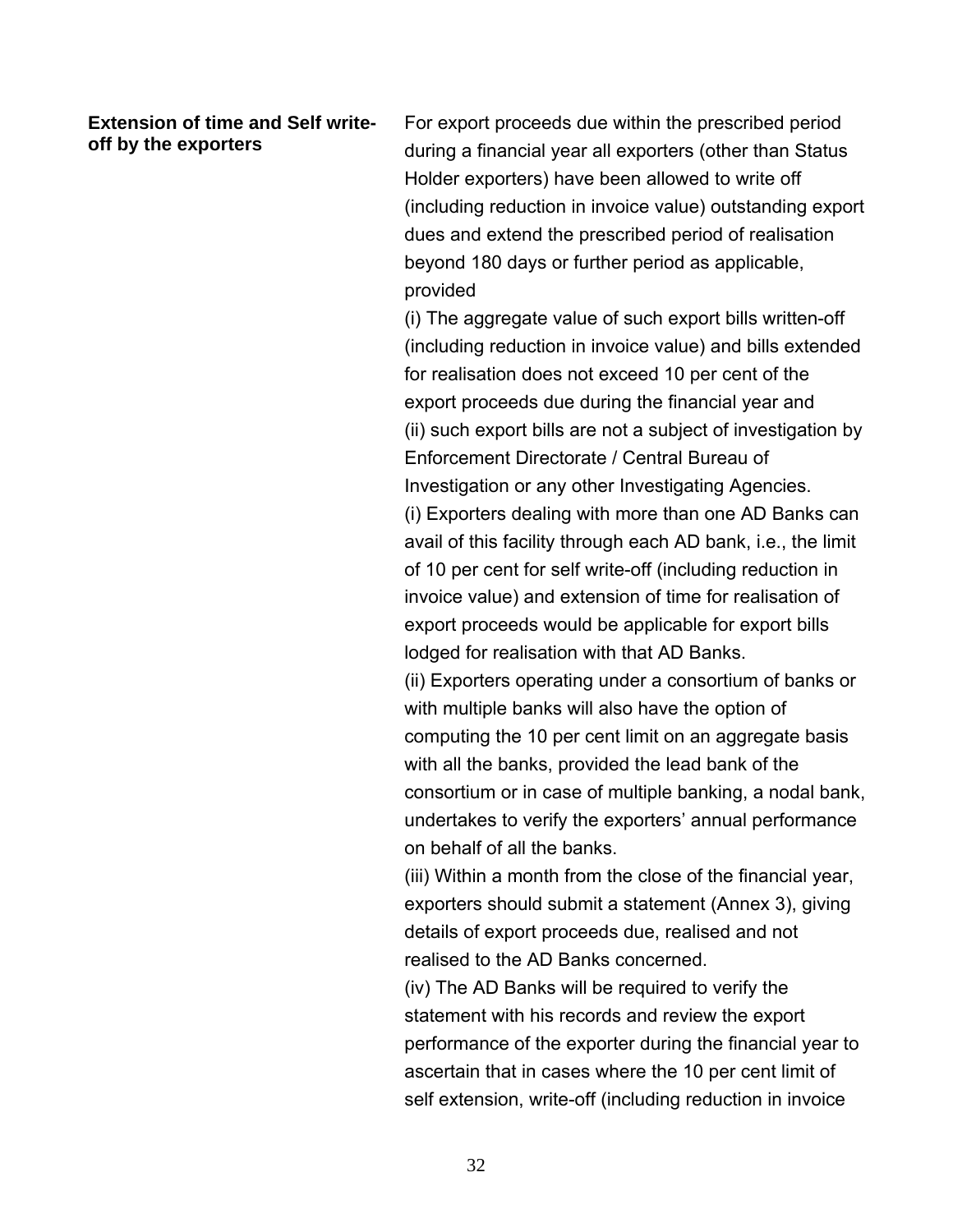value) and non-realisation has been breached, the exporter has sought necessary approval for write-off, reduction in invoice value or extension of time, as the case may be, for the excess over the 10 per cent limit before the end of the financial year. Export bills due in the financial year for which the exporter has extended the period of realisation on his own (within the 10 per cent limit) or sought extension of time from the AD Banks but unrealised as at the end of financial year will be computed for export proceeds due in the following financial year.

(v) In cases where exporters have failed to comply with the above requirement, AD Banks may promptly advise the exporter concerned to seek extension of time/reduction in invoice value/write-off in respect of non-realisation in excess of the 10 per cent limit, failing which, the AD Banks may inform the exporter about the withdrawal of this facility of self write-off / extension of time, within a month, under advice to the Regional Office concerned of the Reserve Bank.

**Extension of Time by AD Bank** (i) In cases where an exporter has not been able to realise proceeds of a shipment made within the period prescribed, for reasons beyond his control, but expects to be able to realise proceeds if extension of the period is allowed to him, necessary application (in duplicate) should be made to the Regional Office concerned of Reserve Bank in form ETX through his AD Banks with appropriate documentary evidence in respect of cases not falling under Para (ii) below.

> (ii) Reserve Bank of India has permitted the AD Banks to extend the period of realisation of export proceeds beyond 6 months from the date of export, up to a period of six months, at a time, irrespective of the invoice value of the export subject to the following conditions. a) The export transactions covered by the invoices are not under investigation by Enforcement Directorate /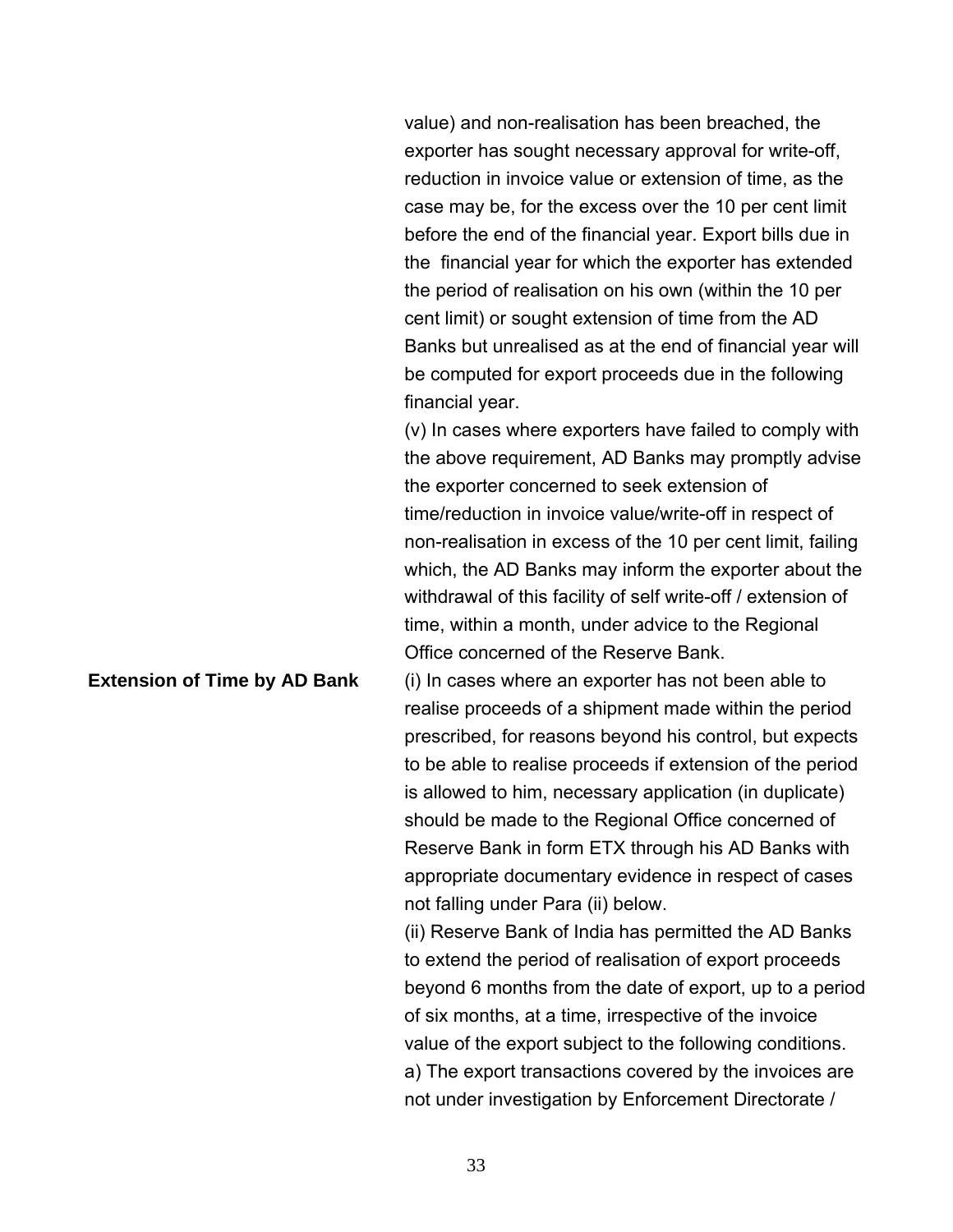Central Bureau of Investigation or other investigating agencies,

b) The AD Bank is satisfied that the exporter has not been able to realise export proceeds for reasons beyond his control,

c) The exporter submits a declaration that the export proceeds will be realised during the extended period, d) While considering extension beyond one year from the date of export, the total outstanding of the exporter does not exceed USD one million or 10 per cent of the average export realisations during the preceding three financial years, whichever is higher.

e) All the export bills outstanding beyond six months from the date of export may be reported in XOS statement. However, where extension of time has been granted by the AD Banks, the date up to which extension has been granted may be indicated in the 'Remarks' column.

f) In cases where the exporter has filed suits abroad against the buyer, extension may be granted irrespective of the amount involved / outstanding.

**Write off by AD Banks** An exporter who has not been able to realise the outstanding export dues despite best efforts, may approach the AD Banks, who had handled the relevant shipping documents, with appropriate supporting documentary evidence with a request for write off of the unrealised portion. AD Banks may accede to such requests subject to the under noted conditions: a. The relevant amount has remained outstanding for one year or more;

b. The aggregate amount of write off allowed by the AD Banks during a financial year does not exceed 10 per cent of the total export proceeds realised by the concerned exporter through the concerned AD Banks during the previous financial year;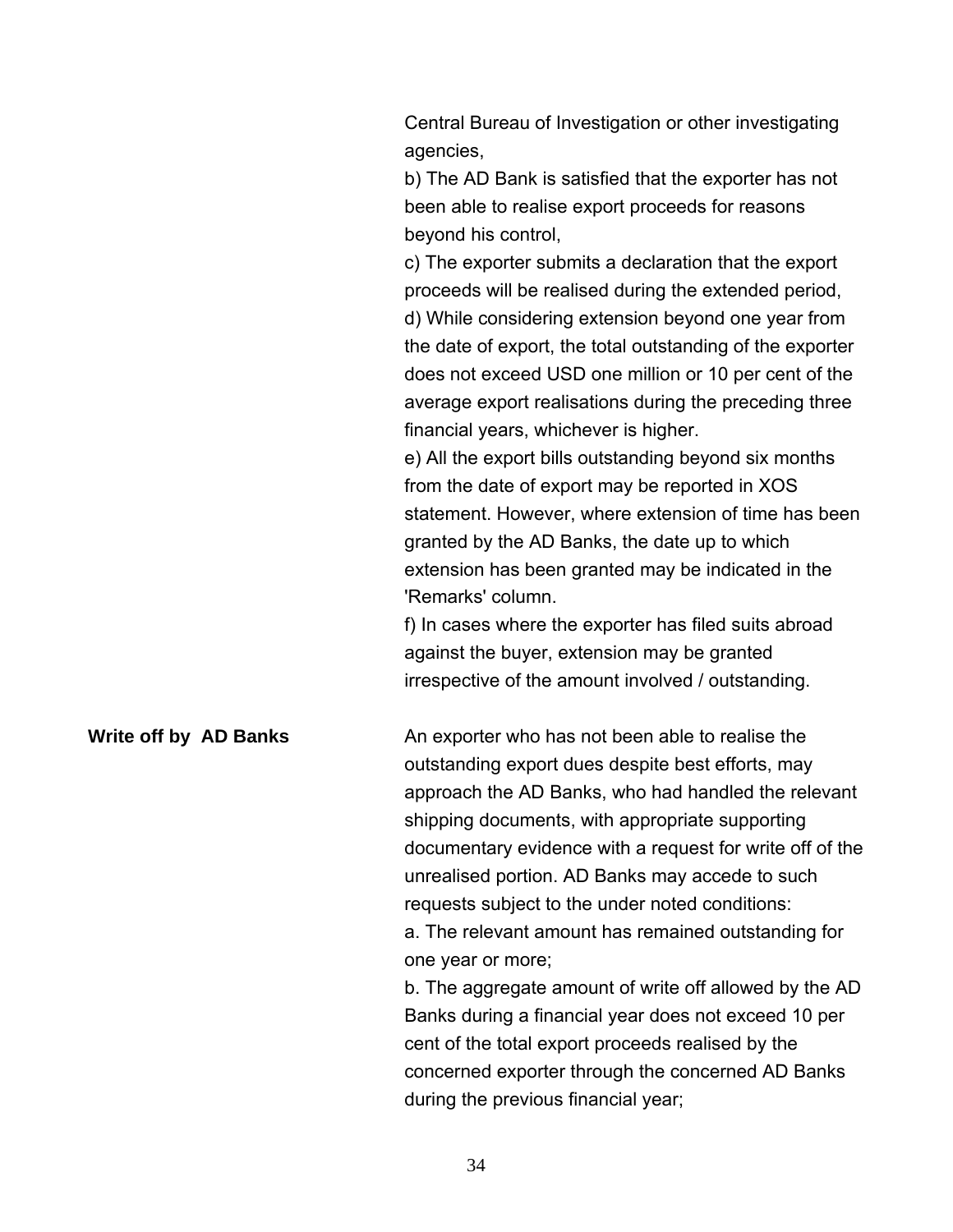c. Satisfactory documentary evidence is furnished in support of the exporter having made all efforts to realise the dues;

d. The case falls under any of the undernoted categories:

i. The overseas buyer has been declared insolvent and a certificate from the official liquidator indicating that there is no possibility of recovery of export proceeds produced.

ii. The overseas buyer is not traceable over a reasonably long period of time.

iii. The goods exported have been auctioned or destroyed by the Port/Customs/Health authorities in the importing country.

iv. The unrealised amount represents the balance due in a case settled through the intervention of the Indian Embassy, Foreign Chamber of Commerce or similar Organisation.

v. The unrealised amount represents the undrawn balance of an export bill (not exceeding 10 per cent of the invoice value) remained outstanding and turned out to be unrealisable despite all efforts made by the exporter.

vi. The cost of resorting to legal action would be disproportionate to the unrealised amount of the export bill or where the exporter even after winning the Court case against the overseas buyer could not execute the Court decree due to reasons beyond his control. vii. Bills were drawn for the difference between the letter of credit value and actual export value or between the provisional and the actual freight charges but the amount have remained unrealised consequent on dishonour of the bills by the overseas buyer and there are no prospects of realisation.

e. The case is not the subject matter of any pending civil or criminal suit.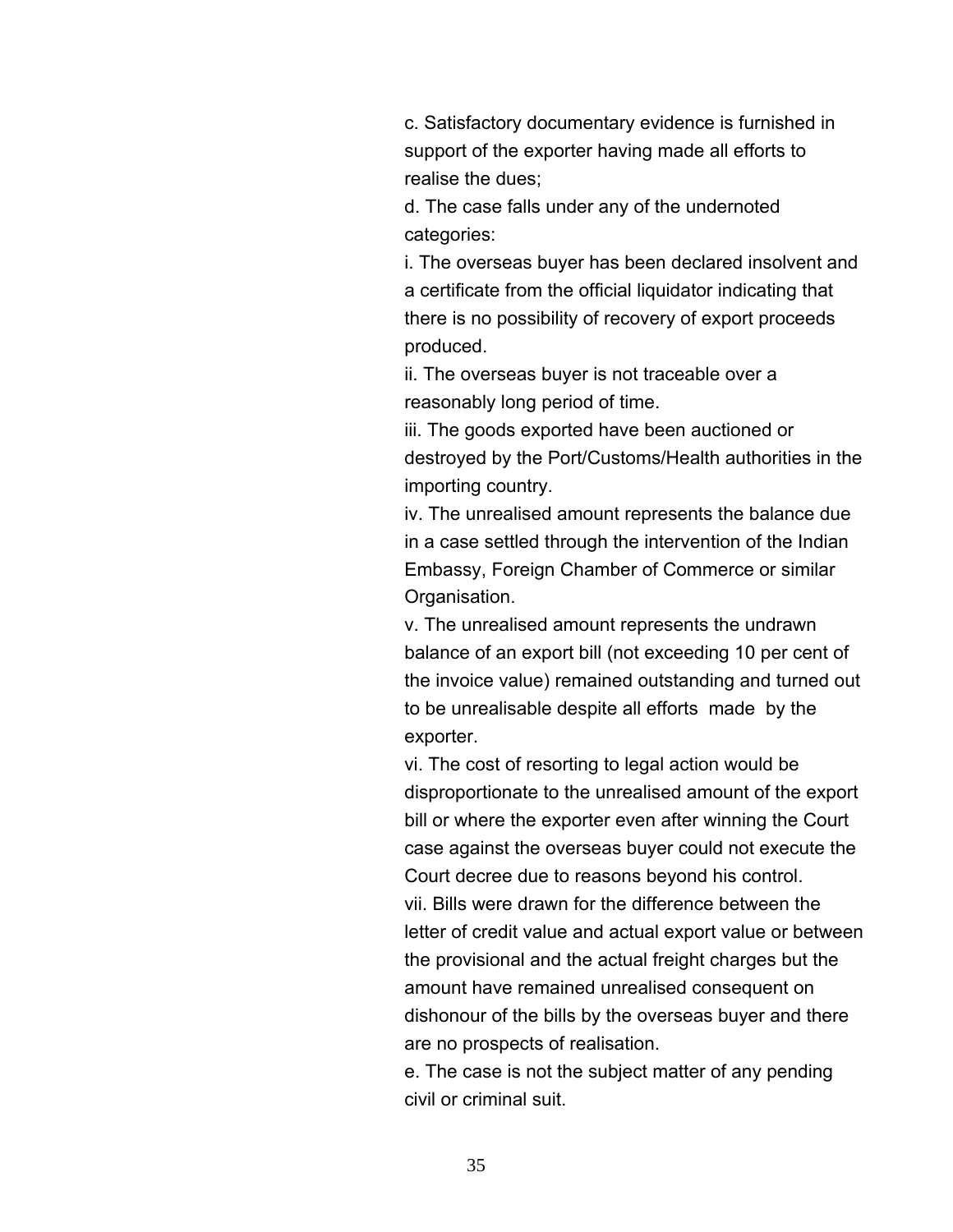f. The exporter has not come to the adverse notice of the Enforcement Directorate or the Central Bureau of Investigation or any such other law enforcement agency.

g. The exporter has surrendered proportionate export incentives, if any, availed of in respect of the relative shipments. The AD Banks should obtain documents evidencing surrender of export incentives availed of before permitting the relevant bills to be written off.

Where there is no further amount to be realised against the GR/SDF/PP form covered by the write off, AD Banks should certify the duplicate form as under: "Write off of ……… (Amount in words and figures) permitted in terms of extant Directions to AD Bankss."

> Date ………………………….. Stamp & Signature of AD Banks

(iv) Status holders exporters, as defined under in the Foreign Trade Policy, and manufacturer exporters exporting more than 50 per cent of their production, and recognised as such by DGFT, may be permitted to " write off" outstanding export dues to the extent of 5 per cent of their average annual realisation during the preceding three financial years or 10 per cent of the export proceeds due during the financial year, whichever is higher.. This limit will be cumulatively available in a financial year and subject to the following conditions.

a. The exporter should submit to the concerned AD Banks a Chartered Accountant's certificate indicating- (i) the export realisation in the preceding three financial years and also the amount of "write off " already availed of during the year, if any.

(ii) the relevant GR/SDF Nos. to be written off, Bill No., invoice value, commodity exported, country of export,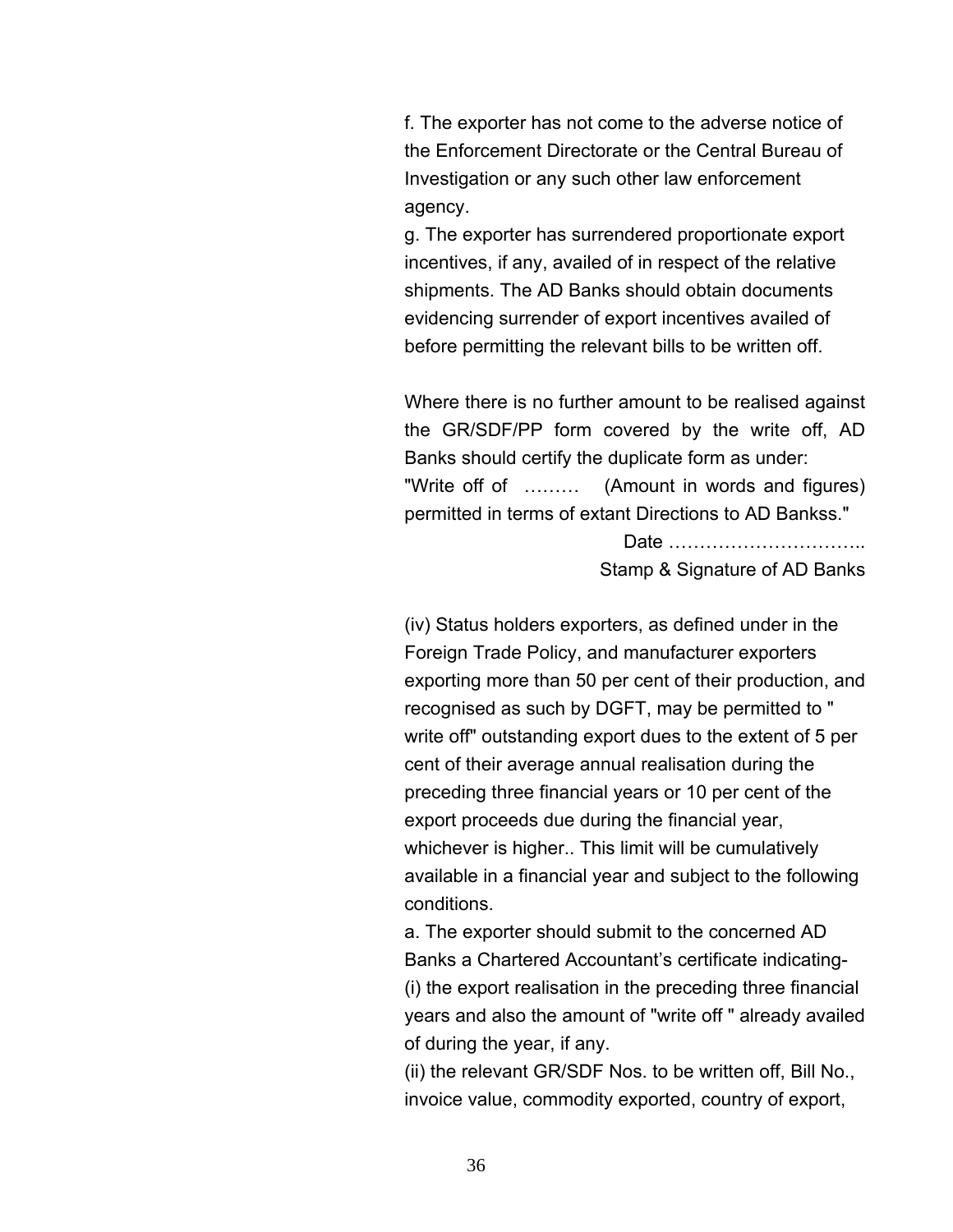(iii) the export benefits, if any, availed of by the exporter have been surrendered.

b. The following do not qualify for the "write off" facility: i. Exports made to countries with externalisation problem i.e. where the overseas buyer has deposited the value of export in local currency but the amount has not been allowed to be repatriated by the central banking authorities of the country.

ii. GR/SDF forms which are under investigation by agencies like, Enforcement Directorate, Directorate of Revenue Intelligence, Central Bureau of Investigation, etc. as also the outstanding bills which are subject matter of civil/ criminal suit.

c. After the "write off" has been permitted AD Banks may certify the duplicate form as under:-

"Write off of …………………………… (Amount in words and figures) permitted in terms of A. P. (DIR Series) Circular No.30 dated April 4, 2001."

# **Date**

Stamp & Signature of AD Banks

(iv) AD Banks may forward a statement in form EBW to the Regional Office of Reserve Bank under whose jurisdiction they are functioning, indicating details of write offs etc., every half year ended 31st March and 30th September within 15 days from the date of completion of the relevant half year.

(v) AD Banks are to put in place a system under which their internal inspectors or auditors carryout random sample check / per cent check of outstanding export bills written off.

**Write off in cases of Payment of Claims by ECGC**  (i) AD Banks shall, on an application received from the exporter supported by documentary evidence from the ECGC confirming that the claim in respect of the outstanding bills has been settled by them, write off the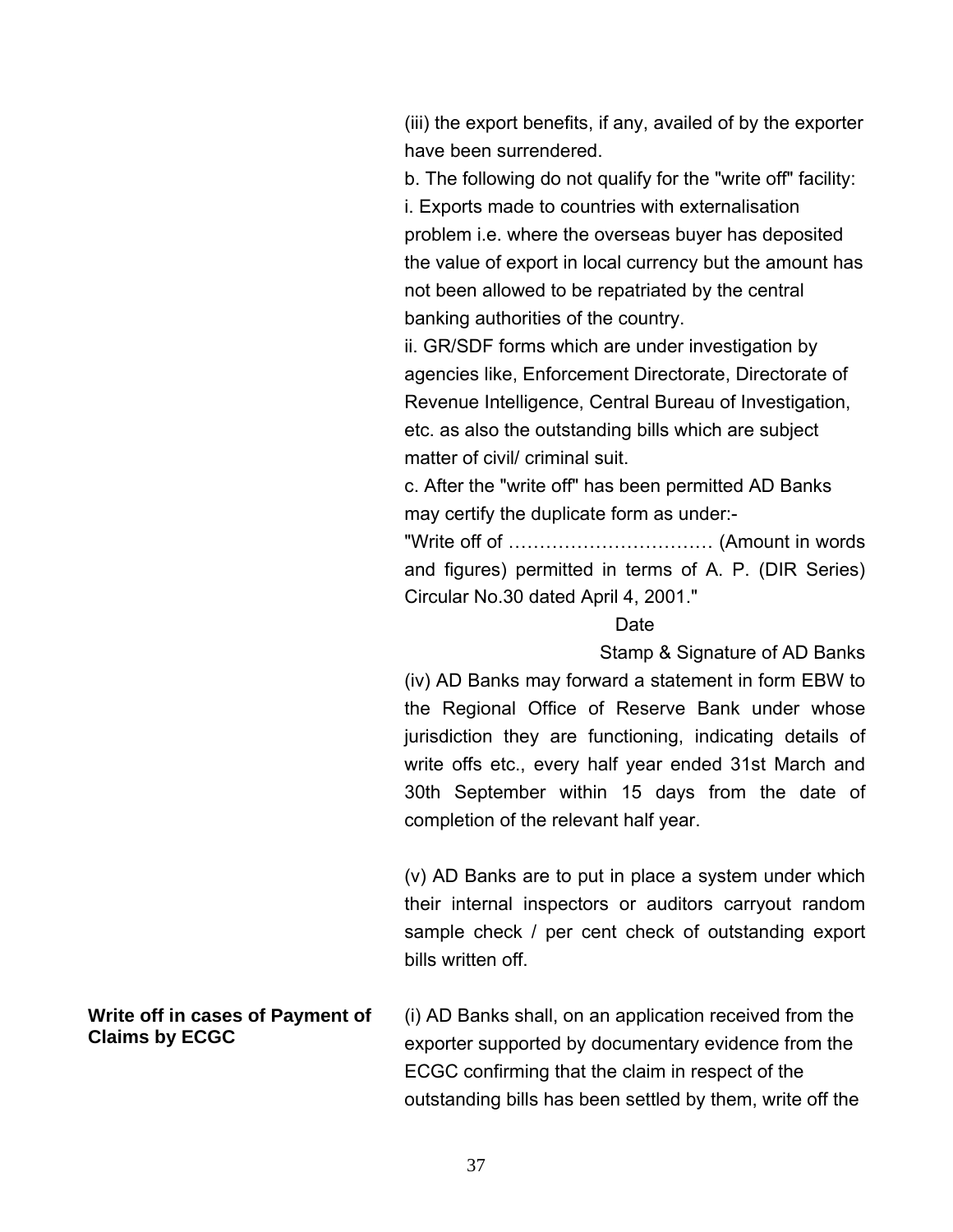relative export bills and delete them from the XOS statement.

(ii) Such write-off will not be restricted to the limit of 10 per cent indicated above

(iii) Surrender of incentives, if any, in such cases will be as provided in the Foreign Trade Policy.

(iv) The claims settled in rupees by ECGC should not

be construed as export realisation in foreign exchange.

**Write off in other cases Cases which are not covered by the above instructions** will require prior approval from the Regional Office concerned of the Reserve Bank

**Shipments Lost in Transit When shipments from India for which payment has not** been received either by negotiation of bills under letters of credit or otherwise are lost in transit, the AD Banks must ensure that insurance claim is made as soon as the loss is known.

> The duplicate copy of GR/SDF/PP form should be forwarded to Reserve Bank with following particulars:

a. Amount for which shipment was insured.

b. Name and address of the insurance company.

c. Place where the claim is payable.

In cases where the claim is payable abroad, the AD Banks must arrange to collect the full amount of claim due on the lost shipment, through the medium of his overseas branch/correspondent and release the duplicate copy of GR/SDF/PP form only after the amount has been collected.

A certificate for the amount of claim received should be furnished on the reverse of the duplicate copy.

AD Banks should ensure that amounts of claims on shipments lost in transit which are partially settled directly by shipping companies/airlines under carrier's liability abroad are also repatriated to India by exporters.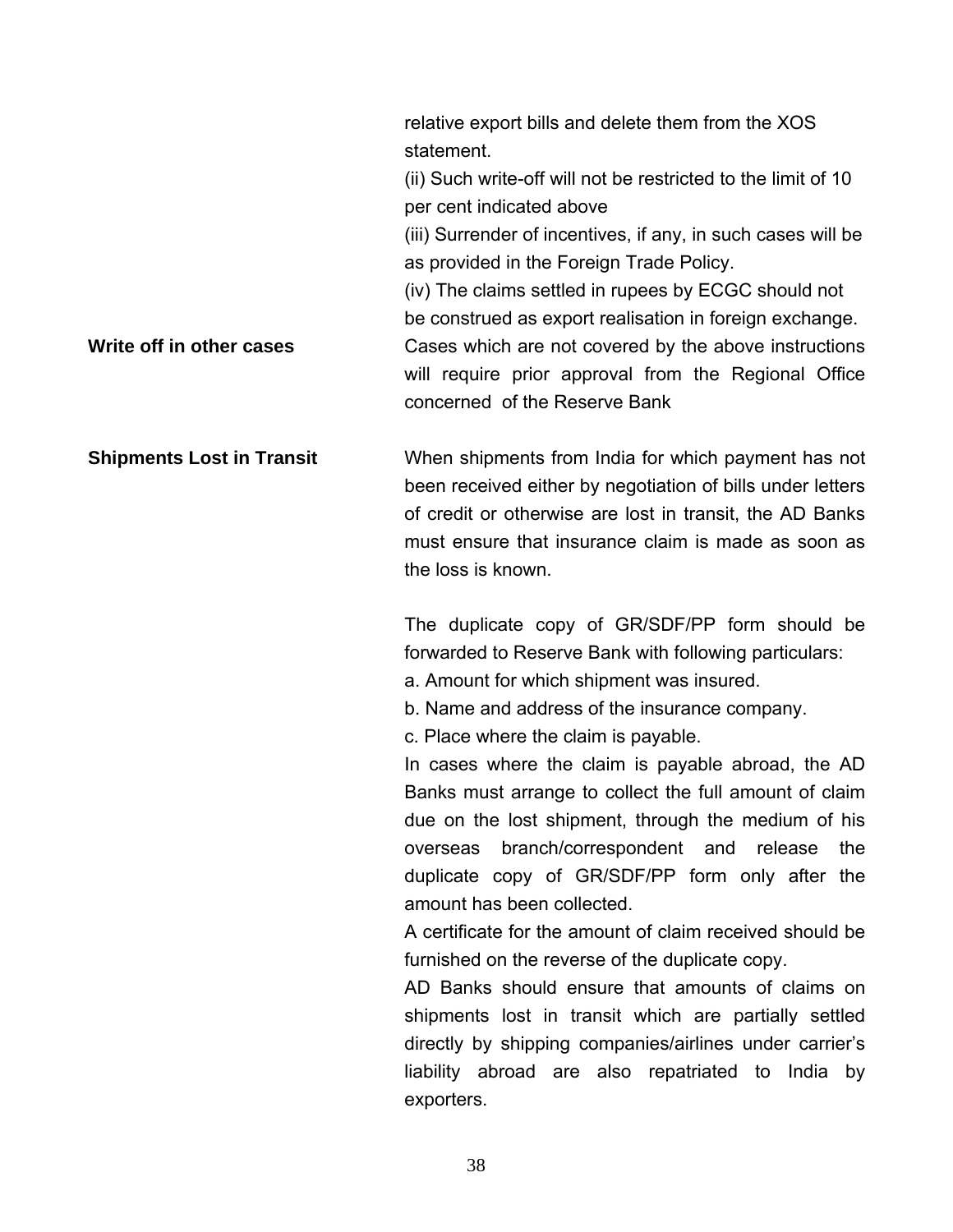**'Netting off' of export receivables against import payments - Units in Special Economic Zones (SEZs)** 

AD Banks may allow requests received from exporters for 'netting off' of export receivables against import payments for units located in Special Economic Zones subject to the following:

(i) The 'netting off' of export receivables against import payments is in respect of the same Indian entity and the overseas buyer / supplier (bilateral netting) and the netting may be done as on the date of balance sheet of the unit in SEZ.

(ii) The details of export of goods are documented in GR (O) forms / DTR as the case may be while details of import of goods / services are recorded through A1 / A2 form as the case may be. The relative GR / SDF forms will be treated as complete by the designated AD Banks only after the entire proceeds are adjusted / received.

(iii) Both the transactions of sale and purchase in 'R' Returns under FET-ERS are reported separately. (iv) The export / import transactions with ACU countries are kept outside the arrangement.

(v) All the relevant documents are submitted to the concerned AD Banks who should comply with all the regulatory requirements relating to the transactions.

**Agency Commission on Exports** (i) AD Banks may allow payment of commission, either by remittance or by deduction from invoice value, on application submitted by the exporter. The remittance on agency commission may be allowed subject to the following conditions:

> a) Amount of commission has been declared on GR/SDF/PP/SOFTEX form and accepted by the Customs authorities or Ministry of Information Technology, Government of India / EPZ authorities as the case may be. In cases where the commission has not been declared on GR/SDF/PP/SOFTEX form, remittance may be allowed after satisfying the reasons adduced by the exporter for not declaring commission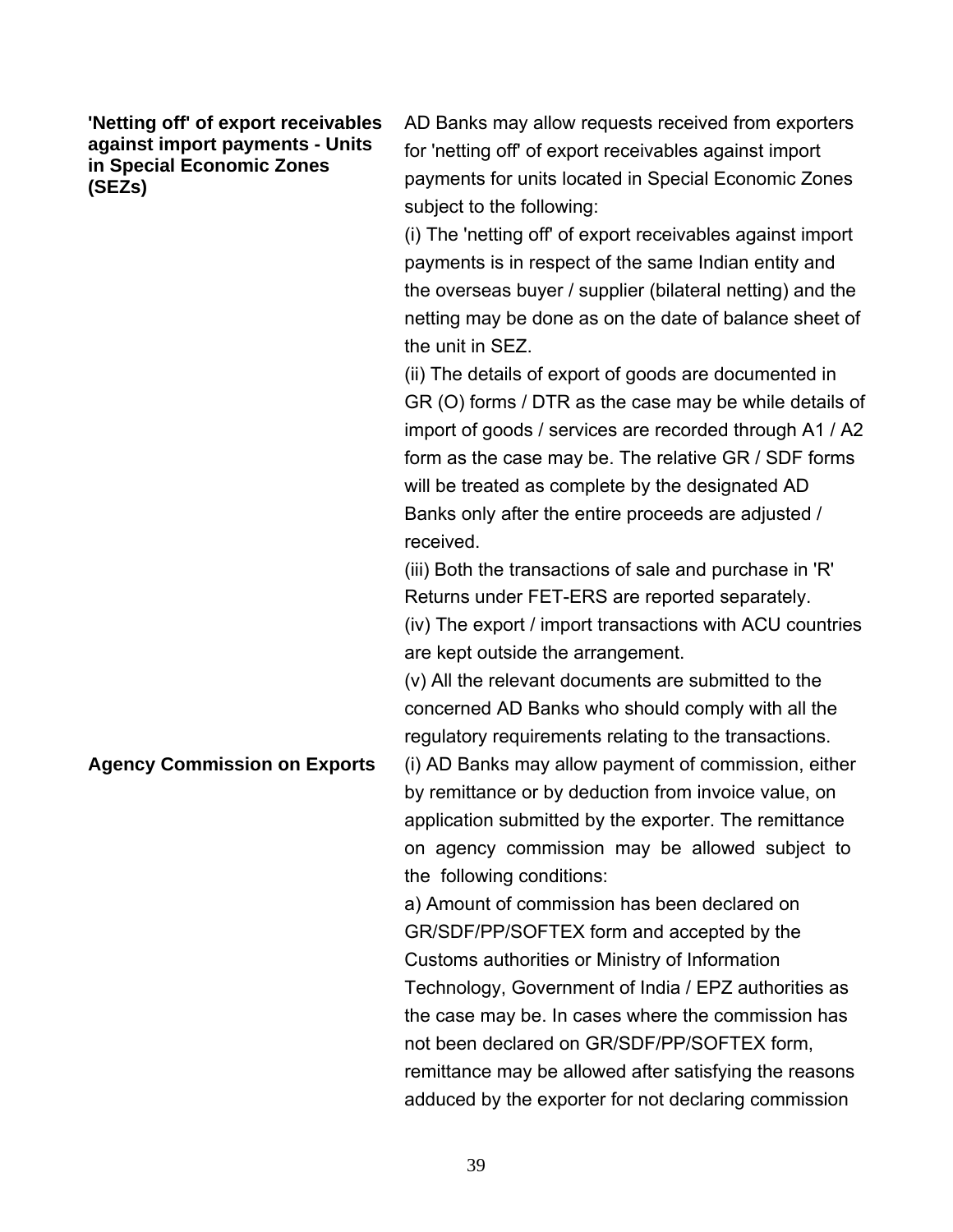on Export Declaration Form, provided a valid agreement/written understanding between the exporters and/or beneficiary for payment of commission exists.

b) The relative shipment has already been made. (ii) AD Banks may allow payment of commission by Indian exporters, in respect of their exports covered under counter trade arrangement through Escrow Accounts designated in U.S. Dollar, subject to the following conditions:

a) The payment of commission satisfies the conditions as at (a) and (b) stipulated in paragraph above.

b) The commission is not payable to Escrow Account holders themselves.

c) The commission should not be allowed by deduction from the invoice value.

(iii) Payment of commission is prohibited on exports made by Indian Partners towards equity participation in an overseas joint venture / wholly owned subsidiary as also exports under Rupee Credit Route except commission up to 10 per cent of invoice value of exports of tea & tobacco.

**Refund of Export Proceeds** AD Banks, through whom the export proceeds were originally realised, may henceforth, consider requests for refund of export proceeds of goods exported from India and being re-imported into India on account of poor quality. While permitting such transactions, AD Banks are required to :

> i. exercise due diligence regarding the track record of the exporter;

ii. verify the bonafides of the transactions iii. obtain from the exporter a certificate issued by DGFT / Custom authorities that no incentives have been availed by the exporter against the relevant export or the proportionate incentives availed, if any, for the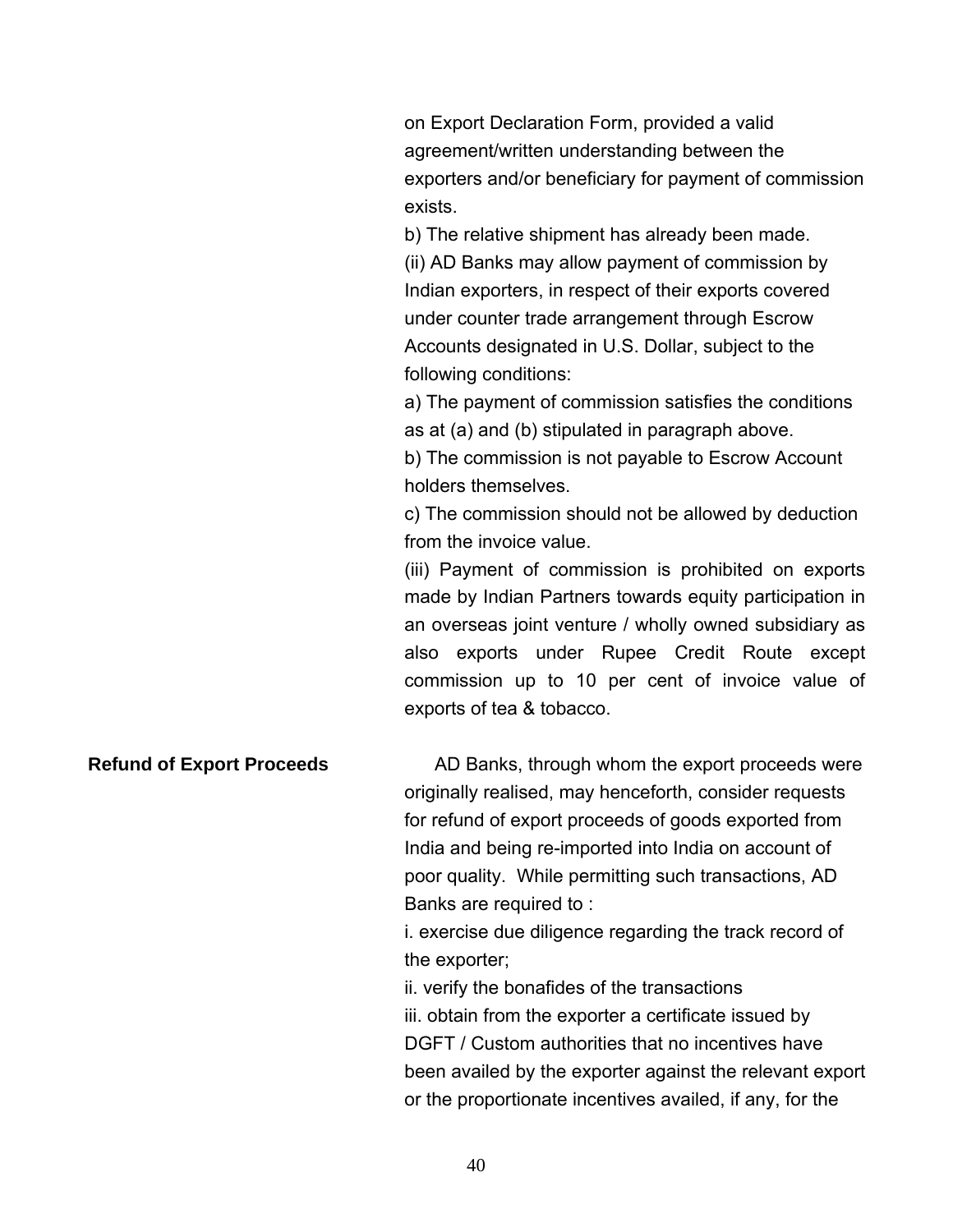relevant export have been surrendered;

iv. obtain an undertaking from the exporter that the goods will be re-imported within three months from the date of remittance; and

v. ensure that all procedures as applicable to normal imports are adhered to.

**Exporters' Caution List** (i) AD Banks will also be advised whenever exporters are cautioned in terms of provisions contained in Regulation 17 of "Export Regulations"(Annex 2). They may approve GR/SDF/PP forms of exporters who have been placed on caution list if the exporters concerned produce evidence of having received an advance payment or an irrevocable letter of credit in their favour covering the full value of the proposed exports. (ii) Such approval may be given even in cases where usance bills are to be drawn for the shipment provided the relative letter of credit covers the full export value and also permits such drawings and the usance bill mature within six months from the date of shipment. (iii) AD Banks should obtain prior approval of the Reserve Bank for issuing guarantees for caution-listed exporters.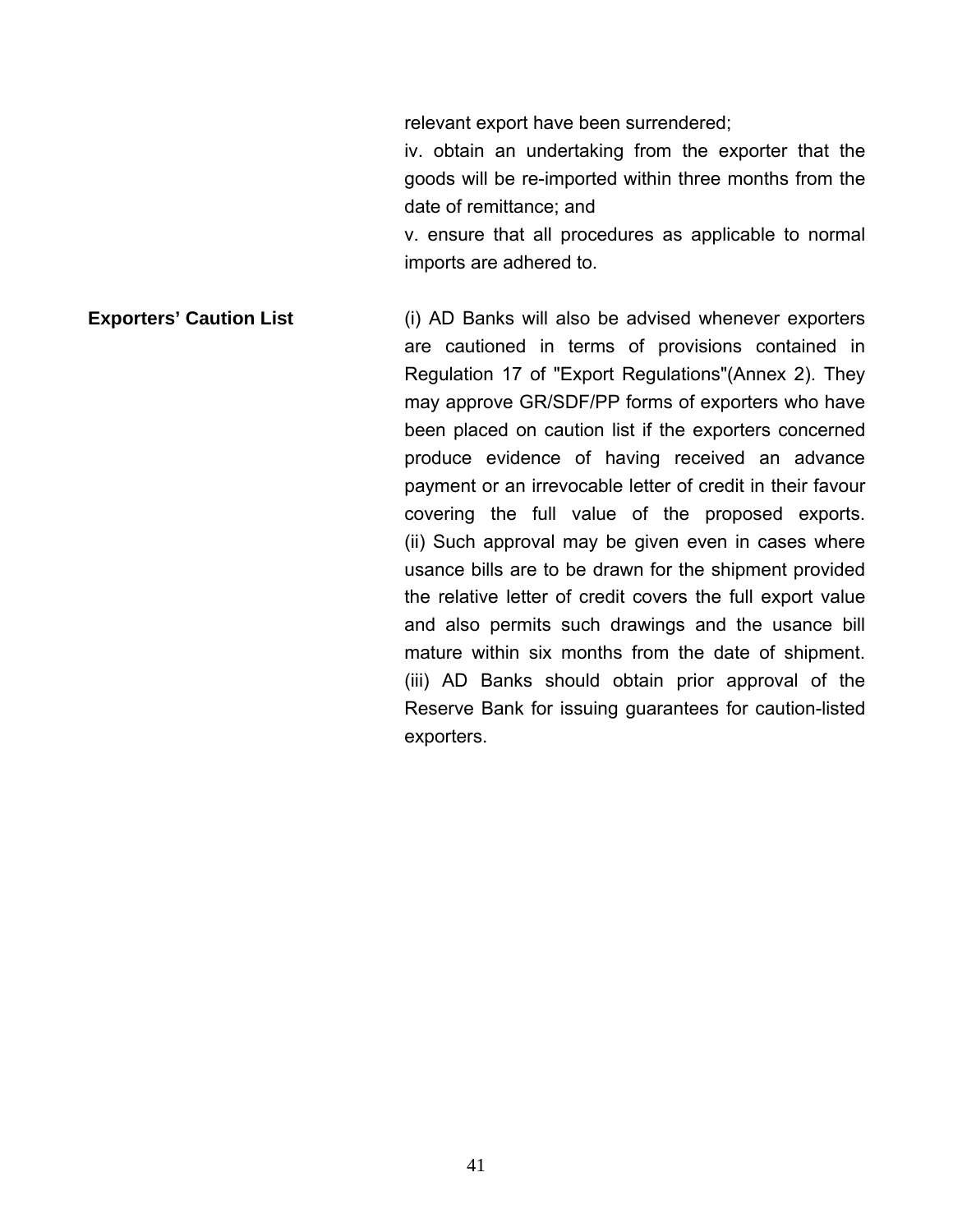## **PART - 4**

# **Foreign Exchange Management (Current Account Transactions) Rules, 2000**

Notification No. G.S.R.381(E) dated 3rd May 2000 (as amended from time to time)\* : In exercise of the powers conferred by Section 5 and sub-section (1) and clause (a) of sub-section (2) of Section 46 of the Foreign Exchange Management Act, 1999, and in consultation with the Reserve Bank, the Central Government having considered it necessary in the public interest, makes the following rules, namely :--

**1. Short title and commencement**.---(1) These rules may be called the Foreign Exchange Management (Current Account Transactions) Rules, 2000;

(2) They shall come into effect on the  $1<sup>st</sup>$  day of June 2000.

# **2. Definitions.---In these rules, unless the context otherwise requires :**

(a) "Act" means the Foreign Exchange Management Act, 1999 (42 of 1999);

(b) "Drawal" means drawal of foreign exchange from an authorised person and includes opening of Letter of Credit or use of International Credit Card or International Debit Card or ATM Card or any other thing by whatever name called which has the effect of creating foreign exchange liability;

(c) "Schedule" means a schedule appended to these rules;

(d) The words and expressions not defined in these rules but defined in the Act shall have the same meanings respectively assigned to them in the Act.

**3. Prohibition on drawal of Foreign Exchange.**---Drawal of foreign exchange by any person for the following purpose is prohibited, namely:

a. a transaction specified in the Schedule I; or

b. a travel to Nepal and/or Bhutan; or

c. a transaction with a person resident in Nepal or Bhutan.

Provided that the prohibition in clause (c) may be exempted by RBI subject to such terms and conditions as it may consider necessary to stipulate by special or general order.

**4. Prior approval of Govt. of India**.---No person shall draw foreign exchange for a transaction included in the Schedule II without prior approval of the Government of India;

Provided that this Rule shall not apply where the payment is made out of funds held in Resident Foreign Currency (RFC) Account of the remitter.

# **5. Prior approval of Reserve Bank**

No person shall draw foreign exchange for a transaction included in the Schedule III without prior approval of

# **Annex-1**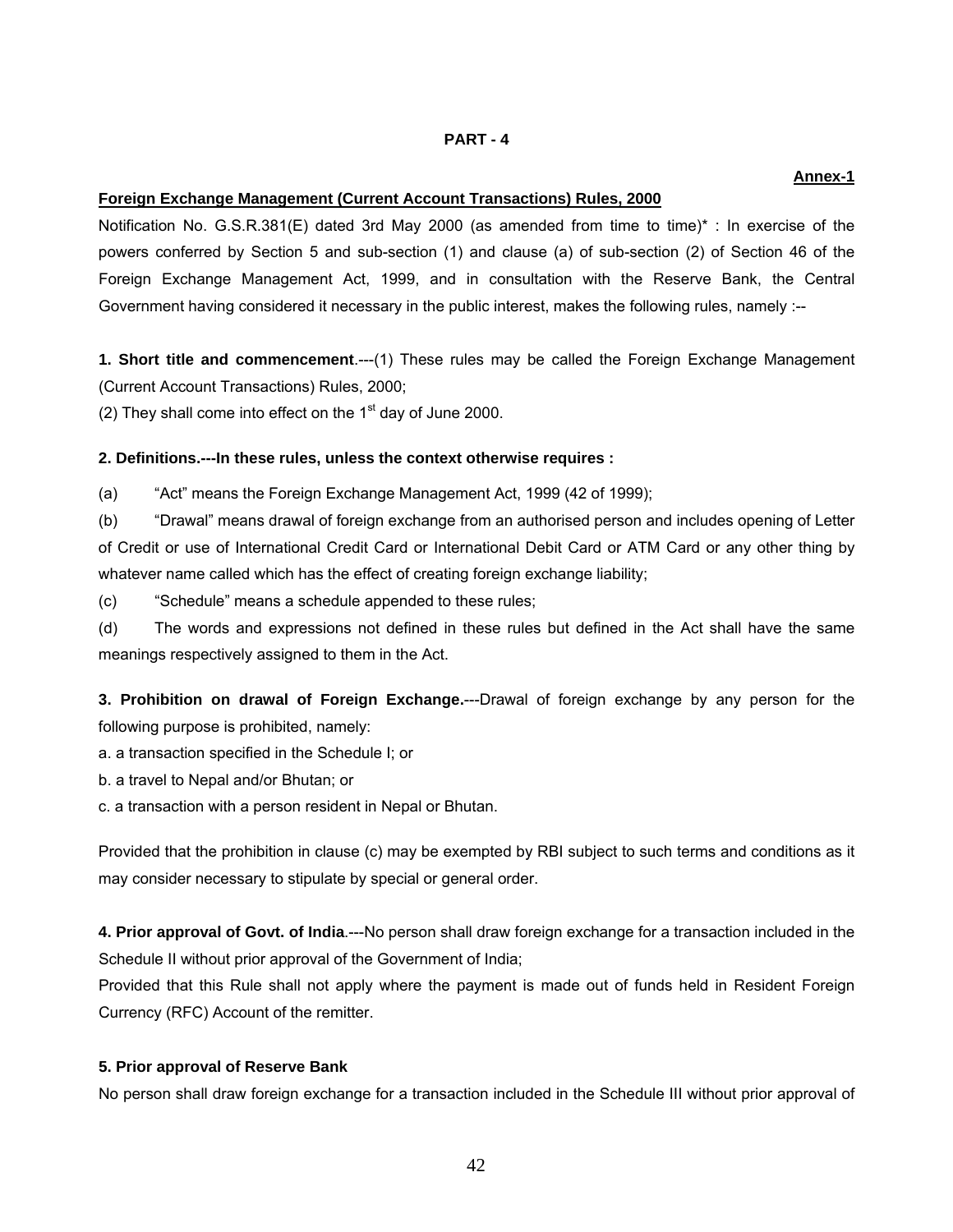the Reserve Bank;

Provided that this Rule shall not apply where the payment is made out of funds held in Resident Foreign Currency (RFC) Account of the remitter.

**6.** (1) Nothing contained in Rule 4 or Rule 5 shall apply to drawal made out of funds held in Exchange Earners' Foreign Currency (EEFC) account of the remitter.

(2) Notwithstanding anything contained in sub-rule (1), restrictions imposed under rule 4 or rule 5 shall continue to apply where the drawal of foreign exchange from the Exchange Earners Foreign Currency (EEFC) Account is for the purpose specified in items 10 and 11 of Schedule II, or item 3, 4, 11, 16 & 17 of Schedule III as the case may be.

# **7. Use of International Credit Card while outside India**

Nothing contained in Rule 5 shall apply to the use of International Credit Card for making payment by a person towards meeting expenses while such person is on a visit outside India.

# **Schedule I**

# **Transactions which are Prohibited (see rule 3)**

1. Remittance out of lottery winnings.

2. Remittance of income from racing/riding etc. or any other hobby.

3. Remittance for purchase of lottery tickets, banned/proscribed magazines, football pools, sweepstakes, etc.

4. Payment of commission on exports made towards equity investment in Joint Ventures/ Wholly Owned Subsidiaries abroad of Indian companies.

5. Remittance of dividend by any company to which the requirement of dividend balancing is applicable.

6. Payment of commission on exports under Rupee State Credit Route, except commission upto 10% of invoice value of exports of tea and tobacco.

7. Payment related to "Call Back Services" of telephones.

8. Remittance of interest income on funds held in Non-Resident Special Rupee (Account) Scheme.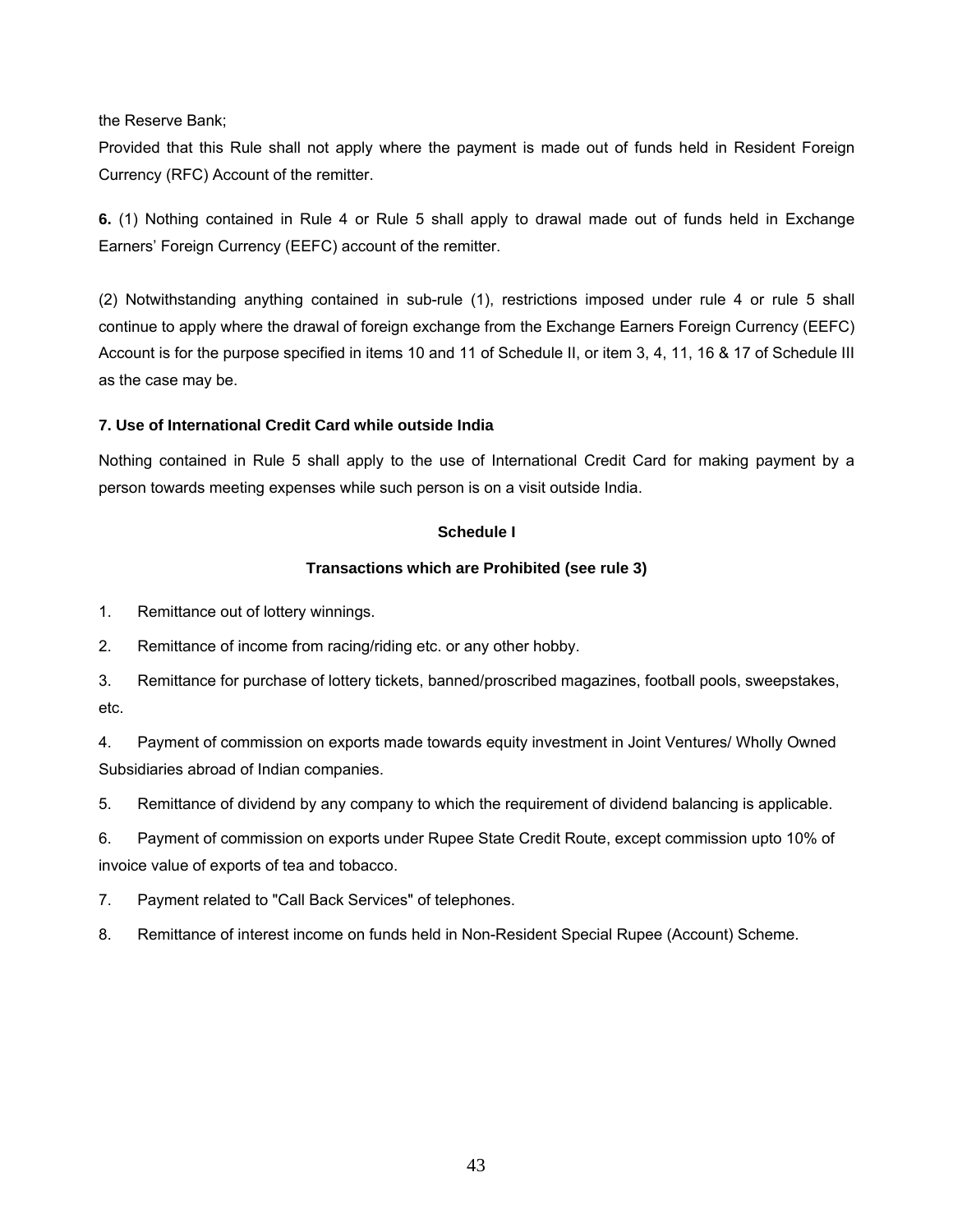# **Schedule II**

# **Transactions which require prior approval of the Central Government**

# **(see Rule 4)**

| <b>Purpose of Remittance</b>                                                                                                                                                                                                        | Ministry/Department of Govt. of India whose<br>approval is required                                 |
|-------------------------------------------------------------------------------------------------------------------------------------------------------------------------------------------------------------------------------------|-----------------------------------------------------------------------------------------------------|
| 1. Cultural Tours                                                                                                                                                                                                                   | Ministry of Human Resources Development,<br>(Department of Education and Culture)                   |
| 2. Advertisement in foreign print media for the<br>purposes other than promotion of tourism,<br>foreign investments and international bidding<br>(exceeding USD 10,000) by a State Government<br>and its Public Sector Undertakings | Ministry of Finance, (Department of Economic<br>Affairs)                                            |
| 3. Remittance of freight of vessel chartered by a<br><b>PSU</b>                                                                                                                                                                     | Ministry of Surface Transport, (Chartering Wing)                                                    |
| 4. Payment of import by a Govt. Department or a<br>PSU on c.i.f. basis (i.e. other than f.o.b. and<br>f.a.s. basis)                                                                                                                 | Ministry of Surface Transport, (Chartering Wing)                                                    |
| 5. Multi-modal transport operators making<br>remittance to their agents abroad                                                                                                                                                      | Registration Certificate from the Director General<br>of Shipping                                   |
| 6. Remittance of hiring charges of transponders<br>by<br>(a) TV Channels<br>(b) Internet Service providers                                                                                                                          | Ministry of Information and Broadcasting<br>Ministry of Communication and Information<br>Technology |
| 7. Remittance of container detention charges<br>exceeding the rate prescribed by Director<br>General of Shipping                                                                                                                    | Ministry of Surface Transport (Director General of<br>Shipping)                                     |
| 8. Remittances under technical collaboration<br>agreements where payment of royalty exceeds<br>5% on local sales and 8% on exports and lump-<br>sum payment exceeds USD 2 million                                                   | Ministry of Industry and Commerce                                                                   |
| 9. Remittance of prize money/sponsorship of<br>sports activity abroad by a person other than<br>International / National / State Level sports<br>bodies, if the amount involved exceeds USD<br>100,000.                             | Ministry of Human Resources Development<br>(Department of Youth Affairs and Sports)                 |
| 10. Omitted                                                                                                                                                                                                                         |                                                                                                     |
| 11. Remittance for membership of P& I Club                                                                                                                                                                                          | Ministry of Finance, (Insurance Division)                                                           |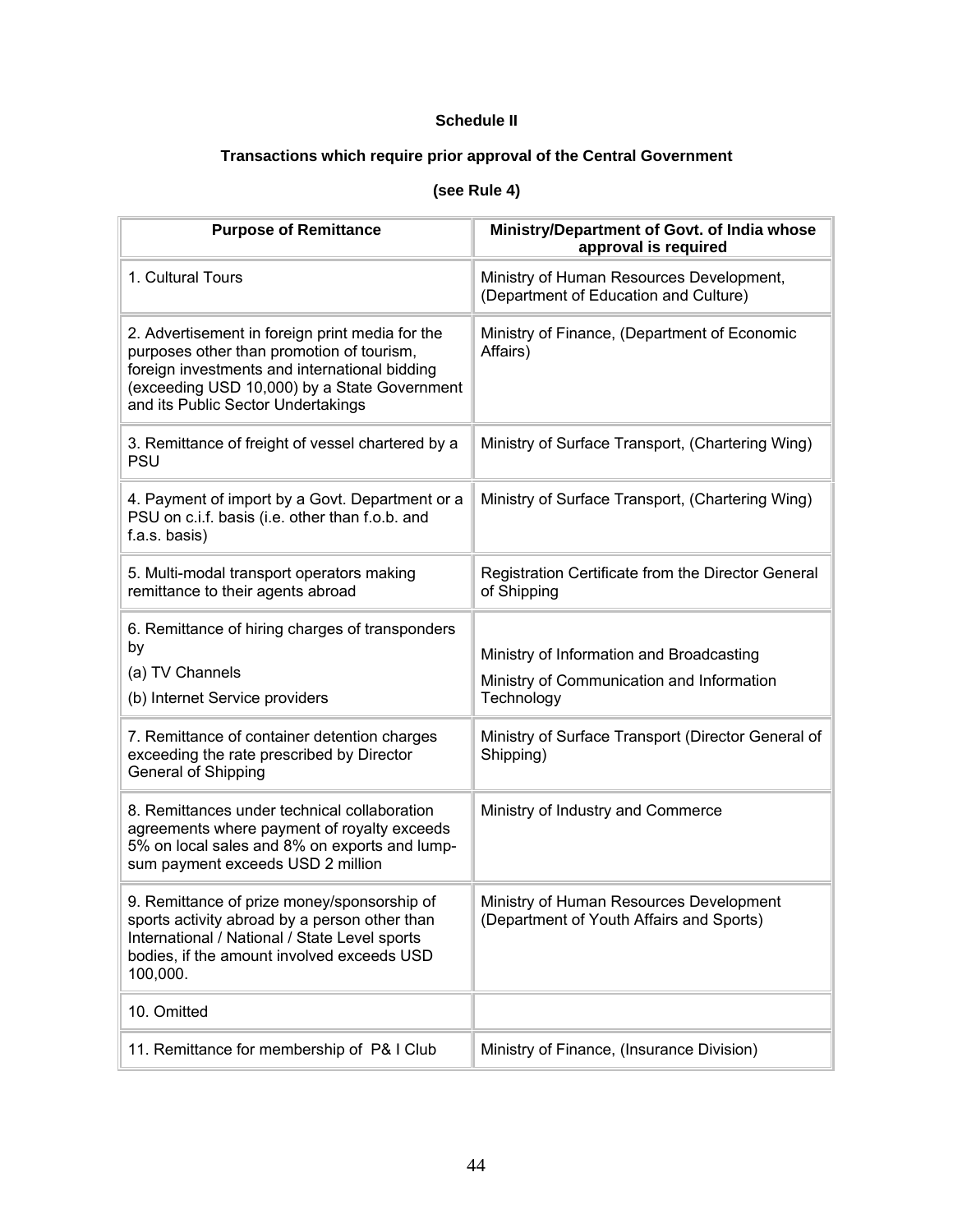# **Schedule III (See Rule 5)**

1. Omitted

2. Release of exchange exceeding USD 10,000 or its equivalent in one calendar year, for one or more private visits to any country (except Nepal and Bhutan).

3. @Gift remittance exceeding USD 5,000 per remitter/donor per annum.

4. # Donation exceeding USD 5000 per remitter/donor per annum.

5. Exchange facilities exceeding USD 100,000 for persons going abroad for employment.

6. Exchange facilities for emigration exceeding USD 100,000 or amount prescribed by country of emigration.

7. Remittance for maintenance of close relatives abroad,

i. exceeding net salary (after deduction of taxes, contribution to provident fund and other deductions) of a person who is resident but not permanently resident in India and –

(a) is a citizen of a foreign State other than Pakistan; or

(b) is a citizen of India, who is on deputation to the office or branch or subsidiary or joint venture in India of such foreign company.

ii. exceeding USD 100,000 per year, per recipient, in all other cases.

*Explanation: For the purpose of this item, a person resident in India on account of his employment or deputation of a specified duration (irrespective of length thereof) or for a specific job or assignment; the duration of which does not exceed three years, is a resident but not permanently resident.* 

8. Release of foreign exchange, exceeding USD 25,000 to a person, irrespective of period of stay, for business travel, or attending a conference or specialised training or for maintenance expenses of a patient going abroad for medical treatment or check-up abroad, or for accompanying as attendant to a patient going abroad for medical treatment/check-up.

9. Release of exchange for meeting expenses for medical treatment abroad exceeding the estimate from the doctor in India or hospital/doctor abroad.

10. Release of exchange for studies abroad exceeding the estimate from the institution abroad or USD 100,000, per academic year, whichever is higher.

11. Commission, per transaction, to agents abroad for sale of residential flats or commercial plots in India exceeding USD 25,000 or 5% of the inward remittance whichever is more.

12. Omitted

13. Omitted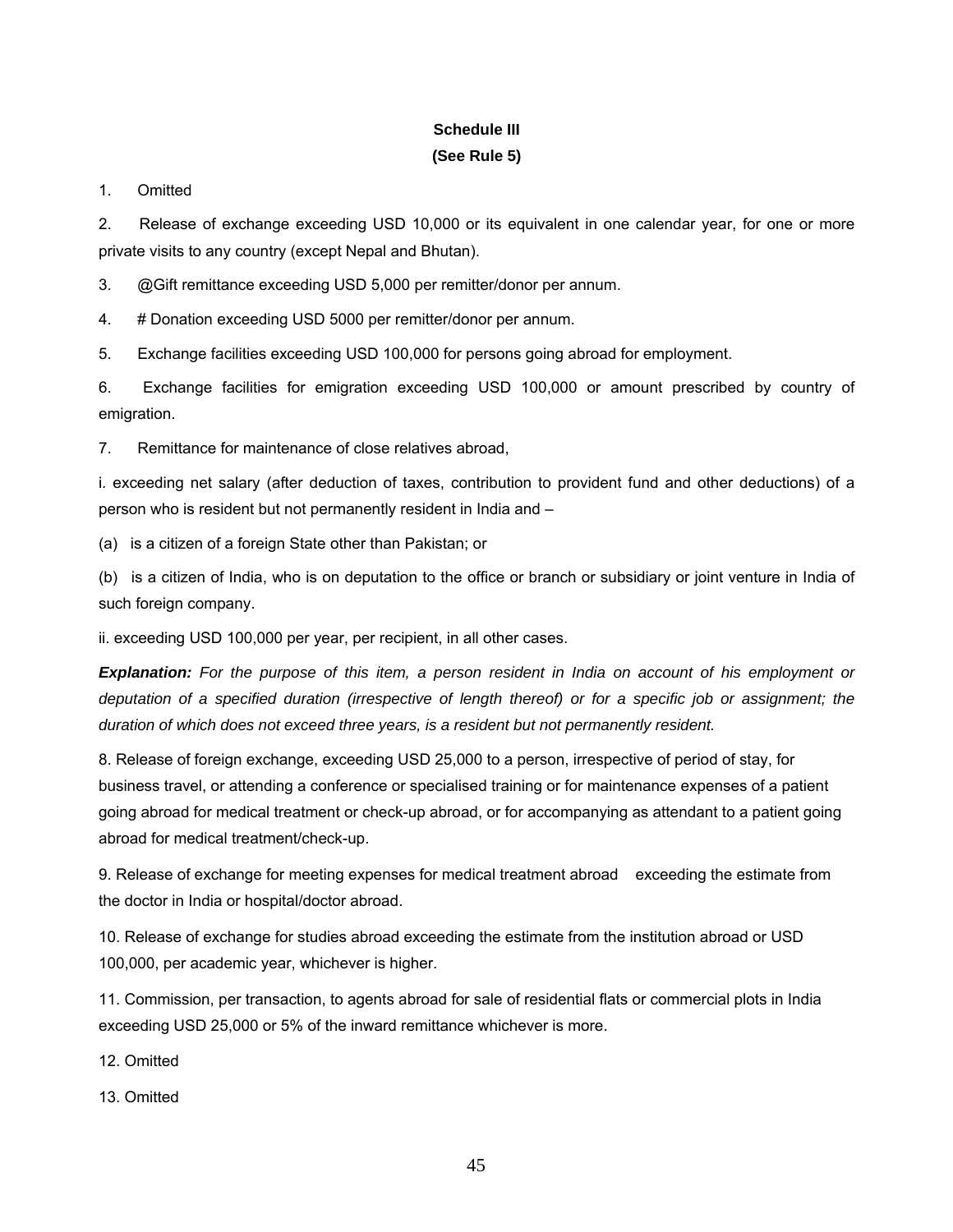14. Omitted

15.\$ Remittance exceeding USD 1,000,000 per project, for any consultancy service procured from outside India.

16. Omitted

17. \* Remittance exceeding USD 100,000 by an entity in India by way of reimbursement of pre-incorporation expenses.

18. Omitted

# **\*(Amendments)**

(Notification GSR.663 (E) dated August 9,2000,S.O.301(E) dated March 30,2001, GSR.442 dated October 22,2002, GSR.831(E) dated December 17,2002, GSR.33(E) dated January 15,2003,GSR.397(E) dated May 1,2003, GSR.731(E) dated September 5,2003, GSR.849 (E) dated October 27,2003, GSR.608(E) dated September 13,2004), G.S.R.512(E) dated July 28,2005 and G.S.R.412(E) dated July 10,2006.

Please Note:

@ Stands amended vide A.P. (DIR Series) Circular No. 24 dated December 20,2006.

# Stands amended vide A. P . (DIR Series) Circular Nos. 24 and 45 dated December 20,2006 and April 30,2007.

\$ Stands amended vide A.P. (DIR Series) Circular No. 46 dated April 30,2007.

\* Stands amended vide A.P. (DIR Series) Circular No. 47 dated April 30,2007.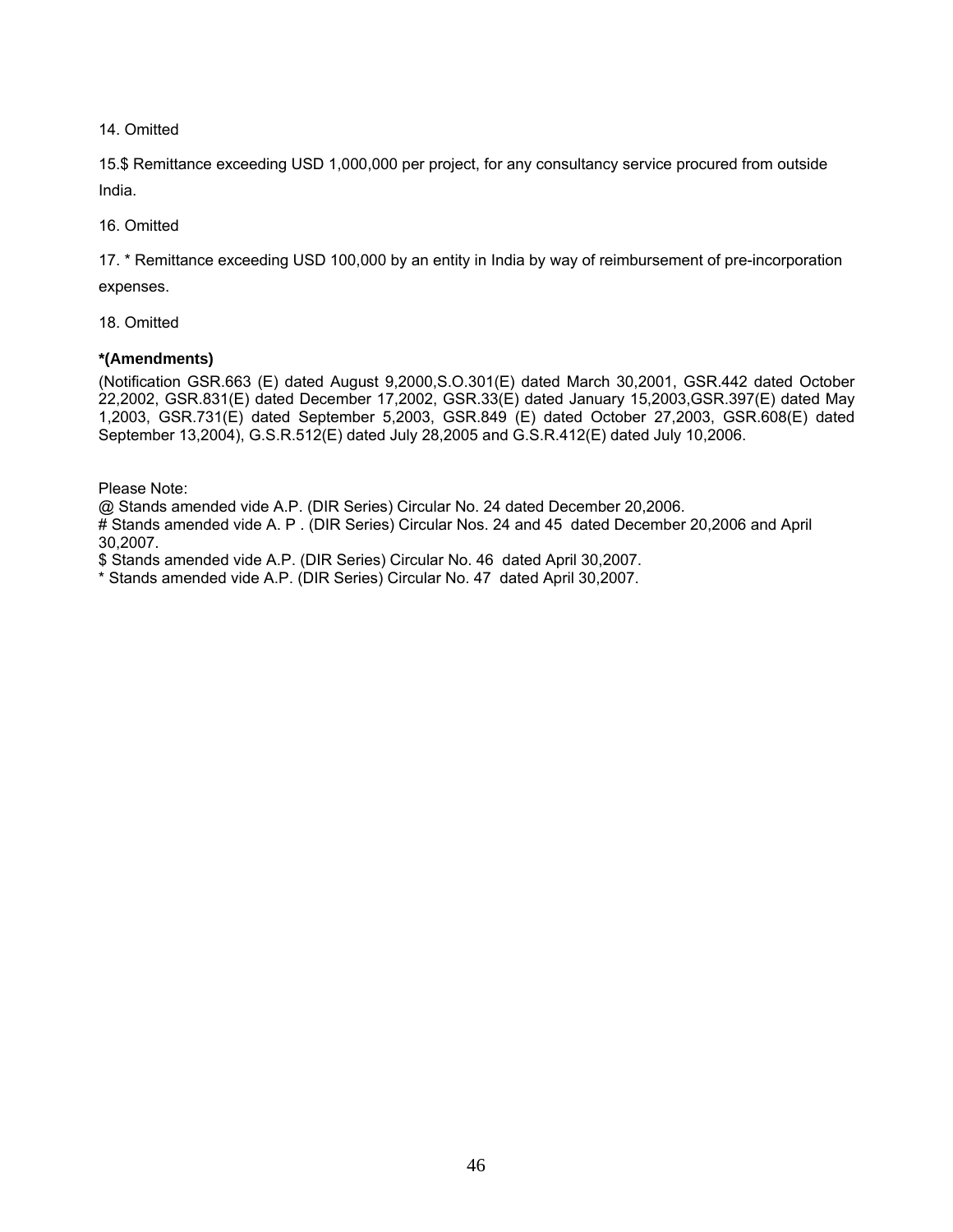## **Annex-2**

## **Notification No.FEMA 23 /2000-RB dated 3rd May 2000**

In exercise of the powers conferred by clause (a) of sub-section (1) and subsection (3) of section 7, sub-section (2) of section 47 of the Foreign Exchange Management Act, 1999 (42 of 1999), the Reserve Bank of India makes the following regulations relating to export of goods and services from India, namely:

# **1. Short title and commencement :-**

- (i) These Regulations may be called the Foreign Exchange Management (Export of Goods and Services) Regulations, 2000.
- (ii) They shall come into force on  $1<sup>st</sup>$  day of June, 2000.

# **2. Definitions** :-

In these Regulations, unless the context requires otherwise, -

- (i) 'Act' means the Foreign Exchange Management Act, 1999 (42 of 1999) ;
- (ii) 'Authorised dealer' means a person Authorised as an Authorised Dealer under sub-section (1) of section 10 of the Act, and includes a person carrying on business as a factor and Authorised as such under the said section 10 ;
- (iii) 'Exim Bank' means the Export-Import Bank of India established under the Export-Import Bank of India Act, 1981 (28 of 1981);
- (iv) 'export' includes the taking or sending out of goods by land, sea or air, on consignment or by way of sale, lease, hire-purchase, or under any other arrangement by whatever name called, and in the case of software, also includes transmission through any electronic media ;
- (v) 'export value' in relation to export by way of lease or hire-purchase or under any other similar arrangement, includes the charges, by whatever name called, payable in respect of such lease or hirepurchase or any other similar arrangement;
- (vi) 'form' means form annexed to these Regulations;
- (vii) 'schedule' means schedule appended to these Regulations;
- (viii) 'software' means any computer programme, database, drawing, design, audio/video signals, any information by whatever name called in or on any medium other than in or on any physical medium ;
- (ix) 'specified authority' means the person or the authority to whom the declaration as specified in Regulation 3 is to be furnished;
- (x) 'Working Group' means the Group constituted by the Reserve Bank for the purpose of considering proposals of export of goods and services on deferred payment terms or in execution of a turnkey project or a civil construction contract;
- (xi) the words and expressions used but not defined in these Regulations shall have the same meanings respectively assigned to them in the Act.

# **3. Declaration as regards export of goods and services :-**

 (1) Every exporter of goods or software in physical form or through any other form, either directly or indirectly, to any place outside India, other than Nepal and Bhutan, shall furnish to the specified authority, a declaration in one of the forms set out in the Schedule and supported by such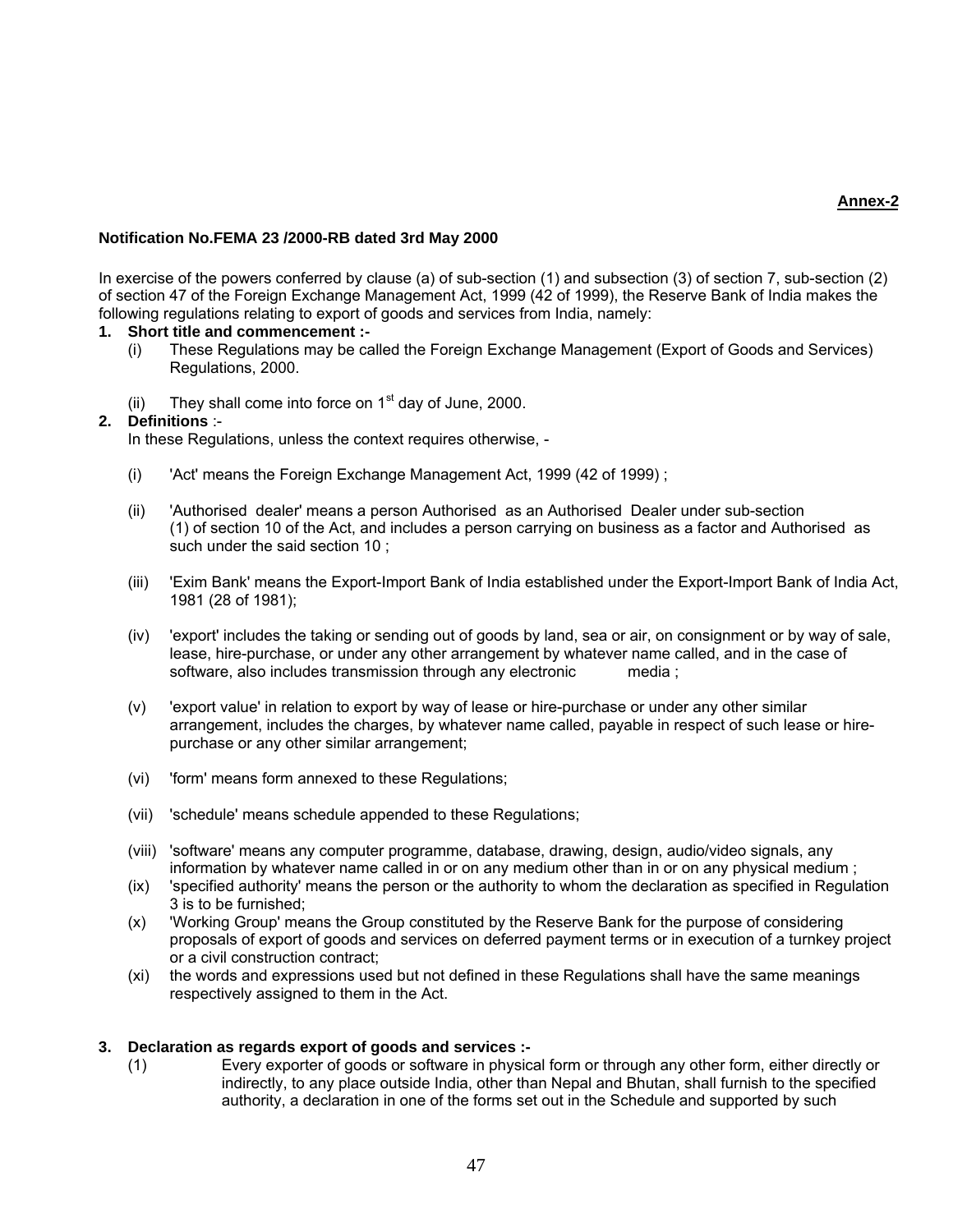evidence as may be specified, containing true and correct material particulars including the amount representing -

- (i) the full export value of the goods or software; or
- (ii) if the full export value is not ascertainable at the time of export, the value which the exporter, having regard to the prevailing market conditions expects to receive on the sale of the goods or the software in overseas market, and affirms in the said declaration that the full export value of goods (whether ascertainable at the time of export or not) or the software has been or will within the specified period be, paid in the specified manner.
- (2) Declarations shall be executed in sets of such number as specified.
- (3) For the removal of doubt, it is clarified that, in respect of export of services to which none of the Forms specified in these Regulations apply, the exporter may export such services without furnishing any declaration, but shall be liable to realise the amount of foreign exchange which becomes due or accrues on account of such export, and to repatriate the same to India in accordance with the provisions of the Act, and these Regulations, as also other rules and regulations made under the Act.

# **4. Exemptions :-**

 Notwithstanding anything contained in Regulation 3, export of goods or services may be made without furnishing the declaration in the following cases, namely:

- a) trade samples of goods and publicity material supplied free of payment;
- b) personal effects of travellers, whether accompanied or unaccompanied;
- c) ship's stores, trans-shipment cargo and goods supplied under the orders of Central Government or of such officers as may be appointed by the Central Government in this behalf or of the military, naval or air force authorities in India for military, naval or air force requirements;
- d) goods or software accompanied by a declaration by the exporter that they are not more than **twenty five thousand USD<sup>1</sup>** in value;
- e) by way of gift of goods accompanied by a declaration by the exporter that they are not more than **five lakhs rupees in value<sup>1</sup> ;**
- f) aircrafts or aircraft engines and spare parts for overhauling and/or repairs abroad subject to their re-import into India after overhauling /repairs, within a period of six months from the date of their export;
- g) goods imported free of cost on re-export basis;
- h) goods not exceeding USD 1000 or its equivalent in value per transaction exported to Myanmar under the Barter Trade Agreement between the Central Government and the Government of Myanmar;
- i) The following goods which are permitted by the Development Commissioner of the Export Processing Zones, *Electronic Hardware Technology Parks, Electronic Software Technology Parks* or Free Trade Zones to be re-exported, namely:
	- 1) imported goods found defective, for the purpose of their replacement by the foreign suppliers/collaborators;
	- 2) goods imported from foreign suppliers/collaborators on loan basis;
	- 3) goods imported from foreign suppliers/collaborators free of cost, found surplus after production operations.
- (ia) *goods listed at items (1), (2) and (3) of clause (I) to be re-exported by units in Special Economic Zones, under intimation to the Development Commissioner of Special Economic Zones/concerned Assistant Commissioner or Deputy Commissioner of Customs;*
- j) replacement goods exported free of charge in accordance with the provisions of Exim Policy in force, for the time being.
- *k) goods sent outside India for testing subject to re-import into India;*
- *l) defective goods sent outside India for repair and re-import provided the goods are accompanied by a*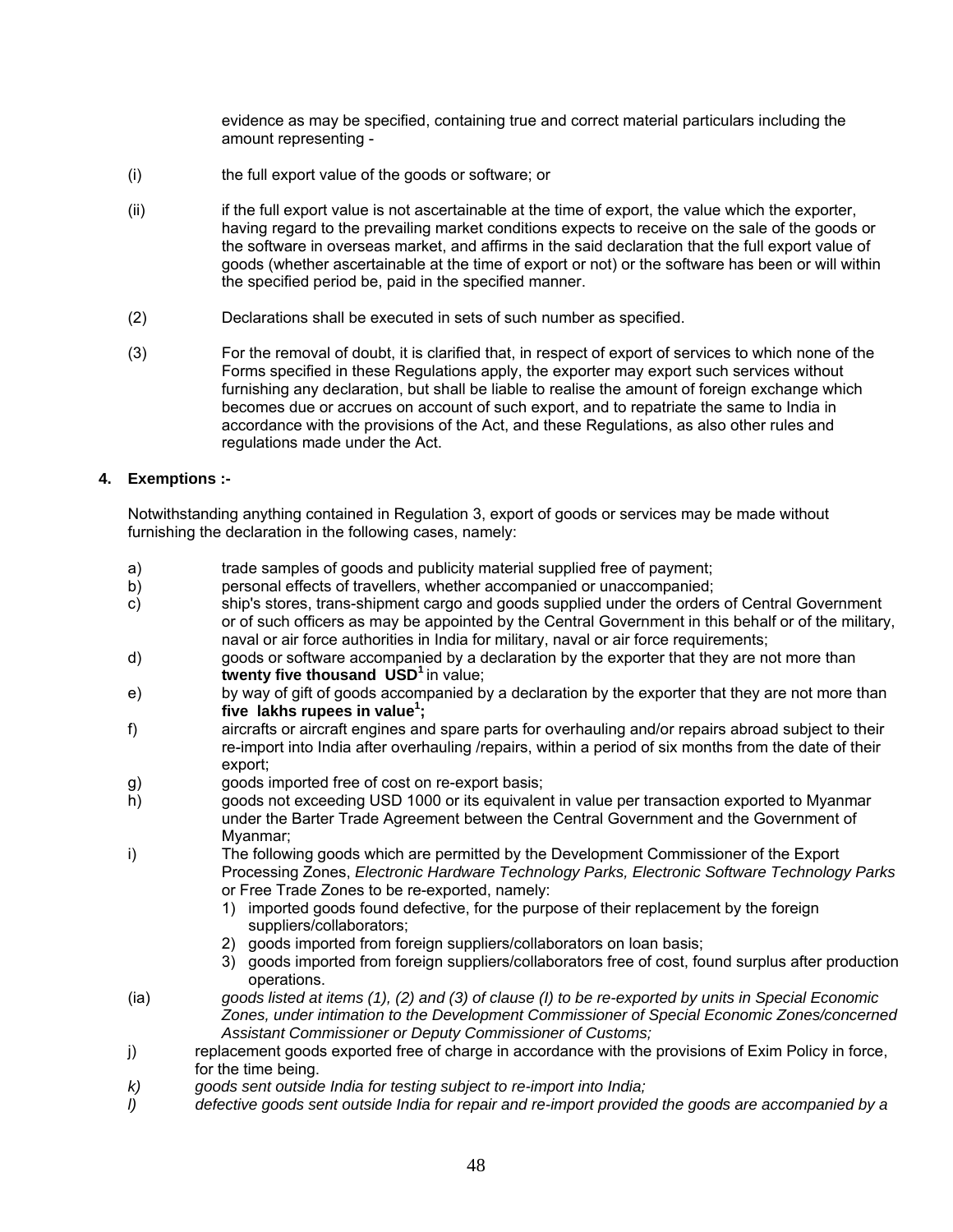*certificate from an Authorised Dealer in India that the export is for repair and re-import and that the export does not involve any transaction in foreign exchange;*

 m) exports permitted by the Reserve Bank, on application made to it, subject to the terms and conditions, if any, as stipulated in the permission.

# **5. Indication of importer-exporter code number :-**

 The importer-exporter code number allotted by the Director General of Foreign Trade under Section 7 of the Foreign Trade (Development & Regulation) Act, 1992 (22 of 1992) shall be indicated on all copies of the declaration forms submitted by the exporter to the specified authority and in all correspondence of the exporter with the Authorised Dealer or the Reserve Bank, as the case may be.

# **6. Authority to whom declaration is to be furnished and the manner of dealing with the declaration**

# **A. Declaration in Form GR/SDF**

- (1) (i) The declaration in form GR /SDF shall be submitted in duplicate to the Commissioner of Customs.
	- (ii) After duly verifying and authenticating the declaration form, the Commissioner of Customs shall forward the original declaration form/data to the nearest office of the Reserve Bank and hand over the duplicate form to the exporter for being submitted to the Authorised dealer.

## **B. Declaration in Form PP**

- (2) (i) The declaration in form PP shall be submitted in duplicate to the Authorised Dealer named in the form.
	- (ii) The Authorised Dealer shall, after countersigning the declaration form, hand over the original form to the exporter who shall submit it to the postal authorities through which the goods are being despatched. The postal authorities after despatch of the goods shall forward the declaration form to the nearest office of the Reserve Bank.

## **C. Declaration in Form SOFTEX**

- (3) (i) The declaration in form SOFTEX in respect of export of computer software and audio/video/television software shall be submitted in triplicate to the designated official of Ministry of Information Technology, Government of India at the Software Technology Parks of India (STPIs) or at the Free Trade Zones (FTZs) or Export Processing Zones (EPZs) or Special Economic Zones (SEZs) in India.
	- (ii) After certifying all three copies of the SOFTEX form, the said designated official shall forward the original directly to the nearest office of the Reserve Bank and return the duplicate to the exporter. The triplicate shall be retained by the designated official for record.

# **D2 . Duplicate Declaration Forms to be retained with Authorised Dealers**

 **On the realisation of the export proceeds, the duplicate copies of export declaration forms viz. GR, PP and Softex and Exchange Control Copies of the shipping bills together with related Statutory Declaration Forms shall be retained by the Authorised deale**r.

## **7. Evidence in support of declaration :-**

 The Commissioner of Customs or the postal authority or the official of Ministry of Information Technology to whom the declaration form is submitted, may, in order to satisfy themselves of due compliance with Section 7 of the Act and these regulations, require such evidence in support of the declaration as may establish that -

a) the exporter is a person resident in India and has a place of business in India;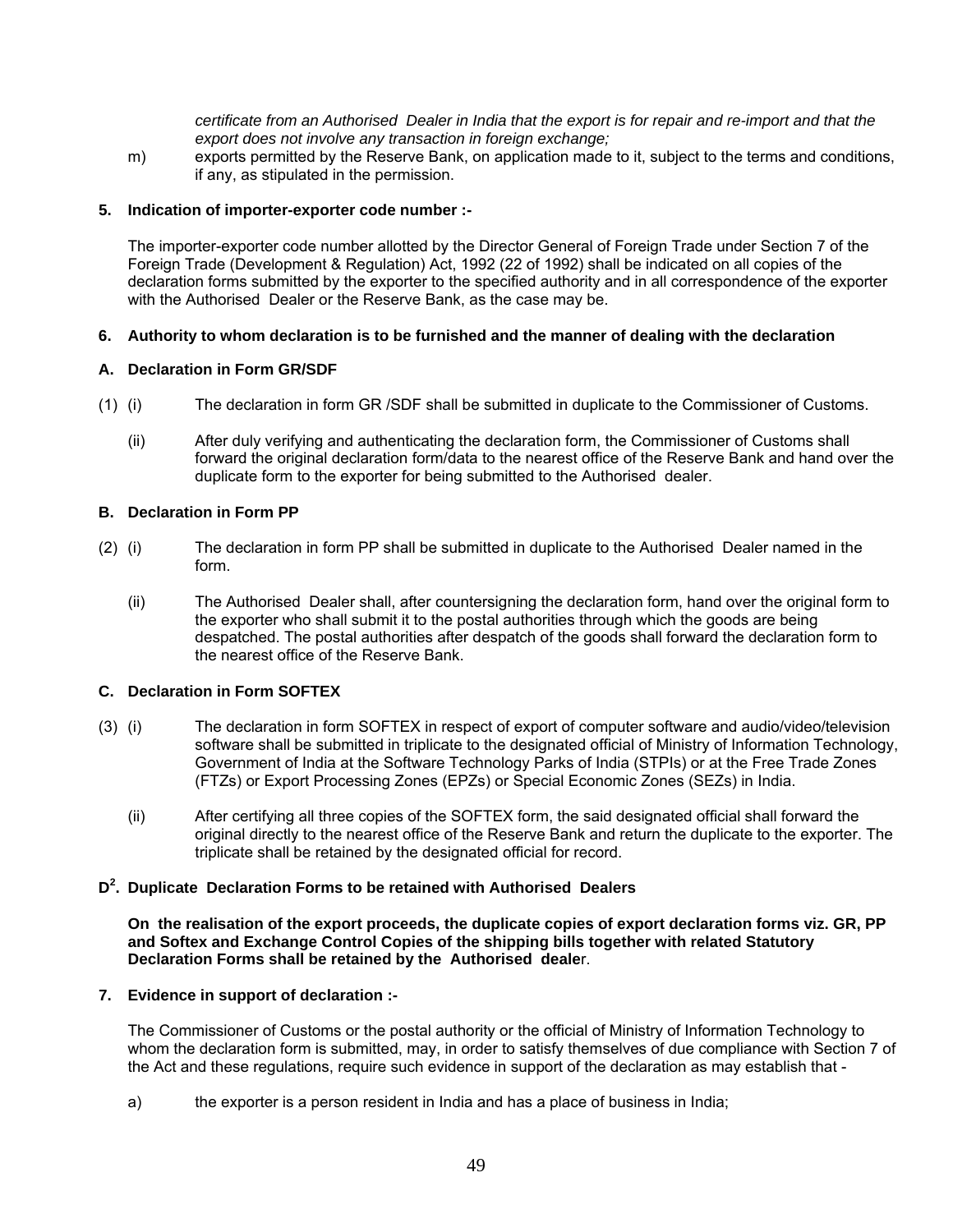- b) the destination stated on the declaration is the final place of the destination of the goods exported;
- c) the value stated in the declaration represents
	- 1) the full export value of the goods or software; or
	- 2) where the full export value of the goods or software is not ascertainable at the time of export, the value which the exporter, having regard to the prevailing market conditions expects to receive on the sale of the goods in the overseas market.

# **Explanation** :

 For the purpose of this regulation, 'final place of destination' means a place in a country in which the goods are ultimately imported and cleared through Customs of that country.

#### . **8. Manner of payment of export value of goods :-**

 Unless otherwise Authorised by the Reserve Bank, the amount representing the full export value of the goods exported shall be paid through an Authorised Dealer in the manner specified in the Foreign Exchange Management (Manner of Receipt and Payment) Regulations, 2000.

## **Explanation** :

 For the purpose of this regulation, re-import into India, within the period specified for realisation of the export value, of the exported goods in respect of which a declaration was made under Regulation 3, shall be deemed to be realisation of full export value of such goods.

## **9. Period within which export value of goods/software to be realised :-**

 (1) The amount representing the full export value of goods or software exported shall be realised and repatriated to India within six months from the date of export :

## **Provided that the goods or software and exported by the units in Special Economic Zones, the stipulation of the period of realization and repatriation to India of full export value of goods or software**  shall not apply<sup>3</sup>.

 Provided that where the goods are exported to a warehouse established outside India with the permission of the Reserve Bank, the amount representing the full export value of goods exported shall be paid to the Authorised Dealer as soon as it is realised and in any case within fifteen months from the date of shipment of goods;

 Provided further that the Reserve Bank, or subject to the directions issued by that Bank in this behalf, the Authorised Dealer may, for a sufficient and reasonable cause shown, extend the said period of six months or fifteen months, as the case may be.

## **Explanation :**

 For the purpose of this regulation, the "date of export" in relation to the export of software in other than physical form, shall be deemed to be the date of invoice covering such export.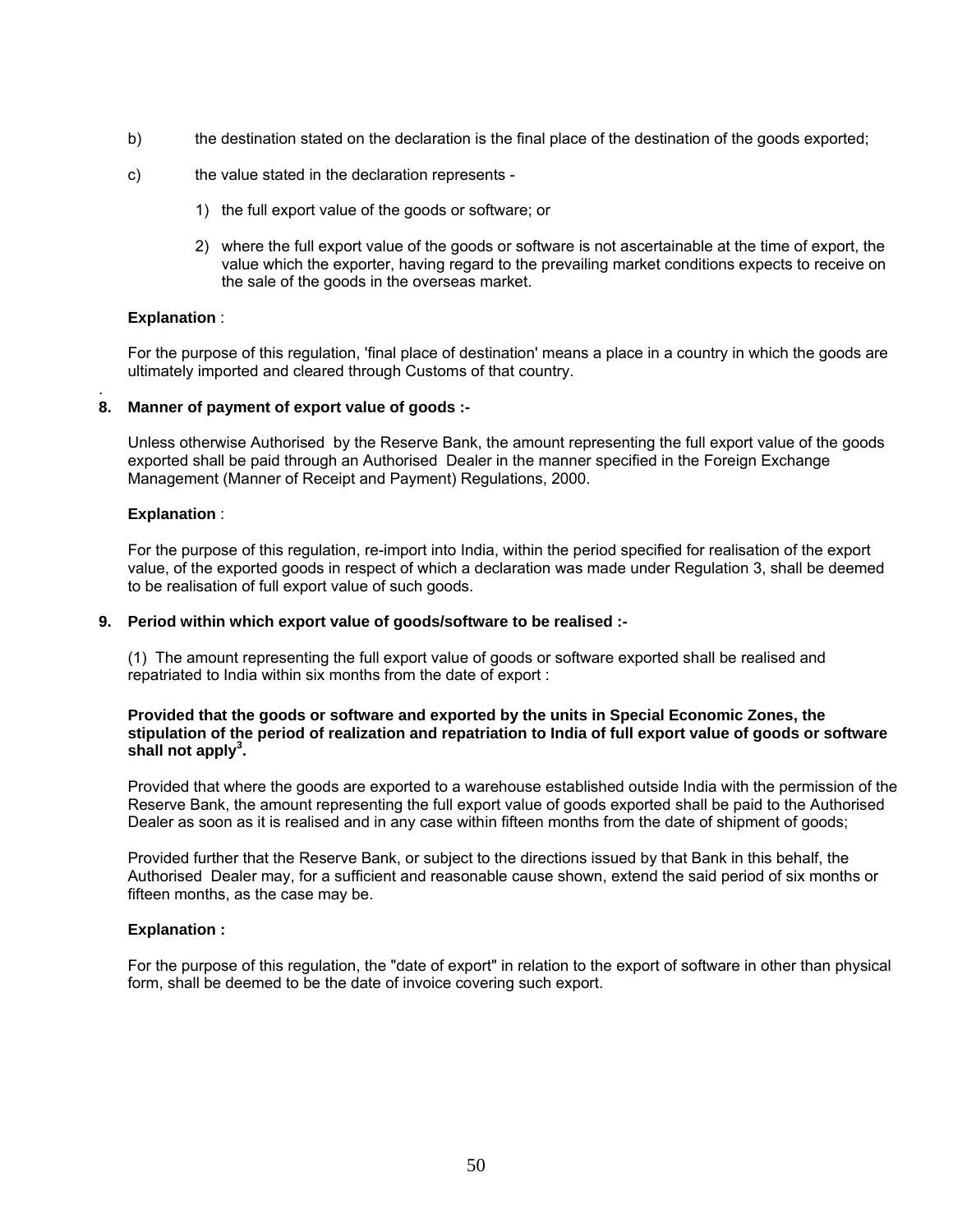*(2) (a) Where the export of goods or software has been made by a Status Holder Exporter, as defined in the Foreign Trade Policy in force , then notwithstanding anything contained in sub-regulation (1), the amount representing the full export value of goods or software shall be realised and repatriated to India within twelve months from the date of export;*

> *Provided that the Reserve Bank may for a sufficient and reasonable cause shown, extend the said period of twelve months*

*(b)* The Reserve Bank may for reasonable and sufficient cause direct that *the said exporters*<sup>3</sup> shall *cease to be governed by sub-regulation (2):*

*Provided that no such direction shall be given unless the unit has been given a reasonable opportunity to make a representation in the matter;* 

 *(c) On such direction, the said exporters<sup>3</sup> shall be governed by the provisions of sub-regulation (1), until directed otherwise by the Reserve Bank.*

## **10. Export on Elongated Credit Terms :-**

 No person shall enter into any contract to export goods on the terms which provide for a period longer than six months for payment of the value of the goods to be exported :

 Provided that the Reserve Bank may, for reasonable and sufficient cause shown, grant approval to enter into a contract on such terms.

#### **11. Submission of export documents :-**

 The documents pertaining to export shall, within 21 days from the date of export as, as the case may be, from the date of certification of SOFTEX form, be submitted to the Authorised Dealer mentioned in the relevant declaration form:

 Provided that, subject to the directions issued by the Reserve Bank from time to time, the Authorised Dealer may accept the documents pertaining to export submitted after the expiry of the specified period of 21 days, for reasons beyond the control of the exporter.

## **12. Transfer of documents :-**

 Without prejudice to Regulation 3, an Authorised Dealer may accept, for negotiation or collection, shipping documents including invoice and bill of exchange covering exports, from his constituent (not being a person who has signed the declaration in terms of Regulation 3) :

 Provided that before accepting such documents for negotiation or collection, the Authorised Dealer shall -

- a) Where the value declared in the declaration does not differ from the value shown in the documents being negotiated or sent for collection, or
- b) Where the value declared in the declaration is less than the value shown in the documents being negotiated or sent for collection,

 require the constituent concerned also to sign such declaration and thereupon such constituent shall be bound to comply with such requisition and such constituent signing the declaration shall be considered to be the exporter for the purposes of these Regulations to the extent of the full value shown in the documents being negotiated or sent for collection and shall be governed by these Regulations accordingly.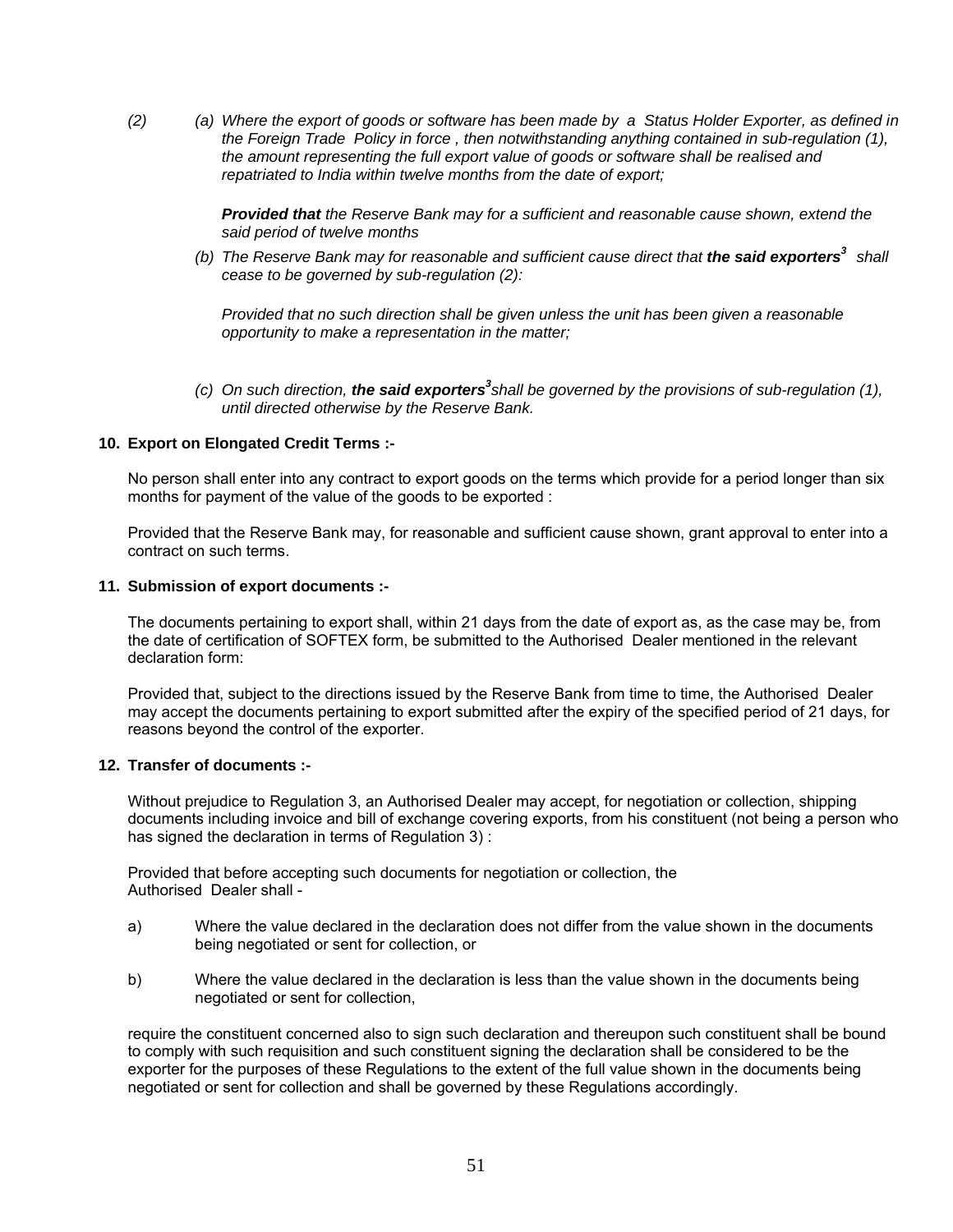# **13. Payment for the Export :-**

 In respect of export of any goods or software for which a declaration is required to be furnished under Regulation 3, no person shall except with the permission of the Reserve Bank or, subject to the directions of the Reserve Bank, permission of an Authorised dealer, do or refrain from doing anything or take or refrain from taking any action which has the effect of securing -

- (i) That the payment for the goods or software is made otherwise than in the specified manner; or
- (ii) That the payment is delayed beyond the period specified under these Regulations; or
- (iii) That the proceeds of sale of the goods or software exported do not represent the full export value of the goods or software subject to such deductions, if any, as may be allowed by the Reserve Bank or, subject to the directions of the Reserve Bank, by an Authorised dealer;

 Provided that no proceedings in respect of contravention of these provisions shall be instituted unless the specified period has expired and payment for the goods or software representing the full export value, or the value after deductions allowed under clause (iii), has not been made in the specified manner within the specified period.

# **14. Certain Exports requiring prior approval :-**

# **A. Export of goods on lease, hire, etc.**

 No person shall, except with the prior permission of the Reserve Bank, take or send out by land, sea or air any goods from India to any place outside India on lease or hire or under any arrangement or in any other manner other than sale or disposal of such goods.

## **B. Exports under trade agreement/rupee credit etc.**

- (i) Export of goods under special arrangement between the Central Government and Government of a foreign state, or under rupee credits extended by the Central Government to Govt. of a foreign state shall be governed by the terms and conditions set out in the relative public notices issued by the Trade Control Authority in India and the instructions issued from time to time by the Reserve Bank.
- (ii) An export under the line of credit extended to a bank or a financial institution operating in a foreign state by the Exim Bank for financing exports from India, shall be governed by the terms and conditions advised by the Reserve Bank to the Authorised Dealers from time to time.

# **C. Counter Trade**

 Any arrangement involving adjustment of value of goods imported into India against value of goods exported from India, shall require prior approval of the Reserve Bank.

# **15. Delay in Receipt of Payment :-**

 Where in relation to goods or software export of which is required to be declared on the specified form, the specified period has expired and the payment therefor has not been made as aforesaid, the Reserve Bank may give to any person who has sold the goods or software or who is entitled to sell the goods or software or procure the sale thereof, such directions as appear to it to be expedient, for the purpose of securing, (a) the payment therefor if the goods or software has been sold and (b) the sale of goods and payment thereof, if goods or software has not been sold or re-import thereof into India as the circumstances permit, within such period as the Reserve Bank may specify in this behalf ;

 Provided that omission of the Reserve Bank to give directions shall not have the effect of absolving the person committing the contravention from the consequences thereof.

# **16. Advance payment against exports :-**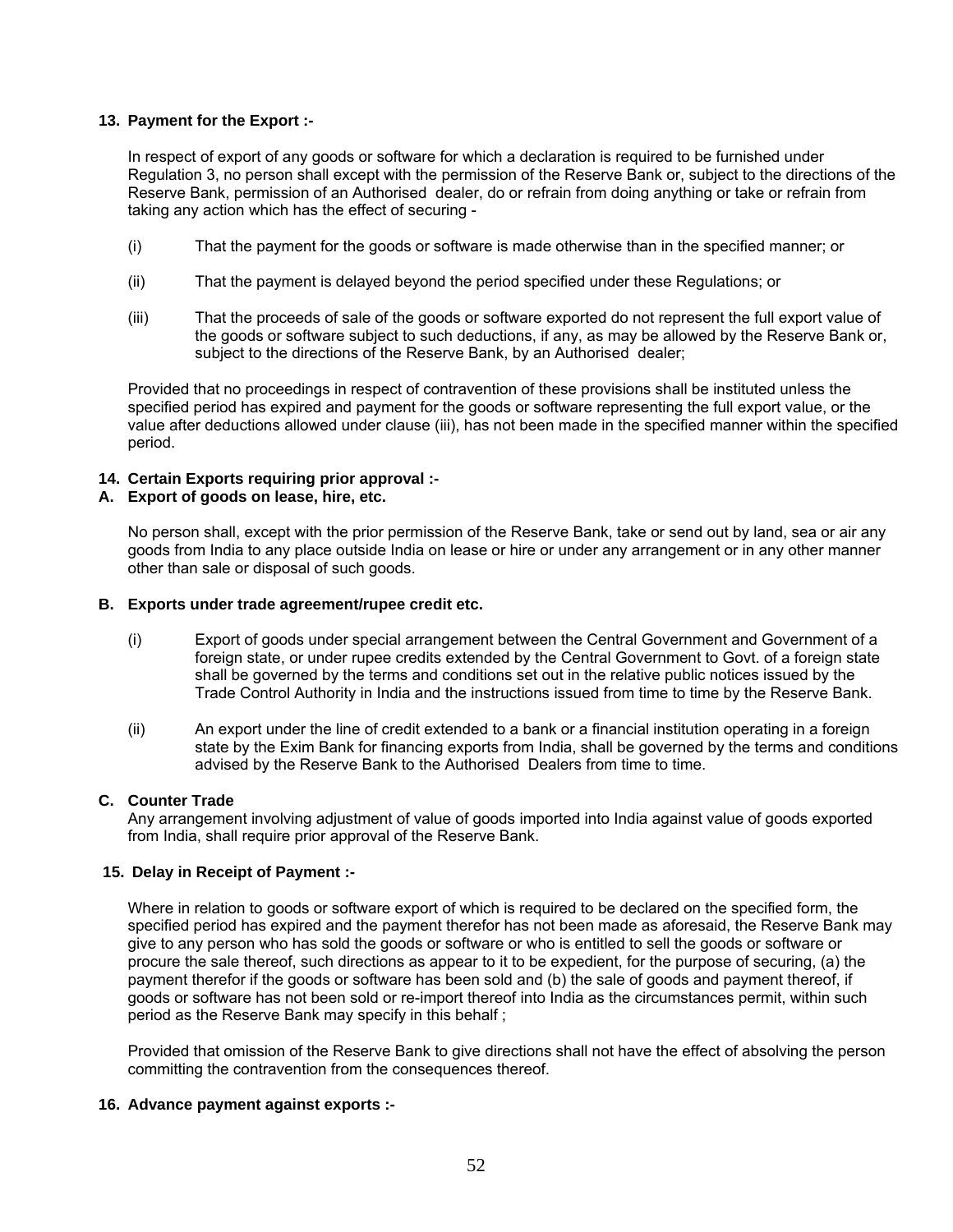- (1) Where an exporter receives advance payment (with or without interest), from a buyer outside India, the exporter shall be under an obligation to ensure that -
- i) The shipment of goods is made within one year from the date of receipt of advance payment;
- ii) The rate of interest, if any, payable on the advance payment does not exceed London Inter-Bank Offered Rate (LIBOR) + 100 basis points, and
- iii) The documents covering the shipment are routed through the Authorised Dealer through whom the advance payment is received;

 Provided that in the event of the exporter's inability to make the shipment, partly or fully, within one year from the date of receipt of advance payment, no remittance towards refund of unutilised portion of advance payment or towards payment of interest, shall be made after the expiry of the said period of one year, without the prior approval of the Reserve Bank.

 (2) Notwithstanding anything contained in clause (i) of sub-regulation (1), where the export agreement provides for shipment of goods extending beyond the period of one year from the date of receipt of advance payment, the exporter shall require the prior approval of the Reserve Bank.

# **17. Issue of directions by Reserve Bank in certain cases :-**

- (1) Without prejudice to the provisions of Regulation 3 in relation to the export of goods or software which is required to be declared, the Reserve Bank may, for the purpose of ensuring that the full export value of the goods or, as the case may be, the value which the exporter having regard to the prevailing market conditions expects to receive on the sale of goods or software in the overseas market, is received in proper time and without delay, by general or special order, direct from time to time that in respect of export of goods or software to any destination or any class of export transactions or any class of goods or software or class of exporters, the exporter shall, prior to the export, comply with the conditions as may be specified in the order, namely ;
	- a) that the payment of the goods or software is covered by an irrevocable letter of credit or by such other arrangement or document as may be indicated in the order ;
	- b) **that any declaration to be furnished to the specified authority shall be submitted to the Authorised Dealer for its prior approval, which may, having regard to the circumstances, be given or withheld or may be given subject to such conditions as may be specified by the Reserve Bank by the directions issued from time to time<sup>4</sup>** .
	- c) that a copy of the declaration to be furnished to the specified authority shall be submitted to such authority or organisation as may be indicated in the order for certifying that the value of goods or software specified in the declaration represents the proper value thereof.
- (2) **No direction under sub-regulation (1) shall be given by the Reserve Bank and no approval under clause (b) of that sub-regulation shall be withheld by the Authorised Dealer unless the exporter has been given a reasonable opportunity to make a representation in the matter.**<sup>4</sup>

## **18. Project exports**

 Where an export of goods or services is proposed to be made on deferred payment terms or in execution of a turnkey project or a civil construction contract, the exporter shall, before entering into any such export arrangement, submit the proposal for prior approval of the approving authority, which shall consider the proposal in accordance with the guidelines issued by the Reserve Bank from time to time.

## **Explanation:**

For the purpose of this Regulation, 'approving authority' means the Working Group or the Exim Bank or the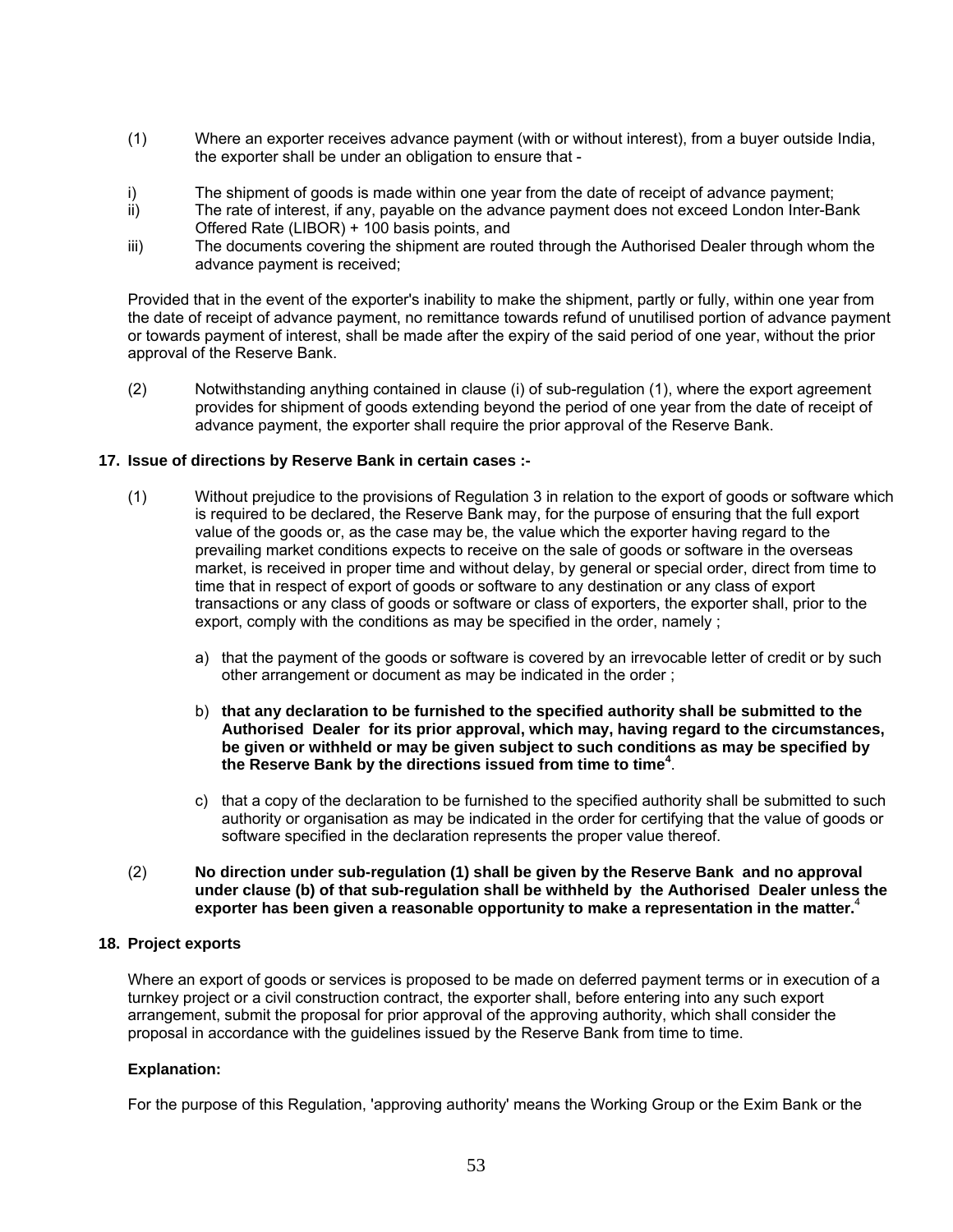Authorised Dealer.

# **(P.R. GOPALA RAO)** Executive Director **Schedule ( Refer to Regulation 3)**

| Form GR:          | To be completed in duplicate for export otherwise than by Post including export of software in<br>physical form i.e. magnetic tapes/discs and paper media.                                                                                                                                                                                                   |
|-------------------|--------------------------------------------------------------------------------------------------------------------------------------------------------------------------------------------------------------------------------------------------------------------------------------------------------------------------------------------------------------|
| Form <b>SDF</b> : | To be completed in duplicate and appended to the shipping bill, for exports declared to<br>Customs Offices notified by the Central Government which have introduced Electronic Data<br>Interchange (EDI) system for processing shipping bills notified by the Central Government.                                                                            |
| Form PP:          | To be completed in duplicate for export by Post.                                                                                                                                                                                                                                                                                                             |
| Form SOFTEX:      | To be completed in triplicate for declaration of export of software otherwise than in physical<br>form, i.e. magnetic tapes/discs, and paper media.                                                                                                                                                                                                          |
|                   | $\overline{1}$ a little $\overline{1}$ at $\overline{1}$ $\overline{1}$ at $\overline{1}$ $\overline{1}$ at $\overline{1}$ $\overline{1}$ at $\overline{1}$ $\overline{1}$ at $\overline{1}$ $\overline{1}$ at $\overline{1}$ $\overline{1}$ at $\overline{1}$ $\overline{1}$ $\overline{1}$ $\overline{1}$ $\overline{1}$ $\overline{1}$ $\overline{1}$ $\$ |

 *1 Amended vide Notification No. FEMA 116/2004-RB dated March 25, 2004* 

 *2 Amended vide Notification No. FEMA 107/2003-RB dated October 29, 2003* 

 *3 Amended vide Notification No. FEMA 99/2003-RB dated August 27, 2003 4 Amended vide Notification No FEMA 114/2004-RB dated March 13, 2004*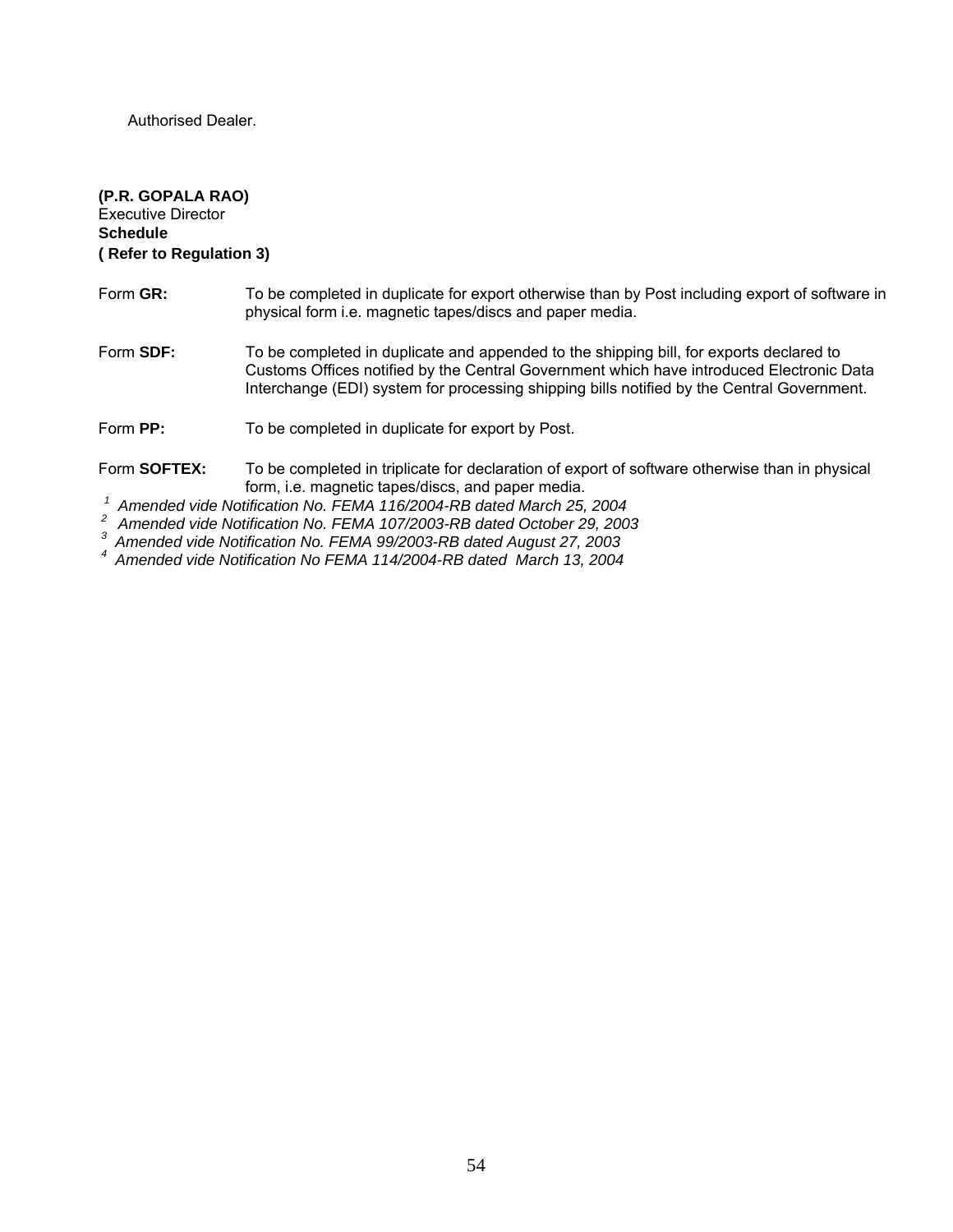# *Forms: -GR, SDF,PP and SOFTEX* **EXCHANGE CONTROL DECLARATION (GR) FORM NO.**

# **ORIGINAL**

| Exporter                     |                  | Invoice No. & Date          |    |          |                     | SB No. & Date                  |  |      |  |  |
|------------------------------|------------------|-----------------------------|----|----------|---------------------|--------------------------------|--|------|--|--|
|                              |                  |                             |    |          |                     |                                |  |      |  |  |
|                              |                  | AR4/AR4A No. & Date         |    |          |                     |                                |  |      |  |  |
|                              |                  | Q/Cert. No. & Date          |    |          |                     | Importer-Exporter Code No.     |  |      |  |  |
|                              |                  |                             |    |          |                     |                                |  |      |  |  |
| Consignee                    |                  | <b>Export Trade Control</b> |    |          |                     |                                |  |      |  |  |
|                              |                  |                             |    |          |                     |                                |  |      |  |  |
|                              |                  |                             |    |          |                     |                                |  |      |  |  |
|                              |                  |                             |    |          |                     | If export under:               |  |      |  |  |
|                              |                  |                             |    |          |                     | <b>Deferred Credit</b>         |  |      |  |  |
|                              |                  |                             |    |          | Joint Venture       |                                |  |      |  |  |
|                              |                  |                             |    |          | <b>Rupee Credit</b> |                                |  |      |  |  |
|                              |                  |                             |    |          | <b>Others</b>       |                                |  |      |  |  |
|                              |                  |                             |    |          |                     | RBI's Approval/Cir. No. & Date |  |      |  |  |
| <b>Custom House</b><br>Agent | L/C. No.         |                             |    |          |                     |                                |  |      |  |  |
|                              |                  |                             |    |          |                     |                                |  |      |  |  |
| Pre-Carriage by              | Place of Receipt |                             |    |          |                     | Type of shipment:              |  |      |  |  |
|                              | by Pre-Carrier   |                             |    |          |                     | <b>Outright Sale</b>           |  |      |  |  |
|                              |                  |                             |    |          |                     | <b>Consignment Export</b>      |  |      |  |  |
| Vessel/Flight No.            | Rotation No.     |                             |    |          |                     | Others (Specify)               |  |      |  |  |
|                              |                  |                             |    |          |                     |                                |  |      |  |  |
|                              | Port of Loading  | <b>Nature</b><br><b>CIF</b> | of | contract |                     | / C& F                         |  | /FOB |  |  |
|                              |                  | Other (Specify)             |    |          |                     |                                |  |      |  |  |

|           | Port of Discharge |                   | <b>Country of Destination</b> |  | Exchange Rate u/s 14 of CA Currency of<br>invoice            |  |           |  |  |
|-----------|-------------------|-------------------|-------------------------------|--|--------------------------------------------------------------|--|-----------|--|--|
|           |                   |                   |                               |  |                                                              |  |           |  |  |
| S.<br>No. | Marks &<br>No.    | Container<br>Nos. | No. & Kind of<br>Pkgs.        |  | <b>Statistical Code &amp;</b><br><b>Description of Goods</b> |  | Value FOB |  |  |
|           |                   |                   |                               |  |                                                              |  |           |  |  |
|           | Net Weight        |                   |                               |  |                                                              |  |           |  |  |
|           | Gross Weight      |                   |                               |  |                                                              |  |           |  |  |

| Total FOB value (in<br>words, |  |
|-------------------------------|--|
|                               |  |

| Analysis of Export value   Currency   Amount |  | Full export value or where not ascertainable, the   |
|----------------------------------------------|--|-----------------------------------------------------|
|                                              |  | value which exporter expects to receive on the sale |
|                                              |  | of goods.                                           |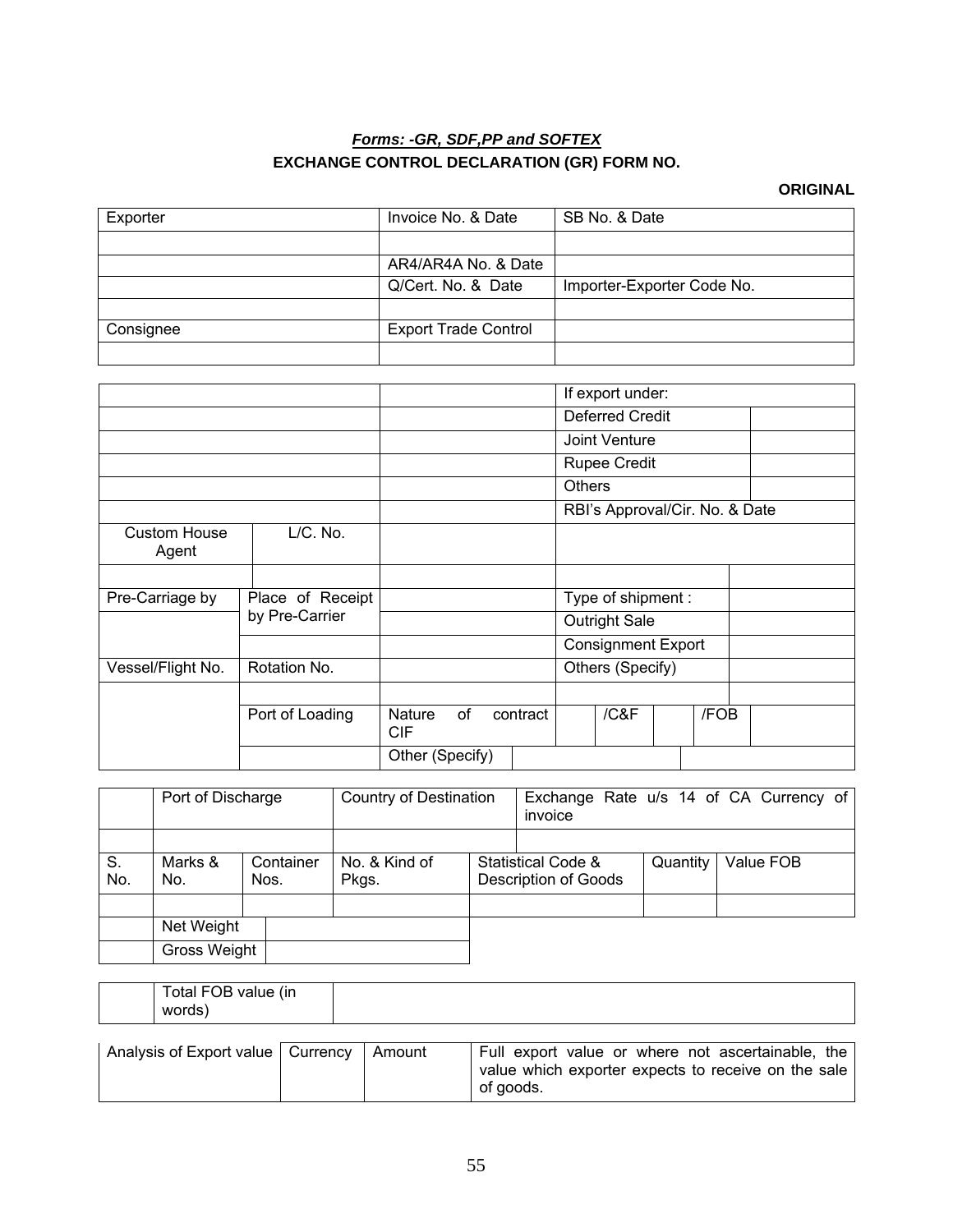| FOB Value               |  |          |
|-------------------------|--|----------|
| Freight                 |  |          |
| Insurance               |  | Currency |
| Commission<br>Rate      |  |          |
| Discount                |  | Amount   |
| <b>Other Deductions</b> |  |          |

# **EXCHANGE CONTROL DECLARATION (GR) FORM NO.**

| Is Export under L/C<br>arrangements?                                                                                                                                                                                                                                                                                                                                                                                                                                                                                                                                                                                                                                                                                                                                                                                                                                                                                                                                                                                                                                                                                                                                        | Yes |  | <b>No</b> |                              | For customs                  |      |                          |  |  |  |
|-----------------------------------------------------------------------------------------------------------------------------------------------------------------------------------------------------------------------------------------------------------------------------------------------------------------------------------------------------------------------------------------------------------------------------------------------------------------------------------------------------------------------------------------------------------------------------------------------------------------------------------------------------------------------------------------------------------------------------------------------------------------------------------------------------------------------------------------------------------------------------------------------------------------------------------------------------------------------------------------------------------------------------------------------------------------------------------------------------------------------------------------------------------------------------|-----|--|-----------|------------------------------|------------------------------|------|--------------------------|--|--|--|
| If yes, name of advising bank in India                                                                                                                                                                                                                                                                                                                                                                                                                                                                                                                                                                                                                                                                                                                                                                                                                                                                                                                                                                                                                                                                                                                                      |     |  |           | Customs Assessable value Rs. |                              |      |                          |  |  |  |
|                                                                                                                                                                                                                                                                                                                                                                                                                                                                                                                                                                                                                                                                                                                                                                                                                                                                                                                                                                                                                                                                                                                                                                             |     |  |           |                              |                              |      |                          |  |  |  |
|                                                                                                                                                                                                                                                                                                                                                                                                                                                                                                                                                                                                                                                                                                                                                                                                                                                                                                                                                                                                                                                                                                                                                                             |     |  |           |                              | (Rupees)                     |      |                          |  |  |  |
| Bank through which payment is to be received                                                                                                                                                                                                                                                                                                                                                                                                                                                                                                                                                                                                                                                                                                                                                                                                                                                                                                                                                                                                                                                                                                                                |     |  |           |                              |                              |      |                          |  |  |  |
|                                                                                                                                                                                                                                                                                                                                                                                                                                                                                                                                                                                                                                                                                                                                                                                                                                                                                                                                                                                                                                                                                                                                                                             |     |  |           |                              | <b>Export value Verified</b> |      |                          |  |  |  |
|                                                                                                                                                                                                                                                                                                                                                                                                                                                                                                                                                                                                                                                                                                                                                                                                                                                                                                                                                                                                                                                                                                                                                                             |     |  |           |                              |                              |      | <b>Customs Appraiser</b> |  |  |  |
|                                                                                                                                                                                                                                                                                                                                                                                                                                                                                                                                                                                                                                                                                                                                                                                                                                                                                                                                                                                                                                                                                                                                                                             |     |  |           |                              |                              |      |                          |  |  |  |
| Whether payment is to be received through the ACU<br>Yes/No                                                                                                                                                                                                                                                                                                                                                                                                                                                                                                                                                                                                                                                                                                                                                                                                                                                                                                                                                                                                                                                                                                                 |     |  |           |                              | Date<br>Shipment             | of l | <b>Customs Appraiser</b> |  |  |  |
|                                                                                                                                                                                                                                                                                                                                                                                                                                                                                                                                                                                                                                                                                                                                                                                                                                                                                                                                                                                                                                                                                                                                                                             |     |  |           |                              |                              |      |                          |  |  |  |
| Declaration under Foreign Exchange Management Act, 1999: I/We hereby declare that I/we am/are the<br>Seller/Consignor of the goods in respect of which this declaration is made and that the particulars given<br>above are true and that (a) *the value as contracted with the buyer is the same as the full export value<br>declared overleaf/ (b) *the full export value of the goods is not ascertainable at the time of export and that<br>the value declared is that which I/we, having regard to the prevailing market conditions, expect to receive<br>on the sale of goods in the overseas market.<br>I/We undertake that I/we will deliver to the bank named herein the foreign exchange representing the full<br>export value of the goods on or before @. _______ in the manner specified in the Regulations under the<br>Act, I/we further declare that I/we am/are resident in India and I/we have a place of business in India.<br>I/We* am/are OR am/are not in Caution List of the Reserve Bank<br>of India.<br>Date<br>(Signature of Exporter)<br>@ State appropriate date of delivery which must be within six months from the date of shipment, but for |     |  |           |                              |                              |      |                          |  |  |  |
| exports to warehouses established outside India with the permission of the Reserve Bank, the date of<br>delivery must be within fifteen months.                                                                                                                                                                                                                                                                                                                                                                                                                                                                                                                                                                                                                                                                                                                                                                                                                                                                                                                                                                                                                             |     |  |           |                              |                              |      |                          |  |  |  |
| *Strike out whichever is not applicable                                                                                                                                                                                                                                                                                                                                                                                                                                                                                                                                                                                                                                                                                                                                                                                                                                                                                                                                                                                                                                                                                                                                     |     |  |           |                              |                              |      |                          |  |  |  |
| Space for use by reserve Bank of India                                                                                                                                                                                                                                                                                                                                                                                                                                                                                                                                                                                                                                                                                                                                                                                                                                                                                                                                                                                                                                                                                                                                      |     |  |           |                              |                              |      |                          |  |  |  |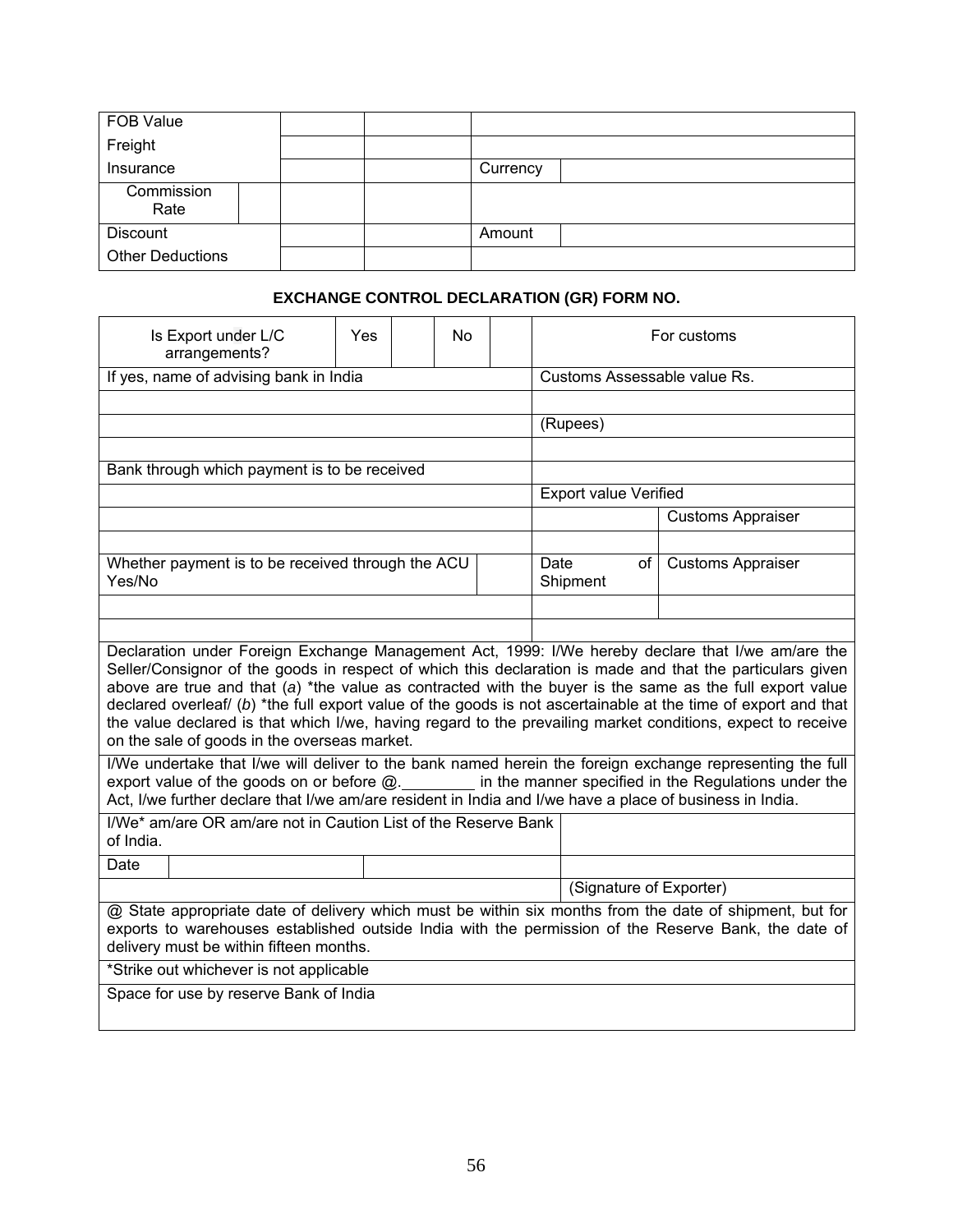# **EXCHANGE CONTROL DECLARATION (GR) FORM NO.**

|           |                             |                            | <b>Duplicate</b> |
|-----------|-----------------------------|----------------------------|------------------|
| Exporter  | Invoice No. & Date          | SB No. & Date              |                  |
|           |                             |                            |                  |
|           | AR4/AR4A No. & Date         |                            |                  |
|           | Q/Cert. No. & Date          | Importer-Exporter Code No. |                  |
|           |                             |                            |                  |
| Consignee | <b>Export Trade Control</b> |                            |                  |
|           |                             |                            |                  |

|                          |                  |                      |    |          |               | If export under:               |      |  |
|--------------------------|------------------|----------------------|----|----------|---------------|--------------------------------|------|--|
|                          |                  |                      |    |          |               | <b>Deferred Credit</b>         |      |  |
|                          |                  |                      |    |          |               | Joint Venture                  |      |  |
|                          |                  |                      |    |          |               | <b>Rupee Credit</b>            |      |  |
|                          |                  |                      |    |          | <b>Others</b> |                                |      |  |
|                          |                  |                      |    |          |               |                                |      |  |
|                          |                  |                      |    |          |               | RBI's Approval/Cir. No. & Date |      |  |
| Custom<br>House<br>Agent | L/C. No.         |                      |    |          |               |                                |      |  |
|                          |                  |                      |    |          |               |                                |      |  |
| Pre-Carriage by          | Place of Receipt |                      |    |          |               | Type of shipment :             |      |  |
|                          | by Pre-Carrier   |                      |    |          |               | <b>Outright Sale</b>           |      |  |
|                          |                  |                      |    |          | Export        | Consignment                    |      |  |
| Vessel/Flight No.        | Rotation No.     |                      |    |          |               | Others (Specify)               |      |  |
|                          |                  |                      |    |          |               |                                |      |  |
|                          | Port of Loading  | Nature<br><b>CIF</b> | of | contract |               | /C&F                           | /FOB |  |
|                          |                  | Other (Specify)      |    |          |               |                                |      |  |

| Port of Discharge |              | <b>Country of Destination</b> |               | Exchange Rate u/s 14 of CA Currency of<br>invoice |  |          |           |
|-------------------|--------------|-------------------------------|---------------|---------------------------------------------------|--|----------|-----------|
|                   |              |                               |               |                                                   |  |          |           |
| S.                | Marks &      | Container                     | No. & Kind of | Statistical Code &                                |  | Quantity | Value FOB |
| No.               | No.          | Nos.                          | Pkgs.         | <b>Description of Goods</b>                       |  |          |           |
|                   |              |                               |               |                                                   |  |          |           |
|                   | Net Weight   |                               |               |                                                   |  |          |           |
|                   | Gross Weight |                               |               |                                                   |  |          |           |

| Analysis of Export value | Currency   Amount | Full export value or where not ascertainable, the<br>value which exporter expects to receive on the<br>sale of goods. |
|--------------------------|-------------------|-----------------------------------------------------------------------------------------------------------------------|
| FOB Value                |                   |                                                                                                                       |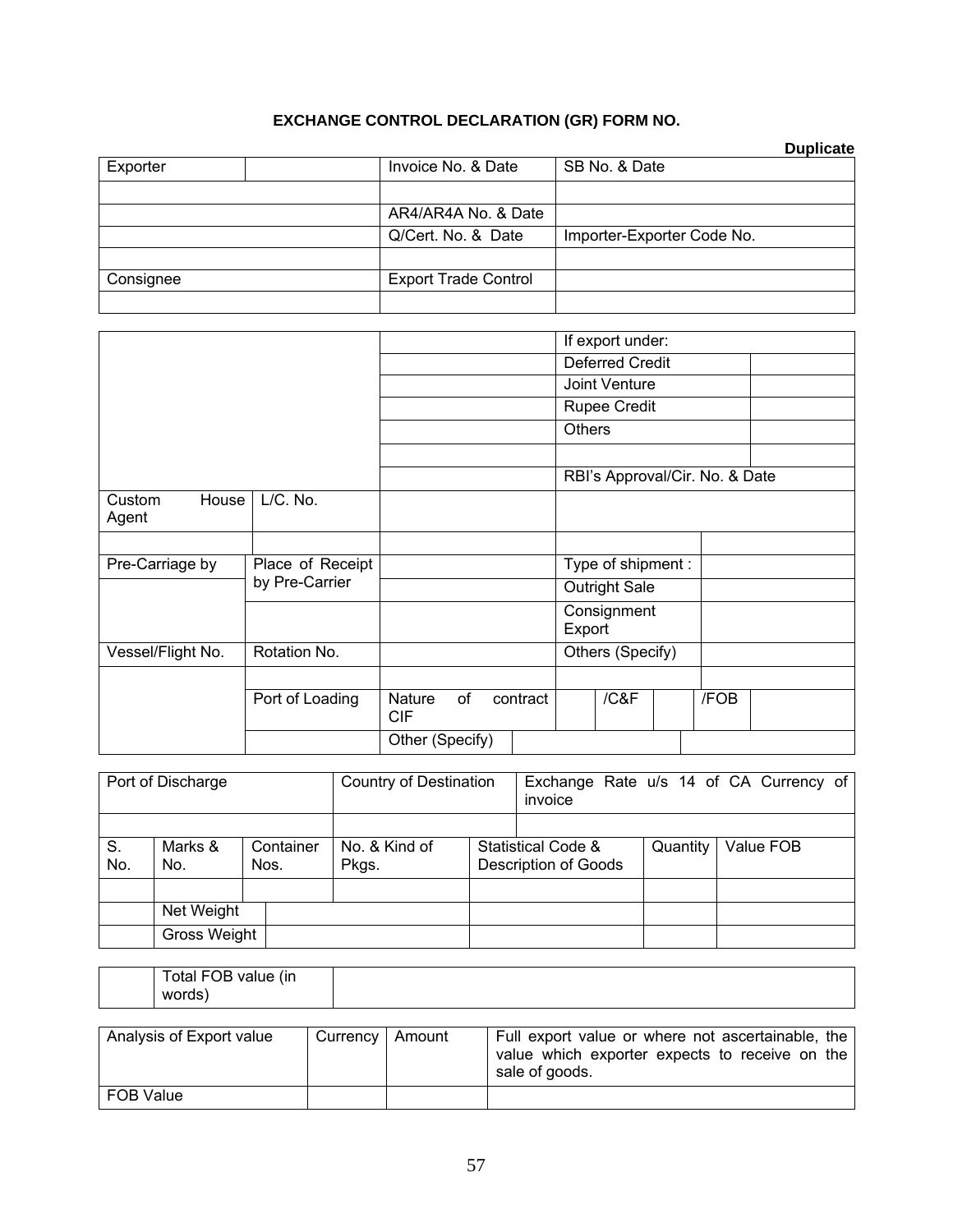| Freight                                                                                                                                                                                                                                                    |  |  |     |  |    |          |                                             |                                                   |  |  |                      |
|------------------------------------------------------------------------------------------------------------------------------------------------------------------------------------------------------------------------------------------------------------|--|--|-----|--|----|----------|---------------------------------------------|---------------------------------------------------|--|--|----------------------|
| Insurance                                                                                                                                                                                                                                                  |  |  |     |  |    | Currency |                                             |                                                   |  |  |                      |
| Commission                                                                                                                                                                                                                                                 |  |  |     |  |    |          |                                             |                                                   |  |  |                      |
| Rate                                                                                                                                                                                                                                                       |  |  |     |  |    |          |                                             |                                                   |  |  |                      |
| <b>Discount</b>                                                                                                                                                                                                                                            |  |  |     |  |    | Amount   |                                             |                                                   |  |  |                      |
| <b>Other Deductions</b>                                                                                                                                                                                                                                    |  |  |     |  |    |          |                                             |                                                   |  |  |                      |
|                                                                                                                                                                                                                                                            |  |  |     |  |    |          |                                             | <b>EXCHANGE CONTROL DECLARATION (GR) FORM NO.</b> |  |  |                      |
| Is Export under L/C<br>arrangements?                                                                                                                                                                                                                       |  |  | Yes |  | No |          |                                             | For customs                                       |  |  |                      |
| If yes, name of advising bank in India                                                                                                                                                                                                                     |  |  |     |  |    |          |                                             | Customs Assessable value Rs.                      |  |  |                      |
|                                                                                                                                                                                                                                                            |  |  |     |  |    |          |                                             |                                                   |  |  |                      |
|                                                                                                                                                                                                                                                            |  |  |     |  |    |          |                                             | (Rupees)                                          |  |  |                      |
|                                                                                                                                                                                                                                                            |  |  |     |  |    |          |                                             |                                                   |  |  |                      |
| Bank through which payment is to be received                                                                                                                                                                                                               |  |  |     |  |    |          |                                             |                                                   |  |  |                      |
|                                                                                                                                                                                                                                                            |  |  |     |  |    |          |                                             | <b>Export value Verified</b>                      |  |  |                      |
|                                                                                                                                                                                                                                                            |  |  |     |  |    |          |                                             |                                                   |  |  | Customs<br>Appraiser |
|                                                                                                                                                                                                                                                            |  |  |     |  |    |          | Cargo<br>shipped<br>in<br>full/part         |                                                   |  |  |                      |
|                                                                                                                                                                                                                                                            |  |  |     |  |    |          | Quantity                                    |                                                   |  |  |                      |
|                                                                                                                                                                                                                                                            |  |  |     |  |    |          | Value                                       |                                                   |  |  |                      |
|                                                                                                                                                                                                                                                            |  |  |     |  |    |          |                                             |                                                   |  |  |                      |
| Whether payment is to be received through the ACU<br>Yes/No                                                                                                                                                                                                |  |  |     |  |    |          | Date<br>Customs Appraiser<br>of<br>Shipment |                                                   |  |  |                      |
|                                                                                                                                                                                                                                                            |  |  |     |  |    |          |                                             |                                                   |  |  |                      |
|                                                                                                                                                                                                                                                            |  |  |     |  |    |          |                                             |                                                   |  |  |                      |
| Declaration under Foreign Exchange Management Act, 1999: I/We hereby declare that I/we am/are the                                                                                                                                                          |  |  |     |  |    |          |                                             |                                                   |  |  |                      |
| Seller/Consignor of the goods in respect of which this declaration is made and that the particulars given                                                                                                                                                  |  |  |     |  |    |          |                                             |                                                   |  |  |                      |
| above are true and that (a) *the value as contracted with the buyer is the same as the full export value<br>declared overleaf/ $(b)$ *the full export value of the goods is not ascertainable at the time of export and that                               |  |  |     |  |    |          |                                             |                                                   |  |  |                      |
| the value declared is that which I/we, having regard to the prevailing market conditions, expect to receive                                                                                                                                                |  |  |     |  |    |          |                                             |                                                   |  |  |                      |
| on the sale of goods in the overseas market.                                                                                                                                                                                                               |  |  |     |  |    |          |                                             |                                                   |  |  |                      |
| I/We undertake that I/we will deliver to the bank named herein the foreign exchange representing the full                                                                                                                                                  |  |  |     |  |    |          |                                             |                                                   |  |  |                      |
| export value of the goods on or before $@.$ in the manner specified in the Regulations under the                                                                                                                                                           |  |  |     |  |    |          |                                             |                                                   |  |  |                      |
| Act, I/we further declare that I/we am/are resident in India and I/we have a place of business in India.                                                                                                                                                   |  |  |     |  |    |          |                                             |                                                   |  |  |                      |
| I/We* am/are OR am/are not in Caution List of the Reserve Bank<br>of India.                                                                                                                                                                                |  |  |     |  |    |          |                                             |                                                   |  |  |                      |
| Date                                                                                                                                                                                                                                                       |  |  |     |  |    |          |                                             |                                                   |  |  |                      |
|                                                                                                                                                                                                                                                            |  |  |     |  |    |          |                                             | (Signature of Exporter)                           |  |  |                      |
| @ State appropriate date of delivery which must be within six months from the date of shipment, but for<br>exports to warehouses established outside India with the permission of the Reserve Bank, the date of<br>delivery must be within fifteen months. |  |  |     |  |    |          |                                             |                                                   |  |  |                      |
| *Strike out whichever is not applicable                                                                                                                                                                                                                    |  |  |     |  |    |          |                                             |                                                   |  |  |                      |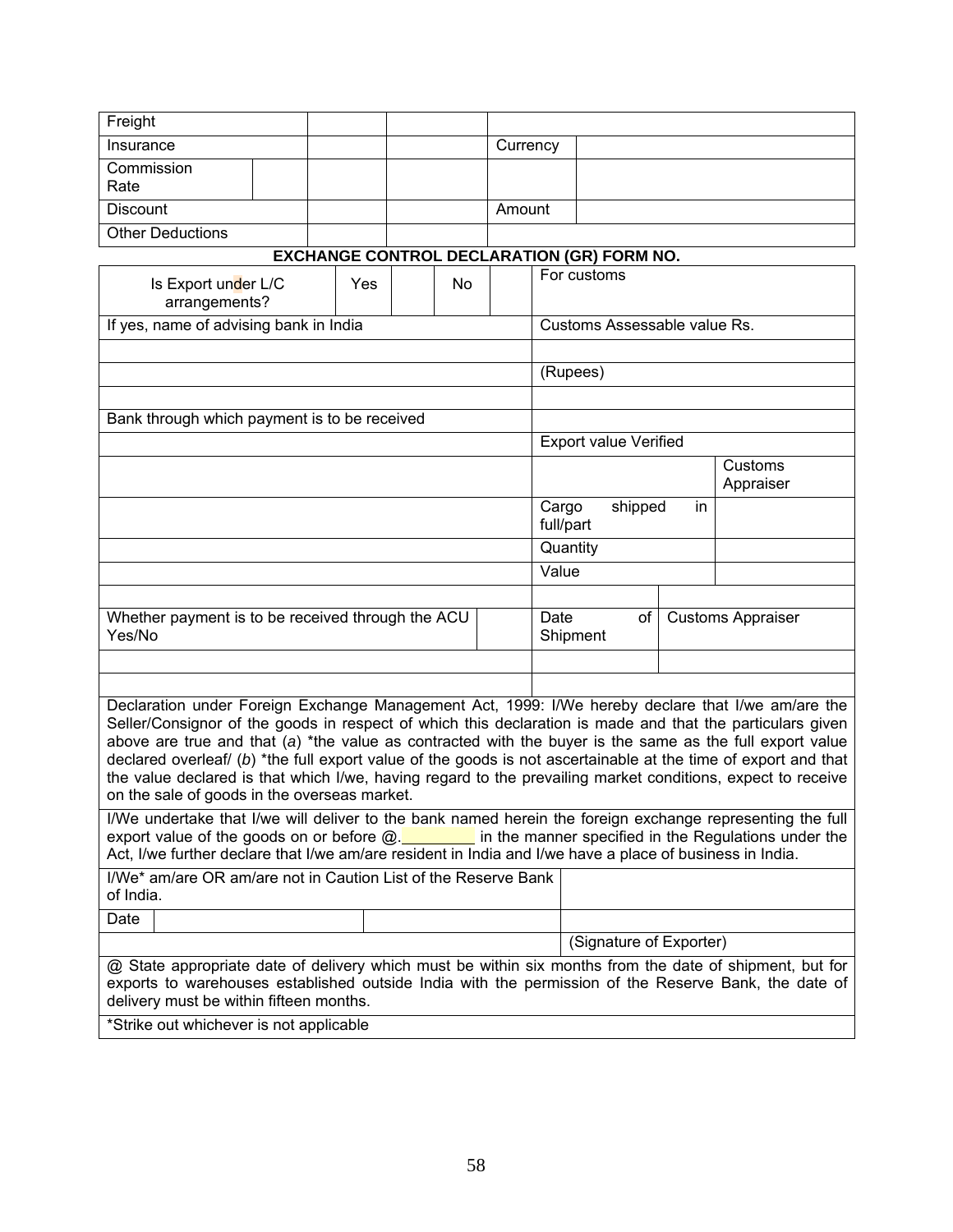|                   |      | FOR AUTHORISED DEALER'S USE |
|-------------------|------|-----------------------------|
| Uniform<br>Number | Code |                             |

| *Indicate (<br>) in the box applicable |    |      |  |             |         |     |                |  |
|----------------------------------------|----|------|--|-------------|---------|-----|----------------|--|
| Date                                   | O1 | */i\ |  | (ii)        | receipt | tor | <b>Bill No</b> |  |
| negotiation                            |    |      |  | collection, |         |     |                |  |

| Type of Bill* (i) DA                                                                                                                                     |                                                                                                                     | (ii) DP |  | (iii) Others (Specify) |  |  |  |
|----------------------------------------------------------------------------------------------------------------------------------------------------------|---------------------------------------------------------------------------------------------------------------------|---------|--|------------------------|--|--|--|
| Type of shipment : *(i) Firm Sale<br>Contract                                                                                                            |                                                                                                                     |         |  | (ii) Consignment Basis |  |  |  |
| (iii) Others (Specify)                                                                                                                                   |                                                                                                                     |         |  |                        |  |  |  |
| ending                                                                                                                                                   | The GR Form was included in the statement sent to the Reserve Bank with the R Return for the fortnight  <br>sent on |         |  |                        |  |  |  |
| We certify and confirm that we have received the total amount of<br>(Currency)<br>(amount) as under being the proceeds of exports declared on this form. |                                                                                                                     |         |  |                        |  |  |  |

| Date of<br>receipt | Currency          |             | Credit to Nostro Account in<br>Country | Debit to NR Rupee Account<br>of a Bank in | country    | Period of R<br>Return with which                      |
|--------------------|-------------------|-------------|----------------------------------------|-------------------------------------------|------------|-------------------------------------------------------|
|                    |                   | In our name | In the name of*                        | Held with us                              | Held with* | the realisation has<br>been reported to<br><b>RBI</b> |
|                    | $\left( 2\right)$ | (3)         | (4،                                    | (5)                                       | (6)        |                                                       |
|                    |                   |             |                                        |                                           |            |                                                       |

\*(Write the name of the concerned Indian Authorised Dealer Branch)

Any other manner of receipt (Specify)

| (Stamp & Signature of Authorised dealer) |
|------------------------------------------|
| Date:                                    |
| Address:                                 |

# **SPACE FOR USE BY RESERVE BANK OF INDIA**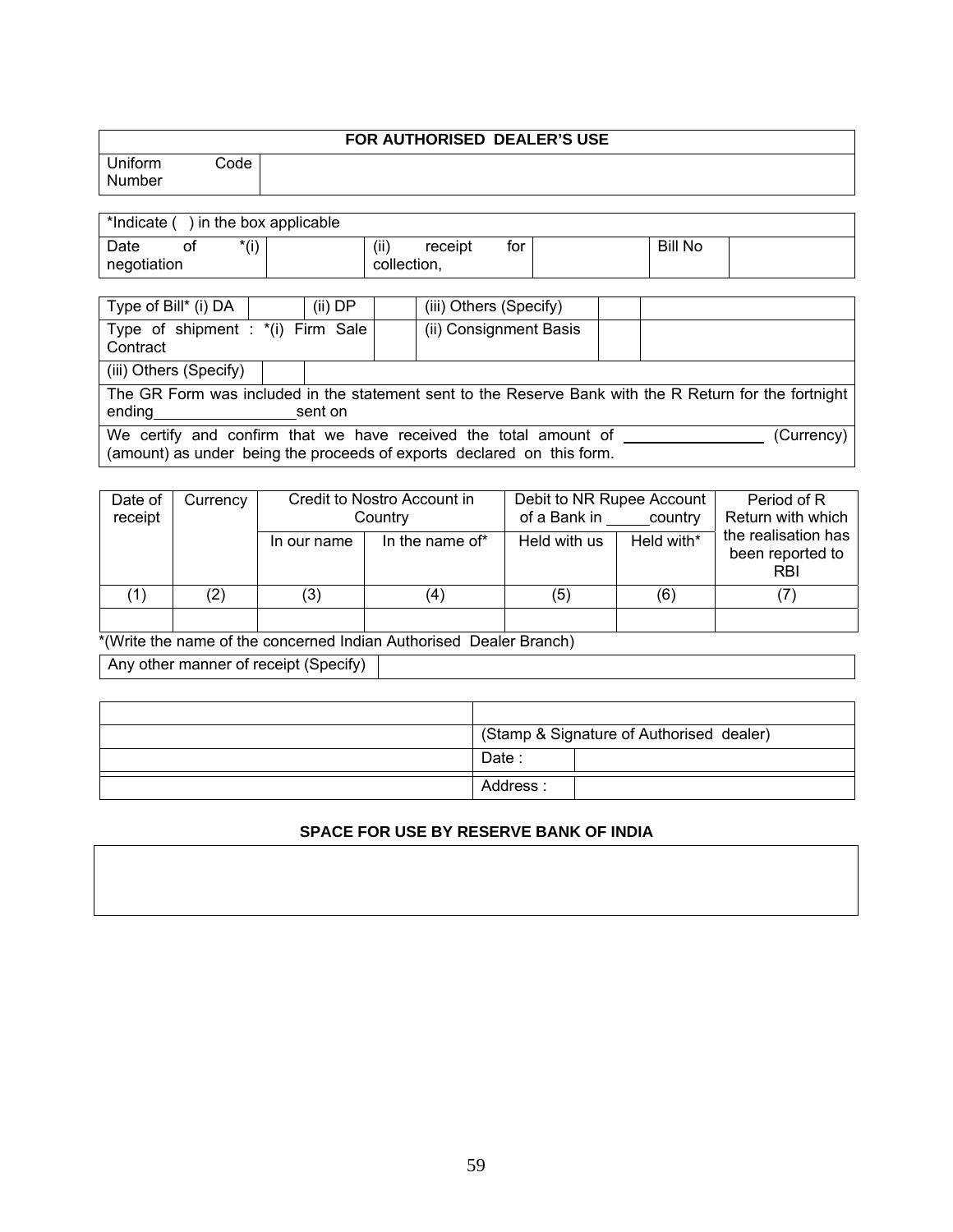## **SDF**

# [*See* Regulation 3(1)]

#### [**In duplicate**]

| $\sim$<br>$\sim$ $\sim$ $\sim$<br>BIII NO.<br>31 I 10<br>$\overline{\phantom{0}}$ |  | . .<br>. . |  |
|-----------------------------------------------------------------------------------|--|------------|--|
|                                                                                   |  |            |  |

Declaration under Foreign Exchange Management, Act, 1999 :

I/We hereby declare that I/We am/are the \*Seller/Consignor of the goods in respect of which this declaration is made and that the particulars given in the Shipping Bill No. \_\_\_\_\_\_\_\_ dated \_\_\_\_\_\_ are true and that (*a*) \*the value as contracted with the buyer is the same as the full export value declared in the above shipping bill (*b*) \*the full export value of the goods is not ascertainable at the time of export and that the value declared is that which I/We, having regard to the prevailing market conditions, expect to receive on the sale of goods in the overseas market.

I/We undertake that I/We will deliver to the bank named herein \_\_\_\_\_\_\_\_. The foreign exchange representing the full export value of the goods on or before  $@ \_\_$ in the manner specified in the Regulations made under the Foreign Exchange Management Act, 1999. I/We further declare that I/We am/are resident in India and I/We have a place of business in India.

I/We\* am/are OR am/are not in Caution List of the Reserve Bank of India.

| Date: |  |                         |
|-------|--|-------------------------|
|       |  | (Signature of Exporter) |

@ State appropriate date of delivery which must be within six months from the date of shipment but for exports to warehouses established outside India with permission of the Reserve Bank, the date of delivery must be within fifteen months.

\*Strike out whichever is not applicable.

# **FOR AUTHORISED DEALER'S USE**

|         |       |                        | <b>Uniform Code Number</b> |  |
|---------|-------|------------------------|----------------------------|--|
|         |       |                        |                            |  |
| Date of | (i)   | negotiation            |                            |  |
|         | (ii)  | receipt for collection |                            |  |
|         | (iii) | Bill No.               |                            |  |

| Bill<br>---<br>vne<br>ΩL | DΑ | $\cdots$<br>(ii)<br>⊣ו<br>◡ | $\cdots$<br>-<br>(iii<br>--<br>™er⊾ | ```<br>⊶u⊷<br>. .IIV |
|--------------------------|----|-----------------------------|-------------------------------------|----------------------|
|                          |    |                             |                                     |                      |

| *Types of shipment | (i) Firm Sale Contract |  |  | (ii) Consignment Basis |  |
|--------------------|------------------------|--|--|------------------------|--|
|                    | (iii) Others           |  |  | (Specify)              |  |

\*Indicate  $($  ) in the box applicable

.

The SDF Form was included in the Statement sent to Reserve Bank with the R Return for the fortnight ending sent on

We certify and confirm that we have received the total amount of (Currency amount) as under being the proceeds of exports declared on this form.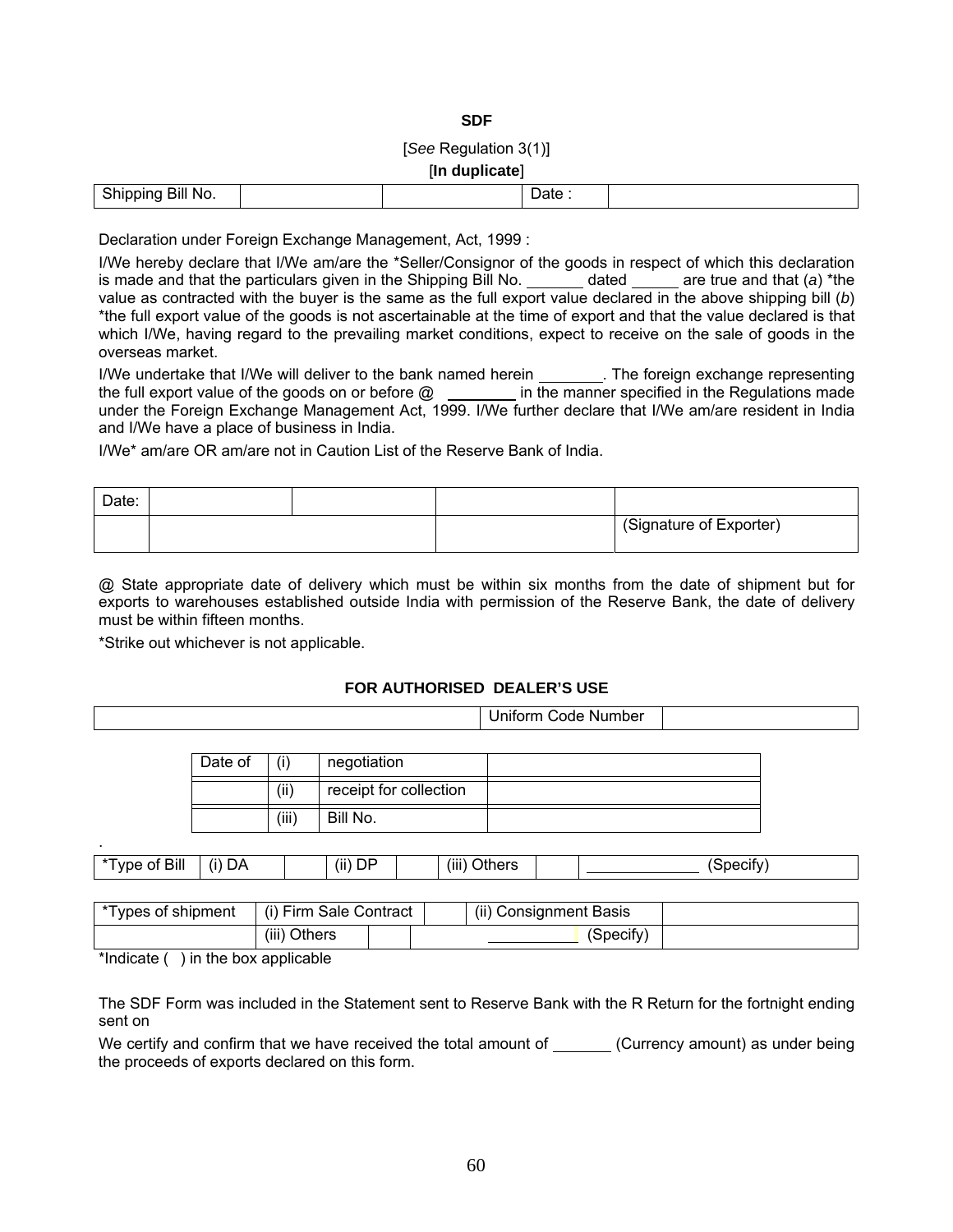| Date of<br>receipt | Currency |                | Credit to Nostro Account<br>in <u></u> .Country | Debit to NR Rupee Account<br>of a Bank in<br>country |             | Period of R Return with<br>which the realisation has<br>been reported to RBI |
|--------------------|----------|----------------|-------------------------------------------------|------------------------------------------------------|-------------|------------------------------------------------------------------------------|
|                    |          | In our<br>name | In the name<br>$0f^{**}$                        | Held with<br>us                                      | Held with** |                                                                              |
| $\left( 1\right)$  | (2)      | (3)            | (4)                                             | (5)                                                  | (6)         |                                                                              |
|                    |          |                |                                                 |                                                      |             |                                                                              |

\*\*(Write the name of the concerned Indian Authorised Dealer Branch) Any other manner of receipt (Specify)

|          | (Stamp & Signature of Authorised dealer) |
|----------|------------------------------------------|
| Date:    |                                          |
| Address: |                                          |

# **SPACE FOR USE BY RESERVE BANK OF INDIA**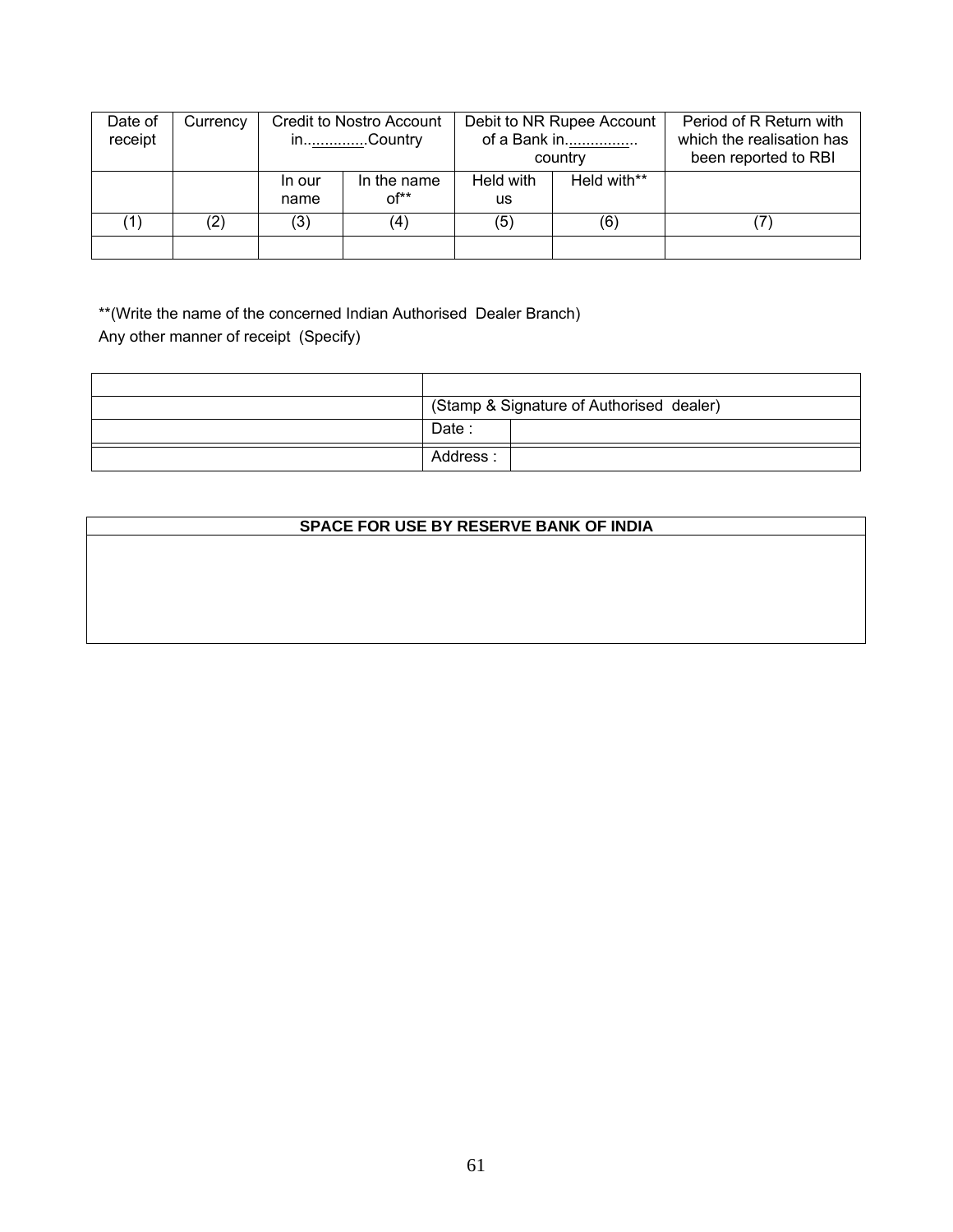# **FORM PP\***

# EXCHANGE CONTROL **Exporter's Declaration**  ORIGINAL

Form Number :

(Please see 'Notes to Exporters')

| 1.<br>(a)        | Name of the Post Office                                                           |               |
|------------------|-----------------------------------------------------------------------------------|---------------|
| (b)              | Number and date of Parcel Receipt                                                 |               |
|                  |                                                                                   |               |
| 2.               | <b>Exporter's Name</b>                                                            | (for RBI use) |
| $\overline{3}$ . | Importer/Exporter Code No.                                                        |               |
| 4.               | Buyer's/Consignee's Name and address:                                             |               |
| 5.               | Country of destination                                                            |               |
| 6.               | Nature of contract*(i) CIF/(ii) C&F/(iii)FOB/                                     |               |
|                  | (iv) Others (Specify):                                                            |               |
| 7.               | Date of despatch.                                                                 |               |
| 8.               | Type of Shipment <sup>*</sup> (i) Outright Sale/(ii)                              |               |
|                  | Consignment export/(iii) Others (Specify)                                         |               |
|                  |                                                                                   |               |
| 9.               | Description of goods:                                                             |               |
| 10.              | Quantity of goods: Unit† Quantity                                                 |               |
| 11.              | Currency of Invoice                                                               |               |
|                  | [†Ton/Kilogram/Litre/Cubic Metre/<br>Sq. Metre/Metre/Number/Others (Specify)]<br> |               |

| @ | Where the full export              | 12. Analysis of export value : |          |        |
|---|------------------------------------|--------------------------------|----------|--------|
|   | not<br>value<br>is                 | <b>Particulars</b>             | Currency | Amount |
|   | ascertainable value                |                                |          |        |
|   | expected on sale of                |                                |          |        |
|   | goods in the oversease             |                                |          |        |
|   | market may be shown                |                                |          |        |
|   |                                    | @Full Export value             |          |        |
|   | for $\vert$<br>application<br>No l | F.O.B. Value                   |          |        |
|   | permission<br>for                  | Freight                        |          |        |
|   | remittance/deduction               |                                |          |        |
|   | From the declared                  |                                |          |        |
|   | value on account of                |                                |          |        |
|   | agency Commission                  |                                |          |        |
|   | and/or discount will be            |                                |          |        |
|   | Entertained by<br>the              |                                |          |        |
|   | Bank<br>Reserve<br>or              |                                |          |        |
|   | Authorised Dealer                  |                                |          |        |
|   | unless these have been             |                                |          |        |
|   | declared on this form              |                                |          |        |
|   |                                    | Insurance                      |          |        |
|   |                                    | Discount (Rate)                |          |        |
|   |                                    | Agency<br>Commission           |          |        |
|   |                                    | (Rate. )                       |          |        |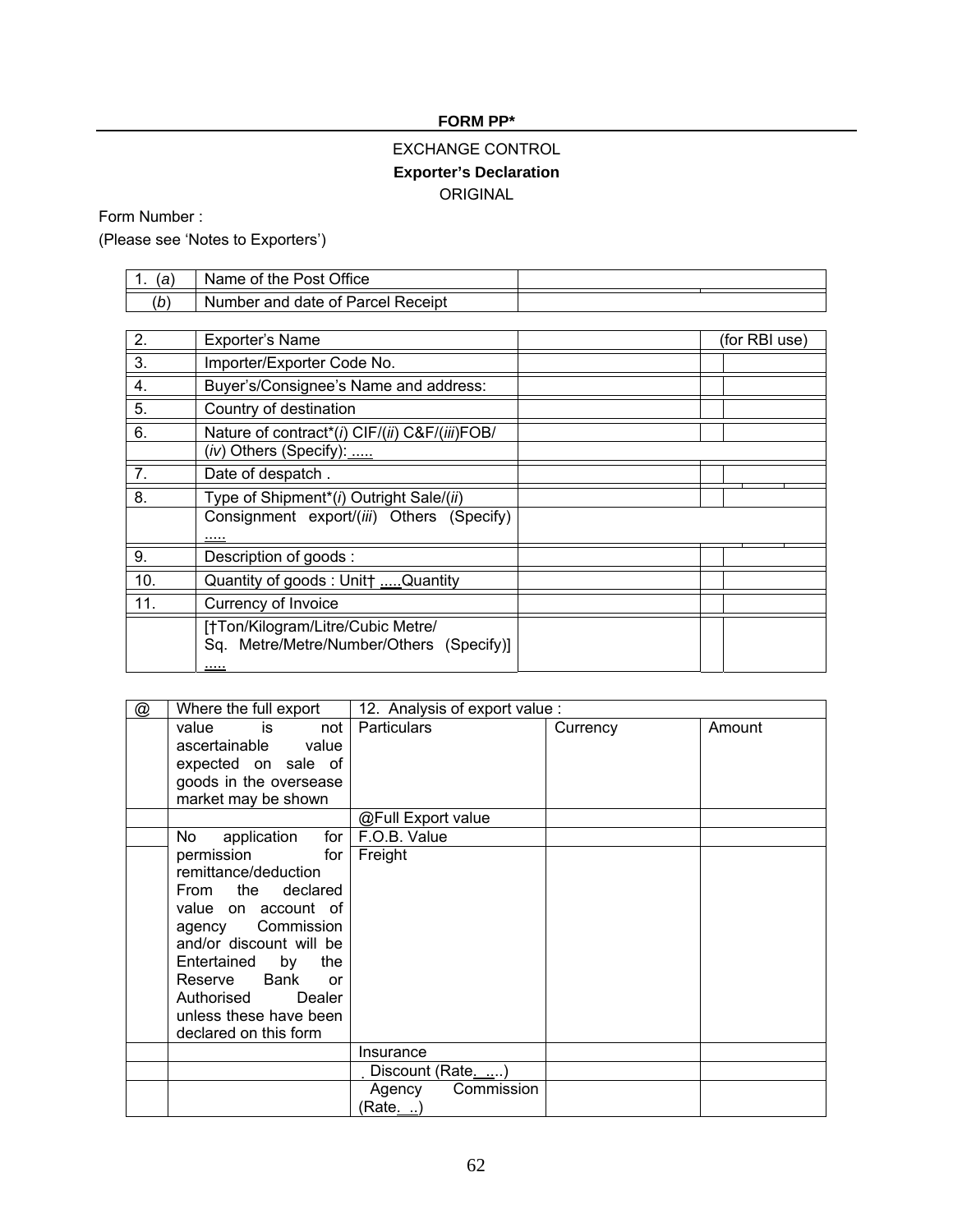\**see* FEM (Export of Goods & Services) Regulation, 2000.

|     | (For Customs Use)             | 13. Customs Assessable Value                       |  |
|-----|-------------------------------|----------------------------------------------------|--|
|     | <b>Export Value verified</b>  | (Rupees)                                           |  |
|     | (Customs Appraiser)           |                                                    |  |
| 14. |                               | If the export is made under general permission of  |  |
|     | approval                      | the Reserve Bank of India, Number and date of its  |  |
| 15. |                               | If the export is made under L/C arrangements, name |  |
|     | of advising bank in India     |                                                    |  |
| 16. |                               | State if the payment is to be received through the |  |
|     | Asian Clearing Union: *Yes/No |                                                    |  |
| 17. | to be received                | Name & address of bank through whom payment is     |  |

I/We hereby declare that I/we am/are the \*SELLER/CONSIGNOR of the goods in respect of which the declaration is made and that the particulars given above are true and that \*(*a*) the export value as contracted with the buyer is the same as the full export value declared above/\*(*b*) the full export value of goods is not ascertainable at the time of export and that the value declared is that which I/we, having regard to the prevailing market conditions, expect to receive on the sale of goods in the overseas market.

I/We undertake that I/we will deliver to the bank named above the foreign exchange representing the full export value of the goods on or before† \_\_\_\_\_\_ in the manner prescribed in rule 9 of the Foreign Exchange Regulation Rules, 1974. I/We further declare that I/we am/are resident in India and I/we have a place of business in India.

I/We\* am/are not in the Caution List of the Reserve Bank of India.

†State approximate date of delivery which must be the due date for payment or within six months from the date of shipment, whichever is earlier.

\*Strike out whichever is not applicable.

| (For A.D.'s use)           |                         |
|----------------------------|-------------------------|
|                            |                         |
|                            | (Signature of Exporter) |
| Stamp & Signature          | Date:                   |
| Authorised<br>οf           |                         |
| dealer                     |                         |
| Date                       | Address:                |
|                            |                         |
| Bank's Uniform Code<br>No. |                         |

## **Notes to Exporters**

| (1) | This Form should not be pasted on the Parcel.                                                                                                                                                                                                                                                  |
|-----|------------------------------------------------------------------------------------------------------------------------------------------------------------------------------------------------------------------------------------------------------------------------------------------------|
| (2) | The PP Form procedure applies to postal exports to all territories outside India excluding<br>Nepal and Bhutan. The PP Form should be completed in duplicate in all cases.                                                                                                                     |
| (3) | The Original should be submitted by the exporter to the Post Office after having it<br>countersigned by an Authorised Dealer in foreign exchange. The Post Office through<br>which the goods have been despatched will forward the Original to the nearest office of<br>Reserve Bank of India. |
| (4) | All documents relating to export of goods from India must be passed through the medium<br>of an Authorised Dealer in foreign exchange in India within 21 days of the date of                                                                                                                   |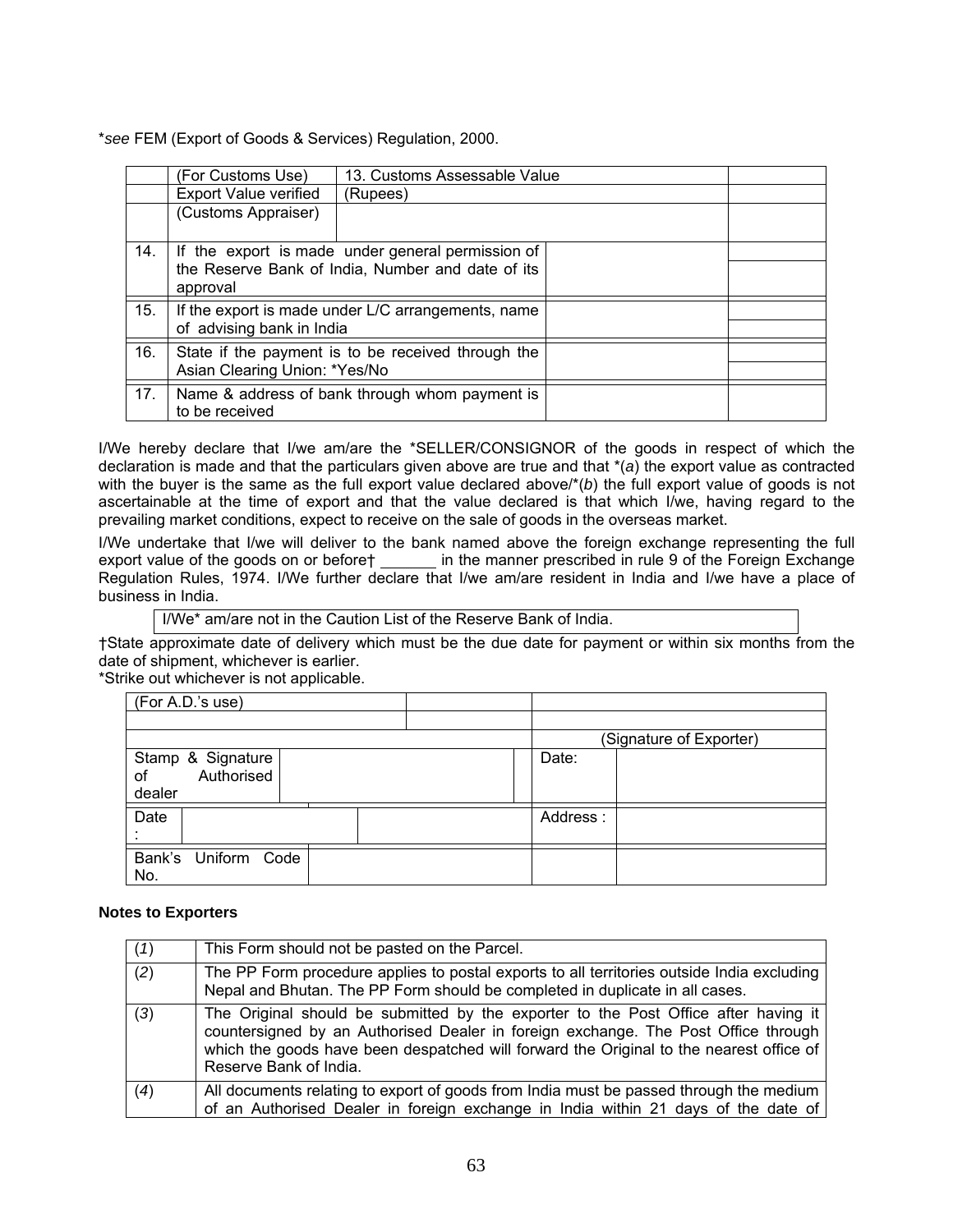|       | shipment of the goods.                                                                                                                                                                                                                                                                                                                                                                                                                                                                                  |  |
|-------|---------------------------------------------------------------------------------------------------------------------------------------------------------------------------------------------------------------------------------------------------------------------------------------------------------------------------------------------------------------------------------------------------------------------------------------------------------------------------------------------------------|--|
| (5)   | The amount representing the full export value of goods must be realised on the due date<br>for payment or within six months from the date of shipment, whichever is earlier.                                                                                                                                                                                                                                                                                                                            |  |
| Note: | Government of India/Indian Financial institutions may conclude from time to time Special<br>Trade Agreements with other countries providing for settlement of certain payments from<br>the countries in a specified manner or for exports to be financed from Government to<br>Government Credits. Reserve Bank will advise Authorised<br>Dealers of such<br>arrangements by issue of circulars. Methods of payment specified in the individual<br>arrangements will have to be followed in such cases. |  |
|       | Space for use by Reserve Bank of India                                                                                                                                                                                                                                                                                                                                                                                                                                                                  |  |
|       |                                                                                                                                                                                                                                                                                                                                                                                                                                                                                                         |  |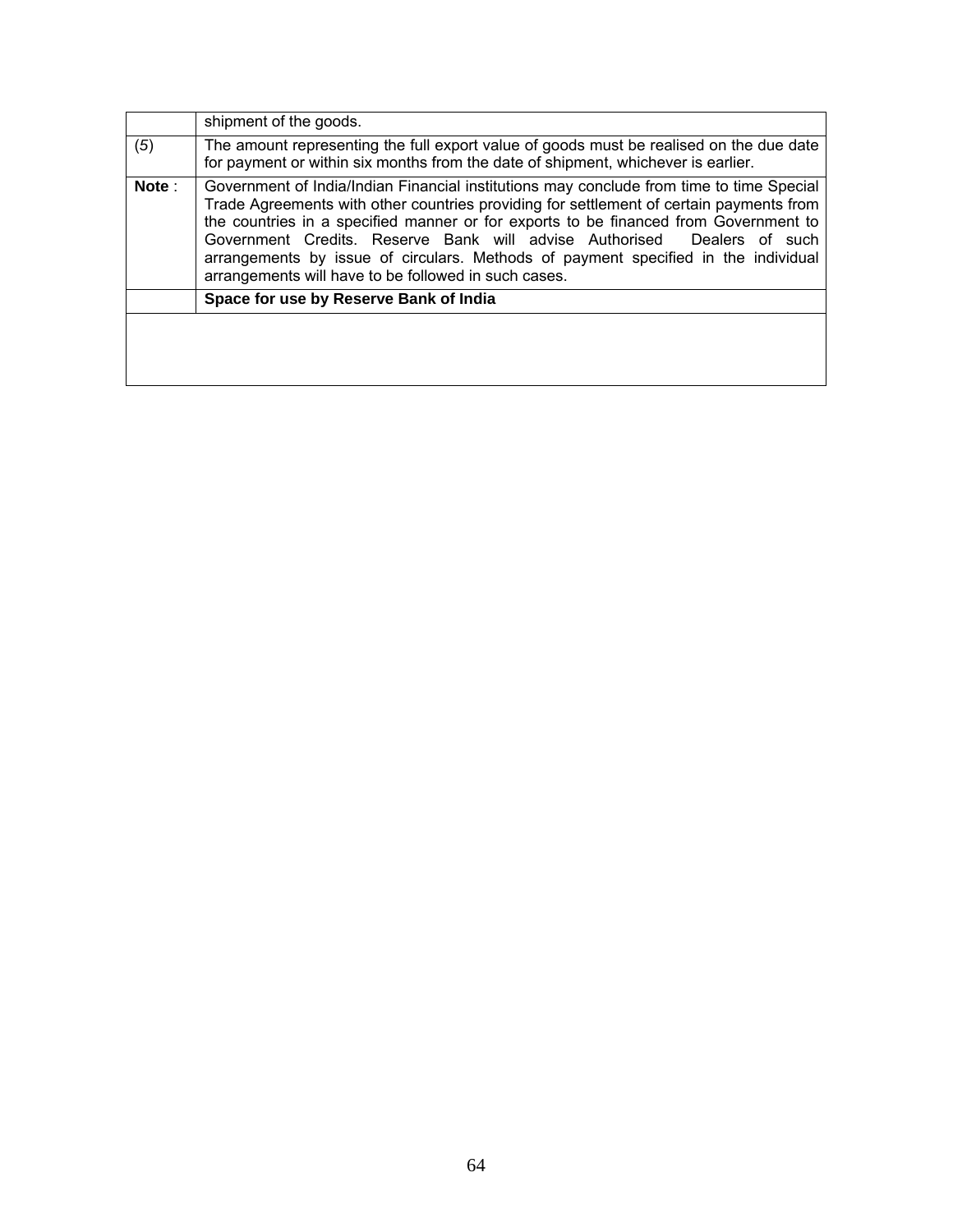# **FORM PP**

# EXCHANGE CONTROL **Exporter's Declaration**  DUPLICATE

Form Number :

(Please see 'Notes to Exporters' overleaf)

| $\sim$<br>. . | Name of the Post Office           |  |
|---------------|-----------------------------------|--|
| 'b)           | Number and date of Parcel Receipt |  |

| 2.  | Exporter's Name                                      | (for RBI use) |
|-----|------------------------------------------------------|---------------|
| 3.  | Importer/Exporter Code No.                           |               |
| 4.  | Buyer's/Consignee's Name and address:                |               |
| 5.  | Country of destination                               |               |
| 6.  | Nature of contract*(i) CIF/(ii) C&F/(iii)FOB/        |               |
|     | $(iv)$ Others (Specify):                             |               |
| 7.  | Date of despatch.                                    |               |
| 8.  | Type of Shipment <sup>*</sup> (i) Outright Sale/(ii) |               |
|     | Consignment export/(iii) Others (Specify)            |               |
|     |                                                      |               |
| 9.  | Description of goods:                                |               |
| 10. | Quantity of goods: Unit† Quantity                    |               |
| 11. | Currency of Invoice                                  |               |
|     | [†Ton/Kilogram/Litre/Cubic Metre/                    |               |
|     | Sq. Metre/Metre/Number/Others (Specify)]             |               |
|     |                                                      |               |

| @ | Where the full export                                                                                                                                                                                                                                                             |                    | 12. Analysis of export value: |        |
|---|-----------------------------------------------------------------------------------------------------------------------------------------------------------------------------------------------------------------------------------------------------------------------------------|--------------------|-------------------------------|--------|
|   | value<br>is is<br>not<br>ascertainable value<br>expected on sale of<br>goods in the oversease<br>market may be shown                                                                                                                                                              | <b>Particulars</b> | Currency                      | Amount |
|   |                                                                                                                                                                                                                                                                                   | @Full Export value |                               |        |
|   | for $\vert$<br>No<br>application                                                                                                                                                                                                                                                  | F.O.B. Value       |                               |        |
|   | permission<br>for l<br>remittance/deduction<br>From the declared<br>value on account of<br>agency<br>Commission and/or<br>discount will<br>be<br>Entertained by<br>the<br>Bank<br>Reserve<br><b>or</b><br>Dealer<br>Authorised<br>unless these have been<br>declared on this form | Freight            |                               |        |
|   |                                                                                                                                                                                                                                                                                   | Insurance          |                               |        |
|   |                                                                                                                                                                                                                                                                                   | Discount (Rate)    |                               |        |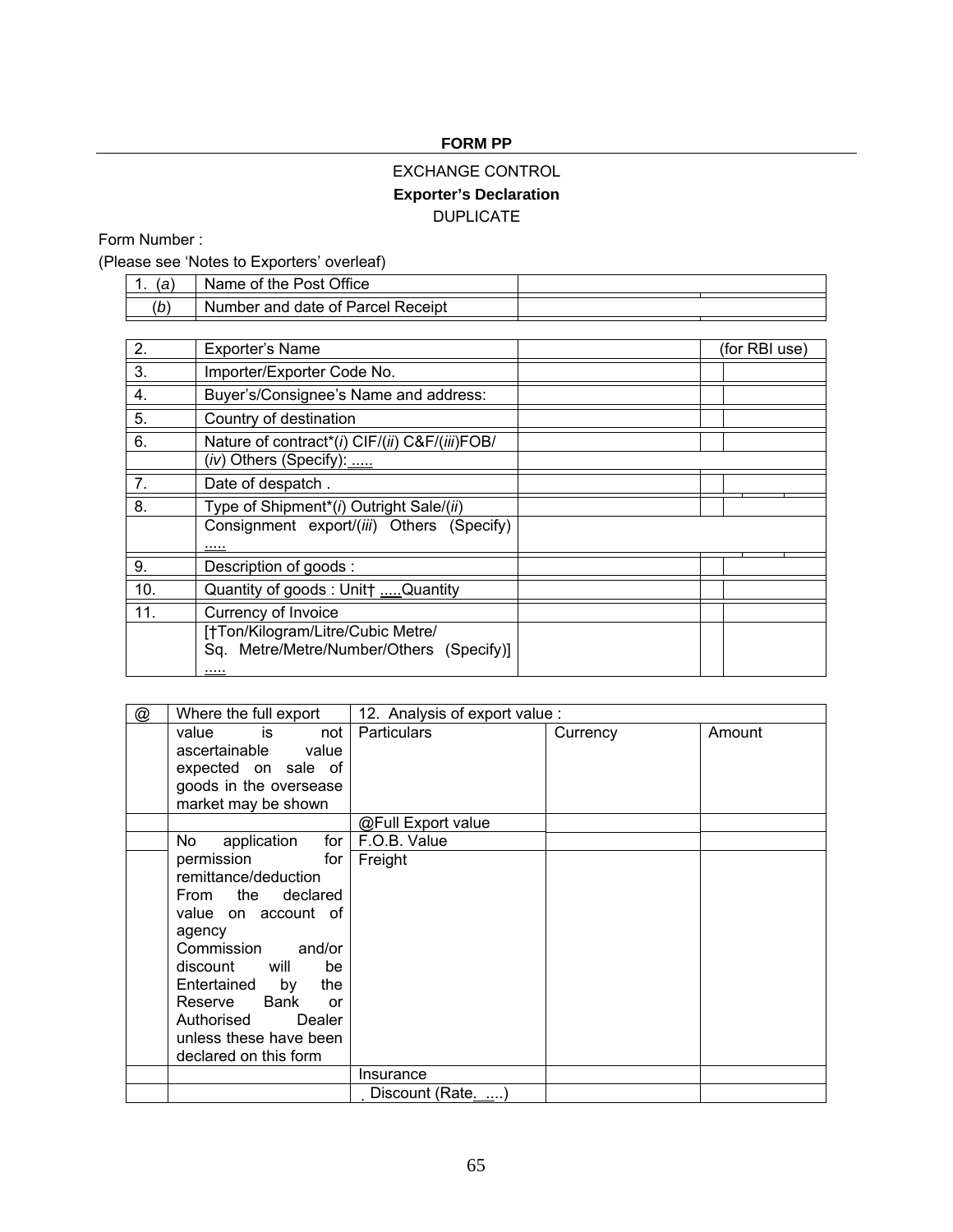|  | . . | - - - - |  |
|--|-----|---------|--|
|  |     |         |  |

|     | (For Customs Use)                                                | 13. Customs Assessable Value                          |  |
|-----|------------------------------------------------------------------|-------------------------------------------------------|--|
|     | <b>Export Value verified</b>                                     | (Rupees)                                              |  |
|     | (Customs Appraiser)                                              |                                                       |  |
| 14. |                                                                  | If the export is made under general permission of the |  |
|     | Reserve Bank of India, Number and date of its<br>approval        |                                                       |  |
| 15. | If the export is made under L/C arrangements, name               |                                                       |  |
|     | of advising bank in India                                        |                                                       |  |
| 16. | State if the payment is to be received through the               |                                                       |  |
|     | Asian Clearing Union: *Yes/No                                    |                                                       |  |
| 17. | Name & address of bank through whom payment is to<br>be received |                                                       |  |

I/We hereby declare that I/we am/are the \*SELLER/CONSIGNOR of the goods in respect of which the declaration is made and that the particulars given above are true and that \*(*a*) the export value as contracted with the buyer is the same as the full export value declared above/\*(*b*) the full export value of goods is not ascertainable at the time of export and that the value declared is that which I/we, having regard to the prevailing market conditions, expect to receive on the sale of goods in the overseas market.

I/We undertake that I/we will deliver to the bank named above the foreign exchange representing the full export value of the goods on or before† \_\_\_\_\_\_\_ in the manner prescribed in rule 9 of the Foreign Exchange Regulation Rules, 1974. I/We further declare that I/we am/are resident in India and I/we have a place of business in India.

I/We\* am/are not in the Caution List of the Reserve Bank of India.

†State approximate date of delivery which must be the due date for payment or within six months from the date of shipment, whichever is earlier.

\*Strike out whichever is not applicable.

| (For A.D.'s use)       |                         |
|------------------------|-------------------------|
|                        |                         |
|                        | (Signature of Exporter) |
| Stamp & Signature      | Date:                   |
| Authorised<br>of       |                         |
| dealer                 |                         |
| Date                   | Address:                |
|                        |                         |
| Bank's<br>Uniform Code |                         |
| No.                    |                         |

| Note: | All documents relating to export of goods from India must be passed through the   |
|-------|-----------------------------------------------------------------------------------|
|       | medium of an Authorised Dealer in foreign exchange in India within 21 days of the |
|       | date of shipment of the goods.                                                    |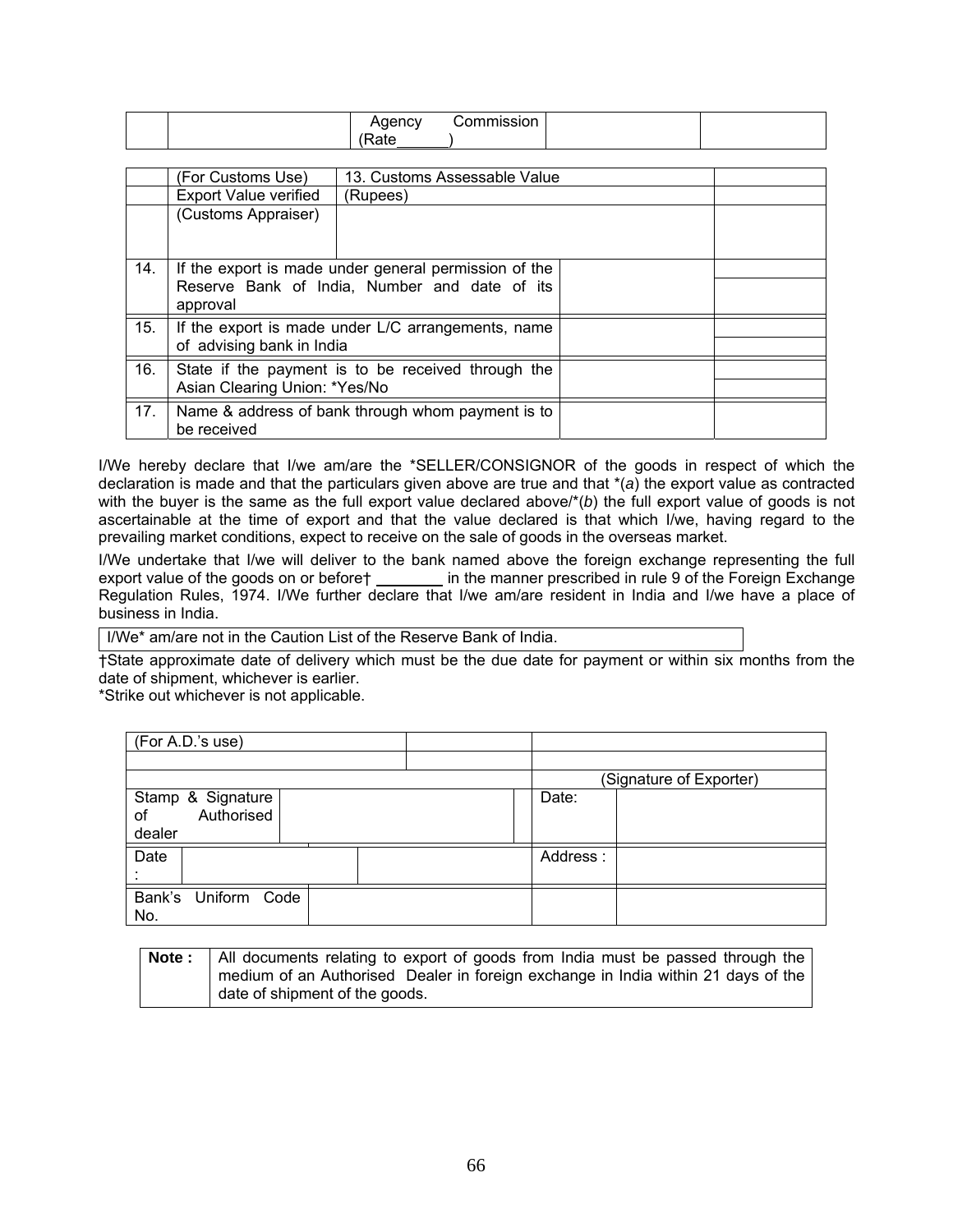# **FOR AUTHORISED DEALER'S USE**

Uniform Code Number : .

Date of  $*(i)$  negotiation/(ii) receipt for collection Bill No.

| * Strike out whichever is not applicable | Type of Bill *DA/(ii)DP/ (iii) Others                |
|------------------------------------------|------------------------------------------------------|
|                                          | Type of shipment : *(i) Firm Sale Contract/ (ii)     |
|                                          | Consignment Basis/ (iii) Others (Specify)            |
|                                          | The PP Form was included in the Statement sent to    |
|                                          | the Reserve Bank with the R Return for the fortnight |
|                                          | ending<br>sent on                                    |

We certify and confirm that we have received the total amount of  $\qquad (Current)$  (Amount) as under being the proceeds of exports declared on this form.

| Date of<br>receipt | Currency | <b>Credit to Nostro Account</b><br>(Country)<br>in |                     | Debit to NR Rupee<br>Account of a bank<br>(country)<br>in. |            | Period to R Return<br>with which the<br>realisation has<br>been reported to<br><b>RBI</b> |
|--------------------|----------|----------------------------------------------------|---------------------|------------------------------------------------------------|------------|-------------------------------------------------------------------------------------------|
|                    |          | In our name                                        | In the<br>name of t | Held with  <br>us                                          | Held with+ |                                                                                           |
|                    | っ        | 3                                                  | 4                   | 5                                                          | 6          |                                                                                           |
|                    |          |                                                    |                     |                                                            |            |                                                                                           |
|                    |          |                                                    |                     |                                                            |            |                                                                                           |

(† Write the name of the concerned Indian Authorised Dealer branch).

Any other manner of receipt (specify)

|          | (Stamp & Signature of Authorised Dealer) |
|----------|------------------------------------------|
| Date.    |                                          |
| Address: |                                          |
|          |                                          |

## **Notes to Authorised Dealer :**

1. Please ensure that the columns on the face of the PP Form have been completed by the exporter and that they have been duly authenticated by the Postal authorities wherever necessary.

2. On receipt of the full export value of the shipment declared on this Form, the Authorised Dealer will forward to the Reserve Bank this duplicate copy of the Form together with a copy of the Customs certified Shipper's Invoice, duly certified. In respect of shipments made on consignment basis, the Account Sales received from the consignee in original in support of the proceeds actually realized should also be forwarded along with this copy of the Form.

3. In case the net amount received falls short of the full export value declared on the Form for reasons other than deduction of bank charges, please indicate the authority conferred on the Authorised Dealers by or under the Exchange Control Manual or the Authorised Dealer's Circular or Circulars, as the case may be, or the Reserve Bank of India's approval number and date for reduction.

Space for use by Reserve Bank of India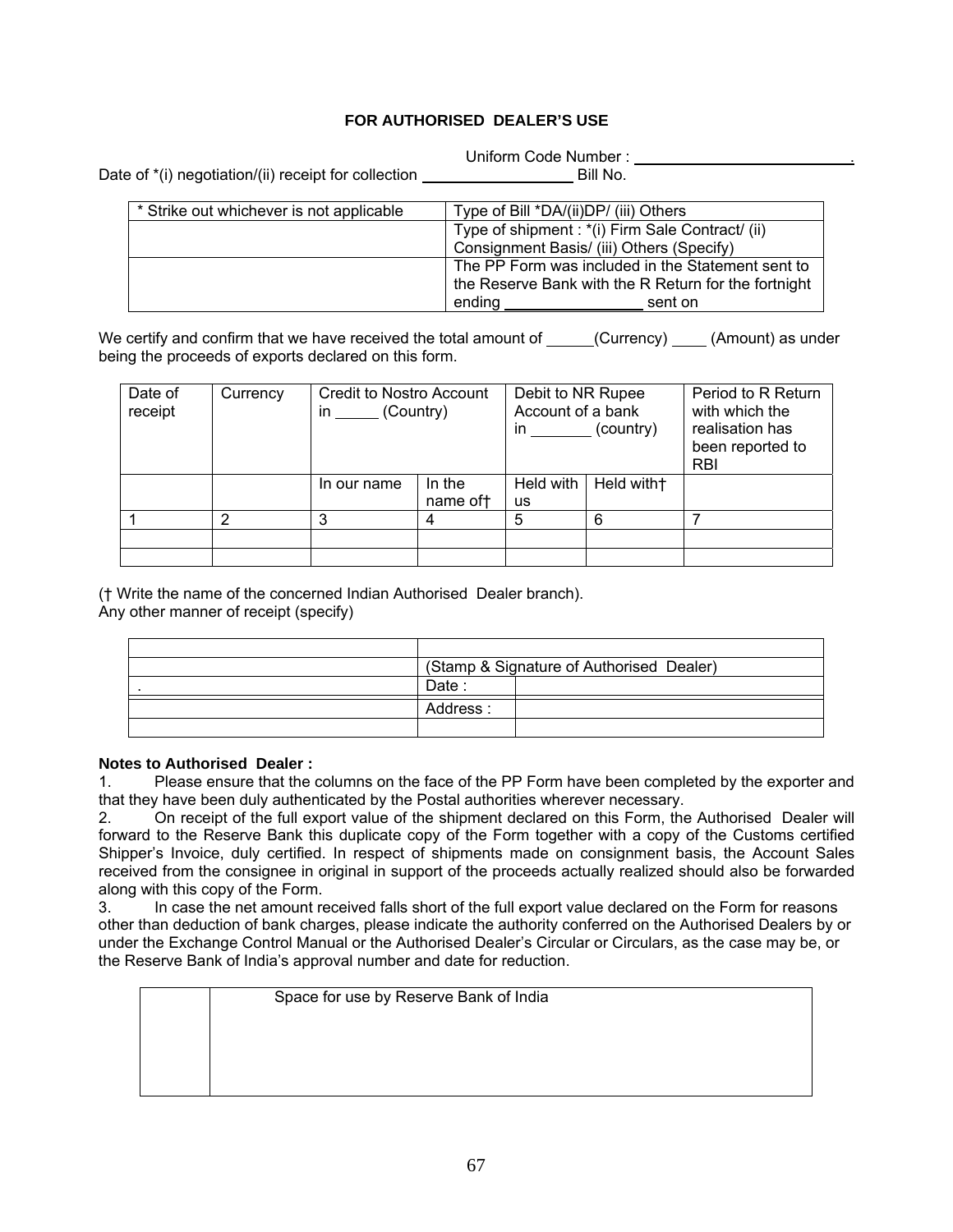# **EXCHANGE CONTROL**

# **SOFTWARE EXPORT DECLARATION (SOFTEX) FORM**

(For declaration of Software Exports through data-communication links and receipt of Royalty on the Software Packages/Products exported)

# **FORM NO: AB ORIGINAL**

9 0 8

| 1. |                                                                                                     | Name and address of the<br>exporter                                                                                                               |                                               |                  |           |                |  |
|----|-----------------------------------------------------------------------------------------------------|---------------------------------------------------------------------------------------------------------------------------------------------------|-----------------------------------------------|------------------|-----------|----------------|--|
| 2. | situated                                                                                            | STPI Centre within whose<br>jurisdiction the unit is                                                                                              |                                               |                  |           |                |  |
| 3. |                                                                                                     | Import-Export Code Number                                                                                                                         |                                               |                  |           |                |  |
| 4. |                                                                                                     | Category of exporter                                                                                                                              | : STP/EHTP/EPZ/SEZ/100% EOU/DTA unit          |                  |           |                |  |
| 5. |                                                                                                     | Buyer's name and address including<br>country and their relationship<br>with exporting unit (if any)                                              |                                               |                  |           |                |  |
| 6. |                                                                                                     | Date and Number of Invoice                                                                                                                        |                                               |                  |           |                |  |
| 7. | a)                                                                                                  | Whether export contract/<br>purchase order already<br>registered with STPI.<br>(If 'No', please attach copy<br>of the contract/purchase<br>order) | Yes                                           |                  | <b>No</b> |                |  |
|    | b)                                                                                                  | Does contract stipulate<br>payment of royalty                                                                                                     | Yes                                           |                  | No        |                |  |
|    |                                                                                                     |                                                                                                                                                   | <b>SECTION - A</b>                            |                  |           |                |  |
|    |                                                                                                     |                                                                                                                                                   | (For exports through data communication link) |                  |           |                |  |
| 8. | Name of Authorised datacom<br>STPI/VSNL/DOT/Internet/Others<br>(Please specify)<br>service provider |                                                                                                                                                   |                                               |                  |           |                |  |
| 9. |                                                                                                     | Type of software exported (Please mark on the appropriate box on<br>the left side).                                                               |                                               |                  |           |                |  |
|    |                                                                                                     | (a) Computer Software                                                                                                                             |                                               | <b>RBI Code</b>  |           |                |  |
|    |                                                                                                     | Data Entry jobs and Conversion<br>Software Data Processing                                                                                        |                                               | 9                | 0         | 6              |  |
|    |                                                                                                     | Software Development                                                                                                                              |                                               | $\boldsymbol{9}$ | 0         | $\overline{7}$ |  |

Software Product, Packages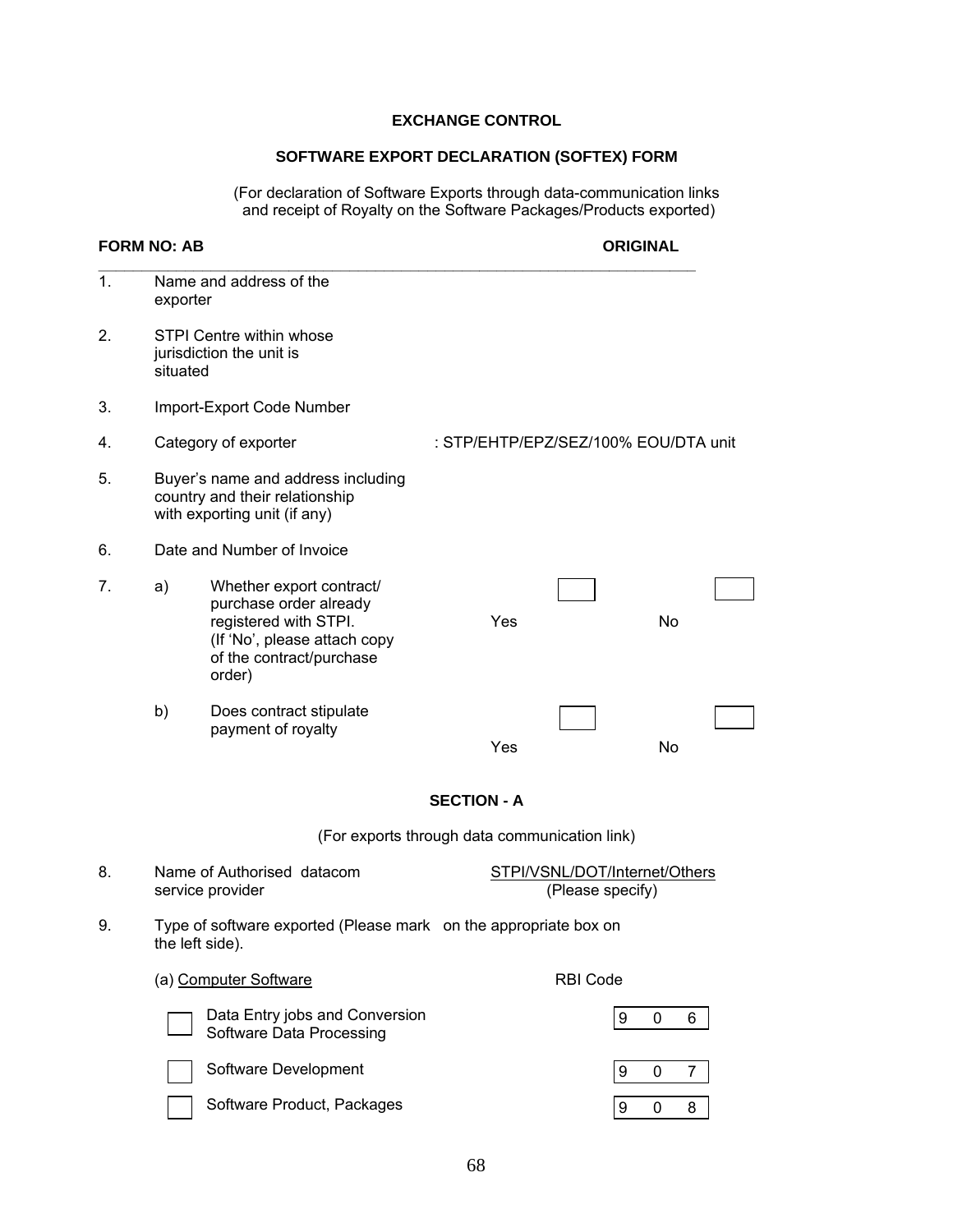|     |     | Others (Please specify)                                                                                                                              | 9<br>$\mathbf 0$<br>9                                                          |  |  |
|-----|-----|------------------------------------------------------------------------------------------------------------------------------------------------------|--------------------------------------------------------------------------------|--|--|
|     | (b) | <b>Other Software</b>                                                                                                                                |                                                                                |  |  |
|     |     | Video/TV Software                                                                                                                                    | $\boldsymbol{9}$<br>$\mathbf{1}$<br>$\mathbf 0$                                |  |  |
|     |     | Others (Please specify)                                                                                                                              | $\boldsymbol{9}$<br>1<br>1                                                     |  |  |
| 10. |     | Analysis of Export Value                                                                                                                             | <b>Currency</b><br><u>Amount</u>                                               |  |  |
|     | (a) | Full export value<br>of which :-<br>Net value of exports without<br>i)<br>transmission charges<br>ii)<br>Transmission charges<br>included in invoice |                                                                                |  |  |
|     | (b) | Transmission charges (if payable<br>separately by the overseas client)                                                                               |                                                                                |  |  |
|     | (c) | Deduct: Agency commission,<br>at the rate of %                                                                                                       |                                                                                |  |  |
|     | (d) | Any other deductions as<br>permitted by RBI (please specify)                                                                                         |                                                                                |  |  |
|     | (e) | Amount to be realised $[(a+b)-(c+d)]$                                                                                                                |                                                                                |  |  |
| 11. |     | How export value will be realised<br>(mode of realisation) (Please mark<br>on the appropriate box)                                                   |                                                                                |  |  |
|     |     | $\Box$ (a) Under L/C                                                                                                                                 | (a) Name and address of                                                        |  |  |
|     |     |                                                                                                                                                      | Authorised Dealer                                                              |  |  |
|     |     |                                                                                                                                                      | (b) Authorised Dealer Code No.                                                 |  |  |
|     |     | $\Box$ (b) Bank Guarantee                                                                                                                            | <b>Authorised Dealer</b>                                                       |  |  |
|     |     |                                                                                                                                                      | (b) Authorised Dealer Code No. __________                                      |  |  |
|     |     | $\Box$ (c) Any other arrangement<br>e.g. advance payment, etc.<br>including transfer/remittance<br>to bank account maintained                        | (a) Name and address of<br>Authorised Dealer<br>(b) Authorised Dealer Code No. |  |  |
|     |     | overseas (Please specify)                                                                                                                            |                                                                                |  |  |
|     |     |                                                                                                                                                      |                                                                                |  |  |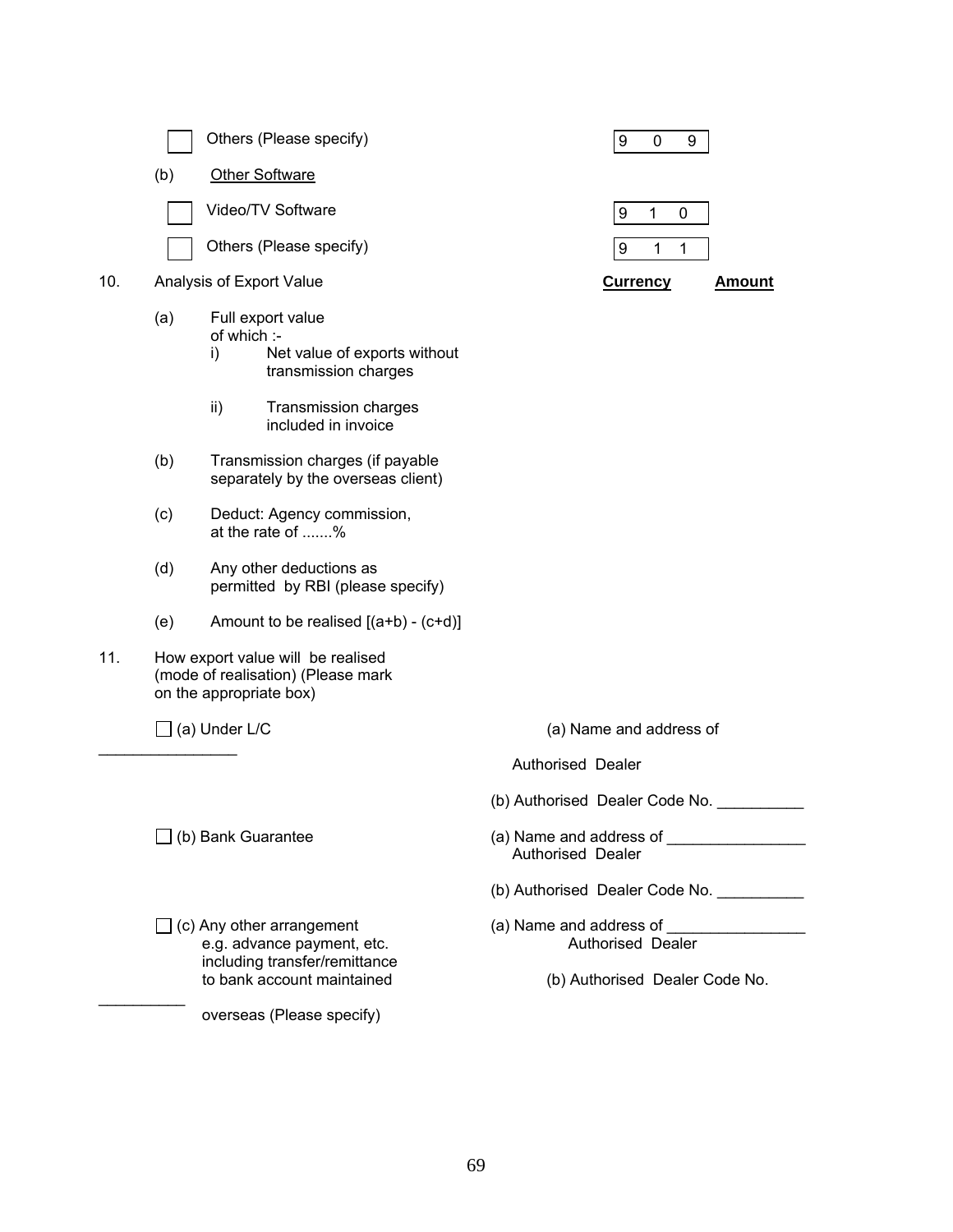# **SECTION - B**

(For receipt of Royalty on Software Packages/Products exported)

| 12. | (a) | Details of Software Package(s)/<br>Product(s) exported<br>Date of export                                              |               |
|-----|-----|-----------------------------------------------------------------------------------------------------------------------|---------------|
|     | (b) | GR/SDF/PP/SOFTEX Form No. on<br>which exports were declared                                                           |               |
|     | (c) | Royalty agreement details                                                                                             |               |
|     |     | %age and amount of royalty                                                                                            |               |
|     |     | Period of royalty agreement<br>(Enclose copy of Royalty<br>agreement, if not already registered)                      |               |
| 13. |     | How royalty value will be realised<br>(as defined in Royalty agreement)                                               |               |
| 14. |     | Calculation of royalty amount<br>(Enclose copy of communication<br>from the foreign customer)                         |               |
| 15. |     | Name and address of designated Authorised<br>Dealer in India through whom payment has<br>been received/to be received | A.D. Code No. |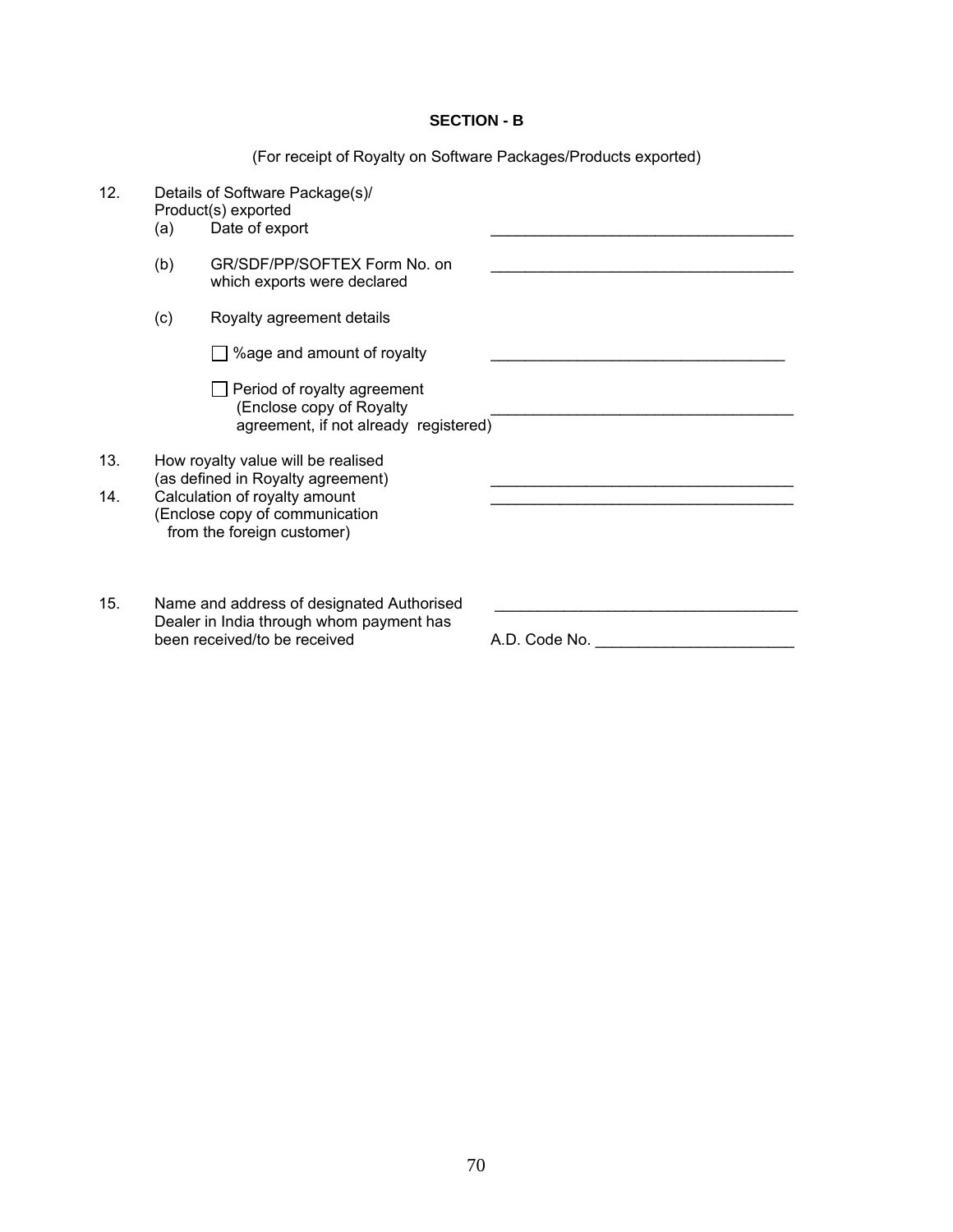## **SECTION -C**

## 16. **Declaration by exporter**

 I/We hereby declare that I/we am/are the seller of the software in respect of which this declaration is made and that the particulars given above are true and that the value to be received from the buyer represents the export value contracted and declared above. I/we also declare that the software has been developed and exported by using Authorised and legitimate datacom links.

 I/We undertake that I/we will deliver to the bank named above the foreign exchange representing the full value of the software exported as above on or before ......................... (i.e. within six months from the date of invoice/date of last invoice raised during a month), in the manner specified in the Regulations made under the Foreign Exchange Management Act, 1999.

 $\mathcal{L}_\text{max}$  , and the contract of the contract of the contract of the contract of the contract of the contract of the contract of the contract of the contract of the contract of the contract of the contract of the contr

| Place:<br>Date:       |                                                                                                                        | Signature of the Exporter |       |  |
|-----------------------|------------------------------------------------------------------------------------------------------------------------|---------------------------|-------|--|
| Name:<br>Designation: |                                                                                                                        |                           | Stamp |  |
| Enclosure:            |                                                                                                                        |                           |       |  |
| (1)                   | Copy of Export Contract [7(a)]                                                                                         |                           |       |  |
| (2)                   | Copy of Royalty Agreement [12(c)]                                                                                      |                           |       |  |
| (3)                   | Copy of communication from foreign customer [14]                                                                       |                           |       |  |
|                       | Space for use of the competent authority (i.e. STPI/EPZ/SEZ) on behalf of<br><b>Ministry of Information Technology</b> |                           |       |  |

Certified that the software described above was actually transmitted and the export/royalty value declared by the exporter has been found to be in order and accepted by us.

| Place:       |                                                    |
|--------------|----------------------------------------------------|
| Date:        | (Signature of Designated Official of STPI/EPZ/SEZ) |
|              | on behalf of Ministry of Information Technology)   |
| Name:        |                                                    |
| Designation: | Stamp                                              |
|              |                                                    |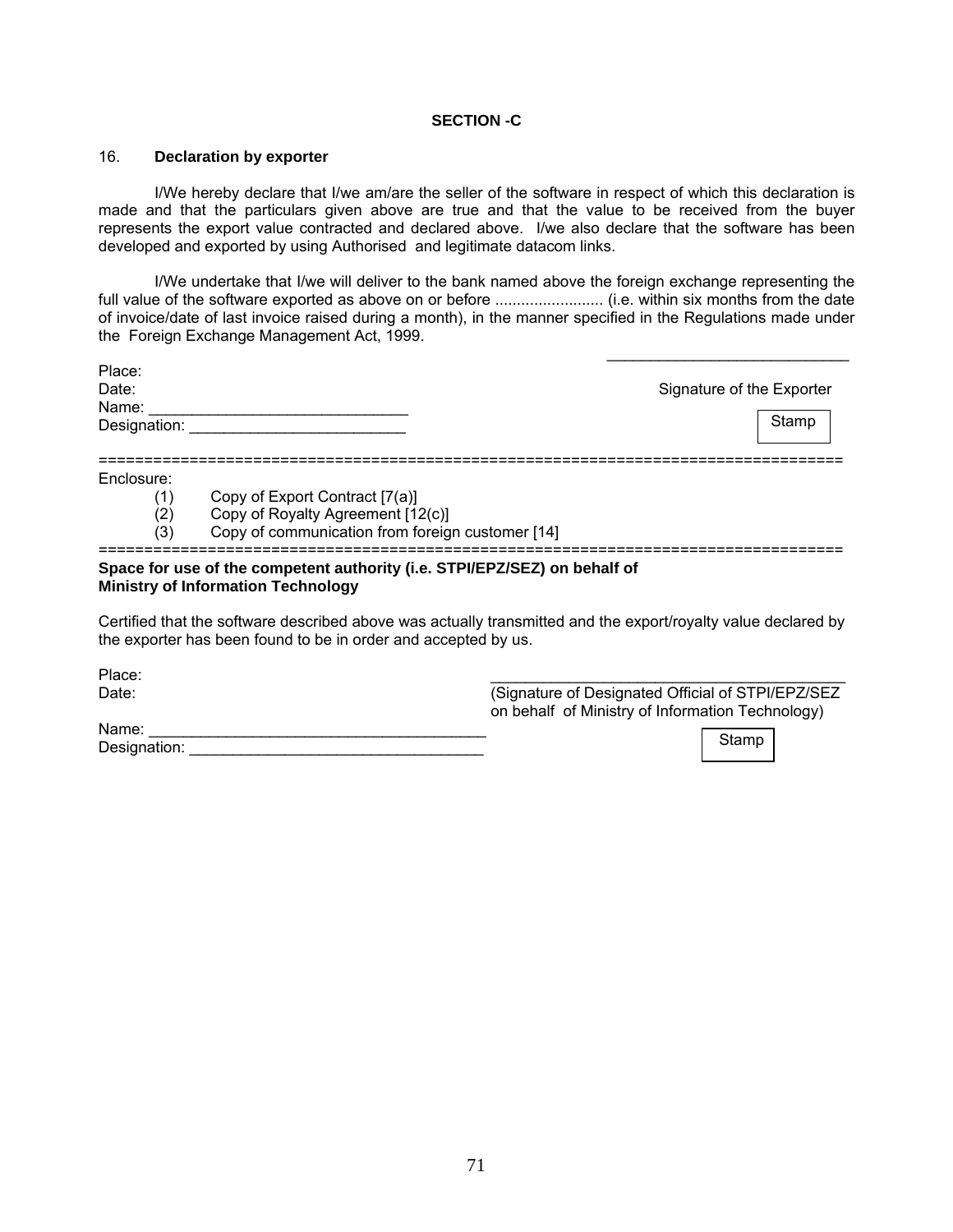# **EXCHANGE CONTROL**

# **SOFTWARE EXPORT DECLARATION (SOFTEX) FORM**

(For declaration of Software Exports through data-communication links and receipt of Royalty on the Software Packages/Products exported)

# **FORM NO: AB DUPLICATE**

| $\mathbf{1}$ . | exporter                                                                                             | Name and address of the                                                                                                                           |  |     |                                      |           |  |
|----------------|------------------------------------------------------------------------------------------------------|---------------------------------------------------------------------------------------------------------------------------------------------------|--|-----|--------------------------------------|-----------|--|
| 2.             | situated                                                                                             | STPI Centre within whose<br>jurisdiction the unit is                                                                                              |  |     |                                      |           |  |
| 3.             | Import-Export Code Number                                                                            |                                                                                                                                                   |  |     |                                      |           |  |
| 4.             |                                                                                                      | Category of exporter                                                                                                                              |  |     | : STP/EHTP/EPZ/SEZ/100% EOU/DTA unit |           |  |
| 5.             | Buyer's name and address including<br>country and their relationship<br>with exporting unit (if any) |                                                                                                                                                   |  |     |                                      |           |  |
| 6.             |                                                                                                      | Date and Number of Invoice                                                                                                                        |  |     |                                      |           |  |
| 7.             | a)                                                                                                   | Whether export contract/<br>purchase order already<br>registered with STPI.<br>(If 'No', please attach copy<br>of the contract/purchase<br>order) |  | Yes |                                      | <b>No</b> |  |
|                | b)                                                                                                   | Does contract stipulate<br>payment of royalty                                                                                                     |  | Yes |                                      | No        |  |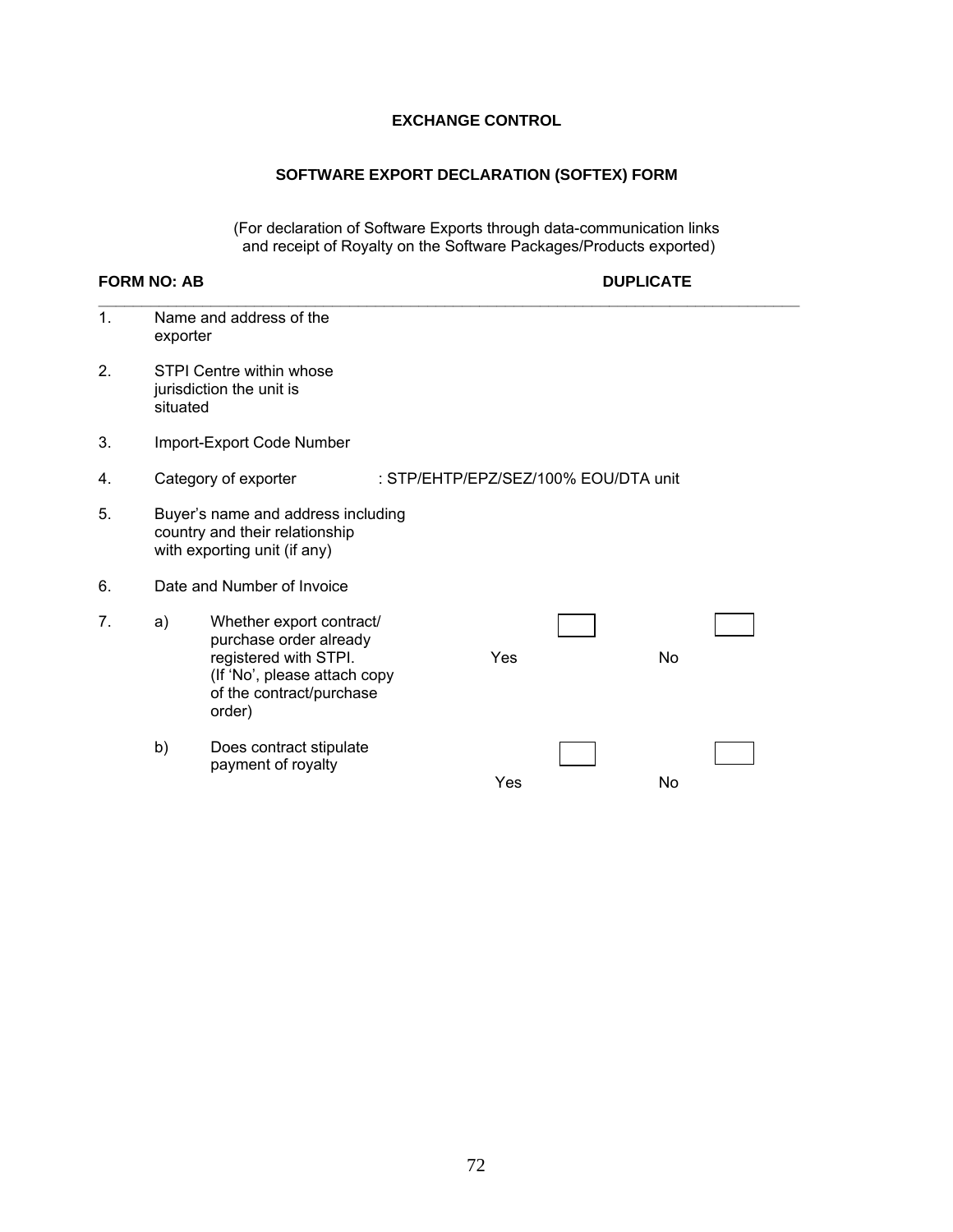# **SECTION - A**

(For exports through data communication link)

| 8.  |                 | Name of Authorised datacom<br>service provider                                                     | STPI/VSNL/DOT/Internet/Others<br>(Please specify) |                 |             |                |               |
|-----|-----------------|----------------------------------------------------------------------------------------------------|---------------------------------------------------|-----------------|-------------|----------------|---------------|
| 9.  | the left side). | Type of software exported (Please mark on the appropriate box on                                   |                                                   |                 |             |                |               |
|     |                 | (a) Computer Software                                                                              | <b>RBI Code</b>                                   |                 |             |                |               |
|     |                 | Data Entry jobs and Conversion<br>Software Data Processing                                         |                                                   | 9               | 0           | 6              |               |
|     |                 | Software Development                                                                               |                                                   | 9               | $\pmb{0}$   | $\overline{7}$ |               |
|     |                 | Software Product, Packages                                                                         |                                                   | 9               | 0           | 8              |               |
|     |                 | Others (Please specify)                                                                            |                                                   | 9               | $\pmb{0}$   | 9              |               |
|     | (b)             | <b>Other Software</b>                                                                              |                                                   |                 |             |                |               |
|     |                 | Video/TV Software                                                                                  |                                                   | 9               | $\mathbf 1$ | 0              |               |
|     |                 | Others (Please specify)                                                                            |                                                   | 9               | 1           | 1              |               |
| 10. | (a)             | Analysis of Export Value<br>Full export value<br>Of which :-                                       |                                                   | <b>Currency</b> |             |                | <u>Amount</u> |
|     |                 | i)<br>Net value of exports without<br>transmission charges                                         |                                                   |                 |             |                |               |
|     |                 | ii)<br><b>Transmission charges</b><br>included in invoice                                          |                                                   |                 |             |                |               |
|     | (b)             | Transmission charges (if payable<br>separately by the overseas client)                             |                                                   |                 |             |                |               |
|     | (c)             | Deduct: Agency commission,<br>at the rate of %                                                     |                                                   |                 |             |                |               |
|     | (d)             | Any other deductions as<br>permitted by RBI (please specify)                                       |                                                   |                 |             |                |               |
|     | (e)             | Amount to be realised $[(a+b) - (c+d)]$                                                            |                                                   |                 |             |                |               |
| 11. |                 | How export value will be realised<br>(mode of realisation) (Please mark<br>on the appropriate box) |                                                   |                 |             |                |               |
|     |                 | $\Box$ (a) Under L/C                                                                               | <b>Authorised Dealer</b>                          |                 |             |                |               |

(b) Authorised Dealer Code No. \_\_\_\_\_\_\_\_\_\_\_\_\_\_\_\_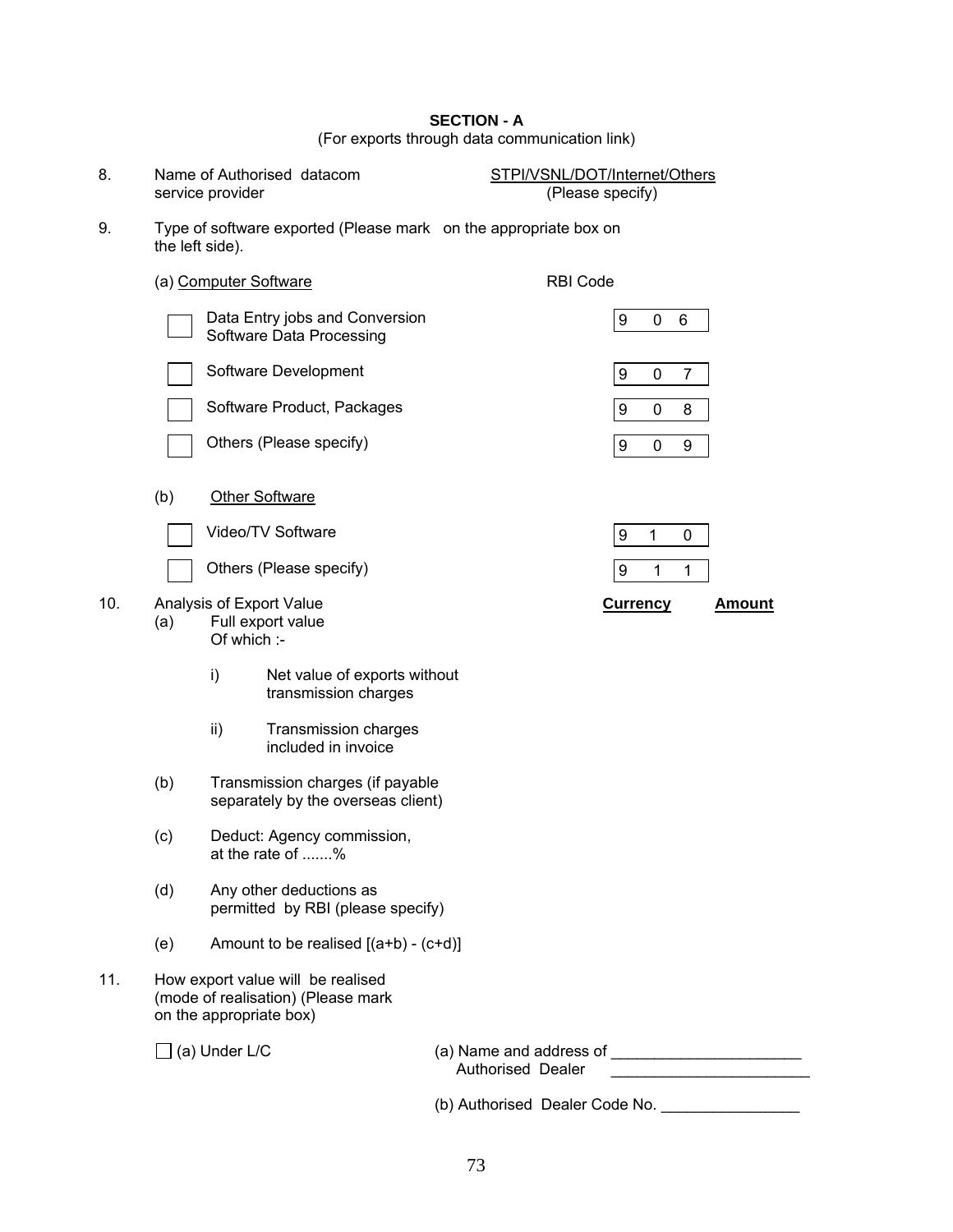| $\Box$ (b) Bank Guarantee                                                                       | (a) Name and address of<br>Authorised Dealer |
|-------------------------------------------------------------------------------------------------|----------------------------------------------|
|                                                                                                 | (b) Authorised Dealer Code No.               |
| $\Box$ (c) Any other arrangement<br>e.g. advance payment, etc.<br>including transfer/remittance | (a) Name and address of<br>Authorised Dealer |
| to bank account maintained<br>overseas (Please specify)                                         | (b) Authorised Dealer Code No.               |
|                                                                                                 | <b>SECTION - B</b>                           |

(For receipt of Royalty on Software Packages/Products exported)

- 12. Details of Software Package(s)/ Product(s) exported
- $(a)$  Date of export (b) GR/SDF/PP/SOFTEX Form No. on which exports were declared (c) Royalty agreement details  $\Box$  %age and amount of royalty  $\Box$  Period of royalty agreement (Enclose copy of Royalty \_\_\_\_\_\_\_\_\_\_\_\_\_\_\_\_\_\_\_\_\_\_\_\_\_\_\_\_\_\_\_\_\_\_\_ agreement, if not already registered) 13. How royalty value will be realised (as defined in Royalty agreement) 14. Calculation of royalty amount (Enclose copy of communication from the foreign customer) 15. Name and address of designated Authorised Dealer in India through whom payment has<br>been received/to be received been received/to be received A.D. Code No. \_\_\_\_\_\_\_\_\_\_\_\_\_\_\_\_\_\_\_\_\_\_\_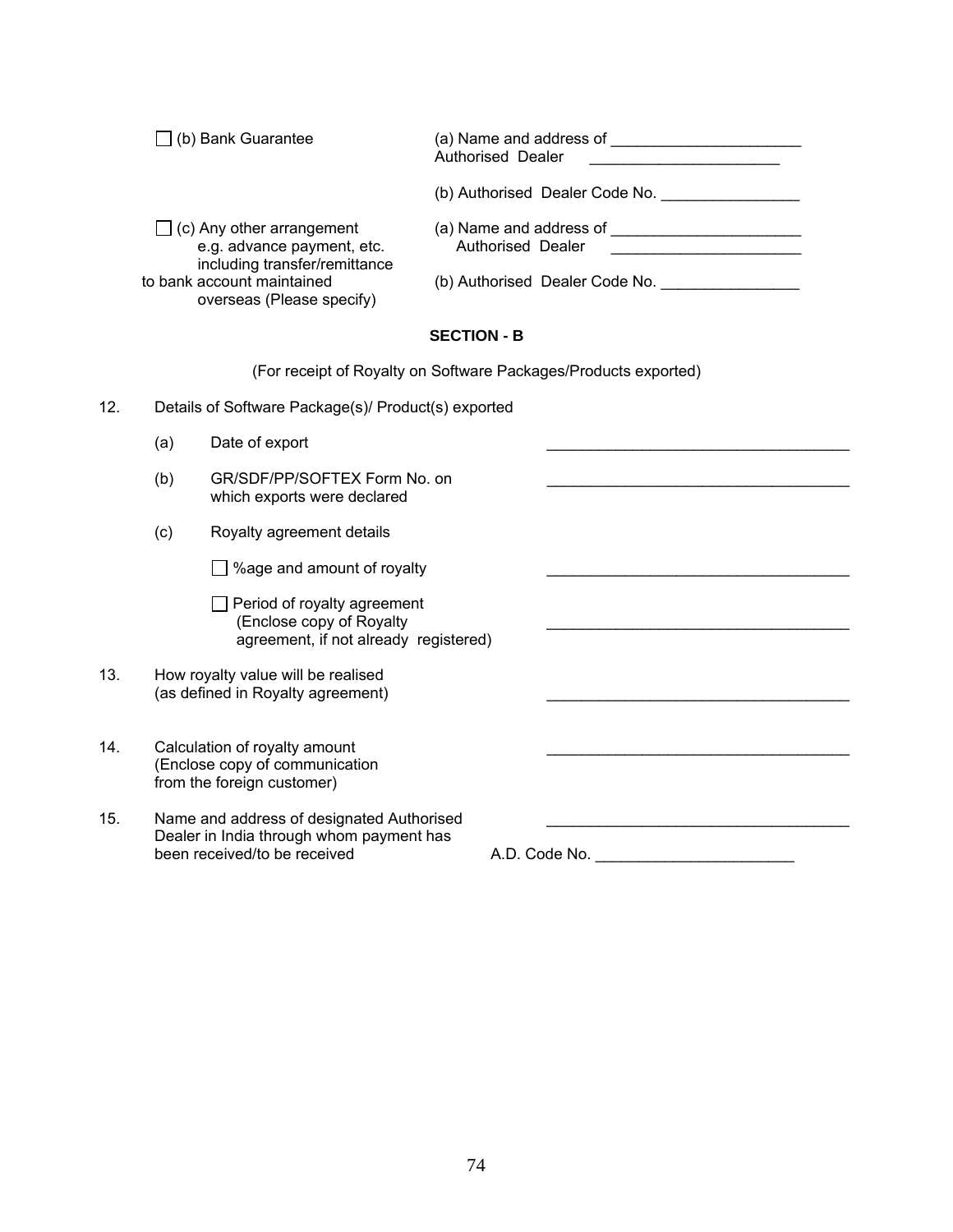# **SECTION -C**

#### 16. **Declaration by exporter**

 I/We hereby declare that I/we am/are the seller of the software in respect of which this declaration is made and that the particulars given above are true and that the value to be received from the buyer represents the export value contracted and declared above. I/we also declare that the software has been developed and exported by using Authorised and legitimate datacom links.

 I/We undertake that I/we will deliver to the bank named above the foreign exchange representing the full value of the software exported as above on or before ......................... (i.e. within six months from the date of invoice/date of last invoice raised during a month), in the manner specified in the Regulations made under the Foreign Exchange Management Act, 1999.

| Place:<br>Date:<br>Name: | <u> 1980 - Johann Barbara, martxa alemaniar argumento de la contrada de la contrada de la contrada de la contrada</u><br>Designation: _____________ | Signature of the Exporter<br>Stamp                                                                                     |
|--------------------------|-----------------------------------------------------------------------------------------------------------------------------------------------------|------------------------------------------------------------------------------------------------------------------------|
|                          |                                                                                                                                                     |                                                                                                                        |
| Enclosure:               |                                                                                                                                                     |                                                                                                                        |
| (1)                      | Copy of Export Contract [7(a)]                                                                                                                      |                                                                                                                        |
| (2)                      | Copy of Royalty Agreement [12(c)]                                                                                                                   |                                                                                                                        |
| (3)                      | Copy of communication from foreign customer [14]                                                                                                    |                                                                                                                        |
|                          |                                                                                                                                                     | Space for use of the competent authority (i.e. STPI/EPZ/SEZ) on behalf of<br><b>Ministry of Information Technology</b> |
|                          | the exporter has been found to be in order and accepted by us.                                                                                      | Certified that the software described above was actually transmitted and the export/royalty value declared by          |
| Place:                   |                                                                                                                                                     |                                                                                                                        |
| Date:                    |                                                                                                                                                     | (Signature of Designated Official of STPI/EPZ/SEZ                                                                      |
|                          |                                                                                                                                                     | on behalf of Ministry of Information Technology)                                                                       |
|                          |                                                                                                                                                     |                                                                                                                        |
|                          |                                                                                                                                                     | Stamp                                                                                                                  |
|                          |                                                                                                                                                     | For Authorised Dealer's use only                                                                                       |
|                          |                                                                                                                                                     | <b>Certificate by Authorised dealer</b>                                                                                |
|                          |                                                                                                                                                     |                                                                                                                        |
|                          | (Currency name)                                                                                                                                     | The SOFTEX Form included in the ENC statement sent to the Reserve Bank with the 'R' Return                             |
|                          |                                                                                                                                                     | (Currency) (Amount)                                                                                                    |
|                          | proceeds of exports declared on this form.                                                                                                          |                                                                                                                        |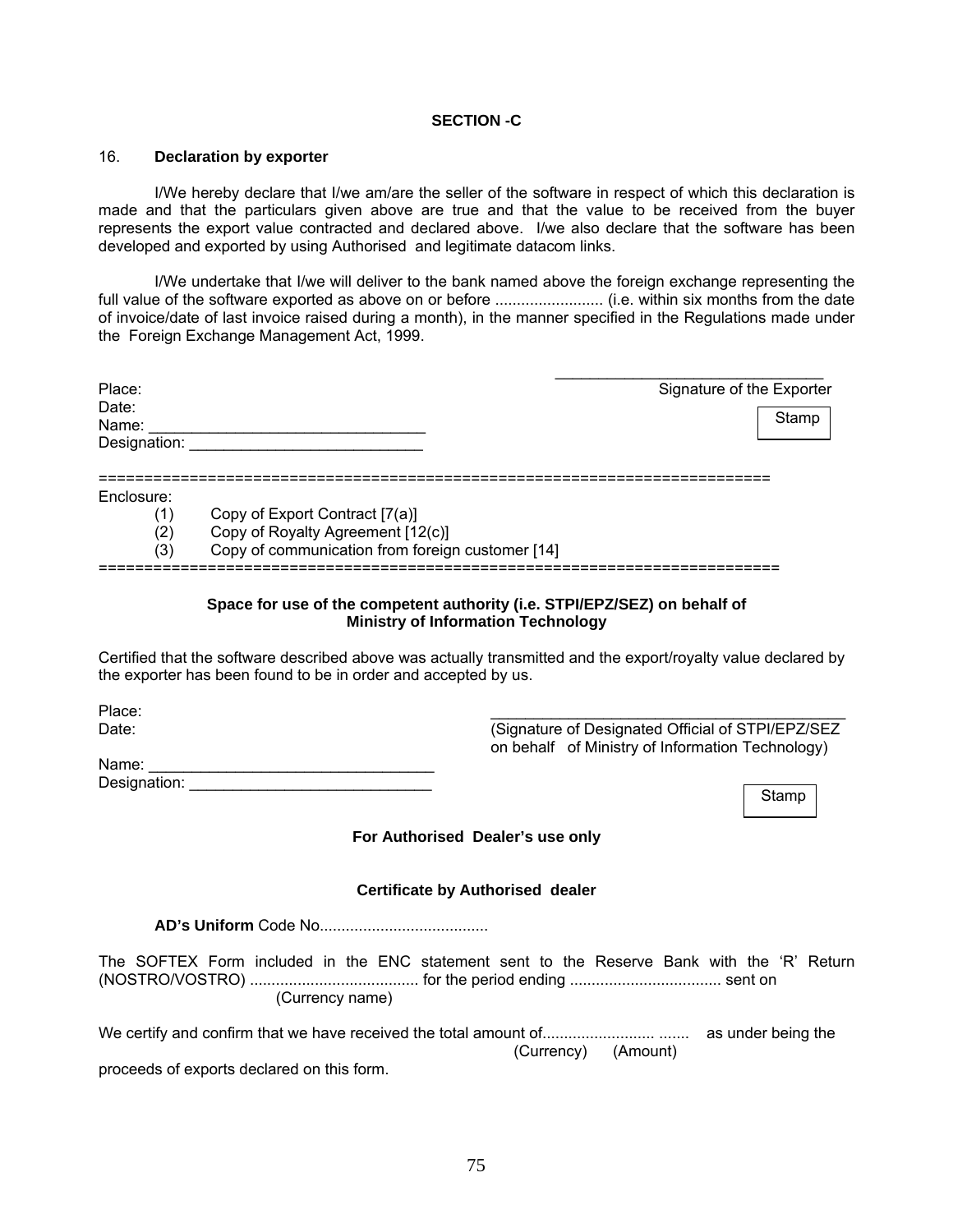| Date of | Currency | Credit<br>Account | Nostro<br>to  | Debit to Non-Resident |           | Period of R-Return with            |
|---------|----------|-------------------|---------------|-----------------------|-----------|------------------------------------|
| Receipt |          | in<br>            |               | Rupee Account of a    |           | which the realisation              |
|         |          | (Country)         |               | bank in               |           | has been reported to<br><b>RBI</b> |
|         |          |                   |               |                       | (country) |                                    |
|         |          | In our            | the<br>In.    | Held with             | Held with |                                    |
|         |          | name              | name<br>of ** | <b>us</b>             | $***$     |                                    |
|         | 2        | 3                 | 4             | 5                     | 6         | 7                                  |
|         |          |                   |               |                       |           |                                    |
|         |          |                   |               |                       |           |                                    |
|         |          |                   |               |                       |           |                                    |
|         |          |                   |               |                       |           |                                    |

(\*\* Write the name of the concerned branch of Authorised Dealer)

Any other manner of receipt (Specify) ............................................................................................

Place: \_\_\_\_\_\_\_\_\_\_\_\_\_\_ Date:\_\_\_\_\_\_\_\_\_\_\_\_ \_\_\_\_\_\_\_\_\_\_\_\_\_\_\_\_\_\_\_\_\_\_\_\_\_\_\_

(Signature of Authorised Official)

| Name:             |  |
|-------------------|--|
| Designation:      |  |
| Name & Address of |  |
| Authorised Dealer |  |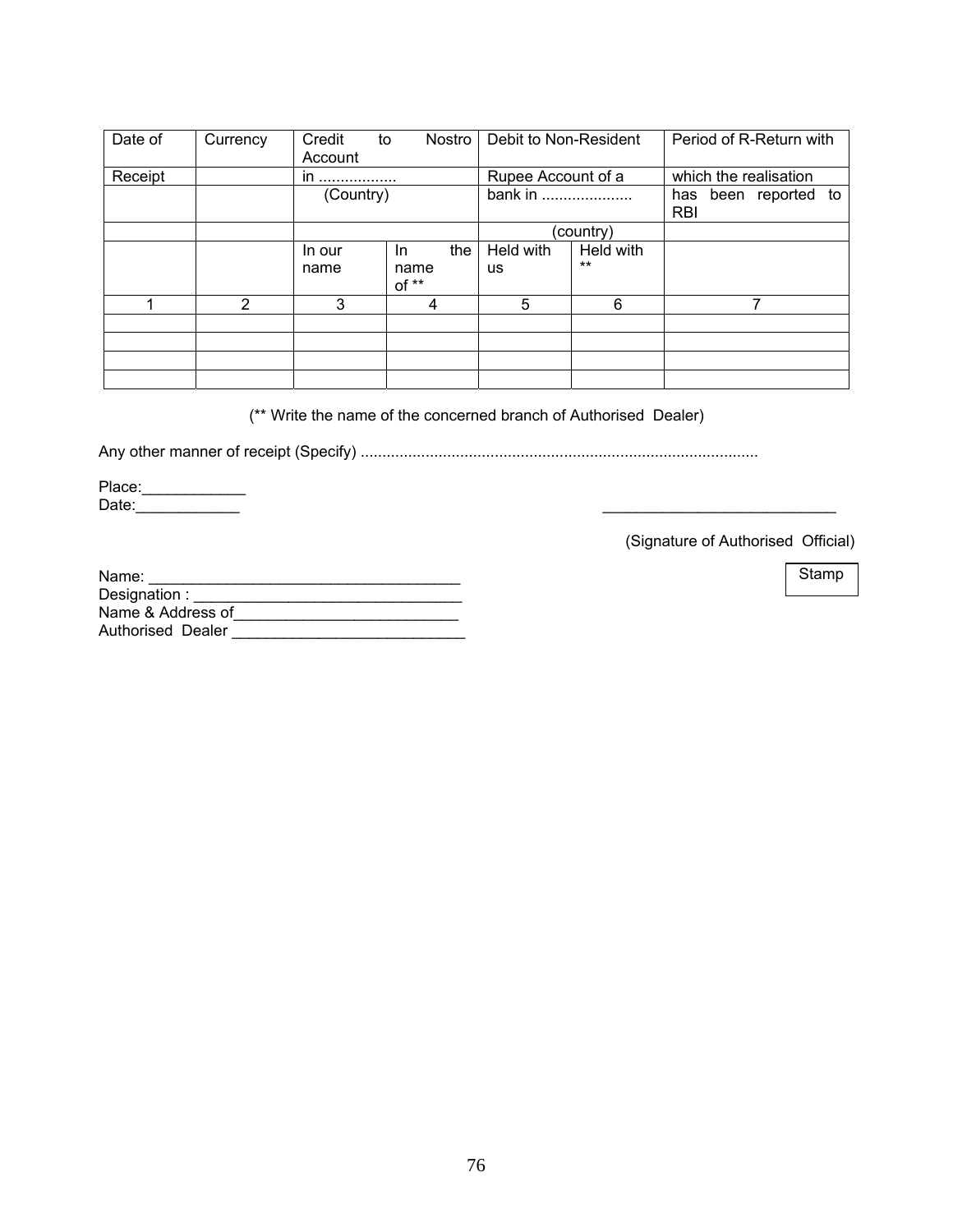# **EXCHANGE CONTROL**

# **SOFTWARE EXPORT DECLARATION (SOFTEX) FORM**

(For declaration of Software Exports through data-communication links and receipt of Royalty on the Software Packages/Products exported)

|                | <b>FORM NO: AB</b> |                                                                                                                                                   | <b>TRIPLICATE</b>                    |  |    |  |  |
|----------------|--------------------|---------------------------------------------------------------------------------------------------------------------------------------------------|--------------------------------------|--|----|--|--|
| $\mathbf{1}$ . | exporter           | Name and address of the                                                                                                                           |                                      |  |    |  |  |
| 2 <sub>1</sub> | situated           | STPI Centre within whose<br>jurisdiction the unit is                                                                                              |                                      |  |    |  |  |
| 3.             |                    | Import-Export Code Number                                                                                                                         |                                      |  |    |  |  |
| 4.             |                    | Category of exporter                                                                                                                              | : STP/EHTP/EPZ/SEZ/100% EOU/DTA unit |  |    |  |  |
| 5.             |                    | Buyer's name and address including<br>country and their relationship<br>with exporting unit (if any)                                              |                                      |  |    |  |  |
| 6.             |                    | Date and Number of Invoice                                                                                                                        |                                      |  |    |  |  |
| 7.             | a)                 | Whether export contract/<br>purchase order already<br>registered with STPI.<br>(If 'No', please attach copy<br>of the contract/purchase<br>order) | Yes                                  |  | No |  |  |
|                | b)                 | Does contract stipulate<br>payment of royalty                                                                                                     | Yes                                  |  | No |  |  |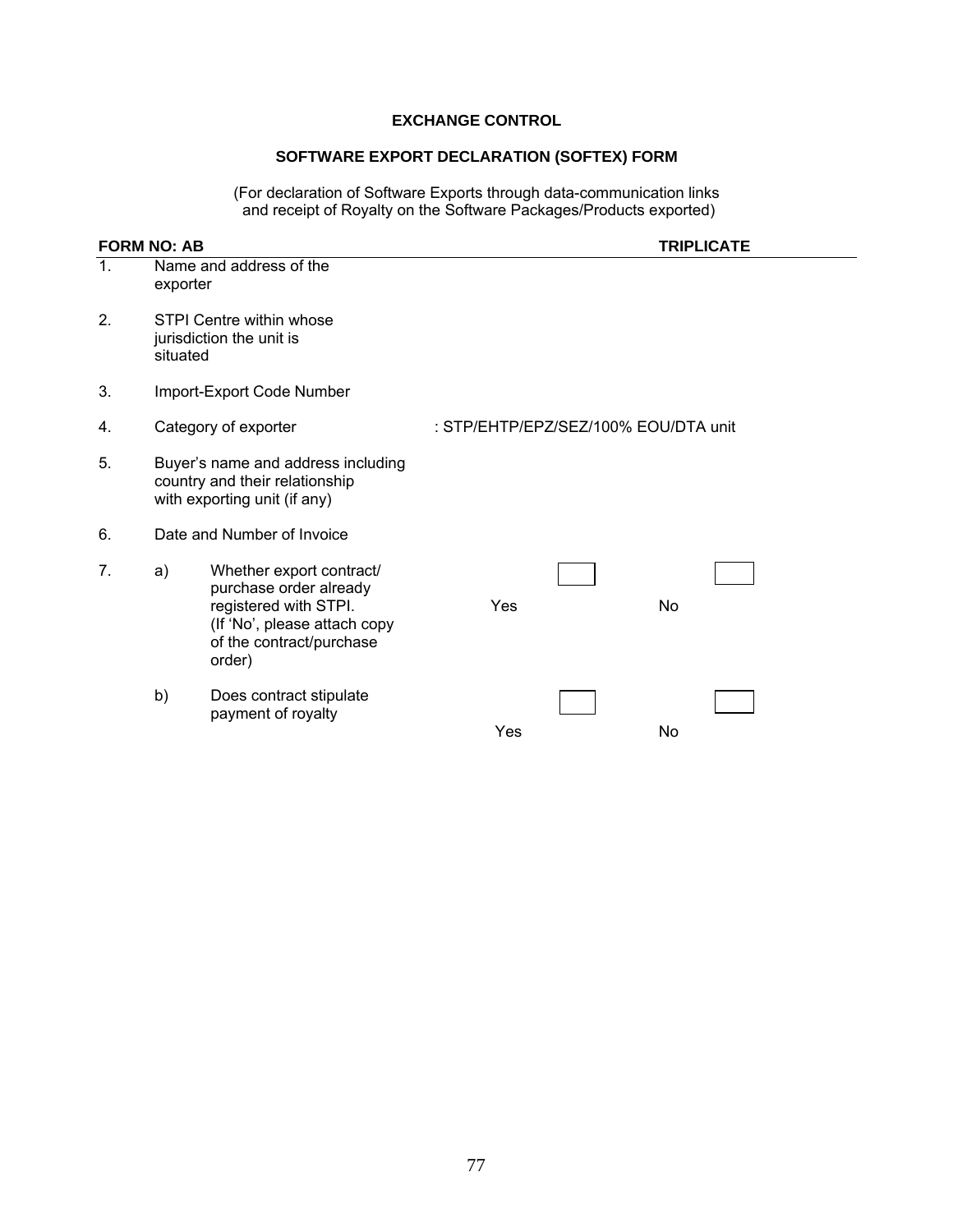#### **SECTION - A**  (For exports through data communication link)

|                   | is or oxporto an ought data communication miny |
|-------------------|------------------------------------------------|
|                   |                                                |
| uthoriand dotanom | CTDI/ICNI/DOT/I <sub>other</sub>               |

8. Name of Authorised datacom STPI/VSNL/DOT/Internet/Others<br>service provider (Please specify) service provider

#### 9. Type of software exported (Please mark on the appropriate box on the left side).

|     |     | (a) Computer Software |                                                                                                    | RBI Code                |                  |             |                |               |
|-----|-----|-----------------------|----------------------------------------------------------------------------------------------------|-------------------------|------------------|-------------|----------------|---------------|
|     |     |                       | Data Entry jobs and Conversion<br>Software Data Processing                                         |                         | 9                | 0           | 6              |               |
|     |     |                       | Software Development                                                                               |                         | 9                | $\mathbf 0$ | $\overline{7}$ |               |
|     |     |                       | Software Product, Packages                                                                         |                         | 9                | 0           | 8              |               |
|     |     |                       | Others (Please specify)                                                                            |                         | $\boldsymbol{9}$ | $\mathbf 0$ | 9              |               |
| (b) |     | <b>Other Software</b> |                                                                                                    |                         |                  |             |                |               |
|     |     |                       | Video/TV Software                                                                                  |                         | 9                | 1           | $\pmb{0}$      |               |
|     |     |                       | Others (Please specify)                                                                            |                         | 9                | 1           | 1              |               |
| 10. | (a) | Of which :-           | Analysis of Export Value<br>Full export value                                                      |                         | <b>Currency</b>  |             |                | <b>Amount</b> |
|     |     | i)                    | Net value of exports without<br>transmission charges                                               |                         |                  |             |                |               |
|     |     | ii)                   | Transmission charges<br>included in invoice                                                        |                         |                  |             |                |               |
|     | (b) |                       | Transmission charges (if payable<br>separately by the overseas client)                             |                         |                  |             |                |               |
|     | (c) |                       | Deduct: Agency commission,<br>at the rate of %                                                     |                         |                  |             |                |               |
|     | (d) |                       | Any other deductions as<br>permitted by RBI (please specify)                                       |                         |                  |             |                |               |
|     | (e) |                       | Amount to be realised $[(a+b) - (c+d)]$                                                            |                         |                  |             |                |               |
| 11. |     |                       | How export value will be realised<br>(mode of realisation) (Please mark<br>on the appropriate box) |                         |                  |             |                |               |
|     |     | (a) Under L/C         |                                                                                                    | (a) Name and address of |                  |             |                |               |

Authorised Dealer \_\_\_\_\_\_\_\_\_\_\_\_\_\_\_\_\_\_\_\_\_\_\_

 $\overline{\phantom{a}}$  , where  $\overline{\phantom{a}}$  , where  $\overline{\phantom{a}}$  , where  $\overline{\phantom{a}}$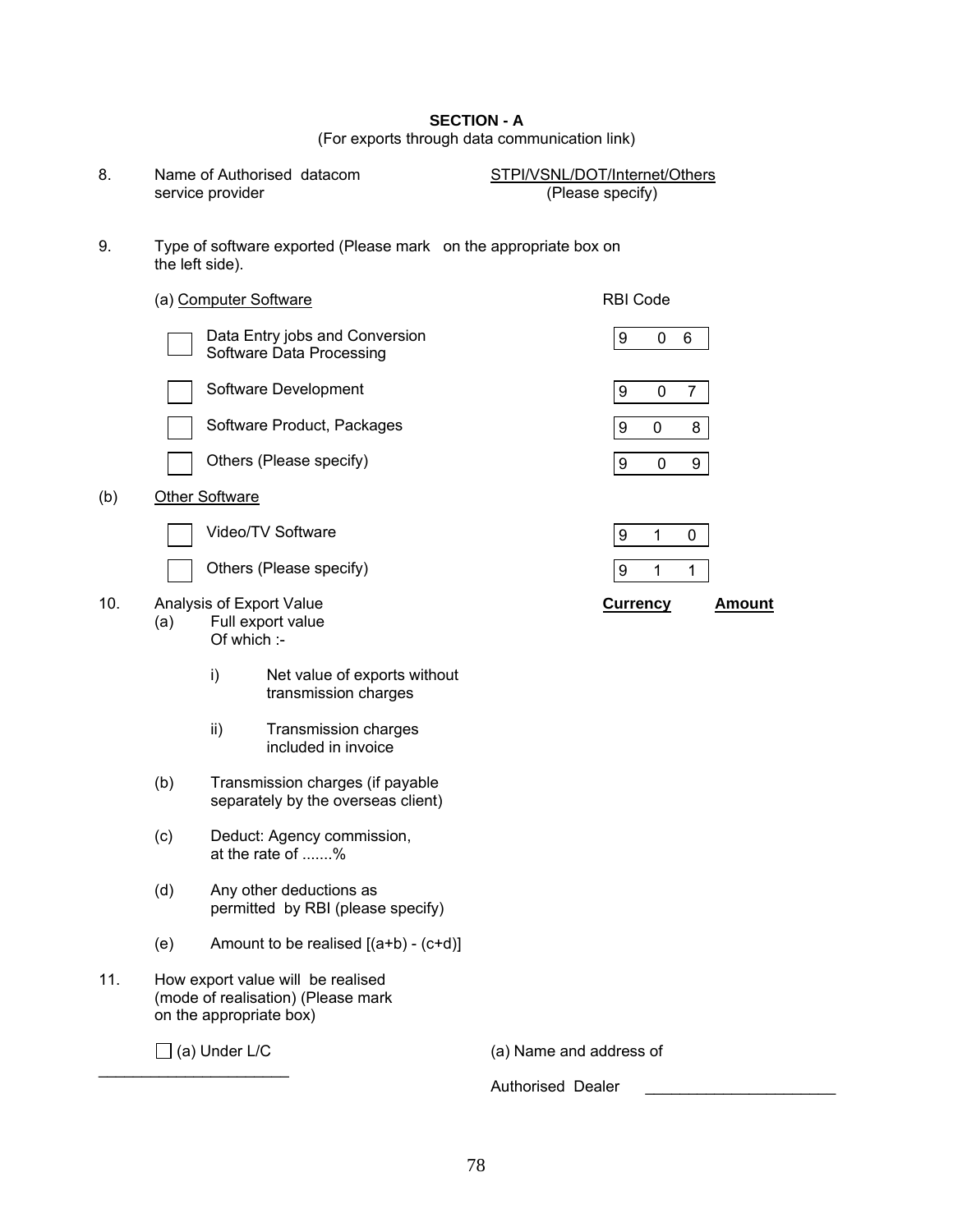|     |                           |                                                                                                                                  |                    |                                                   | (b) Authorised Dealer Code No. _________________ |
|-----|---------------------------|----------------------------------------------------------------------------------------------------------------------------------|--------------------|---------------------------------------------------|--------------------------------------------------|
|     |                           | $\Box$ (b) Bank Guarantee                                                                                                        |                    | Authorised Dealer                                 | (a) Name and address of $\frac{1}{2}$            |
|     |                           |                                                                                                                                  |                    |                                                   |                                                  |
|     |                           | $\exists$ (c) Any other arrangement<br>e.g. advance payment, etc.<br>including transfer/remittance<br>to bank account maintained |                    | Authorised Dealer                                 |                                                  |
|     | overseas (Please specify) |                                                                                                                                  |                    | (b) Authorised Dealer Code No. __________________ |                                                  |
|     |                           |                                                                                                                                  | <b>SECTION - B</b> |                                                   |                                                  |
|     |                           | (For receipt of Royalty on Software Packages/Products exported)                                                                  |                    |                                                   |                                                  |
| 12. | (a)                       | Details of Software Package(s)/<br>Product(s) exported<br>Date of export                                                         |                    |                                                   |                                                  |
|     | (b)                       | GR/SDF/PP/SOFTEX Form No. on<br>which exports were declared                                                                      |                    |                                                   |                                                  |
|     | (c)                       | Royalty agreement details                                                                                                        |                    |                                                   |                                                  |
|     |                           | $\Box$ %age and amount of royalty                                                                                                |                    |                                                   |                                                  |
|     |                           | Period of royalty agreement<br>(Enclose copy of Royalty<br>agreement, if not already registered)                                 |                    |                                                   |                                                  |
| 13. |                           | How royalty value will be realised<br>(as defined in Royalty agreement)                                                          |                    |                                                   |                                                  |
| 14. |                           | Calculation of royalty amount<br>(Enclose copy of communication<br>from the foreign customer)                                    |                    |                                                   |                                                  |
| 15. |                           | Name and address of designated Authorised<br>Dealer in India through whom payment has<br>been received/to be received            |                    |                                                   | A.D. Code No. ___________________________        |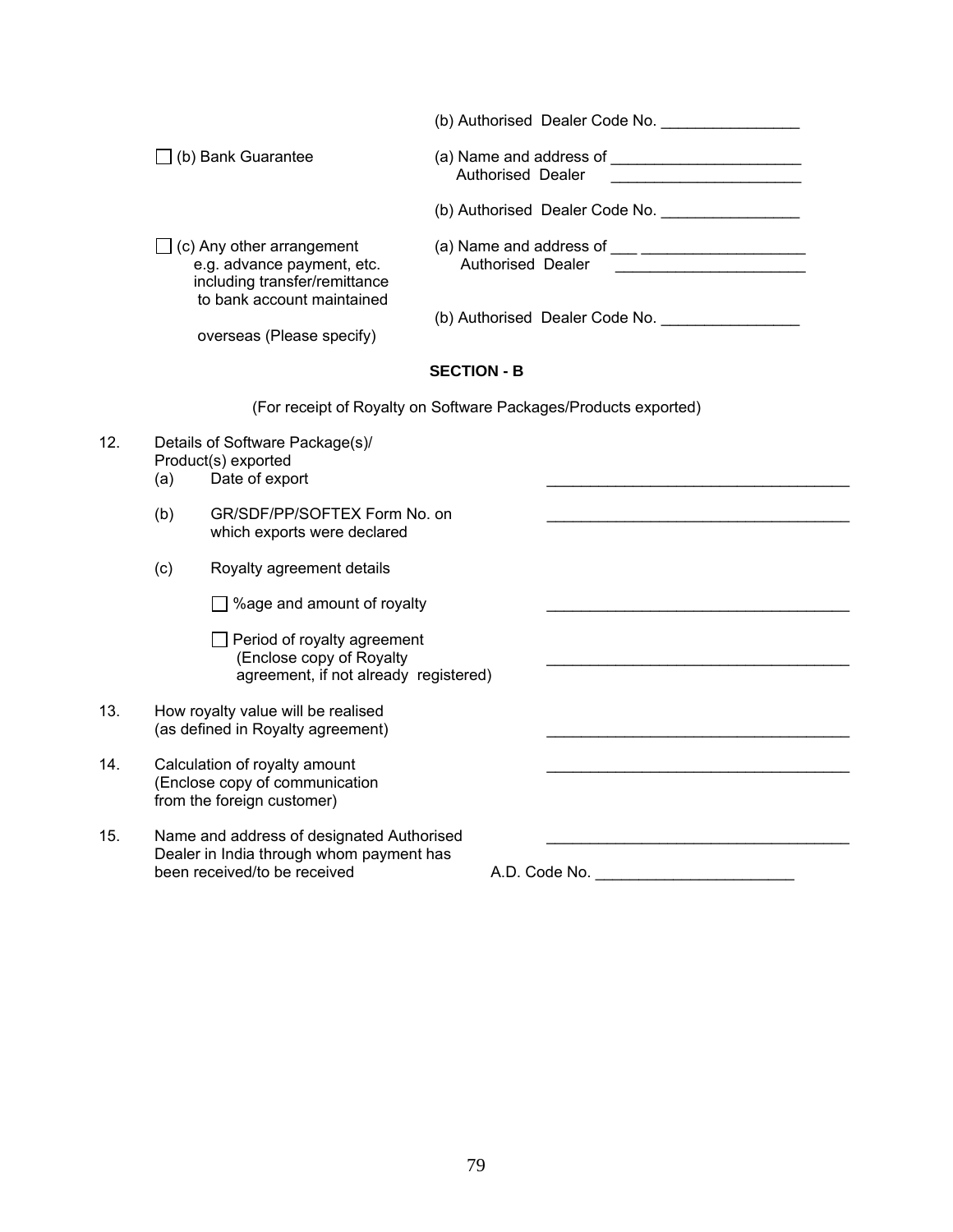### **SECTION -C**

#### 16. **Declaration by exporter**

 I/We hereby declare that I/we am/are the seller of the software in respect of which this declaration is made and that the particulars given above are true and that the value to be received from the buyer represents the export value contracted and declared above. I/we also declare that the software has been developed and exported by using Authorised and legitimate datacom links.

 I/We undertake that I/we will deliver to the bank named above the foreign exchange representing the full value of the software exported as above on or before ......................... (i.e. within six months from the date of invoice/date of last invoice raised during a month), specified in the Regulations made under the Foreign Exchange Management Act, 1999.

| Place:       |                                                  | Signature of the Exporter |
|--------------|--------------------------------------------------|---------------------------|
|              |                                                  | Stamp                     |
| Date:        |                                                  |                           |
| Name:        |                                                  |                           |
| Designation: |                                                  |                           |
|              |                                                  |                           |
| Enclosure:   |                                                  |                           |
| (1)          | Copy of Export Contract [7(a)]                   |                           |
| (2)          | Copy of Royalty Agreement [12(c)]                |                           |
| (3)          | Copy of communication from foreign customer [14] |                           |

### **Space for use of the competent authority (i.e. STPI/EPZ/SEZ) on behalf of Ministry of Information Technology**

Certified that the software described above was actually transmitted and the export/royalty value declared by the exporter has been found to be in order and accepted by us.

Place: Date:

> (Signature of Designated Official of STPI/EPZ/SEZ on behalf of Ministry of Information Technology)

\_\_\_\_\_\_\_\_\_\_\_\_\_\_\_\_\_\_\_\_\_\_\_\_\_\_\_\_\_\_\_\_\_\_\_

Stamp

| Name:        |  |
|--------------|--|
| Designation: |  |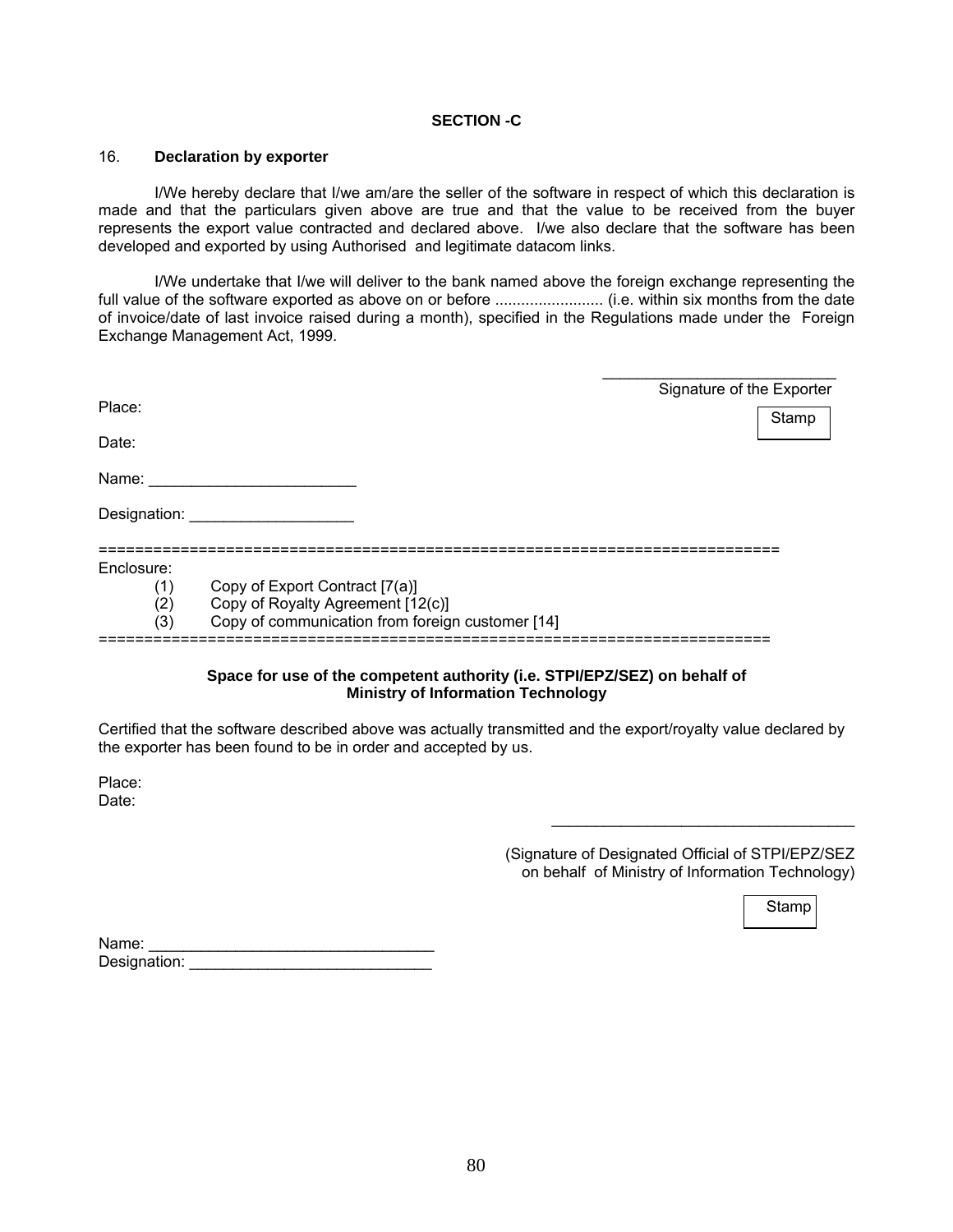# **XOS (Paragraph 6.C.12)**

## **A. D. Code No……………**

#### **Statement of particulars of export bills outstanding beyond prescribed period/ due date of realisation as at 30th June/ 31st December**

# **Part I – Outstanding export bills other than those on deferred payment terms**

 $\_$  , and the set of the set of the set of the set of the set of the set of the set of the set of the set of the set of the set of the set of the set of the set of the set of the set of the set of the set of the set of th

| Sr. | Bill | Name    | Exporter's | Date  | Due    | GR/PP/       | Port of | Shippin  | Name &  | Commodi |
|-----|------|---------|------------|-------|--------|--------------|---------|----------|---------|---------|
| No  | No.  | &       | Code No./  | οf    | date   | <b>SOFTE</b> | Shipmen | g        | address | ty      |
|     | and  | Addres  | IE Code    | expor | οf     | Χ            |         | bill No. | of the  |         |
|     | date | s       | No.        |       | reali- | form         |         | and      | oversea |         |
|     |      | οf      |            |       | satio  | No.          |         | date     | s       |         |
|     |      | exporte |            |       | n      |              |         |          | buyer   |         |
|     |      |         |            |       |        |              |         |          |         |         |
| . . | ົ    | 3.      | -4.        | 5.    | 6.     |              | о.      | 9.       | 10.     | 11.     |

| Invoice  | Amount   | Amount      | Rupee equivalent of outstanding amount | <b>Remarks</b> |          |     |
|----------|----------|-------------|----------------------------------------|----------------|----------|-----|
| value    | Realised | Outstanding |                                        |                |          |     |
| Currency | Currency | Currency    | Cash                                   | Exports on     | Undrawn  |     |
| and      | and      | and         | exports                                | consignment    | balances |     |
| Amount   | Amount   | Amount      |                                        | basis          |          |     |
| 12.      | 13.      | 14.         | 15.                                    | 16.            |          | 18. |

 $\mathcal{L}_\text{max}$  , and the set of the set of the set of the set of the set of the set of the set of the set of the set of the set of the set of the set of the set of the set of the set of the set of the set of the set of the

Total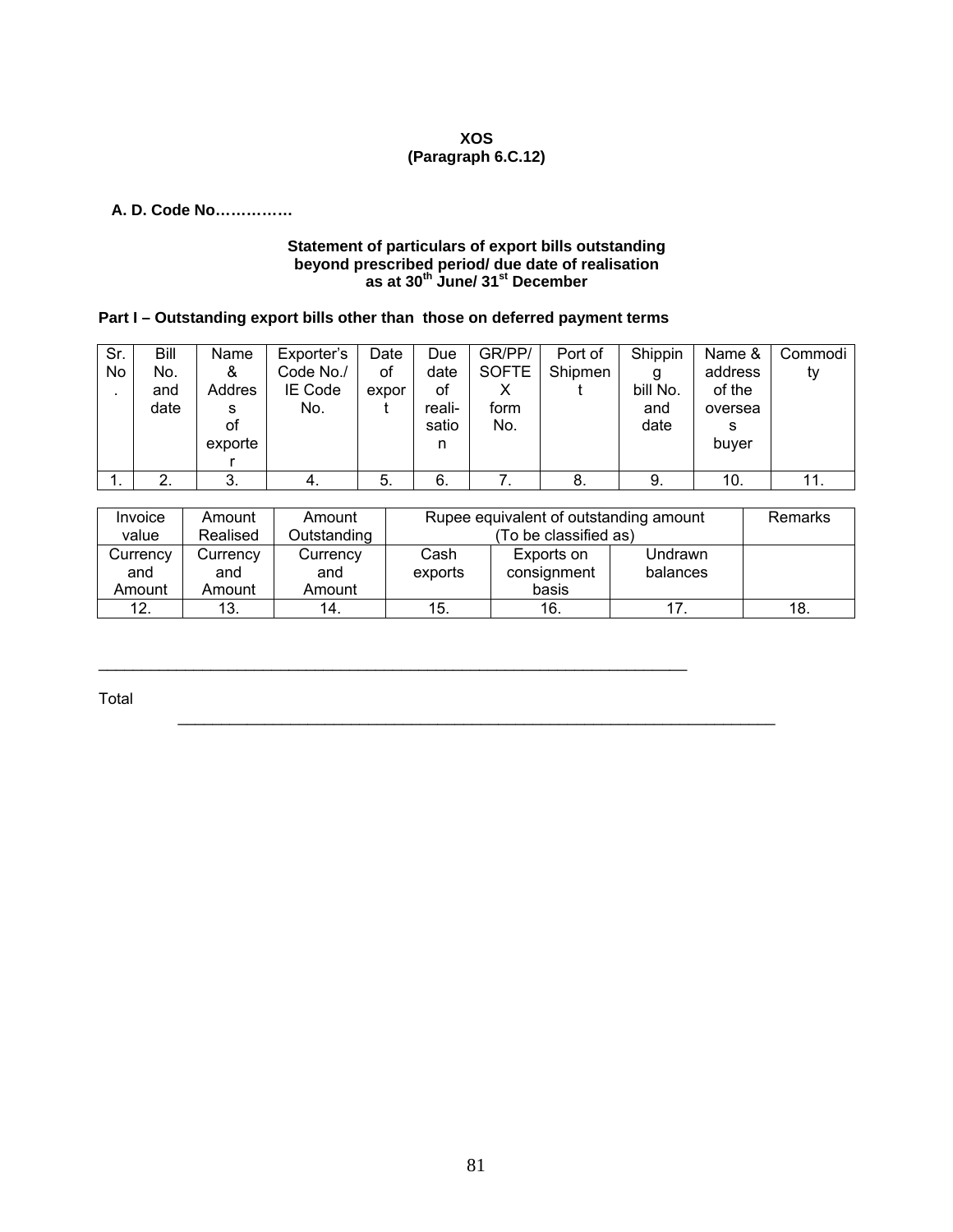## **Part II – Exports on deferred payment terms where instalments (including interest ) are outstanding beyond due date**

| Sr.<br>No. | Name<br>&<br>addres<br>s<br>οf<br>exporte              | Exporter<br>'s<br>Code<br>No.<br>IE Code<br>No. | No. &<br>date of<br><b>RBI</b><br>approval<br>for<br>deferred<br>payment<br>term | Date<br>οf<br>export | GR<br>For<br>m<br>No.                                                 | Port of<br>Shipme<br>nt | Shipping<br>bill No.<br>and date         | Name<br>&<br>addres<br>s<br>of the<br>overse<br>as<br>buver | ty | Commodi                                 | Invoice<br>value<br>Currency | & Amount    |
|------------|--------------------------------------------------------|-------------------------------------------------|----------------------------------------------------------------------------------|----------------------|-----------------------------------------------------------------------|-------------------------|------------------------------------------|-------------------------------------------------------------|----|-----------------------------------------|------------------------------|-------------|
|            | 2.                                                     | 3.                                              | 4.                                                                               | 5.                   | 6.                                                                    | 7.                      | -8.                                      | 9.                                                          |    | 10.                                     |                              | 11.         |
|            |                                                        |                                                 |                                                                                  |                      |                                                                       |                         |                                          |                                                             |    |                                         |                              |             |
|            | Value of goods<br>covered under<br>deferred<br>novmont |                                                 | Total Amount of<br>deferred<br>instalments<br>$\binom{n}{n}$                     |                      | Total Amount of<br>instalments<br>outstanding<br>(ineluding interest) |                         | Rupee<br>equivalent<br>οf<br>outetonding | Whether<br><b>ECGC</b><br>cover<br>ohtoinod.                |    | No. &<br>date<br>of bank<br>cortificato |                              | Remar<br>ks |

| payment<br>terms(including<br>interest) |            |              | (including<br>interest) already<br>received | (including interest)<br>beyond due date |          | outstanding<br>amount | obtained<br>(Yes /No) | certificate<br>issued |     |
|-----------------------------------------|------------|--------------|---------------------------------------------|-----------------------------------------|----------|-----------------------|-----------------------|-----------------------|-----|
| Currenc                                 | Amou<br>nt | Curren<br>СV | Amount I                                    | Currency                                | Amount I |                       |                       |                       |     |
|                                         |            |              |                                             |                                         |          |                       |                       |                       |     |
| 12.                                     |            |              | . ت ا                                       | 14.                                     |          | 15.                   | 16.                   |                       | 18. |

 $\_$  , and the state of the state of the state of the state of the state of the state of the state of the state of the state of the state of the state of the state of the state of the state of the state of the state of the

 $\_$  , and the set of the set of the set of the set of the set of the set of the set of the set of the set of the set of the set of the set of the set of the set of the set of the set of the set of the set of the set of th

Total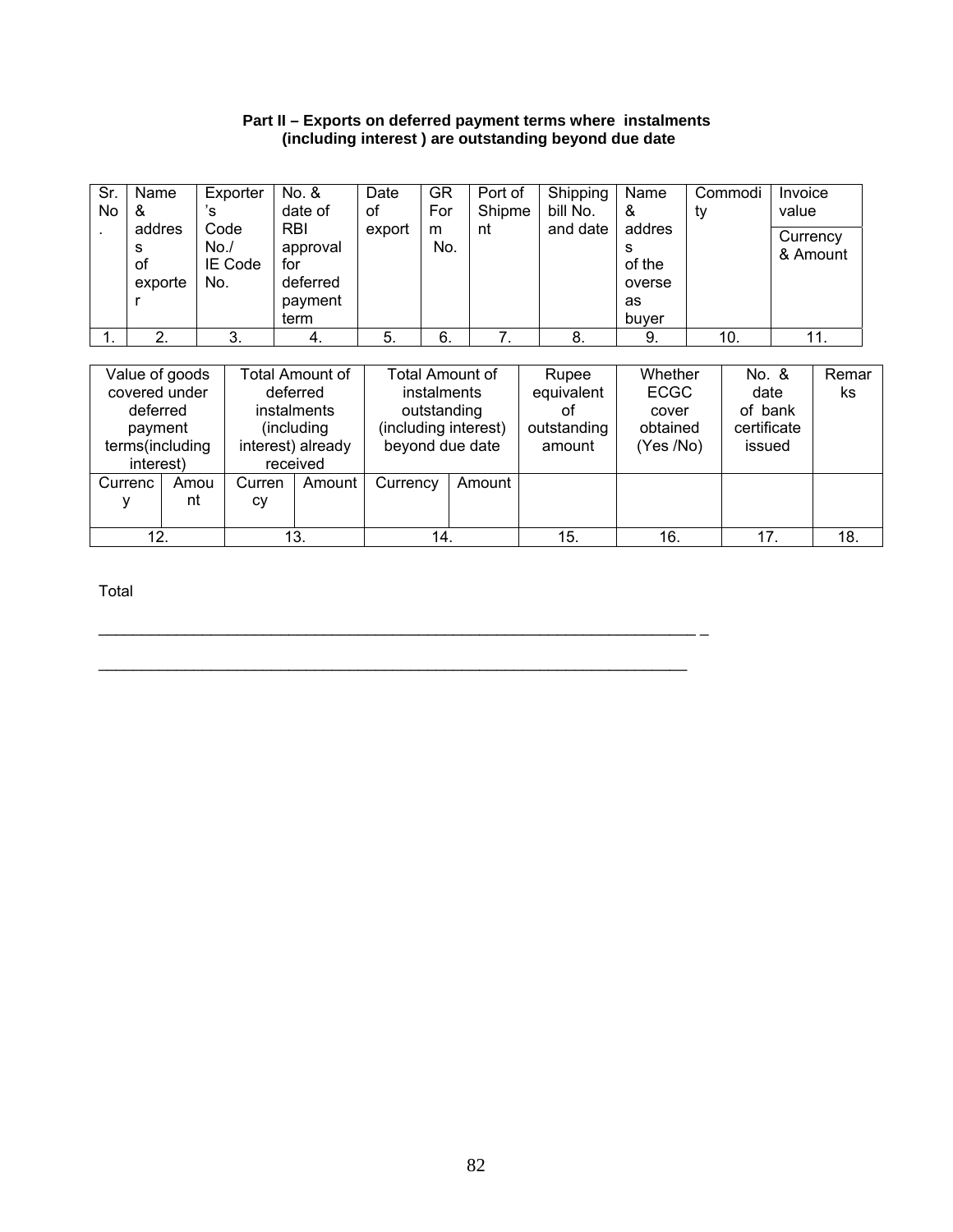# **Part III : Summary**

Part I Part II

| 'Cash'<br>exports | Export on<br>consignment basis | Jndrawn<br>balances | Total     | Exports on deferred<br>payment basis |
|-------------------|--------------------------------|---------------------|-----------|--------------------------------------|
| Rs.               | Rs.                            | Rs.                 | De<br>٦5. | Рc<br>רס.                            |

Outstandings as on  $\frac{1}{2}$  , where  $\frac{1}{2}$  , where  $\frac{1}{2}$ 

(End of previous half-year)

Add: Addition during the half- year under report

Less: Deletion during the half-year

Net position of outstanding as on  $\frac{1}{2}$  and  $\frac{1}{2}$  and  $\frac{1}{2}$  and  $\frac{1}{2}$  and  $\frac{1}{2}$  and  $\frac{1}{2}$ 

(End of half-year under report)

**We certify that all export bills i.e. export bills purchased, negotiated and sent for collection, outstanding beyond the prescribed period / due date of realisation of as at the end of half-year under report have been included in this statement.** 

Date : \_\_\_\_\_\_\_\_\_\_\_\_\_\_\_\_\_\_\_ Designation: \_\_\_\_\_\_\_\_\_\_\_\_\_\_\_\_\_

Place: \_\_\_\_\_\_\_\_\_\_\_\_\_\_\_\_\_\_\_ (Signature of Authorised Official)  $N$ ame:  $\Box$ 

Stamp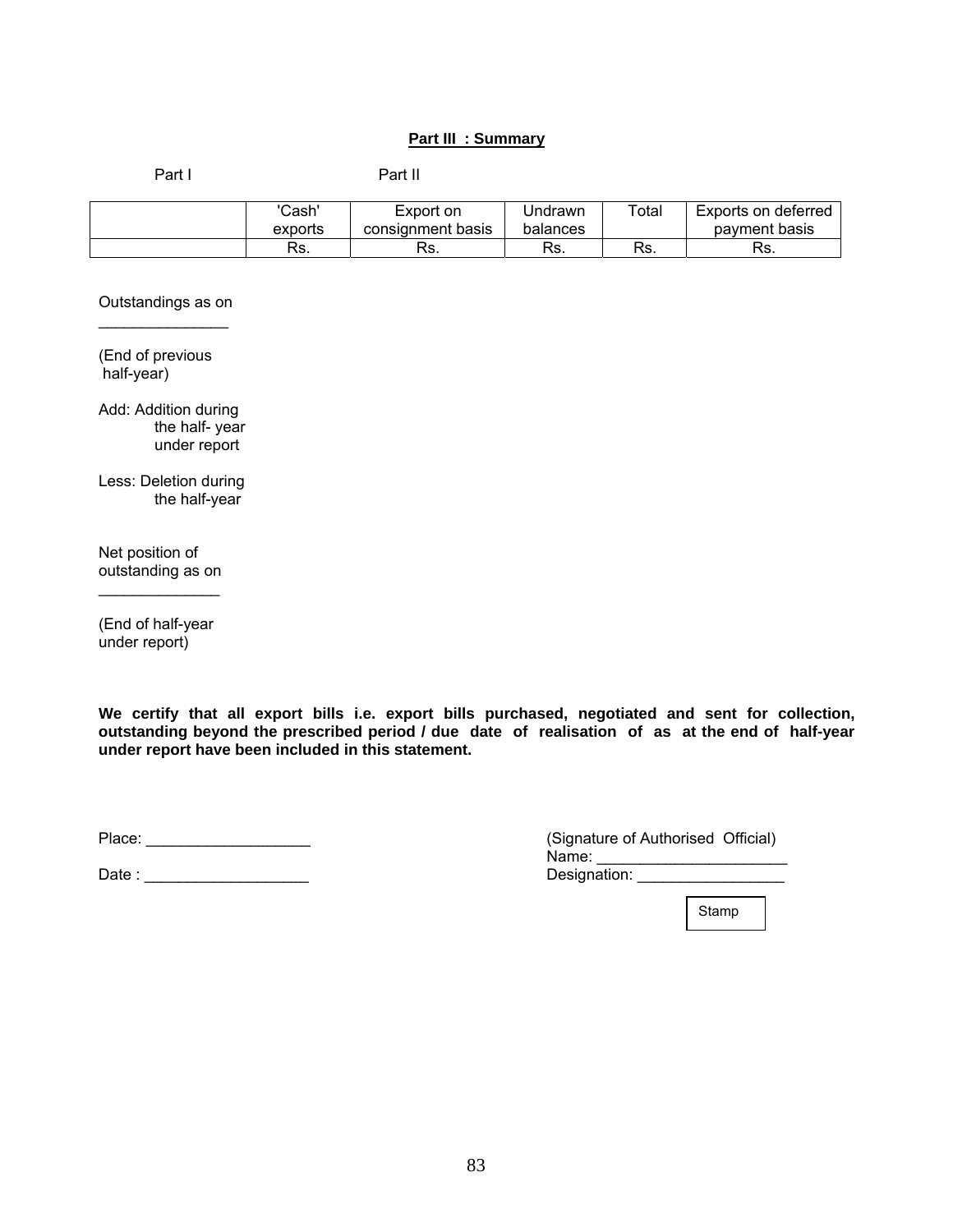#### **Annex- 3**

**(C.15 Self write-off and extension of time)** 

#### **(PART A) Annual statement to be furnished to Authorised Dealers by exporters giving details of export performance during a calendar year as on 31 Dec…..**

**(Amount in Rs 000s)** 

| <b>Total Export Proceeds Due</b> | <b>Total Export Proceeds realized</b> | <b>Export proceeds not realized</b> |  |  |
|----------------------------------|---------------------------------------|-------------------------------------|--|--|
| within the Prescribed period of  | within the prescribed period of       | within the Prescribed Period of     |  |  |
| 180 days or higher period as     | 180 days or higher period as          | 180 days or higher period as        |  |  |
| applicable                       | applicable                            | applicable                          |  |  |
| No.of GR/SOFTEX/                 | No.of GR/SOFTEX/                      | No.of GR/SOFTEX/                    |  |  |
| <b>SDF/PP forms due</b>          | <b>SDF/PP forms</b>                   | <b>SDF/PP forms</b>                 |  |  |
| Amount                           | Amount                                | Amount                              |  |  |
|                                  | <b>Fully Realised</b>                 |                                     |  |  |
|                                  | <b>Partly Realised</b>                |                                     |  |  |

# **(PART B)**

**(Amount in Rs 000s)** 

| himself |                                 | <b>Extension/ Reduction in invoice</b><br>value / Write off sought from<br>AD      |                                 |  |
|---------|---------------------------------|------------------------------------------------------------------------------------|---------------------------------|--|
| Amount  | <b>Revised due</b><br>date<br>@ | Amount                                                                             | <b>Revised due</b><br>date<br>@ |  |
|         | '2)                             | (3)                                                                                |                                 |  |
|         |                                 |                                                                                    |                                 |  |
|         |                                 | Details of Extension /<br>Reduction in invoice value/<br>Write off by the Exporter |                                 |  |

**NOTE : 1) The exporter should approach AD/RBI for extension of time in respect of bills in Column (3) in PART B.** 

**2) Total of Bills in Column (2) in Part B should not exceed 10% of those in Column 1 of PART A** 

**3) From 2005 onwards Bills in Column 1 of PART A will include those which have been extended for realisation by the exporter himself or with the approval of AD/RBI.** 

**4) In respect of export bills written off (including reduction in invoice value) evidence for surrender of export incentives to be enclosed.** 

**@ For cases of extension** 

**Exporters Signature : Verified by Authorised Dealer**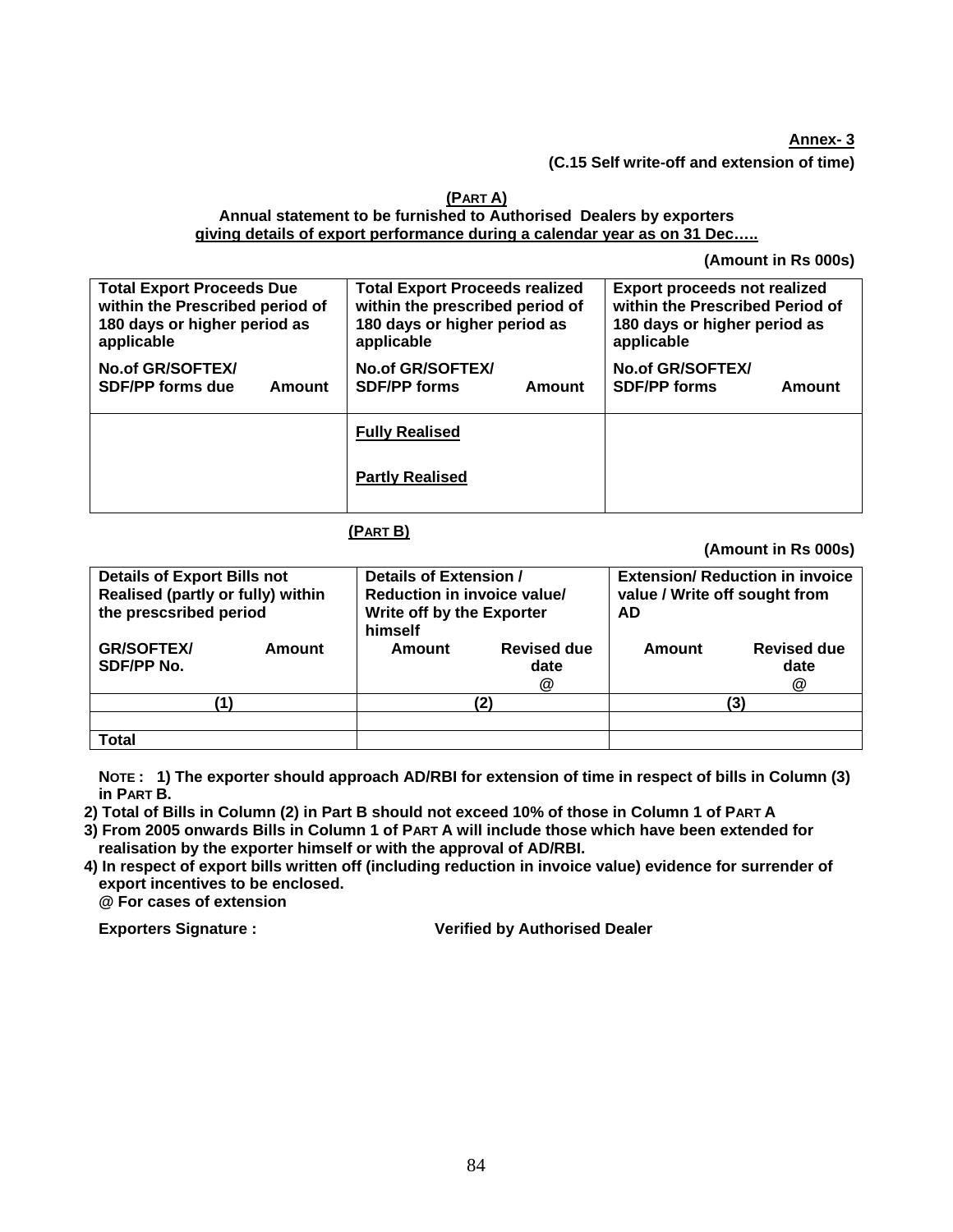# **PART - 5**

# **Appendix**

# **List of circulars which have been consolidated in the Master Circular on Export of Goods and Services**

| Sr.No. | Circular No                      | Date               |
|--------|----------------------------------|--------------------|
| 1.     | A.D. (MA Series) Circular No. 15 | May 31, 1993       |
| 2.     | A.P. (DIR Series) Circular No.4  | August 27, 2001    |
| 3.     | A.P.(DIR Series) Circular No.5   | August 27, 2001    |
| 4.     | A.P.(DIR Series) Circular No.6   | September 24, 2001 |
| 5.     | A.P.(DIR Series) Circular No.9   | October 25, 2001   |
| 6.     | A.P.(DIR Series) Circular No.10  | November 1, 2001   |
| 7.     | A.P.(DIR Series) Circular No.20  | January 28, 2002   |
| 8.     | A.P.(DIR Series) Circular No.30  | March 26, 2002     |
| 9.     | A.P.(DIR Series) Circular No.34  | April 1, 2002      |
| 10.    | A.P. (DIR Series) Circular No.35 | April 1, 2002      |
| 11.    | A.P.(DIR Series) Circular No.38  | April 12, 2002     |
| 12.    | A.P.(DIR Series) Circular No.53  | June 27, 2002      |
| 13.    | A.P.(DIR Series) Circular No.54  | June 29, 2002      |
| 14.    | A.P.(DIR Series) Circular No.2   | July 4, 2002       |
| 15.    | A.P.(DIR Series) Circular No.10  | August 14, 2002    |
| 16.    | A.P.(DIR Series) Circular No.11  | August 14, 2002    |
| 17.    | A.P. (DIR Series) Circular No.12 | August 28, 2002    |
| 18.    | A.P.(DIR Series) Circular No.21  | September 16, 2002 |
| 19.    | A.P. (DIR Series) Circular No.28 | October 3, 2002    |
| 20.    | A.P. (DIR Series) Circular No.33 | October 23, 2002   |
| 21.    | A.P.(DIR Series) Circular No.34  | October 31, 2002   |
| 22.    | A.P.(DIR Series) Circular No.41. | November 8, 2002   |
| 23.    | A.P.(DIR Series) Circular No.61  | December 14, 2002  |
| 24.    | A.P.(DIR Series) Circular No.62  | December 17, 2002  |
| 25.    | A.P.(DIR Series) Circular No.78  | February 14, 2003  |
| 26.    | A.P.(DIR Series) Circular No.91  | April 1, 2003      |
| 27.    | A.P.(DIR Series) Circular No.94  | April 26, 2003     |
| 28.    | A.P.(DIR Series) Circular No.100 | May 2, 2003        |
| 29.    | A.P.(DIR Series) Circular No.104 | May 31, 2003       |